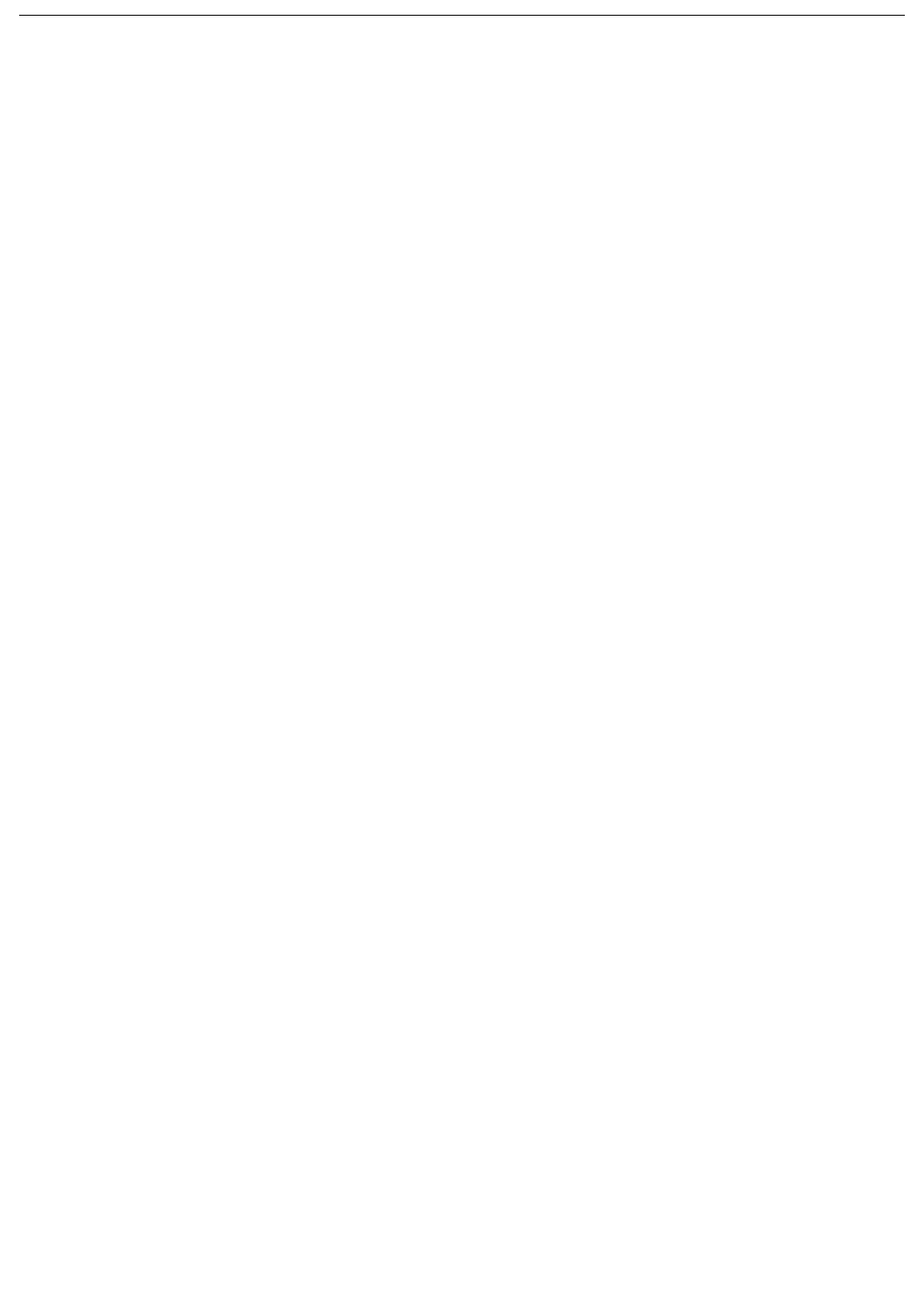#### **EXPLANATORY NOTE**

TechnipFMC plc (the "Company") is filing this Amendment No. 1 ("Form 10-Q/A") to our Quarterly Report on Form 10-Q for the quarter-ended March 31, 2017, which was originally filed ("Original Filing") on May 4, 2017, to reflect the restatement of its unaudited interim condensed consolidated U.S. GAAP financial statements for all periods presented in the Original Filing and to amend related disclosures, including our conclusion on disclosure controls and procedures, in order to correct errors in our financial statements caused by the miscalculation of the foreign currency effects on certain of our engineering and construction projects and related ownership interests, as more fully described in Note 2 to the condensed consolidated financial statements included in Part I, Item 1 of this Form 10-Q/A. Additionally, conforming changes occur throughout this filing because of the changes to the condensed consolidated financial statements.

The following sections in the Original Filing are revised in this Form 10-Q/A, solely as a result of, and to reflect, the restatement:

- Part I Item 1 Condensed Consolidated Financial Statements
- Part 1 Item 2 Management's Discussion and Analysis of Financial Condition and Results of Operations
- Part I Item 4 Controls and Procedures
- Part II Item 1A Risk Factors
- Part II Item 6 Exhibits

Pursuant to the rules of the Securities and Exchange Commission ("SEC"), Part II, Item 6 of the Original Filing has been amended to include the currentlydated certifications from the Company's principal executive officer and principal financial officer, as required by Sections 302 and 906 of the Sarbanes-Oxley Act of 2002. The certifications of the principal executive officer and principal financial officer are included in this Form 10-Q/A as Exhibits 31.1, 31.2, 32.1 and 32.2.

For the convenience of the reader, this Form 10-Q/A sets forth the information in the Original Filing in its entirety, as such information is modified and superseded where necessary to reflect the restatement and related revisions. This Form 10-Q/A should be read in conjunction with the Company's filings with the SEC subsequent the filing date of the Original Filing.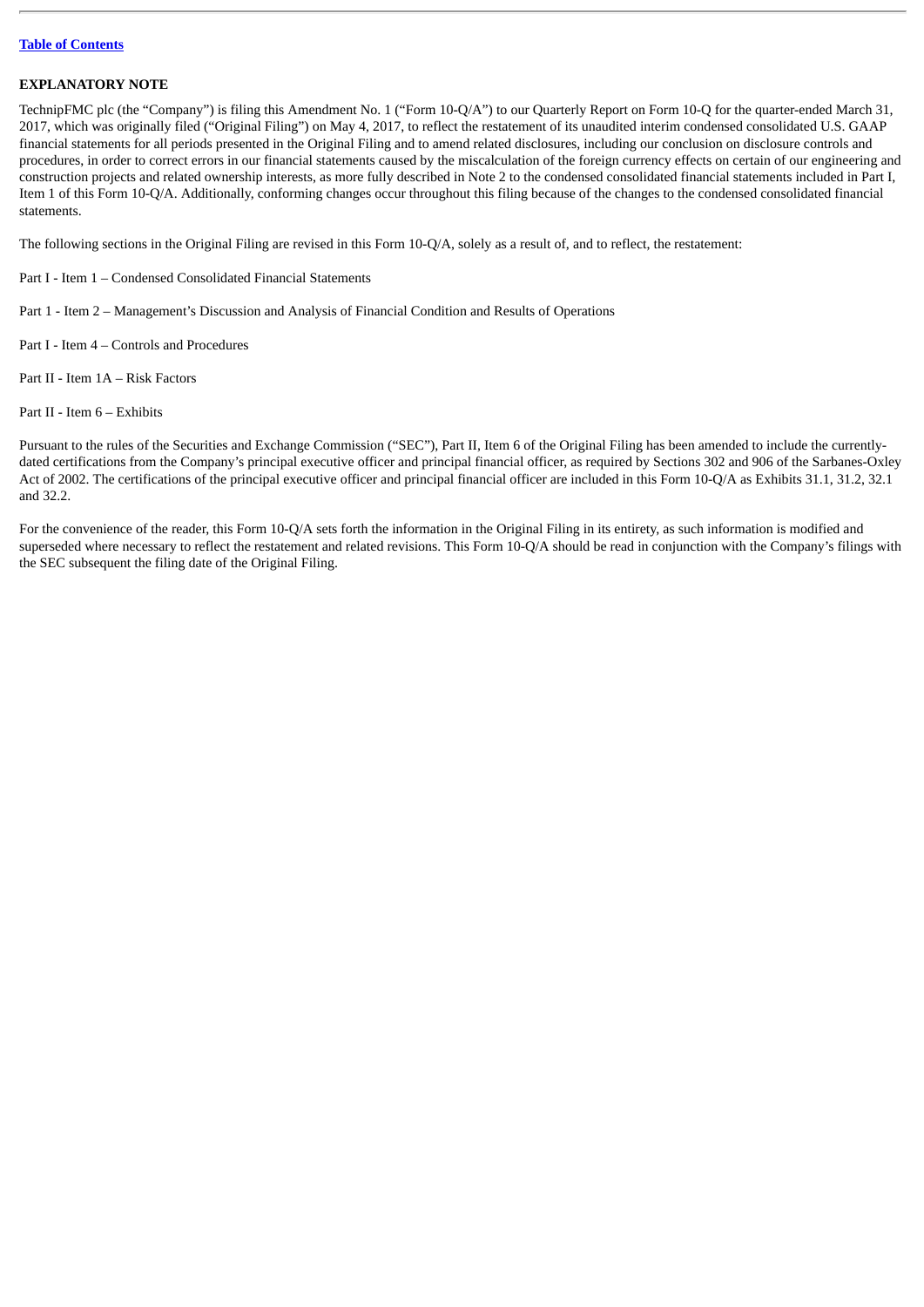L.

## **TABLE OF CONTENTS**

<span id="page-3-0"></span>

|                                                                                               | Page           |
|-----------------------------------------------------------------------------------------------|----------------|
| <b>PART I-Financial Information</b>                                                           |                |
| Item 1. Financial Statements (unaudited)                                                      |                |
| <b>Condensed Consolidated Statements of Income</b>                                            | 6              |
| <b>Condensed Consolidated Statements of Comprehensive Income</b>                              | $\overline{7}$ |
| <b>Condensed Consolidated Balance Sheets</b>                                                  | $\, 8$         |
| <b>Condensed Consolidated Statements of Cash Flows</b>                                        | 9              |
| <b>Condensed Consolidated Statements of Changes in Stockholders' Equity</b>                   | 10             |
| <b>Notes to Condensed Consolidated Financial Statements</b>                                   | 11             |
| Item 2. Management's Discussion and Analysis of Financial Condition and Results of Operations |                |
| <b>Business Outlook</b>                                                                       | 45             |
| <b>Consolidated Results of Operations</b>                                                     | 48             |
| <b>Segment Results of Operations</b>                                                          | 50             |
| <b>Inbound Orders and Order Backlog</b>                                                       | 52             |
| <b>Liquidity and Capital Resources</b>                                                        | 53             |
| <b>Critical Accounting Estimates</b>                                                          | 56             |
| <b>Off-Balance Sheet Arrangements</b>                                                         | 59             |
| <b>Other Matters</b>                                                                          | 60             |
| <b>Recently Issued Accounting Standards</b>                                                   | 60             |
| <b>Item 3. Quantitative and Qualitative Disclosures About Market Risk</b>                     | 61             |
| <b>Item 4. Controls and Procedures</b>                                                        | 62             |
| <b>PART II-Other Information</b>                                                              |                |
| Item 1. Legal Proceedings                                                                     | 64             |
| Item 1A. Risk Factors                                                                         | 64             |
| Item 2. Unregistered Sales of Equity Securities and Use of Proceeds                           | 77             |
| <b>Item 3. Defaults Upon Senior Securities</b>                                                | 77             |
| <b>Item 4. Mine Safety Disclosures</b>                                                        | 77             |
| Item 5. Other Information                                                                     | 77             |
| Item 6. Exhibits                                                                              | 77             |
|                                                                                               |                |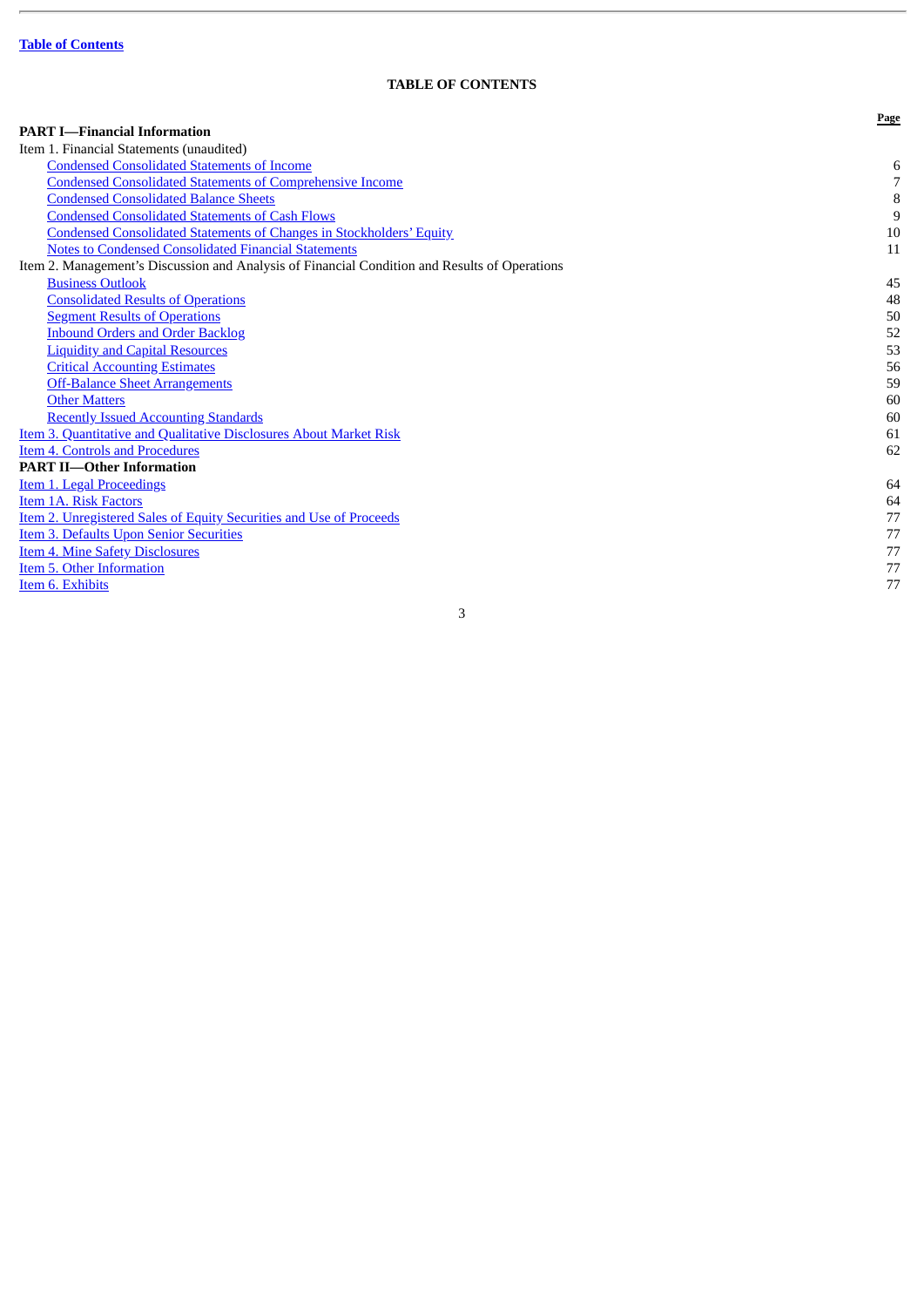## **CAUTIONARY NOTE REGARDING FORWARD-LOOKING STATEMENTS**

This Quarterly Report on Form 10-Q/A contains "forward-looking statements" as defined in Section 27A of the United States Securities Act of 1933, as amended, and Section 21E of the United States Securities Act of 1934, as amended (the "Exchange Act"). Forward-looking statements usually relate to future events and anticipated revenues, earnings, cash flows or other aspects of our operations or operating results. Forward-looking statements are often identified by the words "believe," "expect," "anticipate," "plan," "intend," "foresee," "should," "would," "could," "may," "estimate," "outlook" and similar expressions, including the negative thereof. The absence of these words, however, does not mean that the statements are not forward-looking. These forward-looking statements are based on our current expectations, beliefs and assumptions concerning future developments and business conditions and their potential effect on us. While management believes that these forward-looking statements are reasonable as and when made, there can be no assurance that future developments affecting us will be those that we anticipate.

All of our forward-looking statements involve risks and uncertainties (some of which are significant or beyond our control) and assumptions that could cause actual results to differ materially from our historical experience and our present expectations or projections. Known material factors that could cause actual results to differ materially from those contemplated in the forward-looking statements include those set forth in Part II, Item 1A, "Risk Factors" and elsewhere in this Quarterly Report on Form 10-Q/A, as well as the following:

- the completion of the material weakness remediation process could identify additional issues relating to disclosure controls and procedures or internal control over financial reporting;
- the Company may need to devote additional time, effort and expense to address other matters relating to the restatement, including potential governmental investigations or shareholder lawsuits and possible fines, penalties or settlements resulting therefrom;
- unanticipated changes relating to competitive factors in our industry;
- demand for our products and services, which is affected by changes in the price of, and demand for, crude oil and natural gas in domestic and international markets;
- our ability to develop and implement new technologies and services, as well as our ability to protect and maintain critical intellectual property assets;
- potential liabilities arising out of the installation or use of our products;
- cost overruns related to our fixed price contracts or asset construction projects that may affect revenues;
- disruptions in the timely delivery of our backlog and its effect on our future sales, profitability, and our relationships with our customers;
- risks related to reliance on subcontractors, suppliers and joint venture partners in the performance of our contracts;
- ability to hire and retain key personnel;
- piracy risks for our maritime employees and assets;
- the cumulative loss of major contracts or alliances:
- U.S. and international laws and regulations, including environmental regulations, that may increase our costs, limit the demand for our products and services or restrict our operations;
- disruptions in the political, regulatory, economic and social conditions of the countries in which we conduct business;
- risks associated with The Depository Trust Company and Euroclear for clearance services for shares traded on the NYSE and Euronext Paris, respectively;
- results of the United Kingdom's referendum on withdrawal from the European Union;
- risks associated with being an English public limited company, including the need for court approval of "distributable profits" and stockholder approval of certain capital structure decisions;
- ability to pay dividends or repurchase shares in accordance with our announced capital allocation plan;
- compliance with covenants under our debt instruments and conditions in the credit markets;
- downgrade in the ratings of our debt could restrict our ability to access the debt capital markets;
- the outcome of uninsured claims and litigation against us;
- the risks of currency exchange rate fluctuations associated with our international operations;

 $\overline{A}$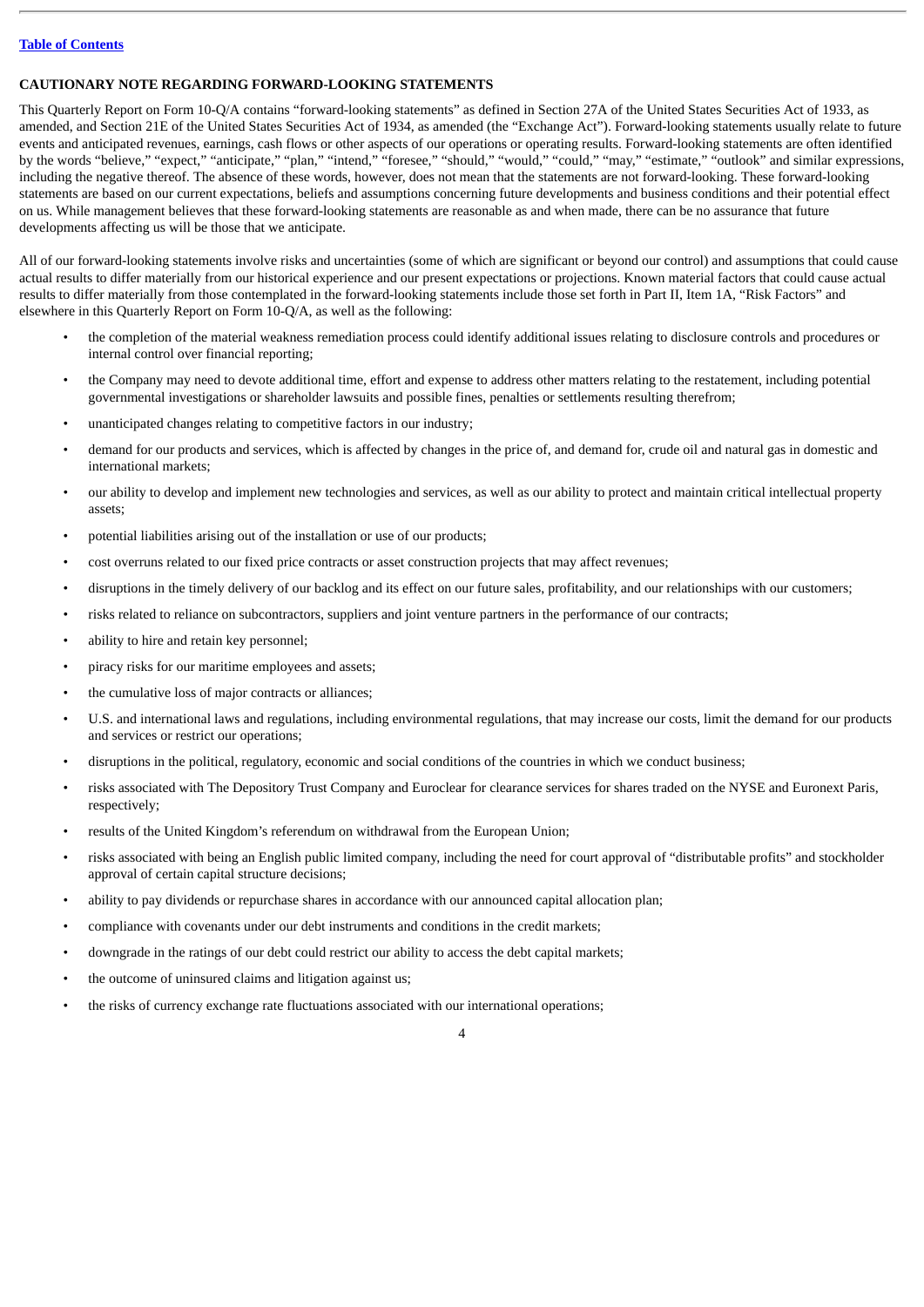- risks that the legacy businesses of FMC Technologies, Inc. and Technip S.A. will not be integrated successfully or that the combined company will not realize estimated cost savings, value of certain tax assets, synergies and growth or that such benefits may take longer to realize than expected;
- unanticipated merger-related costs;
- failure of our information technology infrastructure or any significant breach of security;
- risks associated with tax liabilities, or changes in U.S. federal or international tax laws or interpretations to which they are subject; and
- such other risk factors set forth in our filings with the United States Securities and Exchange Commission and in our filings with the Autorité des marchés financiers or the U.K. Financial Conduct Authority.

We caution you not to place undue reliance on any forward-looking statements, which speak only as of the date hereof. We undertake no obligation to publicly update or revise any of our forward-looking statements after the date they are made, whether as a result of new information, future events or otherwise, except to the extent required by law.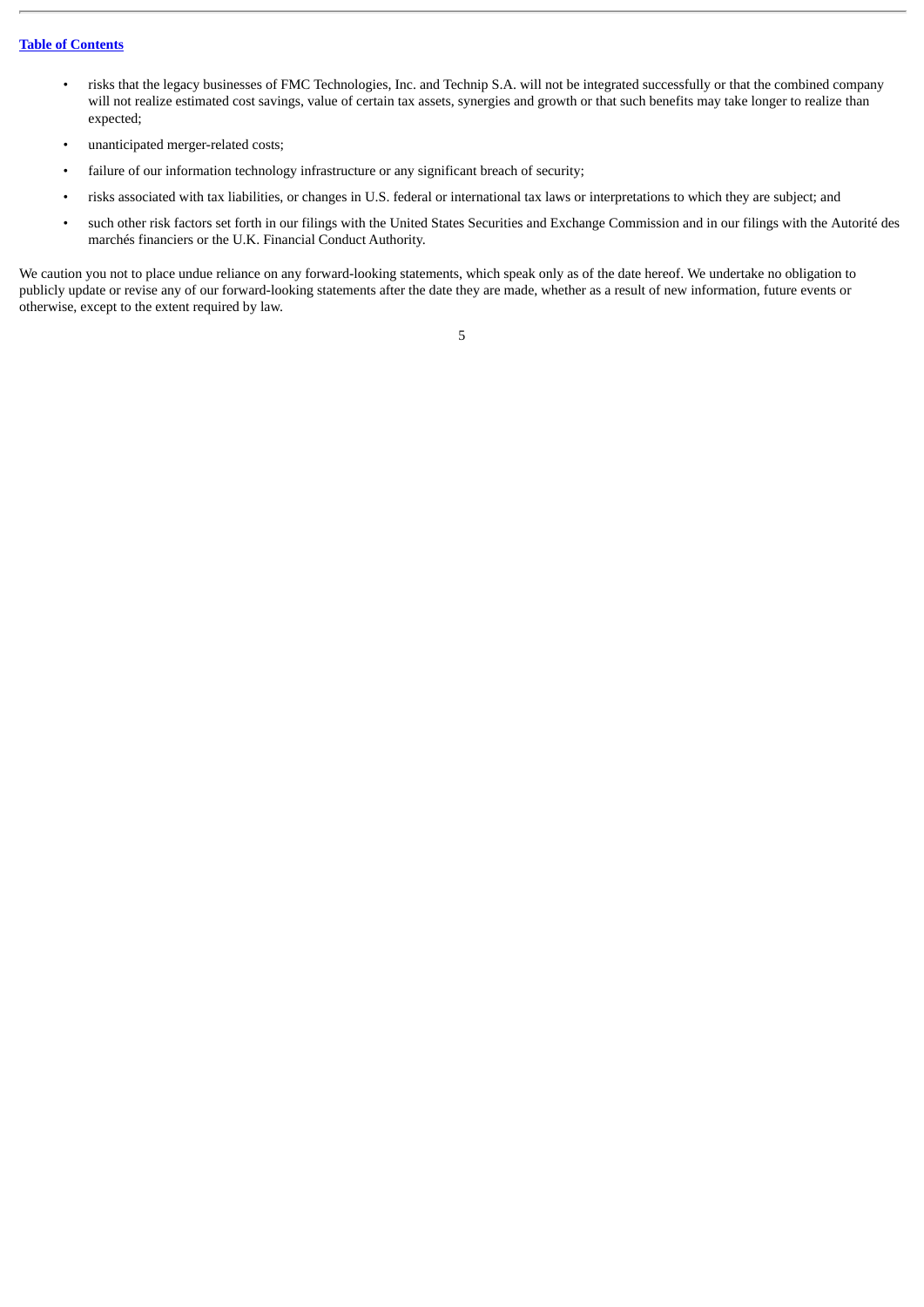## **PART I—FINANCIAL INFORMATION**

## **ITEM 1. FINANCIAL STATEMENTS**

## **TECHNIPFMC PLC AND CONSOLIDATED SUBSIDIARIES CONDENSED CONSOLIDATED STATEMENTS OF INCOME (UNAUDITED)**

<span id="page-6-0"></span>

|                                                             |                    | <b>Three Months Ended</b><br>March 31, |
|-------------------------------------------------------------|--------------------|----------------------------------------|
|                                                             | 2017               | 2016                                   |
| (In millions, except per share data)                        | <b>As Restated</b> | <b>As Restated</b>                     |
| Revenue:                                                    |                    |                                        |
| Service revenue                                             | \$2,791.8          | \$2,378.2                              |
| Product revenue                                             | 562.5              | 27.5                                   |
| Lease and other revenue                                     | 33.7               |                                        |
| Total revenue                                               | 3,388.0            | 2,405.7                                |
| Costs and expenses:                                         |                    |                                        |
| Cost of service revenue                                     | 2,377.6            | 1,983.9                                |
| Cost of product revenue                                     | 577.7              | 21.8                                   |
| Cost of lease and other revenue                             | 25.0               |                                        |
| Selling, general and administrative expense                 | 254.1              | 147.6                                  |
| Research and development expense                            | 43.4               | 20.3                                   |
| Restructuring and impairment expense (Note 6)               | 9.7                | 35.7                                   |
| Merger transaction and integration costs (Note 3)           | 54.7               |                                        |
| Total costs and expenses                                    | 3,342.2            | 2,209.3                                |
| Other income (expense), net                                 | 63.5               | (42.1)                                 |
| Income from equity affiliates (Note 9)                      | 9.4                | 25.5                                   |
| Income before net interest expense and income taxes         | 118.7              | 179.8                                  |
| Net interest expense                                        | (82.1)             | (13.3)                                 |
| Income before income taxes                                  | 36.6               | 166.5                                  |
| Provision for income taxes (Note 15)                        | 51.8               | 45.9                                   |
| Net income (loss)                                           | (15.2)             | 120.6                                  |
| Net (income) loss attributable to noncontrolling interests  | (3.5)              | 0.1                                    |
| Net income (loss) attributable to TechnipFMC plc            | \$<br>(18.7)       | 120.7<br>\$                            |
| Earnings per share attributable to TechnipFMC plc (Note 5): |                    |                                        |
| <b>Basic</b>                                                | \$<br>(0.04)       | \$<br>1.02                             |
| <b>Diluted</b>                                              | \$<br>(0.04)       | 0.97<br>\$                             |
| Weighted average shares outstanding (Note 5):               |                    |                                        |
| <b>Basic</b>                                                | 466.6              | 118.2                                  |
| <b>Diluted</b>                                              | 466.6              | 124.4                                  |
|                                                             |                    |                                        |

The accompanying notes are an integral part of the condensed consolidated financial statements.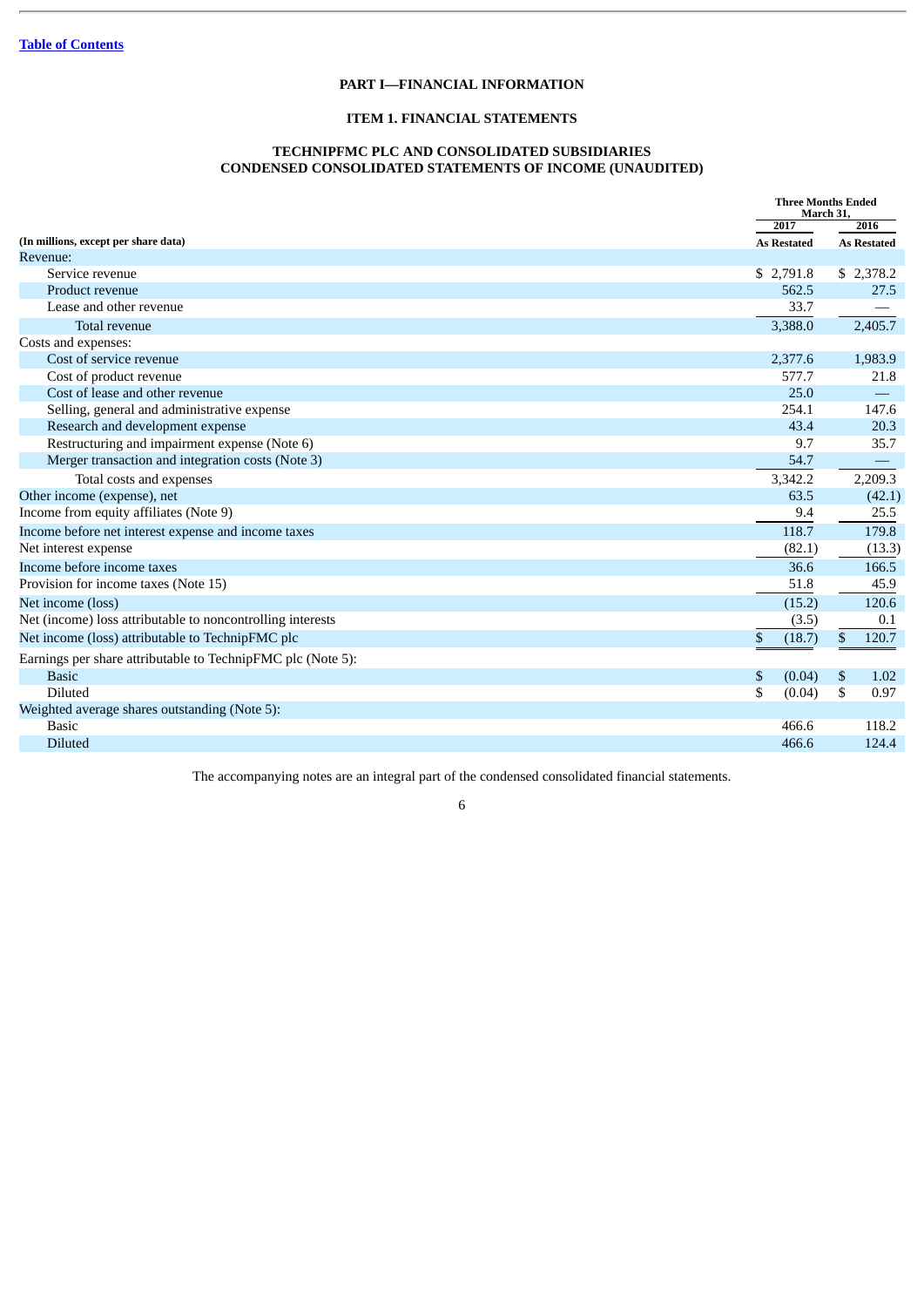## **TECHNIPFMC PLC AND CONSOLIDATED SUBSIDIARIES CONDENSED CONSOLIDATED STATEMENTS OF COMPREHENSIVE INCOME (UNAUDITED)**

<span id="page-7-0"></span>

|                                                                                           |   |                    |     | <b>Three Months Ended</b><br>March 31, |  |  |
|-------------------------------------------------------------------------------------------|---|--------------------|-----|----------------------------------------|--|--|
|                                                                                           |   | 2017               |     | 2016                                   |  |  |
| (In millions)                                                                             |   | <b>As Restated</b> |     | <b>As Restated</b>                     |  |  |
| Net income (loss)                                                                         | S | (15.2)             | \$. | 120.6                                  |  |  |
| Other comprehensive income (loss), net of tax:                                            |   |                    |     |                                        |  |  |
| Foreign currency translation adjustments (1)                                              |   | 6.6                |     | (41.6)                                 |  |  |
| Net unrealized gains (losses) on available-for-sale securities:                           |   |                    |     |                                        |  |  |
| Net unrealized gains arising during the period                                            |   | 0.8                |     | 2.4                                    |  |  |
| Reclassification adjustment for net gains (losses) included in net income                 |   |                    |     |                                        |  |  |
| Net unrealized gains on available-for-sale securities (2)                                 |   | 0.8                |     | 2.4                                    |  |  |
| Net gains (losses) on hedging instruments:                                                |   |                    |     |                                        |  |  |
| Net gains arising during the period                                                       |   | 24.7               |     | (32.4)                                 |  |  |
| Reclassification adjustment for net (gains) losses included in net income                 |   | 34.4               |     | 42.8                                   |  |  |
| Net gains (losses) on hedging instruments (3)                                             |   | 59.1               |     | 10.4                                   |  |  |
| Pension and other post-retirement benefits:                                               |   |                    |     |                                        |  |  |
| Reclassification adjustment for amortization of prior service cost included in net income |   | 0.1                |     |                                        |  |  |
| Reclassification adjustment for amortization of net actuarial loss included in net income |   | 0.4                |     | 0.1                                    |  |  |
| Net pension and other post-retirement benefits (costs) (4)                                |   | 0.5                |     | 0.1                                    |  |  |
| Other comprehensive income (loss), net of tax                                             |   | 67.0               |     | (28.7)                                 |  |  |
| Comprehensive income                                                                      |   | 51.8               |     | 91.9                                   |  |  |
| Comprehensive (income) loss attributable to noncontrolling interest                       |   | (3.7)              |     | 0.9                                    |  |  |
| Comprehensive income attributable to TechnipFMC plc                                       |   | 48.1               |     | 92.8                                   |  |  |

(1) Net of income tax (expense) benefit of \$(0.7) and nil for the three months ended March 31, 2017 and 2016, respectively.

(2) Net of income tax (expense) benefit of nil and nil for the three months ended March 31, 2017 and 2016, respectively.<br>(3) Net of income tax (expense) benefit of \$(18.6) and \$(7.6) for the three months ended March 31, 20

Net of income tax (expense) benefit of \$(18.6) and \$(7.6) for the three months ended March 31, 2017 and 2016, respectively.

(4) Net of income tax (expense) benefit of \$0.2 and \$0.1 for the three months ended March 31, 2017 and 2016, respectively.

The accompanying notes are an integral part of the condensed consolidated financial statements.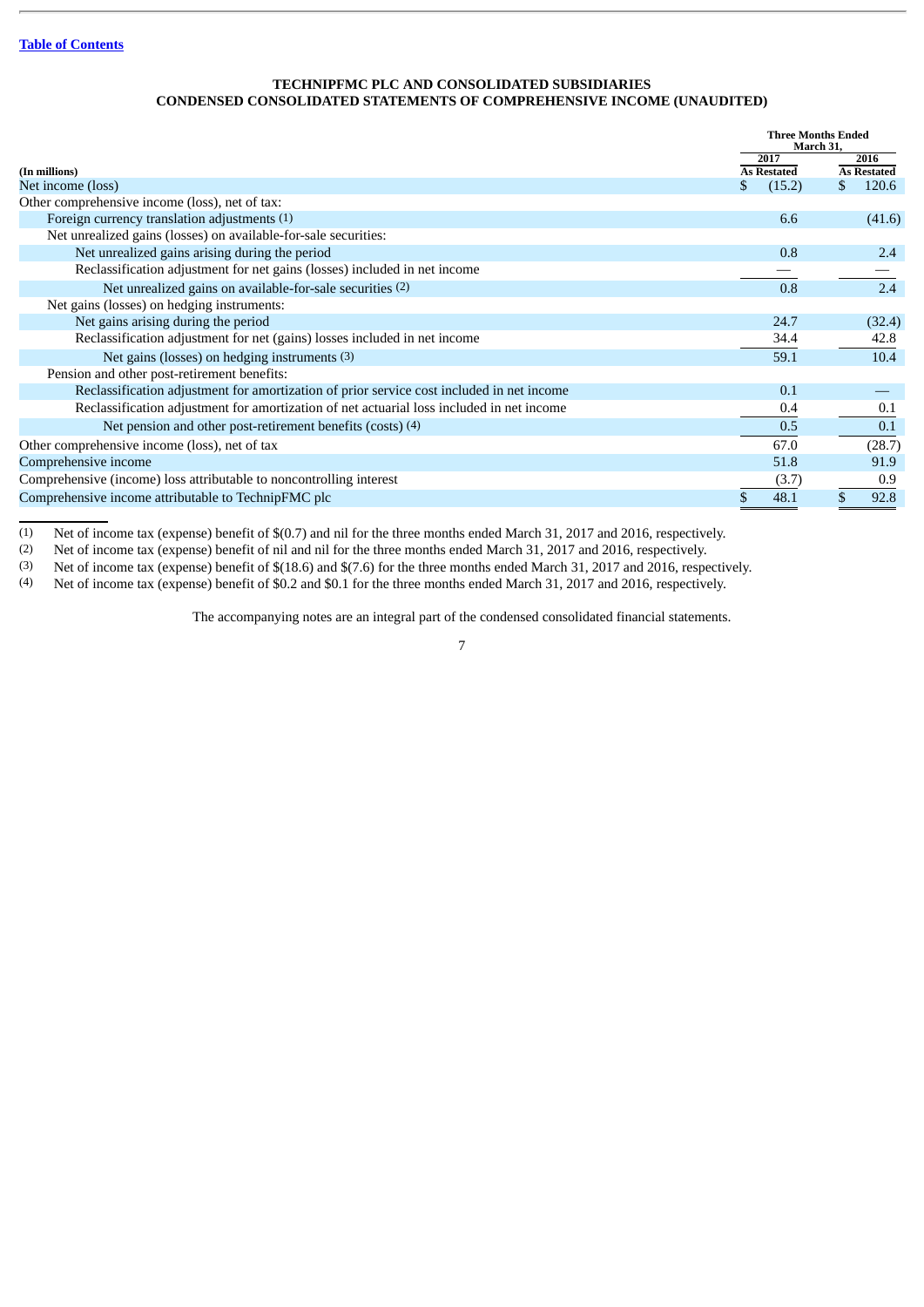## **TECHNIPFMC PLC AND CONSOLIDATED SUBSIDIARIES CONDENSED CONSOLIDATED BALANCE SHEETS (UNAUDITED)**

<span id="page-8-0"></span>

|                                                                                                                           | March 31,                  | December 31,               |
|---------------------------------------------------------------------------------------------------------------------------|----------------------------|----------------------------|
| (In millions, except par value data)                                                                                      | 2017<br><b>As Restated</b> | 2016<br><b>As Restated</b> |
| Assets                                                                                                                    |                            |                            |
| Cash and cash equivalents                                                                                                 | \$7,041.7                  | 6,269.3<br>\$              |
| Trade receivables, net of allowances of \$104.2 in 2017 and \$85.6 in 2016                                                | 2,433.3                    | 2,024.5                    |
| Costs and estimated earnings in excess of billings on uncompleted contracts                                               | 1,036.8                    | 485.8                      |
| Inventories, net (Note 7)                                                                                                 | 983.5                      | 334.7                      |
| Derivative financial instruments (Note 18)                                                                                | 84.6                       | 47.2                       |
| Income taxes receivable                                                                                                   | 381.7                      | 265.0                      |
| Advances paid to suppliers                                                                                                | 682.8                      | 711.5                      |
| Other current assets (Note 8)                                                                                             | 1,090.4                    | 799.2                      |
| Total current assets                                                                                                      | 13,734.8                   | 10,937.2                   |
| Investments in equity affiliates                                                                                          | 207.6                      | 177.8                      |
| Property, plant and equipment, net of accumulated depreciation of \$1,765.0 in 2017 and \$1,691.8 in 2016                 | 3,975.5                    | 2,620.1                    |
| Goodwill                                                                                                                  | 9,023.6                    | 3,718.3                    |
| Intangible assets, net of accumulated amortization of \$316.6 in 2017 and \$245.9 in 2016                                 | 1,501.2                    | 173.7                      |
| Deferred income taxes                                                                                                     | 643.6                      | 621.6                      |
| Derivative financial instruments (Note 18)                                                                                | 128.7                      | 190.8                      |
| Other assets                                                                                                              | 400.9                      | 250.2                      |
| <b>Total assets</b>                                                                                                       | \$29,615.9                 | \$18,689.7                 |
| <b>Liabilities and equity</b>                                                                                             |                            |                            |
| Short-term debt and current portion of long-term debt (Note 11)                                                           | \$<br>499.0                | \$<br>683.6                |
| Accounts payable, trade                                                                                                   | 4,131.5                    | 3,837.7                    |
| Advance payments                                                                                                          | 314.9                      | 411.1                      |
| Billings in excess of costs and estimated earnings on uncompleted contracts                                               | 3,701.1                    | 3,323.0                    |
| Accrued payroll                                                                                                           | 403.8                      | 307.7                      |
| Derivative financial instruments (Note 18)                                                                                | 180.5                      | 183.0                      |
| Income taxes payable                                                                                                      | 298.3                      | 317.5                      |
| Other current liabilities (Note 10)                                                                                       | 2,190.3                    | 1,825.3                    |
| Total current liabilities                                                                                                 | 11,719.4                   | 10,888.9                   |
| Long-term debt, less current portion (Note 11)                                                                            | 3,082.8                    | 1,869.3                    |
| Accrued pension and other post-retirement benefits, less current portion                                                  | 352.0                      | 160.8                      |
| Derivative financial instruments (Note 18)                                                                                | 158.7                      | 227.7                      |
| Deferred income taxes                                                                                                     | 530.9                      | 130.5                      |
| Other liabilities (Note 12)                                                                                               | 389.9                      | 300.6                      |
| Commitments and contingent liabilities (Note 13)                                                                          |                            |                            |
| Stockholders' equity (Note 14):                                                                                           |                            |                            |
| Ordinary shares, \$1.00 par value and €0.7625 in 2017 and 2016, respectively; 525.0 shares and 119.2 shares authorized in |                            |                            |
| 2017 and 2016, respectively; 347.4 shares and 3.3 shares issued in 2017 and 2016, respectively; no shares and 3.2 shares  |                            |                            |
| canceled in 2017 and 2016, respectively; 466.6 and 118.9 shares outstanding in 2017 and 2016, respectively                | 466.6                      | 114.7                      |
| Ordinary shares held in employee benefit trust, at cost; 0.1 shares in 2017                                               | (5.4)                      |                            |
| Treasury stock, at cost; no shares and 0.3 shares in 2017 and 2016, respectively                                          |                            | (44.5)                     |
| Capital in excess of par value of ordinary shares                                                                         | 10,507.6                   | 2,694.7                    |
| Retained earnings                                                                                                         | 3,397.4                    | 3,416.1                    |
| Accumulated other comprehensive loss                                                                                      | (990.4)                    | (1,057.4)                  |
| Total TechnipFMC plc stockholders' equity                                                                                 | 13,375.8                   | 5,123.6                    |
| Noncontrolling interests                                                                                                  | 6.4                        | (11.7)                     |
| Total equity                                                                                                              | 13,382.2                   | 5,111.9                    |
| Total liabilities and equity                                                                                              | \$29,615.9                 | \$18,689.7                 |

The accompanying notes are an integral part of the condensed consolidated financial statements.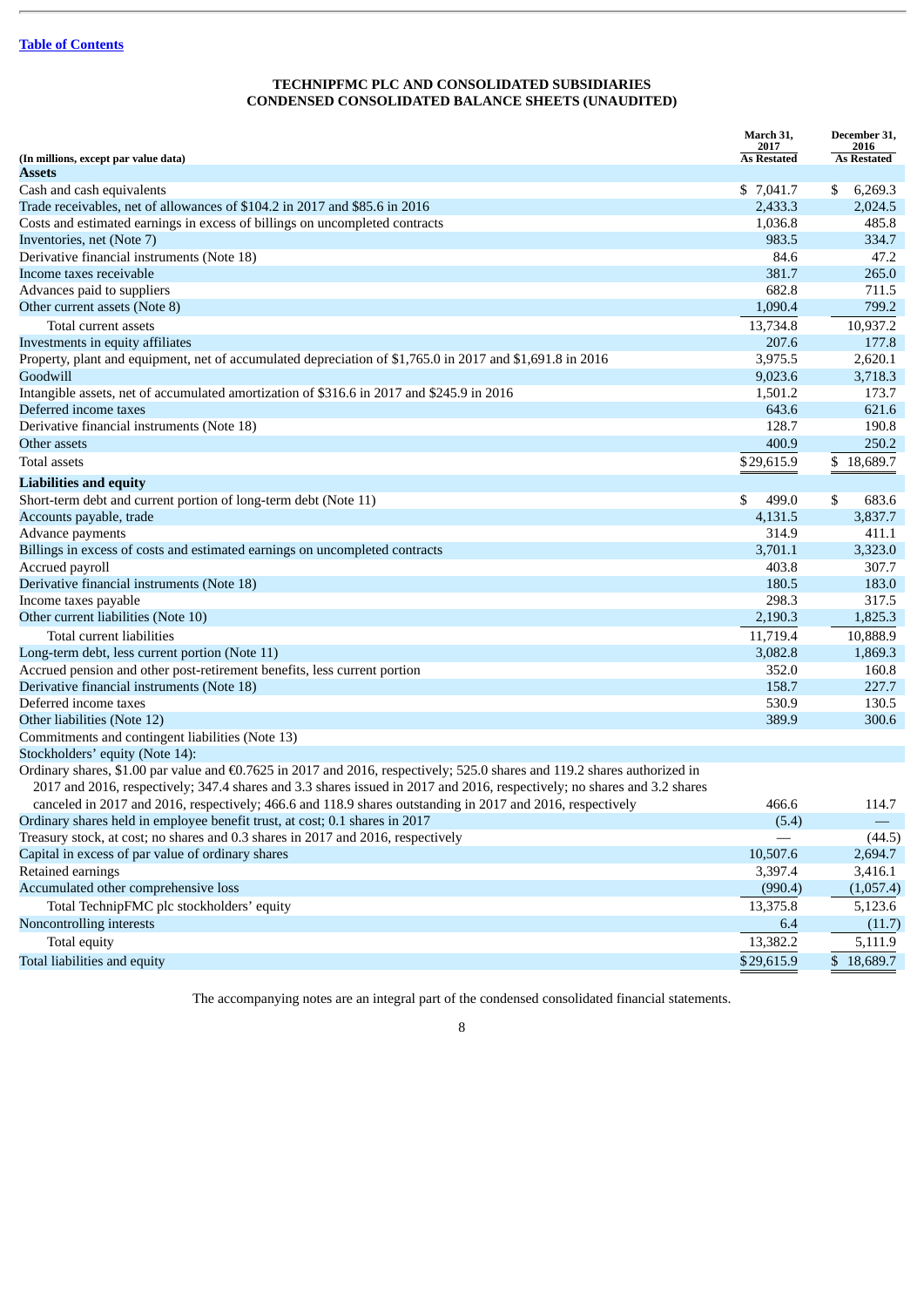## **TECHNIPFMC PLC AND CONSOLIDATED SUBSIDIARIES CONDENSED CONSOLIDATED STATEMENTS OF CASH FLOWS (UNAUDITED)**

<span id="page-9-0"></span>

|                                                                                          | <b>Three Months Ended</b><br>March 31, |                          |  |
|------------------------------------------------------------------------------------------|----------------------------------------|--------------------------|--|
|                                                                                          | 2017                                   | 2016                     |  |
| (In millions)<br>Cash provided (required) by operating activities:                       | <b>As Restated</b>                     | <b>As Restated</b>       |  |
| Net income (loss)                                                                        | \$<br>(15.2)                           | \$<br>120.6              |  |
| Adjustments to reconcile net income to cash provided (required) by operating activities: |                                        |                          |  |
| Depreciation                                                                             | 83.2                                   | 69.4                     |  |
| Amortization                                                                             | 68.0                                   | 5.2                      |  |
| Employee benefit plan and stock-based compensation costs                                 | 8.1                                    | 6.0                      |  |
| Unrealized (gain) loss on derivative instruments and foreign exchange                    | (10.7)                                 | 27.6                     |  |
| Deferred income tax provision (benefit)                                                  | 4.0                                    | (19.8)                   |  |
| Impairments (Note 6)                                                                     | 0.4                                    |                          |  |
| Other                                                                                    | 54.0                                   | (2.1)                    |  |
| Changes in operating assets and liabilities, net of effects of acquisitions:             |                                        |                          |  |
| Trade receivables, net and costs in excess of billings                                   | 267.7                                  | 8.8                      |  |
| Inventories, net                                                                         | 126.6                                  | 42.0                     |  |
| Accounts payable, trade                                                                  | (168.8)                                | (84.0)                   |  |
| Advance payments and billings in excess of costs                                         | 43.3                                   | (83.4)                   |  |
| Income taxes payable (receivable), net                                                   | (88.1)                                 | 7.2                      |  |
| Other assets and liabilities, net                                                        | (221.5)                                | 62.9                     |  |
| Cash provided by operating activities                                                    | 151.0                                  | 160.4                    |  |
| Cash provided (required) by investing activities:                                        |                                        |                          |  |
| Capital expenditures                                                                     | (51.2)                                 | (25.5)                   |  |
| Cash acquired in merger of FMC Technologies, Inc. and Technip S.A. (Note 3)              | 1,479.2                                | $\overline{\phantom{0}}$ |  |
| Proceeds from sale of assets                                                             | 4.4                                    | 0.5                      |  |
| Other                                                                                    | 10.5                                   |                          |  |
| Cash provided (required) by investing activities                                         | 1,442.9                                | (25.0)                   |  |
| Cash provided (required) by financing activities:                                        |                                        |                          |  |
| Net increase (decrease) in short-term debt                                               | 4.2                                    | (694.4)                  |  |
| Net increase (decrease) in commercial paper                                              | (290.2)                                | 11.0                     |  |
| Proceeds from issuance of long-term debt                                                 |                                        | 438.4                    |  |
| Repayments of long-term debt                                                             | (534.1)                                | (4.8)                    |  |
| Payments related to taxes withheld on stock-based compensation                           | (46.6)                                 |                          |  |
| Other                                                                                    | 1.2                                    | (19.4)                   |  |
| Cash required by financing activities                                                    | (865.5)                                | (269.2)                  |  |
| Effect of changes in foreign exchange rates on cash and cash equivalents                 | 44.0                                   | (97.7)                   |  |
| Increase (decrease) in cash and cash equivalents                                         | 772.4                                  | (231.5)                  |  |
| Cash and cash equivalents, beginning of period                                           | 6,269.3                                | 3,178.0                  |  |
| Cash and cash equivalents, end of period                                                 | \$7,041.7                              | \$2,946.5                |  |

The accompanying notes are an integral part of the condensed consolidated financial statements.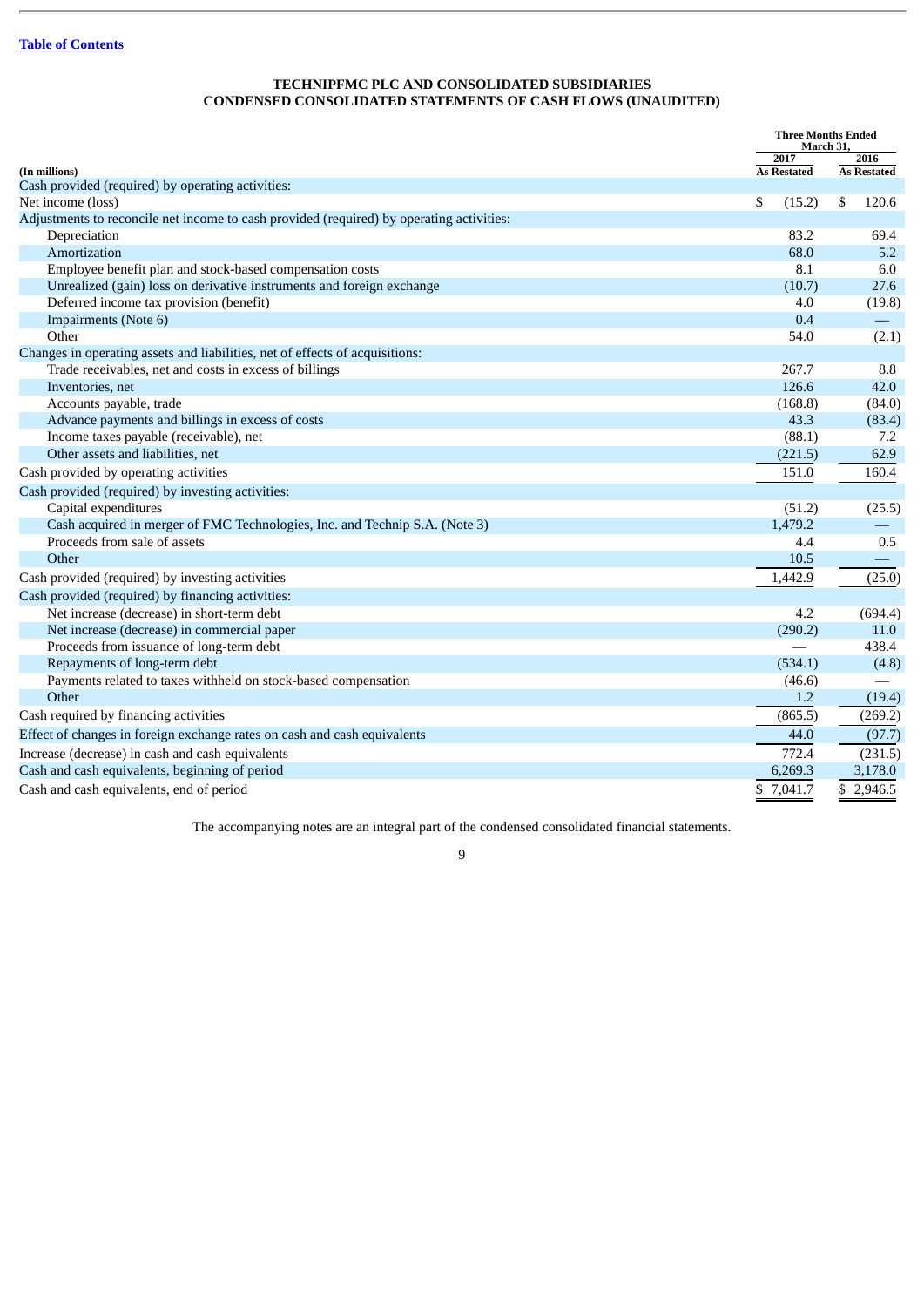## **TECHNIPFMC PLC AND CONSOLIDATED SUBSIDIARIES CONDENSED CONSOLIDATED STATEMENTS OF CHANGES IN STOCKHOLDERS' EQUITY (UNAUDITED)**

<span id="page-10-0"></span>

| (In millions)                                     | Ordinary<br>Shares |    | Ordinary<br><b>Shares Held in</b><br>Treasury and<br>Employee<br>Benefit<br>Trust | Capital in<br><b>Excess of Par</b><br>Value of<br>Ordinary<br>Shares | <b>Retained</b><br>Earnings<br><b>As Restated</b> | Accumulated<br>Other<br>Comprehensive<br>Income<br>(Loss)<br><b>As Restated</b> |   | Non-<br>controlling<br>Interest |    | Total<br>Stockholders'<br><b>Equity</b><br><b>As Restated</b> |
|---------------------------------------------------|--------------------|----|-----------------------------------------------------------------------------------|----------------------------------------------------------------------|---------------------------------------------------|---------------------------------------------------------------------------------|---|---------------------------------|----|---------------------------------------------------------------|
| <b>Balance as of December 31, 2016</b>            | \$114.7            | £. | (44.5)                                                                            | 2,694.7                                                              | \$3,416.1                                         | \$<br>(1,057.4)                                                                 | S | (11.7)                          | S. | 5,111.9                                                       |
| Net income (loss)                                 |                    |    |                                                                                   |                                                                      | (18.7)                                            |                                                                                 |   | 3.5                             |    | (15.2)                                                        |
| Other comprehensive income                        |                    |    |                                                                                   |                                                                      |                                                   | 67.0                                                                            |   |                                 |    | 67.0                                                          |
| Issuance of ordinary shares due to the Merger of  |                    |    |                                                                                   |                                                                      |                                                   |                                                                                 |   |                                 |    |                                                               |
| FMC Technologies and Technip                      | 351.9              |    | (6.6)                                                                             | 7,825.4                                                              |                                                   |                                                                                 |   |                                 |    | 8,170.7                                                       |
| Cancellation of treasury stock (Note 14)          |                    |    | 44.5                                                                              | (23.2)                                                               |                                                   |                                                                                 |   |                                 |    | 21.3                                                          |
| Net sales of ordinary shares for employee benefit |                    |    |                                                                                   |                                                                      |                                                   |                                                                                 |   |                                 |    |                                                               |
| trust                                             |                    |    | 1.2                                                                               |                                                                      |                                                   |                                                                                 |   |                                 |    | 1.2                                                           |
| Stock-based compensation (Note 17)                |                    |    |                                                                                   | 11.4                                                                 |                                                   |                                                                                 |   |                                 |    | 11.4                                                          |
| Other                                             |                    |    |                                                                                   | (0.7)                                                                |                                                   |                                                                                 |   | 14.6                            |    | 13.9                                                          |
| <b>Balance as of March 31, 2017</b>               | \$466.6            |    | (5.4)                                                                             | \$10.507.6                                                           | \$3,397.4                                         | (990.4)                                                                         |   | 6.4                             |    | 13.382.2                                                      |

The accompanying notes are an integral part of the condensed consolidated financial statements.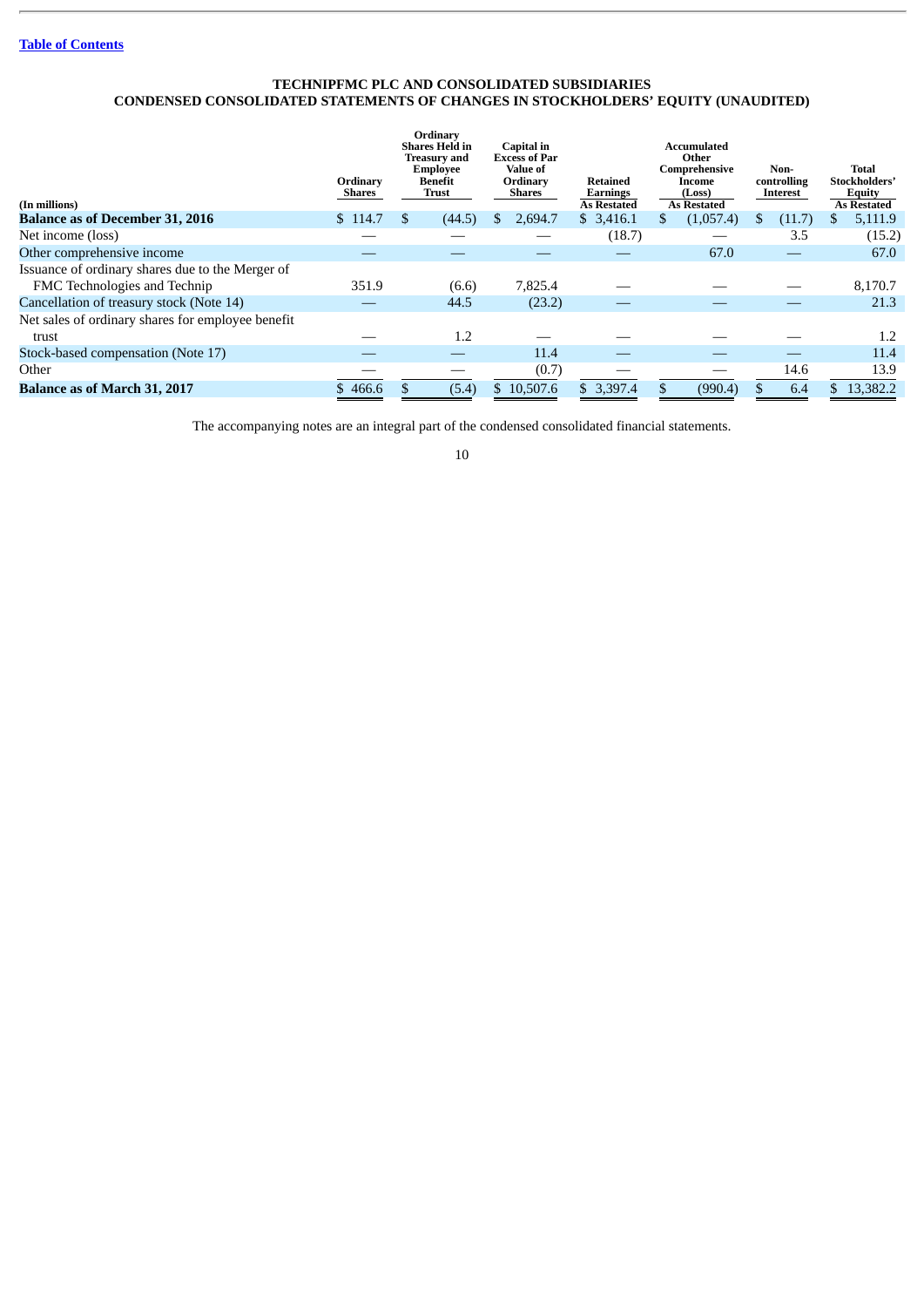## **TECHNIPFMC PLC AND CONSOLIDATED SUBSIDIARIES NOTES TO CONDENSED CONSOLIDATED FINANCIAL STATEMENTS (UNAUDITED)**

#### <span id="page-11-0"></span>**NOTE 1. BASIS OF PRESENTATION AND SIGNIFICANT ACCOUNTING POLICIES**

The accompanying unaudited condensed consolidated financial statements of TechnipFMC plc and its consolidated subsidiaries ("TechnipFMC") have been prepared in accordance with United States generally accepted accounting principles ("GAAP") and rules and regulations of the Securities and Exchange Commission ("SEC") pertaining to interim financial information. As permitted under those rules, certain footnotes or other financial information that are normally required by GAAP have been condensed or omitted.

Our accounting policies are in accordance with GAAP. The preparation of financial statements in conformity with these accounting principles requires us to make estimates and assumptions that affect the reported amounts of assets and liabilities at the date of the financial statements and the reported amounts of revenue and expenses during the reporting period. Ultimate results could differ from our estimates.

In the opinion of management, the accompanying unaudited condensed consolidated financial statements reflect all adjustments, consisting of normal recurring adjustments as well as adjustments to our financial position pursuant to a business combination, necessary for a fair statement of our financial condition and operating results as of and for the periods presented. Revenue, expenses, assets and liabilities can vary during each quarter of the year. Therefore, the results and trends in these financial statements may not be representative of the results that may be expected for the year ending December 31, 2017.

In this Quarterly Report on Form 10-Q/A, we are reporting the results of our operations for the three months ended March 31, 2017, which consist of the combined results of operations of Technip S.A. ("Technip") and FMC Technologies, Inc. ("FMC Technologies"). Due to the Merger of FMC Technologies and Technip, FMC Technologies' results of operations have been included in our financial statements for periods subsequent to the consummation of the Merger on January 16, 2017.

Since TechnipFMC is the successor company to Technip, we are presenting the results of Technip's operations for the three months ended March 31, 2016 and as of December 31, 2016. Refer to Note 3 for further information related to the merger of FMC Technologies and Technip.

*Principles of consolidation*—These consolidated financial statements include the accounts of TechnipFMC and its majority-owned subsidiaries and affiliates. Intercompany accounts and transactions are eliminated in consolidation.

*Use of estimates*—The preparation of financial statements in conformity with GAAP requires management to make estimates and assumptions that affect the reported amounts of assets and liabilities and disclosures of contingent assets and liabilities at the date of the financial statements and the reported amounts of revenue and expenses during the reporting period. Actual results could differ from those estimates. Such estimates include, but are not limited to, estimates of total contract profit or loss on long-term construction-type contracts; estimated realizable value on excess and obsolete inventory; estimates related to pension accounting; estimates related to fair value for purposes of assessing goodwill, long-lived assets and intangible assets for impairment; estimates related to income taxes; and estimates related to contingencies, including liquidated damages.

*Investments in the common stock of unconsolidated affiliates*—The equity method of accounting is used to account for investments in unconsolidated affiliates where we have the ability to exert significant influence over the affiliate's operating and financial policies. The cost method of accounting is used where significant influence over the affiliate is not present.

Investments in unconsolidated affiliates are assessed for impairment whenever events or changes in facts and circumstances indicate the carrying value of the investments may not be fully recoverable. When such a condition is subjectively determined to be other than temporary, the carrying value of the investment is written down to fair value. Management's assessment as to whether any decline in value is other than temporary is based on our ability and intent to hold the investment and whether evidence indicating the carrying value of the investment is recoverable within a reasonable period of time outweighs evidence to the contrary. Management generally considers our investments in equity method investees to be strategic, long-term investments and completes its assessments for impairment with a long-term viewpoint.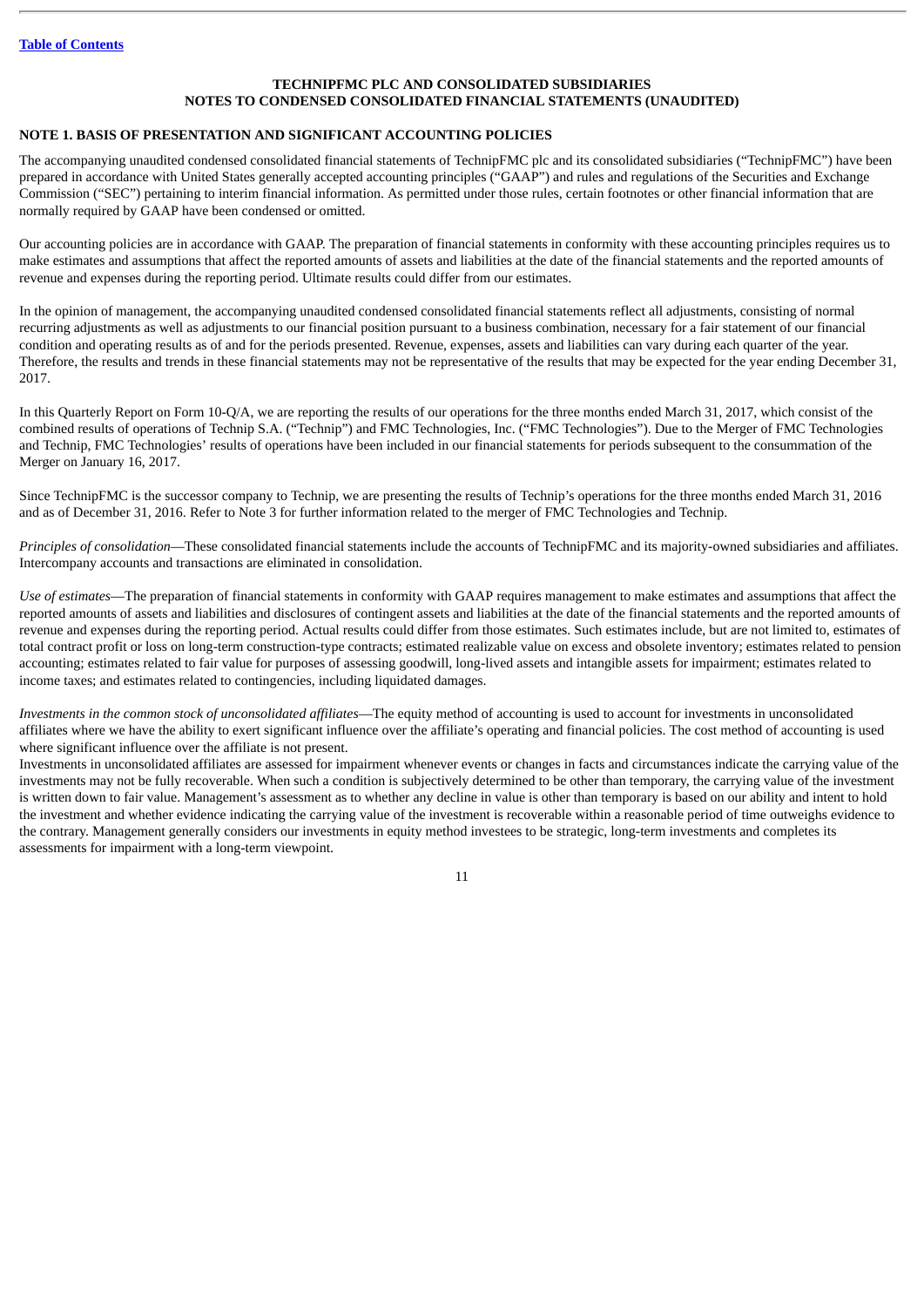Investments in which ownership is less than 20% or that do not represent significant investments are reported in other assets on the consolidated balance sheets. Where no active market exists and where no other valuation method can be used, these financial assets are maintained at historical cost, less any accumulated impairment losses.

*Business combinations—*Business combinations are accounted for using the acquisition method of accounting. Under the acquisition method, assets acquired and liabilities assumed are recorded at their respective fair values as of the acquisition date. Determining the fair value of assets and liabilities involves significant judgment regarding methods and assumptions used to calculate estimated fair values. The purchase price is allocated to the assets, assumed liabilities and identifiable intangible assets based on their estimated fair values. Any excess of the purchase price over the estimated fair values of the net assets acquired is recorded as goodwill. Transaction related costs are expensed as incurred.

*Revenue recognition*—Revenue is generally recognized once the following four criteria are met: i) persuasive evidence of an arrangement exists, ii) delivery of the equipment has occurred (which is upon shipment or when customer-specific acceptance requirements are met) or services have been rendered, iii) the price of the equipment or service is fixed and determinable, and iv) collectability is reasonably assured. We record our sales net of any value added, sales or use tax.

For certain construction-type manufacturing and assembly projects that involve significant design and engineering efforts to satisfy detailed customer specifications, revenue is recognized using the percentage of completion method of accounting. Under the percentage of completion method, revenue is recognized as work progresses on each contract. We apply the ratio of costs incurred to date to total estimated contract costs at completion or on physical progress defined for the main deliverables under the contracts. If it is not possible to form a reliable estimate of progress toward completion, no revenue or costs are recognized until the project is complete or substantially complete. Any expected losses on construction-type contracts in progress are charged to earnings, in total, in the period the losses are identified.

Modifications to construction-type contracts, referred to as "change orders," effectively change the provisions of the original contract, and may, for example, alter the specifications or design, method or manner of performance, equipment, materials, sites and/or period for completion of the work. If a change order represents a firm price commitment from a customer, we account for the revised estimate as if it had been included in the original estimate, effectively recognizing the pro rata impact of the new estimate on our calculation of progress toward completion in the period in which the firm commitment is received. If a change order is unpriced: (1) we include the costs of contract performance in our calculation of progress toward completion in the period in which the costs are incurred or become probable; and (2) when it is determined that the revenue is probable of recovery, we include the change order revenue, limited to the costs incurred to date related to the change order, in our calculation of progress toward completion. Unpriced change orders included in revenue were immaterial to our consolidated revenue for all periods presented. Margin is not recorded on unpriced change orders unless realization is assured beyond a reasonable doubt. The assessment of realization may be based upon our previous experience with the customer or based upon our receipt of a firm price commitment from the customer.

Progress billings are generally issued upon completion of certain phases of the work as stipulated in the contract. Revenue in excess of progress billings are reported in costs and estimated earnings in excess of billings on uncompleted contracts in our condensed consolidated balance sheets. Progress billings and cash collections in excess of revenue recognized on a contract are classified as billings in excess of costs and estimated earnings on uncompleted contracts and advance payments, respectively, in our condensed consolidated balance sheets. Revenue generated from the installation portion of construction-type contracts is included in service and product revenue in our condensed consolidated statements of income.

*Cash equivalents*—Cash equivalents are highly-liquid, short-term instruments with original maturities of three months or less from their date of purchase.

*Trade receivables, net of allowances*—An allowance for doubtful accounts is provided on receivables equal to the estimated uncollectible amounts. This estimate is based on historical collection experience and a specific review of each customer's receivables balance.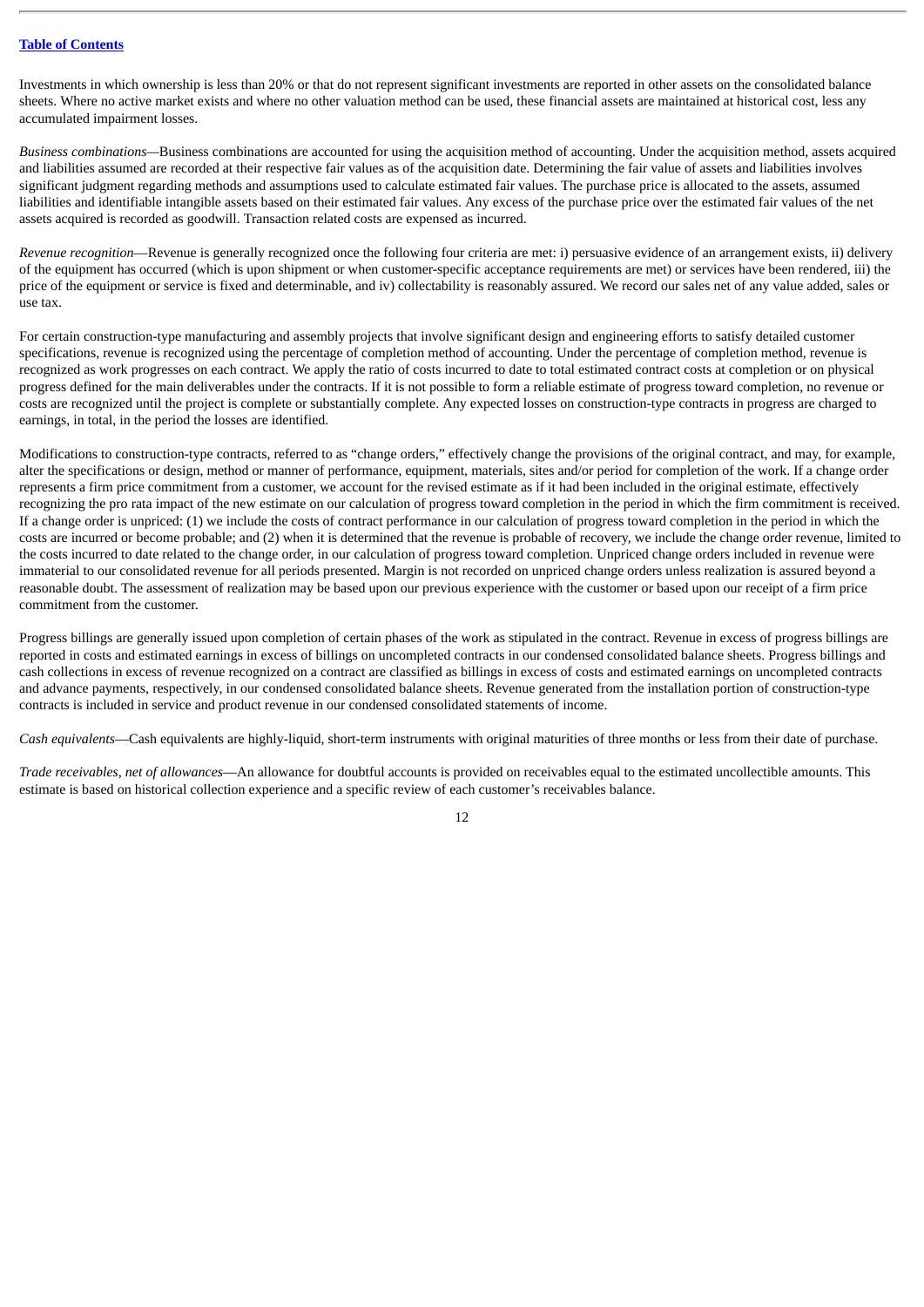*Inventories*—Inventories are stated at the lower of cost or net realizable value. Inventory costs include those costs directly attributable to products, including all manufacturing overhead, but excluding costs to distribute. Cost is determined on the last-in, first-out ("LIFO") basis for a significant portion of U.S. domiciled inventories. The first-in, first-out ("FIFO") or weighted average methods are used to determine the cost for most other inventories. Write-down on inventories are recorded when the net realizable value of inventories is lower than their net book value.

*Impairment of property, plant and equipment*—Property, plant and equipment are reviewed for impairment whenever events or changes in circumstances indicate the carrying value of the long-lived asset may not be recoverable. The carrying value of a long-lived asset is not recoverable if it exceeds the sum of the undiscounted cash flows expected to result from the use and eventual disposition of the asset. If it is determined that an impairment loss has occurred, the impairment loss is measured as the amount by which the carrying value of the long-lived asset exceeds its fair value.

Long-lived assets classified as held for sale are reported at the lower of carrying value or fair value less cost to sell.

*Goodwill*—Goodwill is not subject to amortization but is tested for impairment on an annual basis (or more frequently if impairment indicators arise). We have established October 31 as the date of our annual test for impairment of goodwill. Reporting units with goodwill are tested for impairment by first assessing qualitative factors to determine whether the existence of events or circumstances leads to a determination that it is more likely than not that the fair value of the reporting unit is less than its carrying amount. If after assessing the totality of events or circumstances, or based on management's judgment, we determine it is more likely than not that the fair value of a reporting unit is less than its carrying amount, a two-step impairment test is performed. The first step compares the fair value of the reporting unit (measured as the present value of expected future cash flows) to its carrying amount. If the fair value of the reporting unit is less than its carrying amount, a second step is performed. In this step, the fair value of the reporting unit is allocated to its assets and liabilities to determine the implied fair value of goodwill, which is used to measure the impairment loss.

*Debt instruments—*Debt instruments include convertible and synthetic bonds, senior and private placement notes and other borrowings. Issuance fees and redemption premium on all debt instruments are included in the cost of debt in the condensed consolidated balance sheets, as an adjustment to the nominal amount of the debt.

*Fair value measurements*—Fair value is defined as the price that would be received to sell an asset or paid to transfer a liability (an exit price) in an orderly transaction between market participants at the reporting date. The fair value framework requires the categorization of assets and liabilities measured at fair value into three levels based upon the assumptions (inputs) used to price the assets or liabilities, with the exception of certain assets and liabilities measured using the net asset value practical expedient, which are not required to be leveled. Level 1 provides the most reliable measure of fair value, whereas Level 3 generally requires significant management judgment. The three levels are defined as follows:

- *Level 1*: Unadjusted quoted prices in active markets for identical assets and liabilities.
- *Level 2*: Observable inputs other than quoted prices included in Level 1. For example, quoted prices for similar assets or liabilities in active markets or quoted prices for identical assets or liabilities in inactive markets.
- *Level 3*: Unobservable inputs reflecting management's own assumptions about the assumptions market participants would use in pricing the asset or liability.

*Income taxes*—Current income taxes are provided on income reported for financial statement purposes, adjusted for transactions that do not enter into the computation of income taxes payable in the same year. Deferred tax assets and liabilities are measured using enacted tax rates for the expected future tax consequences of temporary differences between the carrying amounts and the tax bases of assets and liabilities. A valuation allowance is established whenever management believes that it is more likely than not that deferred tax assets may not be realizable.

U.S. income taxes are not provided on our equity in undistributed earnings of foreign subsidiaries or affiliates to the extent we have determined that the earnings are indefinitely reinvested. U.S. income taxes are provided on such earnings in the period in which we can no longer support that such earnings are indefinitely reinvested.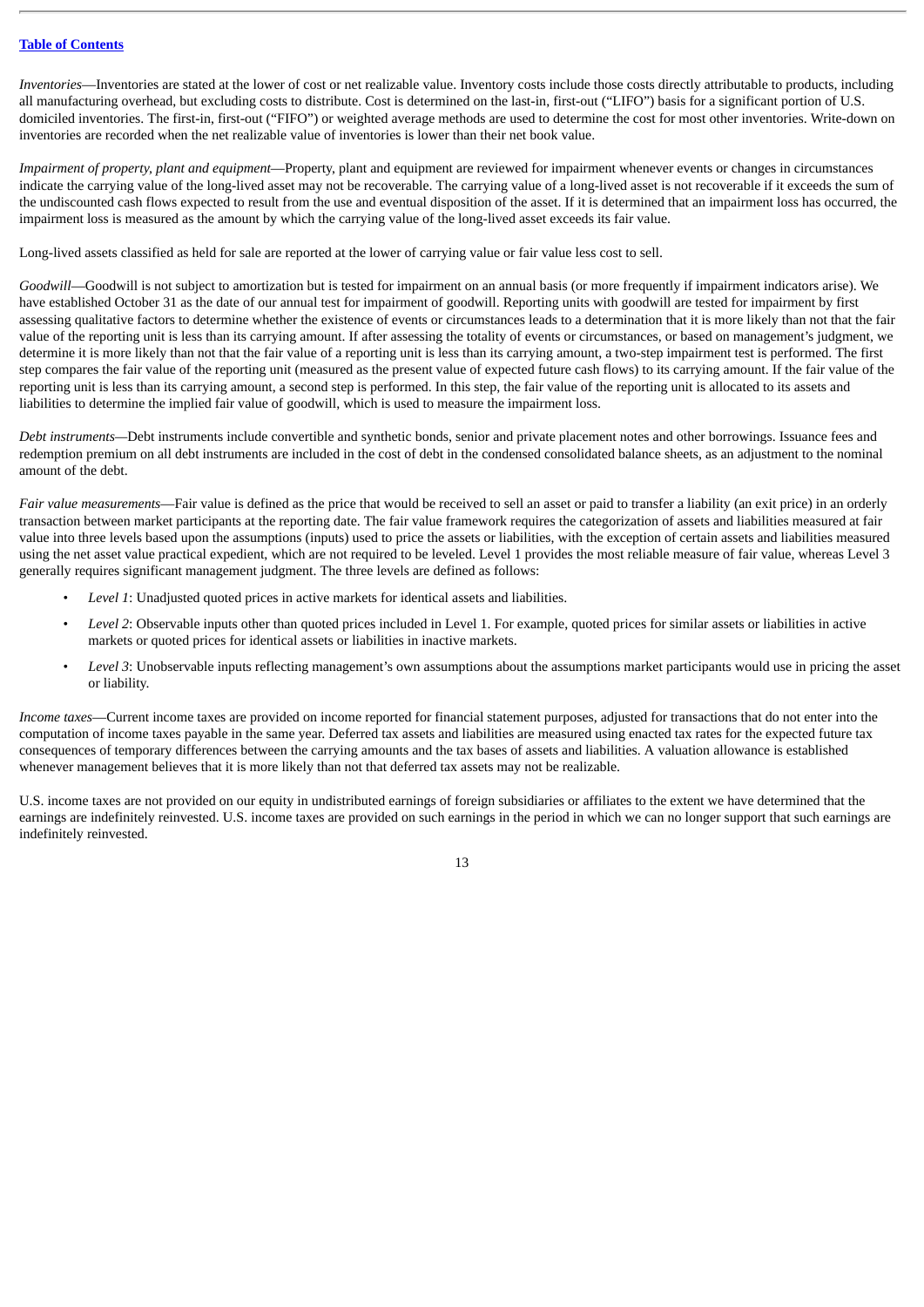Tax benefits related to uncertain tax positions are recognized when it is more likely than not, based on the technical merits, that the position will be sustained upon examination.

We classify interest expense and penalties recognized on underpayments of income taxes as income tax expense.

*Stock-based employee compensation*—We measure stock-based compensation expense on restricted stock awards based on the market price at the grant date and the number of shares awarded. We use the Cox Ross Rubinstein binomial model to measure the fair value of stock options granted prior to December 31, 2016 and Black-Scholes options pricing model to measure the fair value of stock options granted since January 1, 2017. The stock-based compensation expense for each award is recognized ratably over the applicable service period, after taking into account estimated forfeitures, or the period beginning at the start of the service period and ending when an employee becomes eligible for retirement.

*Ordinary shares held in employee benefit trust*—Our ordinary shares are purchased by the plan administrator of the FMC Technologies, Inc. Non-Qualified Savings and Investment Plan and placed in a trust owned by us. Purchased shares are recorded at cost and classified as a reduction of stockholders' equity on the condensed consolidated balance sheets.

*Treasury shares*—Treasury shares are recorded as a reduction to stockholders' equity using the cost method. Any gain or loss related to the sale of treasury shares is included in stockholders' equity.

*Earnings per ordinary share ("EPS")*—Basic EPS is computed using the weighted-average number of ordinary shares outstanding during the year. We use the treasury stock method to compute diluted EPS which gives effect to the potential dilution of earnings that could have occurred if additional shares were issued for awards granted under our incentive compensation and stock plan. The treasury stock method assumes proceeds that would be obtained upon exercise of awards granted under our incentive compensation and stock plan are used to purchase outstanding ordinary shares at the average market price during the period.

Convertible bonds that could be converted into or be exchangeable for new or existing shares would additionally result in a dilution of earnings per share. The common shares assumed to be converted as of the issuance date are included to compute diluted EPS under the if-converted method. Additionally the net profit of the period would be adjusted for the after-tax interest expense related to these dilutive shares.

*Foreign currency*—Financial statements of operations for which the U.S. dollar is not the functional currency, and are located in non-highly inflationary countries, are translated into U.S. dollars prior to consolidation. Assets and liabilities are translated at the exchange rate in effect at the balance sheet date, while income statement accounts are translated at the average exchange rate for each period. For these operations, translation gains and losses are recorded as a component of accumulated other comprehensive income (loss) in stockholders' equity until the foreign entity is sold or liquidated. For operations in highly inflationary countries and where the local currency is not the functional currency, inventories, property, plant and equipment, and other non-current assets are converted to U.S. dollars at historical exchange rates, and all gains or losses from conversion are included in net income. Foreign currency effects on cash, cash equivalents and debt in hyperinflationary economies are included in interest income or expense.

For certain committed and anticipated future cash flows and recognized assets and liabilities which are denominated in a foreign currency, we may choose to manage our risk against changes in the exchange rates, when compared against the functional currency, through the economic netting of exposures instead of derivative instruments. Cash outflows or liabilities in a foreign currency are matched against cash inflows or assets in the same currency, such that movements in exchanges rates will result in offsetting gains or losses. Due to the inherent unpredictability of the timing of cash flows, gains and losses in the current period may be economically offset by gains and losses in a future period. All gains and losses are recorded in our consolidated statements of income in the period in which they are incurred. Gains and losses from the remeasurement of assets and liabilities are recognized in other income (expense), net.

*Derivative instruments—*Derivatives are recognized on the condensed consolidated balance sheets at fair value, with classification as current or non-current based upon the maturity of the derivative instrument. Changes in the fair value of derivative instruments are recorded in current earnings or deferred in accumulated other comprehensive income (loss), depending on the type of hedging transaction and whether a derivative is designated as, and is effective as, a hedge. Each instrument is accounted for individually and assets and liabilities are not offset.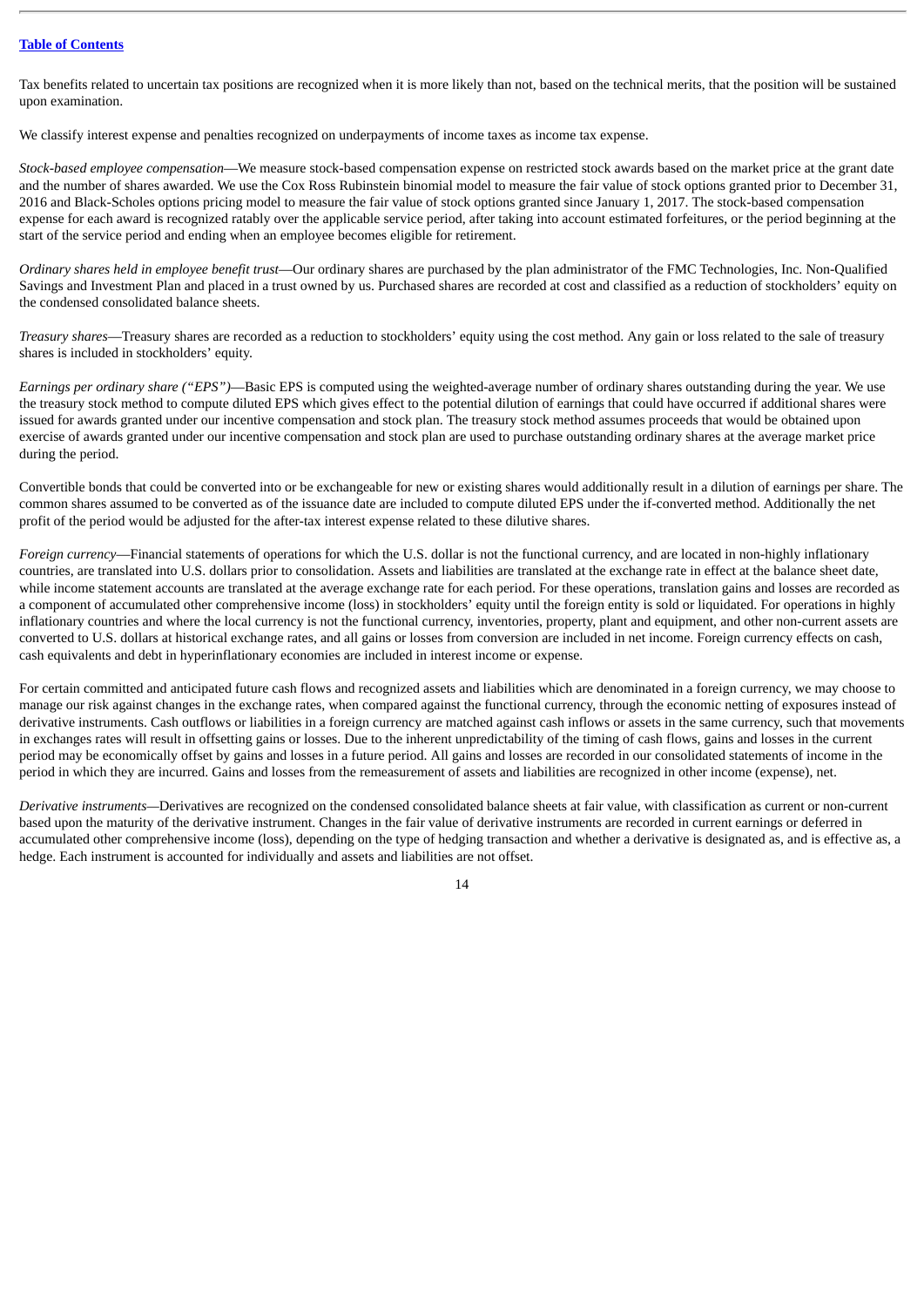Hedge accounting is only applied when the derivative is deemed to be highly effective at offsetting changes in anticipated cash flows of the hedged item or transaction. Changes in fair value of derivatives that are designated as cash flow hedges are deferred in accumulated other comprehensive income (loss) until the underlying transactions are recognized in earnings. At such time, related deferred hedging gains or losses are recorded in earnings on the same line as the hedged item. Effectiveness is assessed at the inception of the hedge and on a quarterly basis. Effectiveness of forward contract cash flow hedges are assessed based solely on changes in fair value attributable to the change in the spot rate. The change in the fair value of the contract related to the change in forward rates is excluded from the assessment of hedge effectiveness. Changes in this excluded component of the derivative instrument, along with any ineffectiveness identified, are recorded in earnings as incurred. We document our risk management strategy and hedge effectiveness at the inception of, and during the term of, each hedge.

We also use forward contracts to hedge foreign currency assets and liabilities, for which we do not apply hedge accounting. The changes in fair value of these contracts are recognized in other income (expense), net on our condensed consolidated statements of income, as they occur and offset gains or losses on the remeasurement of the related asset or liability.

#### **NOTE 2. RESTATEMENT OF FINANCIAL STATEMENTS**

In the Original Filing, we recognized significant net foreign exchange gains. In July 2017, incremental reviews were performed on the gains and losses from foreign currency denominated transactions which operate as natural hedges on its projects. For each project, a currency rate is established at the time the project is awarded, and this "project rate" is used to measure foreign currency gains and losses throughout the life of the project for project performance purposes. Periodic remeasurement of foreign exchange gains and losses is required for financial statement reporting. During our review, management found that there were errors in the rates used for remeasurement and related foreign exchange adjustments. In late July 2017, management concluded that this deviation led to the misstatement of foreign exchange gains and losses in certain of our engineering and construction projects and the fair value measurement of certain related ownership interests for the periods presented in the Original Filing.

On July 24, 2017, the Audit Committee of the Board of Directors of the Company, after consideration of relevant facts and circumstances and after consultation with management and PricewaterhouseCoopers LLP, our independent registered public accounting firm, concluded that our unaudited interim condensed consolidated U.S. GAAP financial statements as of March 31, 2017 and for the three months ended March 31, 2017 and prior year periods included for comparison purposes in our Quarterly Report on Form 10-Q as previously filed with the SEC on May 4, 2017, should be restated, and that such financial statements previously filed with the SEC should no longer be relied upon because of errors in such financial statements.

These errors resulted in the restatement of the Company's financial statements for the periods presented in the Original Filing. Restatement adjustments were recorded for other income (expense), income from equity affiliates, net interest expense, provision for income taxes and billings in excess of costs as a result of the correction of foreign currency exchange rates used to initially measure these amounts. Restatement adjustments were also recorded for intangible assets, other assets and stockholders' equity to reflect corrections of exchange rates used in the calculation of the fair value of certain acquired assets. Certain assets acquired were adjusted to reflect the impact of using the correct foreign exchange rates. Adjustments were recorded to cost and expenses to reflect decreased amortization of intangible assets for the period due to the revalued intangible assets.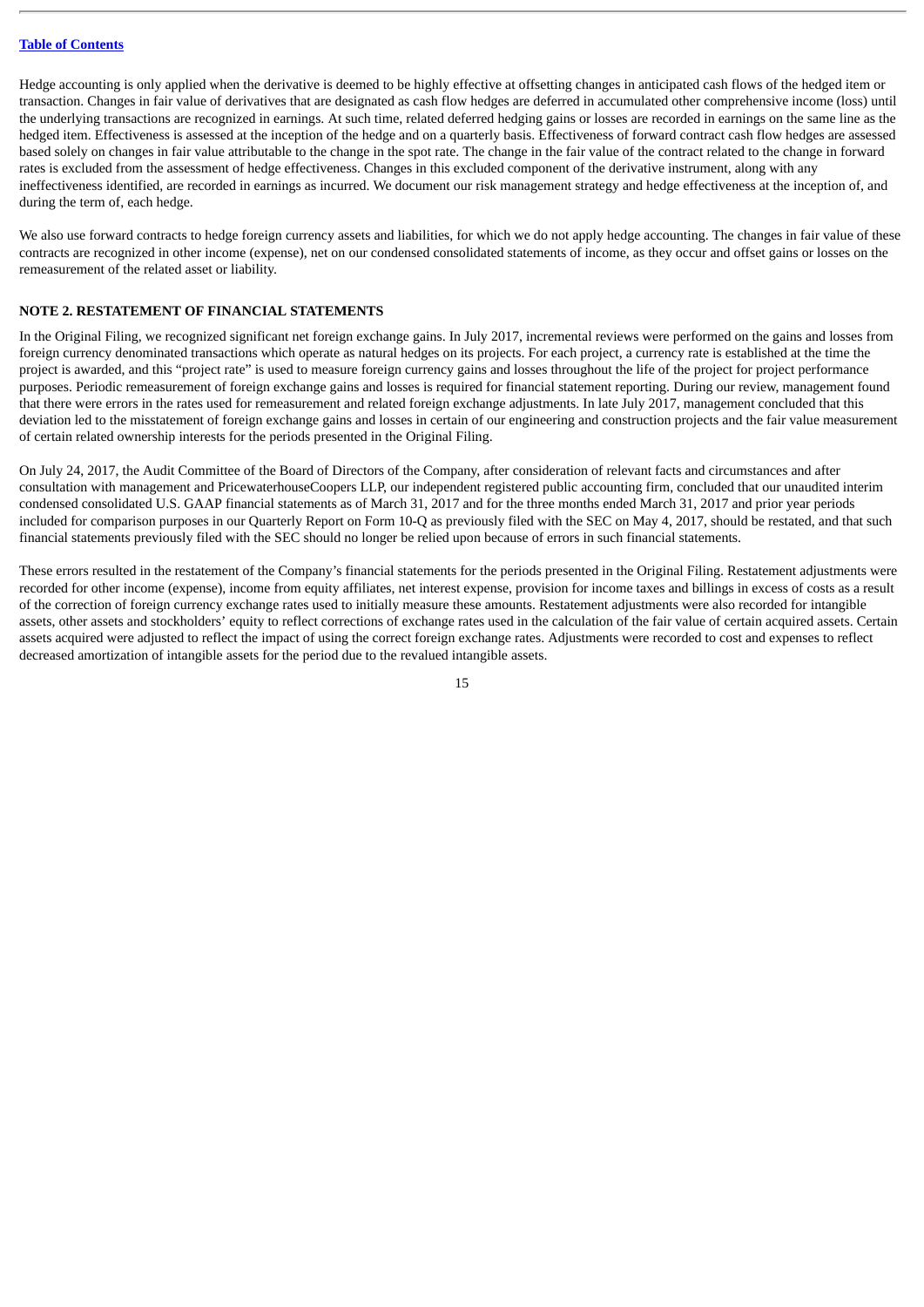The Condensed Consolidated Statements of Income, the Condensed Consolidated Statements of Comprehensive Income, the Condensed Consolidated Balance Sheets, the Condensed Consolidated Statements of Cash Flows and the Condensed Consolidated States of Changes in Stockholders' Equity, and Notes 1, 2, 3, 5, 9, 12, 14, 15, 19 and 20 in these financial statements were updated to reflect the restatement. See "Part I—Item 4. Controls and Procedures As restated" herein.

The following tables summarize the impact of these adjustments on our previously reported results filed on our Condensed Consolidated Financial Statement line items in our Original Filing:

The effects of the restatement on our Condensed Consolidated Statements of Operations for the three months ended March 31, 2017 and 2016 are as follows:

|                                                           | <b>Three Months Ended</b><br>March 31, 2017 |                                  |    |                                          |    |                    |  |
|-----------------------------------------------------------|---------------------------------------------|----------------------------------|----|------------------------------------------|----|--------------------|--|
| (In millions, except per share data)                      |                                             | <b>As Previously</b><br>Reported |    | <b>Restatement</b><br><b>Adjustments</b> |    | <b>As Restated</b> |  |
| Costs and expenses:                                       |                                             |                                  |    |                                          |    |                    |  |
| Cost of service revenue                                   | \$                                          | 2,380.5                          | \$ | (2.9)                                    |    | \$2,377.6          |  |
| Costs and expenses                                        |                                             | 3,345.1                          |    | (2.9)                                    |    | 3,342.2            |  |
| Other income (expense), net                               |                                             | 327.4                            |    | (263.9)                                  |    | 63.5               |  |
| Income before net interest expense and income taxes       |                                             | 379.7                            |    | (261.0)                                  |    | 118.7              |  |
| Net interest expense                                      |                                             | (81.7)                           |    | (0.4)                                    |    | (82.1)             |  |
| Income before income taxes                                |                                             | 298.0                            |    | (261.4)                                  |    | 36.6               |  |
| Provision for income taxes                                |                                             | 103.7                            |    | (51.9)                                   |    | 51.8               |  |
| Net income (loss)                                         |                                             | 194.3                            |    | (209.5)                                  |    | (15.2)             |  |
| Net income (loss) attributable to TechnipFMC plc          | \$                                          | 190.8                            | \$ | (209.5)                                  | \$ | (18.7)             |  |
| Earnings (loss) per share attributable to TechnipFMC plc: |                                             |                                  |    |                                          |    |                    |  |
| Basic                                                     | \$                                          | 0.41                             | \$ | (0.45)                                   | \$ | (0.04)             |  |
| <b>Diluted</b>                                            | $\mathbf{s}$                                | 0.41                             | \$ | (0.45)                                   | \$ | (0.04)             |  |
| Weighted average shares outstanding:                      |                                             |                                  |    |                                          |    |                    |  |
| <b>Diluted</b>                                            |                                             | 468.9                            |    |                                          |    | 466.6              |  |

|                                                             | Three Months Ended<br><b>March 31, 2016</b> |        |     |        |    |        |  |  |  |  |  |  |  |  |                                          |  |  |                    |
|-------------------------------------------------------------|---------------------------------------------|--------|-----|--------|----|--------|--|--|--|--|--|--|--|--|------------------------------------------|--|--|--------------------|
| (In millions, except per share data)                        | <b>As Previously</b><br>Reported            |        |     |        |    |        |  |  |  |  |  |  |  |  | <b>Restatement</b><br><b>Adjustments</b> |  |  | <b>As Restated</b> |
| Other income (expense), net                                 | \$.                                         | (33.9) |     | (8.2)  | S  | (42.1) |  |  |  |  |  |  |  |  |                                          |  |  |                    |
| Income from equity affiliates (Note 9)                      |                                             | 45.6   |     | (20.1) |    | 25.5   |  |  |  |  |  |  |  |  |                                          |  |  |                    |
| Income before net interest expense and income taxes         |                                             | 208.1  |     | (28.3) |    | 179.8  |  |  |  |  |  |  |  |  |                                          |  |  |                    |
| Income before income taxes                                  |                                             | 194.8  |     | (28.3) |    | 166.5  |  |  |  |  |  |  |  |  |                                          |  |  |                    |
| Provision for income taxes (Note 15)                        |                                             | 47.5   |     | (1.6)  |    | 45.9   |  |  |  |  |  |  |  |  |                                          |  |  |                    |
| Net income                                                  |                                             | 147.3  |     | (26.7) |    | 120.6  |  |  |  |  |  |  |  |  |                                          |  |  |                    |
| Net income attributable to TechnipFMC plc                   | \$                                          | 147.4  | S   | (26.7) | \$ | 120.7  |  |  |  |  |  |  |  |  |                                          |  |  |                    |
| Earnings per share attributable to TechnipFMC plc (Note 5): |                                             |        |     |        |    |        |  |  |  |  |  |  |  |  |                                          |  |  |                    |
| <b>Basic</b>                                                | \$                                          | 1.25   | \$. | (0.23) | \$ | 1.02   |  |  |  |  |  |  |  |  |                                          |  |  |                    |
| <b>Diluted</b>                                              | S                                           | 1.21   |     | (0.24) | S  | 0.97   |  |  |  |  |  |  |  |  |                                          |  |  |                    |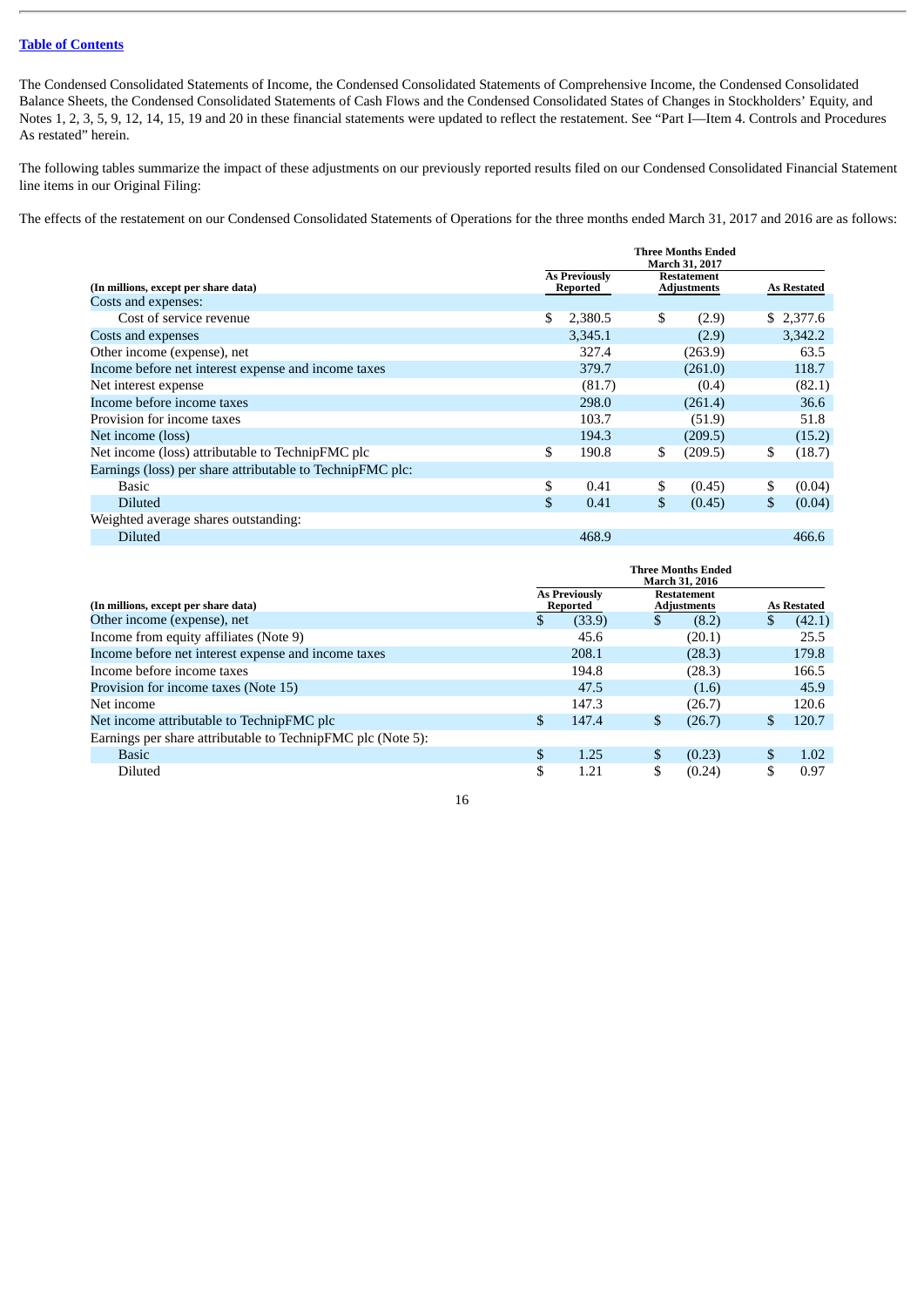The effects of the restatement on our Condensed Consolidated Statements of Comprehensive Income for the three months ended March 31, 2017 and 2016 are as follows:

|                                                     | <b>Three Months Ended</b><br><b>March 31, 2017</b> |                                                                              |  |         |  |                    |  |
|-----------------------------------------------------|----------------------------------------------------|------------------------------------------------------------------------------|--|---------|--|--------------------|--|
| (In millions)                                       |                                                    | <b>As Previously</b><br><b>Restatement</b><br><b>Adjustments</b><br>Reported |  |         |  | <b>As Restated</b> |  |
| Net income (loss)                                   |                                                    | 194.3                                                                        |  | (209.5) |  | (15.2)             |  |
| Comprehensive income                                |                                                    | 261.3                                                                        |  | (209.5) |  | 51.8               |  |
| Comprehensive income attributable to TechnipFMC plc |                                                    | 257.6                                                                        |  | (209.5) |  | 48.1               |  |
|                                                     |                                                    |                                                                              |  |         |  |                    |  |

|                                                     |                                                                | <b>Three Months Ended</b><br><b>March 31, 2016</b> |                    |        |  |       |
|-----------------------------------------------------|----------------------------------------------------------------|----------------------------------------------------|--------------------|--------|--|-------|
| (In millions)                                       | <b>As Previously</b><br>Restatement<br>Adjustments<br>Reported |                                                    | <b>As Restated</b> |        |  |       |
| Net income                                          |                                                                | 147.3                                              |                    | (26.7) |  | 120.6 |
| Comprehensive income                                |                                                                | 118.6                                              |                    | (26.7) |  | 91.9  |
| Comprehensive income attributable to TechnipFMC plc |                                                                | 119.5                                              |                    | (26.7) |  | 92.8  |

The effects of the restatement on our Condensed Consolidated Balance Sheets as of March 31, 2017 and December 31, 2016 are as follows:

|                                                                          | March 31, 2017                   |                                   |                    |  |
|--------------------------------------------------------------------------|----------------------------------|-----------------------------------|--------------------|--|
| (In millions)                                                            | <b>As Previously</b><br>Reported | Restatement<br><b>Adjustments</b> | <b>As Restated</b> |  |
| Intangible assets, net                                                   | 1,580.0                          | (78.8)                            | \$1,501.2          |  |
| Deferred income taxes                                                    | 519.4                            | 124.2                             | 643.6              |  |
| <b>Total assets</b>                                                      | 29,570.5                         | 45.4                              | 29,615.9           |  |
| Billings in excess of costs                                              | 3.478.7                          | 222.4                             | 3,701.1            |  |
| Total current liabilities                                                | 11,497.0                         | 222.4                             | 11,719.4           |  |
| Accrued pension and other post-retirement benefits, less current portion | 351.2                            | 0.8                               | 352.0              |  |
| Other liabilities                                                        | 390.7                            | (0.8)                             | 389.9              |  |
| Retained earnings                                                        | 2,992.2                          | 405.2                             | 3,397.4            |  |
| Accumulated other comprehensive loss                                     | (408.2)                          | (582.2)                           | (990.4)            |  |
| Total TechnipFMC plc stockholders' equity                                | 13,552.8                         | (177.0)                           | 13,375.8           |  |
| Total liabilities and equity                                             | \$29,570.5                       | 45.4                              | \$29,615.9         |  |

|                                                                          | <b>December 31, 2016</b>         |                                          |                    |  |  |
|--------------------------------------------------------------------------|----------------------------------|------------------------------------------|--------------------|--|--|
| (In millions)                                                            | <b>As Previously</b><br>Reported | <b>Restatement</b><br><b>Adjustments</b> | <b>As Restated</b> |  |  |
| Intangible assets, net                                                   | 255.4                            | (81.7)                                   | 173.7              |  |  |
| Deferred income taxes                                                    | 549.3                            | 72.3                                     | 621.6              |  |  |
| <b>Total assets</b>                                                      | 18,699.1                         | (9.4)                                    | 18,689.7           |  |  |
| Billings in excess of costs                                              | 3,364.5                          | (41.5)                                   | 3,323.0            |  |  |
| Total current liabilities                                                | 10,930.4                         | (41.5)                                   | 10,888.9           |  |  |
| Accrued pension and other post-retirement benefits, less current portion | 160.0                            | 0.8                                      | 160.8              |  |  |
| Other liabilities                                                        | 301.8                            | (1.2)                                    | 300.6              |  |  |
| Retained earnings                                                        | 2,801.4                          | 614.7                                    | 3,416.1            |  |  |
| Accumulated other comprehensive loss                                     | (475.2)                          | (582.2)                                  | (1,057.4)          |  |  |
| Total TechnipFMC plc stockholders' equity                                | 5.091.1                          | 32.5                                     | 5,123.6            |  |  |
| Total liabilities and equity                                             | 18.699.1<br>$\mathbb{S}^-$       | \$<br>(9.4)                              | \$18,689.7         |  |  |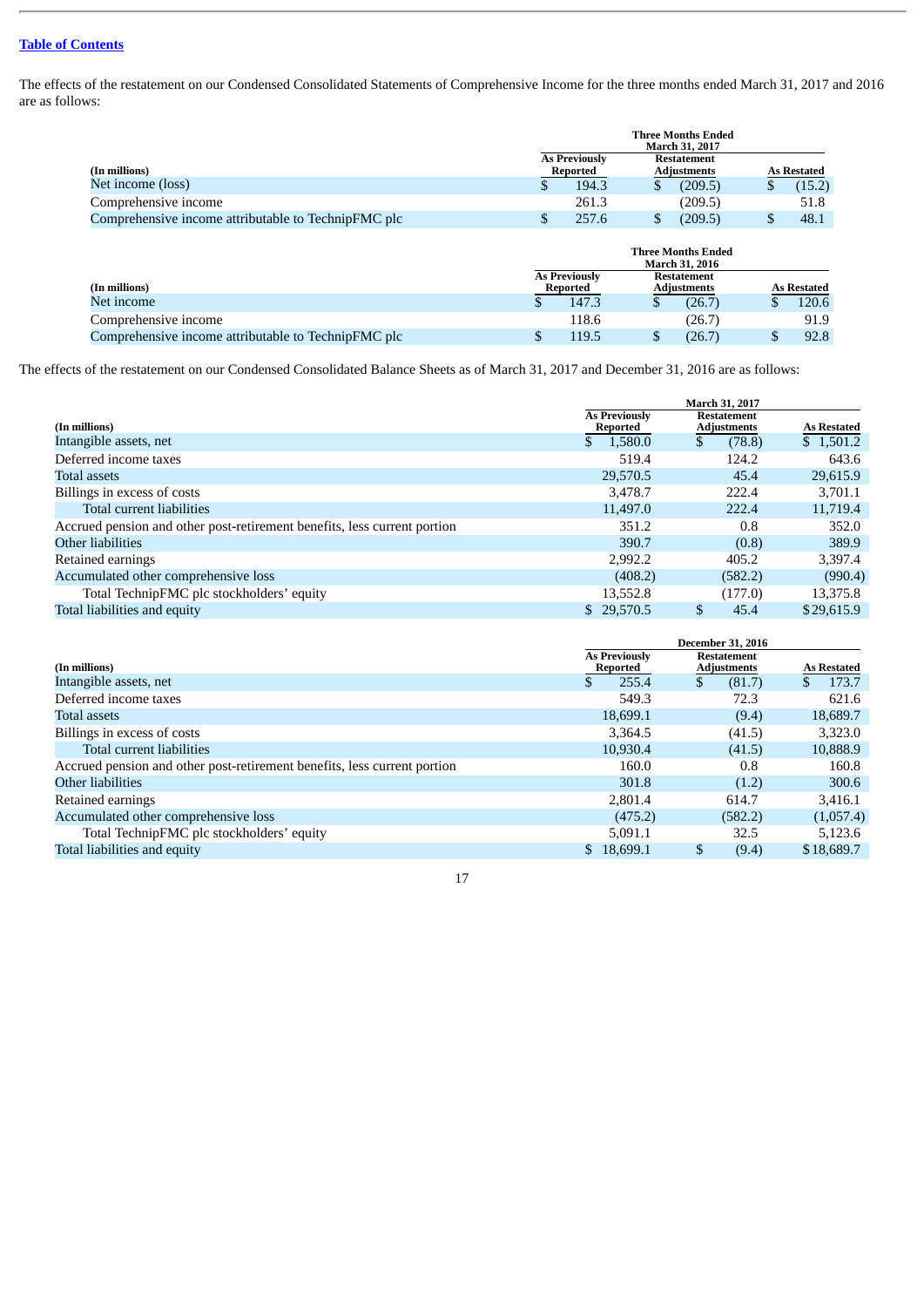The effects of the restatement on our Condensed Consolidated Statements of Cash Flows for the three months ended March 31, 2017 and 2016 are as follows:

|                                                   | <b>Three Months Ended</b><br><b>March 31, 2017</b>                           |                                          |                                                    |                    |                    |
|---------------------------------------------------|------------------------------------------------------------------------------|------------------------------------------|----------------------------------------------------|--------------------|--------------------|
| (In millions)                                     | <b>As Previously</b><br>Reported                                             | <b>Restatement</b><br><b>Adjustments</b> |                                                    |                    | <b>As Restated</b> |
| Cash provided (required) by operating activities: |                                                                              |                                          |                                                    |                    |                    |
| Net income (loss)                                 | \$<br>194.3                                                                  | \$                                       | (209.5)                                            | \$                 | (15.2)             |
| Amortization                                      | 70.9                                                                         |                                          | (2.9)                                              |                    | 68.0               |
| Deferred income tax provision (benefit)           | 55.9                                                                         |                                          | (51.9)                                             |                    | 4.0                |
| Other                                             | 53.6                                                                         |                                          | 0.4                                                |                    | 54.0               |
| Advance payments and billings in excess of costs  | (220.6)                                                                      |                                          | 263.9                                              |                    | 43.3               |
|                                                   |                                                                              |                                          | <b>Three Months Ended</b><br><b>March 31, 2016</b> |                    |                    |
| (In millions)                                     | <b>As Previously</b><br><b>Restatement</b><br><b>Adjustments</b><br>Reported |                                          |                                                    | <b>As Restated</b> |                    |
| Cash provided (required) by operating activities: |                                                                              |                                          |                                                    |                    |                    |
| Net income                                        | \$<br>147.3                                                                  | \$                                       | (26.7)                                             | \$.                | 120.6              |
| Deferred income tax provision (benefit)           | (18.2)                                                                       |                                          | (1.6)                                              |                    | (19.8)             |

The effects of the restatement on our Condensed Consolidated Statements of Changes in Stockholders' Equity as of March 31, 2017 and December 31, 2016 are as follows:

Other (22.2) 20.1 (2.1) Advance payments and billings in excess of costs (91.6) 8.2 (83.4)

| (In millions)                                       | Ordinary<br>Shares | Ordinary<br><b>Shares Held in</b><br><b>Treasury and</b><br><b>Employee</b><br>Benefit<br>Trust |    | Capital in<br><b>Excess of Par</b><br>Value of<br>Ordinary<br><b>Shares</b> | Retained<br>Earnings | Accumulated<br>Other<br>Comprehensive<br>Income<br>(Loss) | Non-<br>controlling<br>Interest |    | Total<br>Stockholders'<br>Equity |
|-----------------------------------------------------|--------------------|-------------------------------------------------------------------------------------------------|----|-----------------------------------------------------------------------------|----------------------|-----------------------------------------------------------|---------------------------------|----|----------------------------------|
| Balance as of December 31, 2016 as previously       |                    |                                                                                                 |    |                                                                             |                      |                                                           |                                 |    |                                  |
| reported                                            | \$114.7            | (44.5)                                                                                          | S  | 2,694.7                                                                     | \$2,801.4            | (475.2)                                                   | (11.7)                          | S. | 5,079.4                          |
| <b>Restatement Adjustments</b>                      |                    |                                                                                                 |    |                                                                             | 614.7                | (582.2)                                                   |                                 |    | 32.5                             |
| Balance as of December 31, 2016 as restated         | \$114.7            | (44.5)                                                                                          |    | 2,694.7                                                                     | \$3,416.1            | (1,057.4)                                                 | (11.7)                          |    | 5,111.9                          |
| Balance as of March 31, 2017 as previously reported | 466.6<br>S.        | (5.4)                                                                                           | S  | 10,507.6                                                                    | \$2,992.2            | (408.2)                                                   | 6.4                             |    | 13,559.2                         |
| <b>Restatement Adjustments</b>                      |                    |                                                                                                 |    |                                                                             | 405.2                | (582.2)                                                   | __                              |    | (177.0)                          |
| Balance as March 31, 2017 as restated               | \$466.6            | (5.4)                                                                                           | S. | 10,507.6                                                                    | \$3,397.4            | (990.4)                                                   | 6.4                             |    | 13,382.2                         |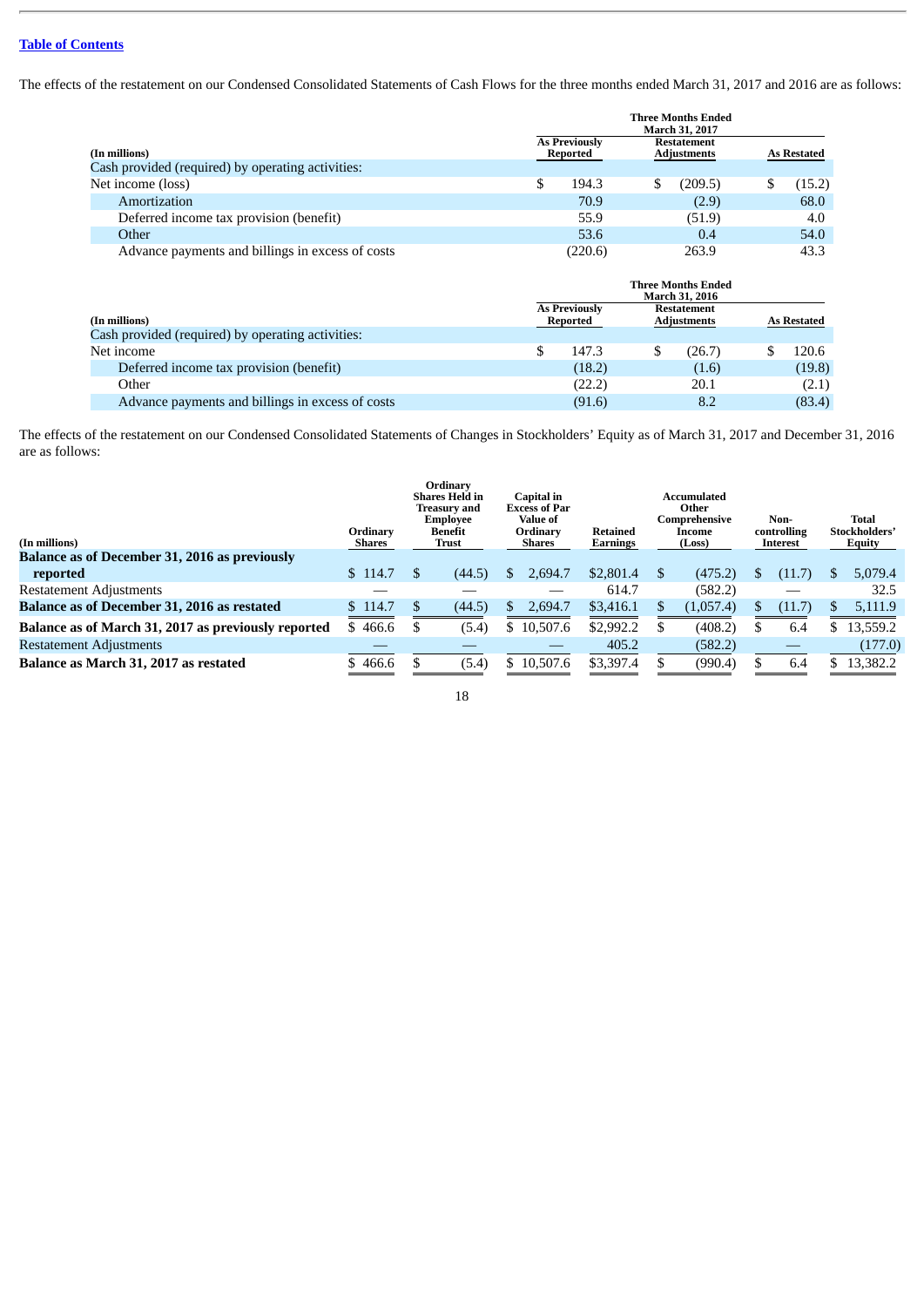The effects of the restatement on our reportable segments for the three months ended March 31, 2017 and 2016 are as follows:

|                                         | <b>Three Months Ended</b><br>March 31, 2017                                               |                                  |                                          |         |              |                    |
|-----------------------------------------|-------------------------------------------------------------------------------------------|----------------------------------|------------------------------------------|---------|--------------|--------------------|
| (In millions)                           |                                                                                           | <b>As Previously</b><br>Reported | <b>Restatement</b><br><b>Adjustments</b> |         |              | <b>As Restated</b> |
| <b>Income before income taxes:</b>      |                                                                                           |                                  |                                          |         |              |                    |
| <b>Segment operating profit (loss):</b> |                                                                                           |                                  |                                          |         |              |                    |
| Onshore/Offshore                        | \$                                                                                        | 139.9                            | \$                                       | 2.9     | $\mathbf{s}$ | 142.8              |
| Total segment operating profit          |                                                                                           | 175.5                            |                                          | 2.9     |              | 178.4              |
| Corporate items:                        |                                                                                           |                                  |                                          |         |              |                    |
| Corporate income (expense)              |                                                                                           | 204.2                            |                                          | (263.9) |              | (59.7)             |
| Net interest expense                    |                                                                                           | (81.7)                           |                                          | (0.4)   |              | (82.1)             |
| Total corporate items                   |                                                                                           | 122.5                            |                                          | (264.3) |              | (141.8)            |
| Income before income taxes              | \$                                                                                        | 298.0                            | \$                                       | (261.4) | $\mathbb{S}$ | 36.6               |
|                                         | Three Months Ended<br><b>March 31, 2016</b><br><b>As Previously</b><br><b>Restatement</b> |                                  |                                          |         |              |                    |
| (In millions)                           | Reported                                                                                  |                                  | <b>Adjustments</b>                       |         |              | As Restated        |
| <b>Income before income taxes:</b>      |                                                                                           |                                  |                                          |         |              |                    |
| <b>Segment operating profit (loss):</b> |                                                                                           |                                  |                                          |         |              |                    |

| <u>Segment operating profit (1033).</u> |        |        |        |
|-----------------------------------------|--------|--------|--------|
| Onshore/Offshore                        | 58.5   | (20.1) | 38.4   |
| Total segment operating profit          | 254.9  | (20.1) | 234.8  |
| Corporate items:                        |        |        |        |
| Corporate income (expense)              | (46.8) | (8.2)  | (55.0) |
| Total corporate items                   | (60.1) | (8.2)  | (68.3) |
| Income before income taxes              | 194.8  | 28.3)  | 166.5  |

## **NOTE 3. MERGER OF FMC TECHNOLOGIES AND TECHNIP**

### *Description of the Merger*

On June 14, 2016, FMC Technologies and Technip entered into a definitive business combination agreement providing for the business combination among FMC Technologies, FMC Technologies SIS Limited, a private limited company incorporated under the laws of England and Wales and a wholly-owned subsidiary of FMC Technologies, and Technip. On August 4, 2016, the legal name of FMC Technologies SIS Limited was changed to TechnipFMC Limited, and on January 11, 2017, was subsequently re-registered as TechnipFMC plc, a public limited company incorporated under the laws of England and Wales.

On January 16, 2017, the business combination was completed. Pursuant to the terms of the definitive business combination agreement, Technip merged with and into TechnipFMC, with TechnipFMC continuing as the surviving company (the "Technip Merger"), and each ordinary share of Technip (the "Technip Shares"), other than Technip Shares owned by Technip or its wholly-owned subsidiaries, were exchanged for 2.0 ordinary shares of TechnipFMC, subject to the terms of the definitive business combination agreement. Immediately following the Technip Merger, a wholly-owned indirect subsidiary of TechnipFMC ("Merger Sub") merged with and into FMC Technologies, with FMC Technologies continuing as the surviving company and as a wholly-owned indirect subsidiary of TechnipFMC (the "FMCTI Merger"), and each share of common stock of FMC Technologies (the "FMCTI Shares"), other than FMCTI Shares owned by FMC Technologies, TechnipFMC, Merger Sub or their wholly-owned subsidiaries, were exchanged for 1.0 ordinary share of TechnipFMC, subject to the terms of the definitive business combination agreement.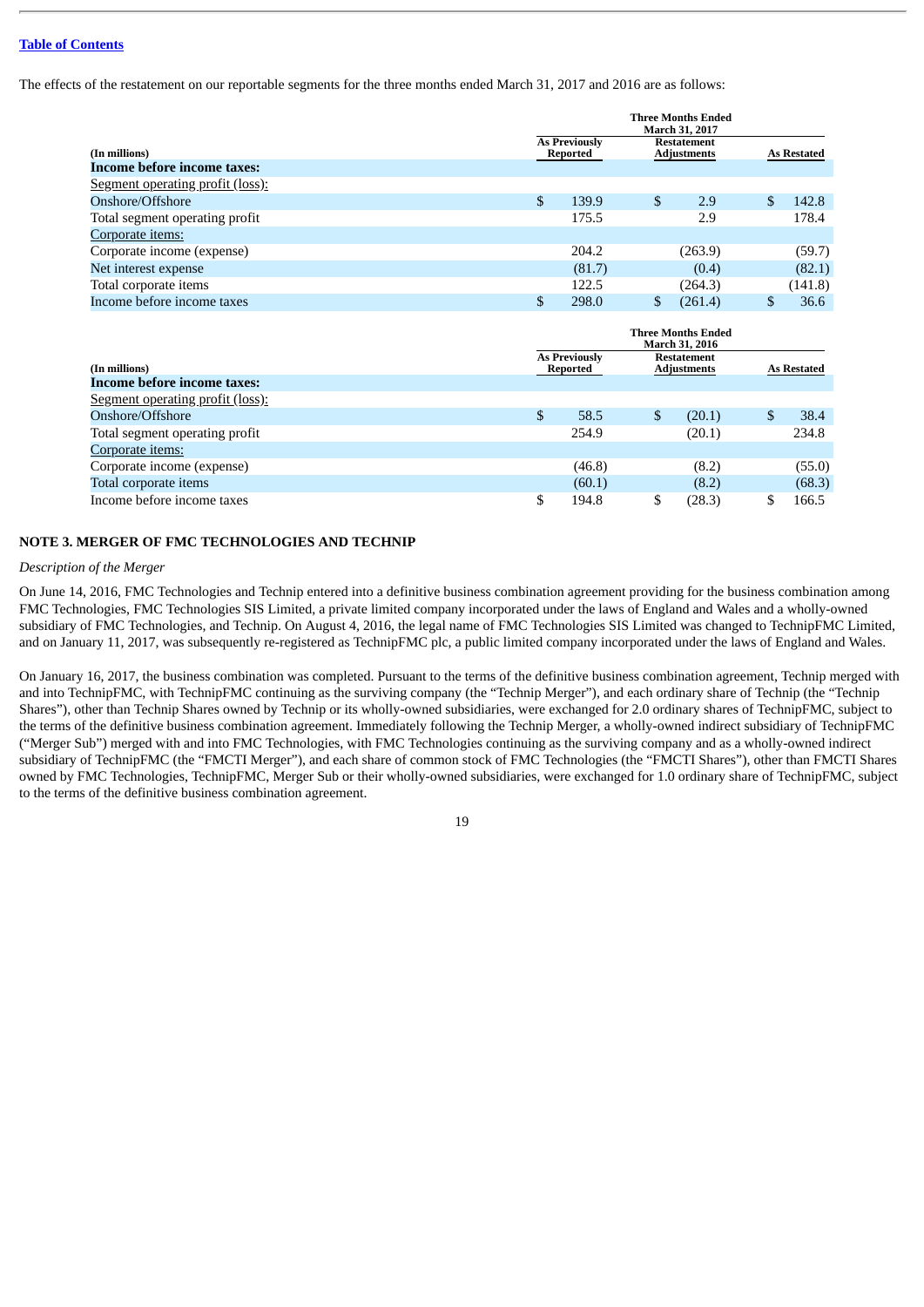Under the acquisition method of accounting, Technip was identified as the accounting acquirer and acquired a 100% interest in FMC Technologies.

The Merger of FMC Technologies and Technip (the "Merger") is expected to create a larger and more diversified company that is better equipped to respond to economic and industry developments and better positioned to develop and build on its offerings in the subsea, surface, and onshore/offshore markets as compared to the former companies on a standalone basis. More importantly, the Merger will bring about the ability of the combined company to (i) standardize its product and service offerings to customers, (ii) reduce costs to customers, and (iii) provide integrated product offerings to the oil and gas industry with the aim of innovating the markets in which the combined company operates.

We incurred \$54.7 million in merger transaction and integration costs for the three months ended March 31, 2017. No similar costs were incurred for the comparable prior year quarter.

#### *Description of FMC Technologies as Accounting Acquiree*

FMC Technologies is a global provider of technology solutions for the energy industry. FMC Technologies designs, manufactures and services technologically sophisticated systems and products, including subsea production and processing systems, surface wellhead production systems, high pressure fluid control equipment, measurement solutions and marine loading systems for the energy industry. Subsea systems produced by FMC Technologies are used in the offshore production of crude oil and natural gas and are placed on the seafloor to control the flow of crude oil and natural gas from the reservoir to a host processing facility. Additionally, FMC Technologies provides a full range of drilling, completion and production wellhead systems for both standard and custom-engineered applications. Surface wellhead production systems, or trees, are used to control and regulate the flow of crude oil and natural gas from the well and are used in both onshore and offshore applications.

#### *Consideration Transferred*

The acquisition-date fair value of the consideration transferred consisted of the following:

| (In millions, except per share data)                                           |               |
|--------------------------------------------------------------------------------|---------------|
| Total FMC Technologies, Inc. shares subject to exchange as of January 16, 2017 | 228.9         |
| FMC Technologies, Inc. exchange ratio (1)                                      | $0.5^{\circ}$ |
| Shares of TechnipFMC issued                                                    | 114.4         |
| Value per share of Technip as of January 16, 2017 (2)                          | \$71.40       |
| Total purchase consideration                                                   | \$8,170.7     |

(1) As the calculation is deemed to reflect a share capital increase of the accounting acquirer, the FMC Technologies, Inc. exchange ratio (1 share of TechnipFMC for 1 share of FMC Technologies, Inc. as provided in the business combination agreement) is adjusted by dividing the FMC Technologies exchange ratio by the Technip exchange ratio (2 shares of TechnipFMC for 1 share of Technip as provided in the business combination agreement), i.e.,  $1/2 = 0.5$  in order to reflect the number of shares of Technip that FMC Technologies stockholders would have received if Technip was to have issued its own shares.

<sup>(2)</sup> Closing price of Technip's ordinary shares on Euronext Paris on January 16, 2017 in Euro converted at the Euro to U.S. dollar exchange rate of \$1.0594 on January 16, 2017.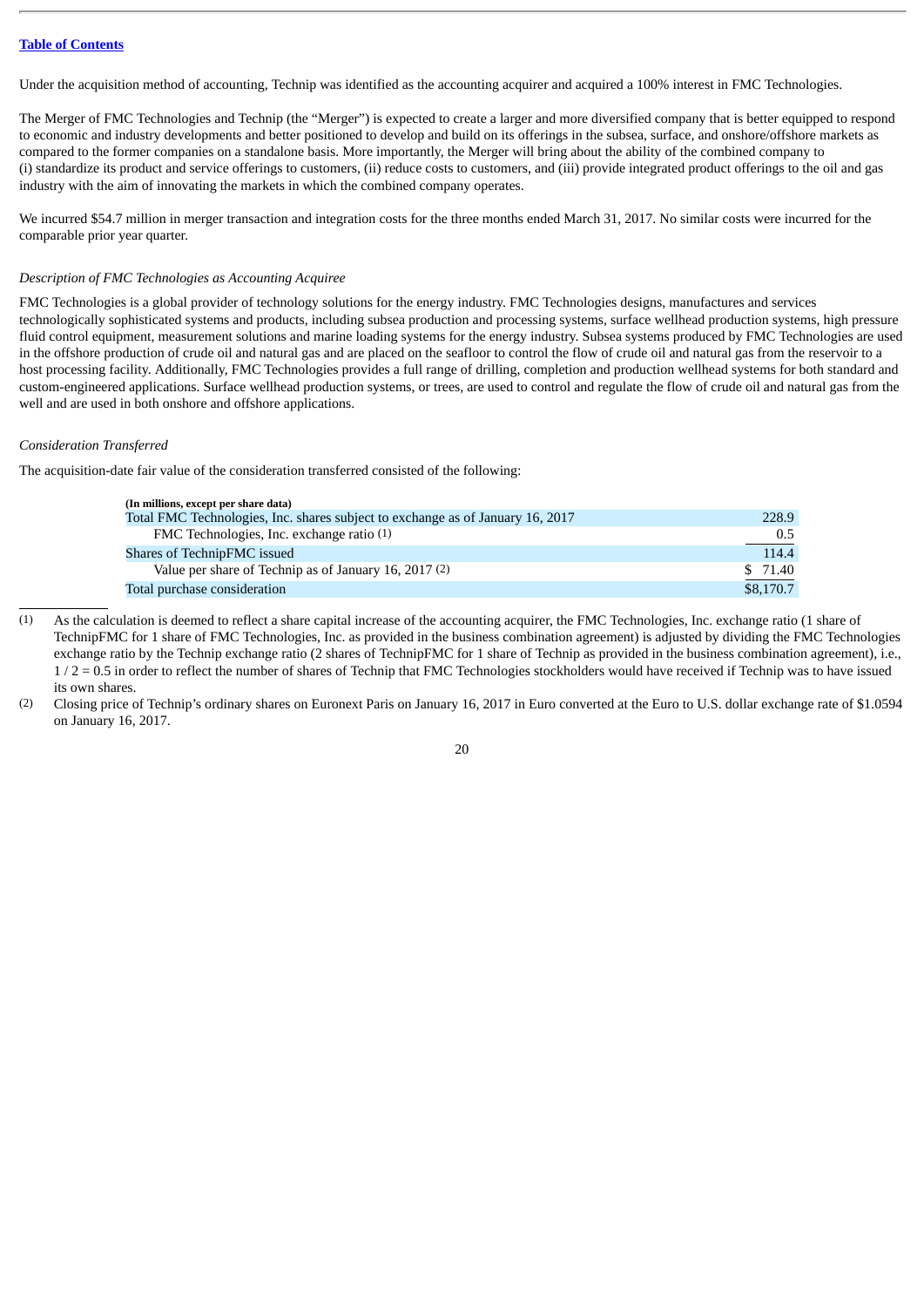## *Assets Acquired and Liabilities Assumed*

The following table summarizes the preliminary fair values of the assets acquired and liabilities assumed at the acquisition date. The Company's purchase price allocation is subject to revision as additional information about fair value of assets and liabilities becomes available. Additional information that existed as of the acquisition date but at that time was unknown to the Company may become known to the Company during the remainder of the measurement period. The final purchase price allocation will be based on final appraisals and other analysis of fair values of acquired assets and liabilities.

| (In millions)                                                            |           |
|--------------------------------------------------------------------------|-----------|
| Assets:                                                                  |           |
| Cash                                                                     | \$1,479.2 |
| Accounts receivable                                                      | 1,247.4   |
| Inventory                                                                | 764.8     |
| Income taxes receivable                                                  | 139.2     |
| Other current assets                                                     | 282.2     |
| Property, plant and equipment                                            | 1,351.3   |
| Intangible assets                                                        | 1,390.3   |
| Deferred income taxes                                                    | 67.0      |
| Other long-term assets                                                   | 167.3     |
| Total identifiable assets acquired                                       | 6,888.7   |
| Liabilities:                                                             |           |
| Short-term and current portion of long-term debt                         | 327.1     |
| Accounts payable, trade                                                  | 386.0     |
| Advance payments                                                         | 467.0     |
| Income taxes payable                                                     | 92.1      |
| Other current liabilities                                                | 518.6     |
| Long-term debt, less current portion                                     | 1,466.6   |
| Accrued pension and other post-retirement benefits, less current portion | 195.5     |
| Deferred income taxes                                                    | 433.5     |
| Other long-term liabilities                                              | 123.6     |
| Total liabilities assumed                                                | 4,010.0   |
| Net identifiable assets acquired                                         | 2,878.7   |
| Goodwill                                                                 | 5,292.0   |
| Net assets acquired                                                      | \$8,170.7 |

## *Segment Allocation of Goodwill*

Goodwill is preliminary due to the draft status of the purchase valuation. The allocation to the reporting segments based on the draft valuation is as follows:

| (In millions)        | <b>Allocated</b><br>Goodwill |
|----------------------|------------------------------|
| Subsea               | \$3,078.7                    |
| Onshore/Offshore     | 1,677.0                      |
| Surface Technologies | 536.3                        |
| Total                | \$5,292.0                    |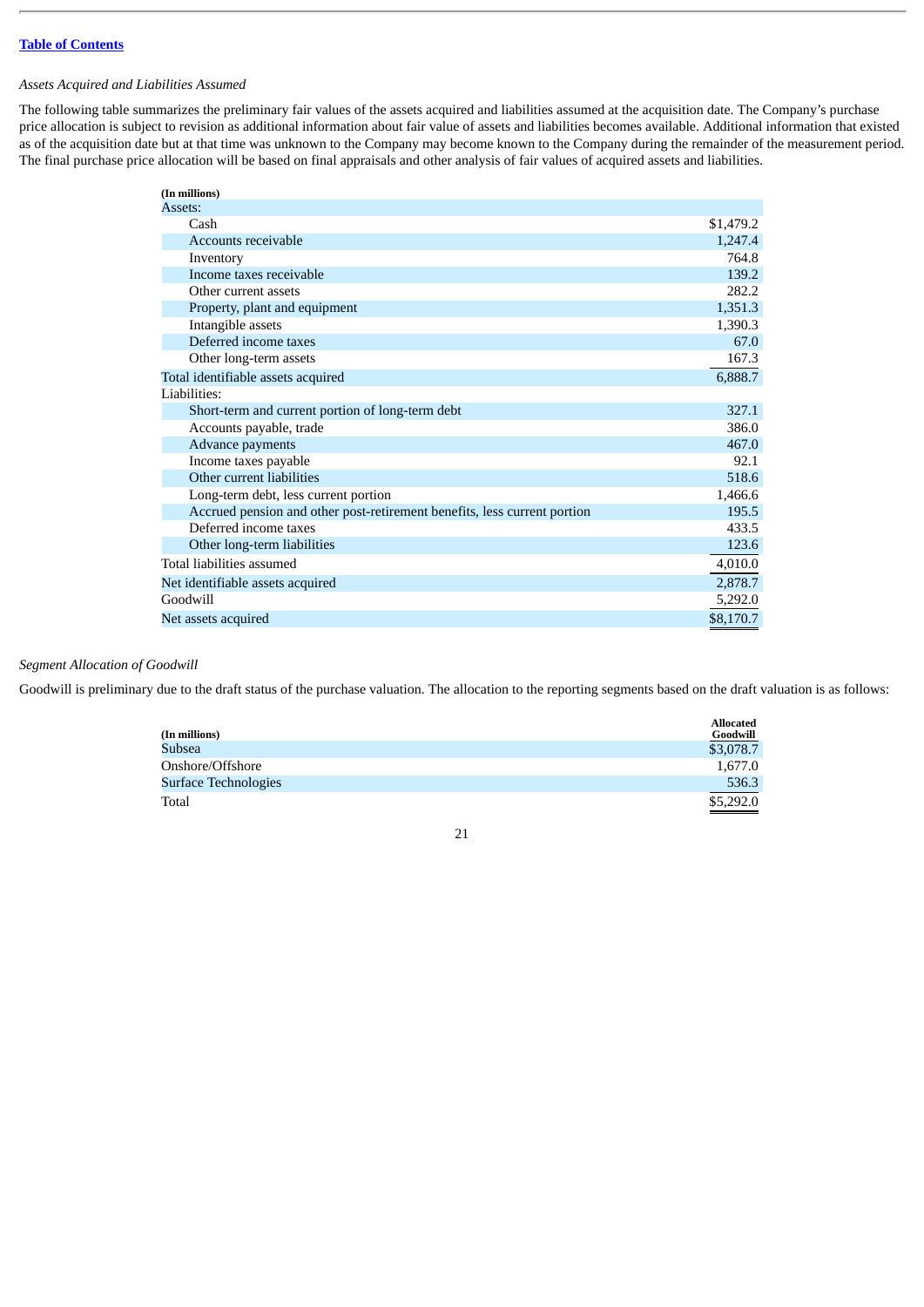Goodwill is calculated as the excess of the consideration transferred over the net assets recognized and represents the expected revenue and cost synergies of the combined company, which are further described above. Goodwill recognized as a result of the acquisition is not deductible for tax purposes.

#### *Acquired Identifiable Intangible Assets*

The identifiable intangible assets acquired include the following:

|                                               |                   | <b>Estimated</b>    |
|-----------------------------------------------|-------------------|---------------------|
| (In millions, except estimated useful lives)  | <b>Fair Value</b> | <b>Useful Lives</b> |
| <b>Acquired technology</b>                    | 240.0<br>S.       | 10                  |
| <b>Backlog</b>                                | 175.0             |                     |
| Customer relationships                        | 285.0             | 10                  |
| Tradenames                                    | 635.0             | 20                  |
| Software                                      | 55.3              | Various             |
| Total identifiable intangible assets acquired | \$1,390.3         |                     |

FMC Technologies' results of operations have been included in our financial statements for periods subsequent to the consummation of the Merger on January 16, 2017. FMC Technologies contributed revenues and an operating loss of \$739.4 million and \$80.9 million, respectively, for the period from January 17, 2017 through March 31, 2017.

#### *Pro Forma Impact of the Merger (unaudited)*

The following unaudited supplemental pro forma results present consolidated information as if the Merger had been completed as of January 1, 2016. The pro forma results do not include any potential synergies, cost savings or other expected benefits of the Merger. Accordingly, the pro forma results should not be considered indicative of the results that would have occurred if the Merger had been consummated as of January 1, 2016, nor are they indicative of future results. For comparative purposes, the weighted average shares outstanding used for the diluted earnings per share calculation for the three months ended March 31, 2017 was also used to calculate the diluted earnings per share for the three months ended March 31, 2016.

|                                                                            |           | <b>Three Months Ended March 31.</b> |           |                    |  |  |
|----------------------------------------------------------------------------|-----------|-------------------------------------|-----------|--------------------|--|--|
|                                                                            |           | 2017                                |           | 2016               |  |  |
| (In millions, except per share data)                                       | Pro Forma |                                     | Pro Forma |                    |  |  |
|                                                                            |           | <b>As Restated</b>                  |           | <b>As Restated</b> |  |  |
| Revenue                                                                    |           | 3.500.9                             |           | 3.611.2            |  |  |
| Net income (loss) attributable to TechnipFMC adjusted for dilutive effects |           | (103.5)                             |           | 46.4               |  |  |
| Diluted earnings (loss) per share                                          |           | (0.22)                              |           | 0.10               |  |  |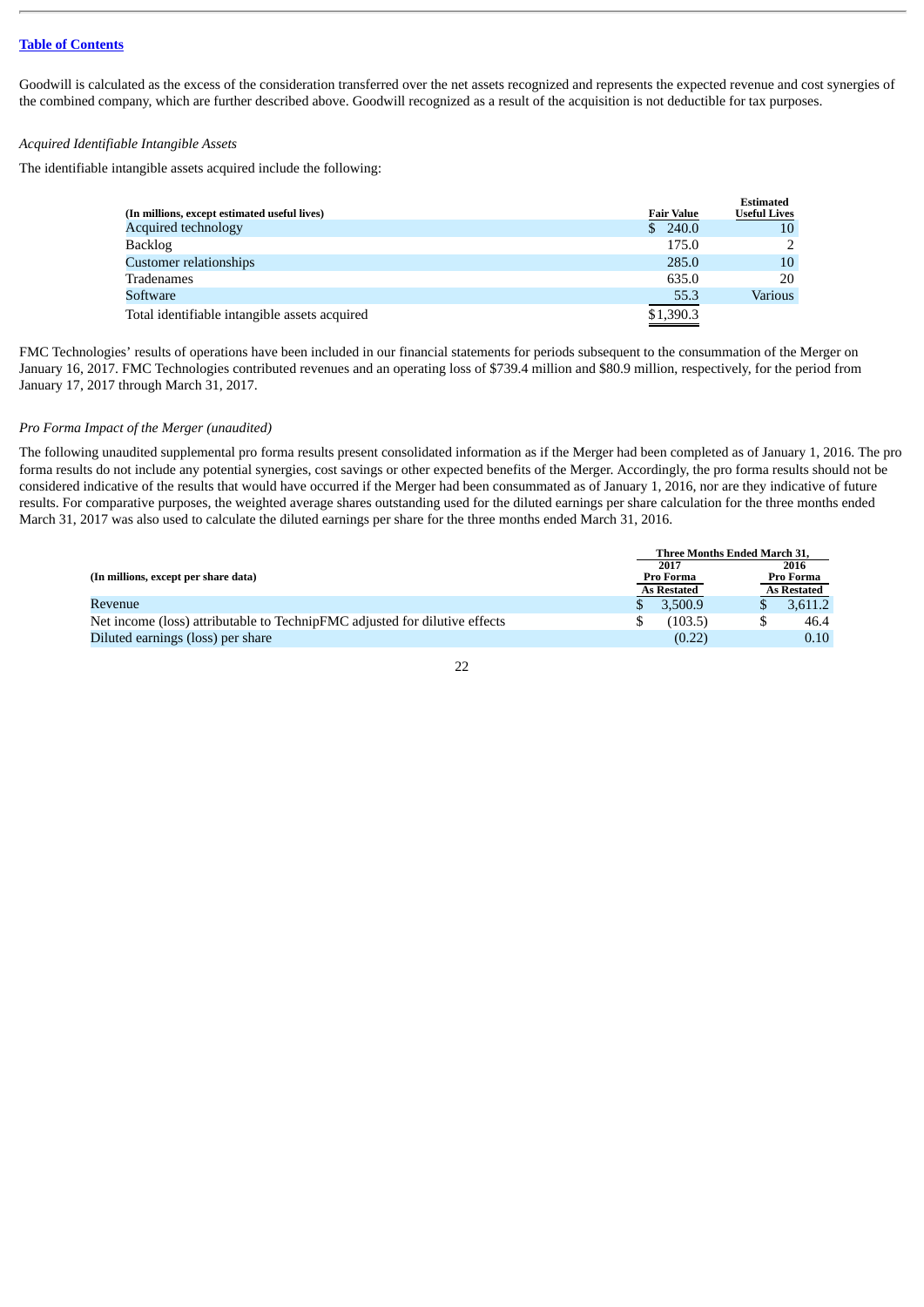## **NOTE 4. NEW ACCOUNTING STANDARDS**

## *Recently Adopted Accounting Standards*

Effective January 1, 2017, we adopted Accounting Standards Update ("ASU") No. 2016-09, *"Improvements to Employee Share-Based Payment Accounting."* Among other amendments, this update requires that excess tax benefits or deficiencies be recognized as income tax expense or benefit in the income statement and eliminates the requirement to reclassify excess tax benefits and deficiencies from operating activities to financing activities in the statement of cash flows. This updated guidance also gives an entity the election to either (i) estimate the forfeiture rate of employee stock-based awards or (ii) account for forfeitures as they occur. We elected to retrospectively classify excess tax benefits and deficiencies as operating activity and these amounts, which were immaterial for all periods presented, are reflected in the income taxes payable, net line item in the accompanying condensed consolidated statement of cash flows. In addition, we elected to continue to estimate forfeitures on the grant date to account for the estimated number of awards for which the requisite service period will not be rendered. The adoption of this update did not have a material impact on our consolidated financial statements.

Effective January 1, 2017, we adopted ASU No. 2015-11, "*Simplifying the Measurement of Inventory*." This update requires in scope inventory to be measured at the lower of cost or net realizable value rather than at the lower of cost or market under existing guidance. We adopted the updated guidance prospectively. The adoption of this update did not have a material impact on our consolidated financial statements.

Effective January 1, 2017, we adopted ASU No. 2014-15, "Disclosure of Uncertainties About an Entity's Ability to Continue as a Goina Concern." This update states that substantial doubt exists if it is probable that an entity will be unable to meet its current and future obligations. Disclosures are required if conditions give rise to substantial doubt. However, management will need to assess if its plans will alleviate substantial doubt to determine the specific disclosures. We adopted this guidance prospectively. The adoption of this update concerns disclosure only as it relates to our consolidated financial statements.

## *Recently Issued Accounting Standards*

In May 2014, the Financial Accounting Standards Board ("FASB") issued ASU No. 2014-09, *"Revenue from Contracts with Customers."* This update requires an entity to recognize revenue to depict the transfer of promised goods or services to customers in an amount that reflects the consideration to which the entity expects to be entitled in exchange for those goods or services. The ASU will supersede most existing GAAP related to revenue recognition and will supersede some cost guidance in existing GAAP related to construction-type and production-type contract accounting. Additionally, the ASU will significantly increase disclosures related to revenue recognition. In August 2015, the FASB issued ASU No. 2015-14 which deferred the effective date of ASU No. 2014-09 by one year, and as a result, is now effective for us on January 1, 2018. In March 2016, the FASB issued ASU No. 2016-08, "Principal versus Agent Considerations (Reporting Revenue Gross versus Net)" which clarifies the implementation guidance on principal versus agent considerations. Early application is permitted to the original effective date of January 1, 2017. Entities are permitted to apply the amendments either retrospectively to each prior reporting period presented or retrospectively with the cumulative effect of initially applying the ASU recognized at the date of initial application. The impacts that adoption of the ASU is expected to have on our consolidated financial statements and related disclosures are being evaluated. Additionally, we have not determined the effect of the ASU on our internal control over financial reporting or other changes in business practices and processes and have not yet determined which transition method we will utilize upon adoption on the effective date.

In January 2016, the FASB issued ASU No. 2016-01, *"Recognition and Measurement of Financial Assets and Financial Liabilities."* This update addresses certain aspects of recognition, measurement, presentation and disclosure of financial instruments. Among other amendments, this update requires equity investments not accounted for under the equity method of accounting to be measured at fair value with changes in fair value recognized in net income. An entity may choose to measure equity investments that do not have readily determinable fair values at cost minus impairment, if any, plus or minus changes resulting from observable price changes in orderly transactions for the identical or a similar investment of the same issuer. This updated guidance also simplifies the impairment assessment of equity investments without readily determinable fair values and

つつ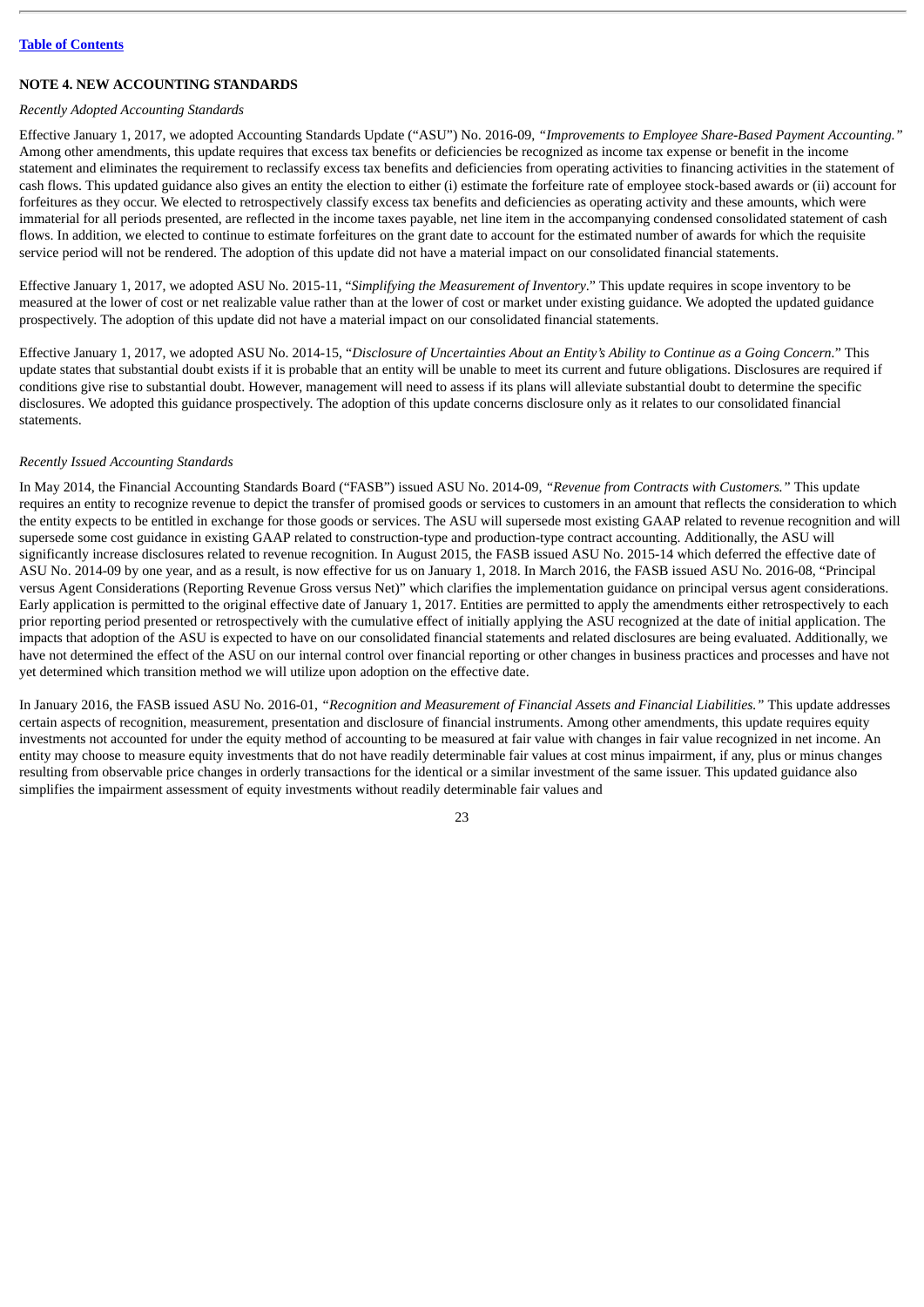eliminates the requirement to disclose significant assumptions and methods used to estimate the fair value of financial instruments measured at amortized cost. The updated guidance further requires the use of exit price notion when measuring the fair value of financial instruments for disclosure purposes. The amendments in this ASU are effective for us on January 1, 2018. All amendments are required to be adopted on a modified retrospective basis, with two exceptions. The amendments related to equity investments without readily determinable fair values and the requirement to use exit price notion are required to be adopted prospectively. Early adoption is not permitted. We are currently evaluating the impact of this ASU on our consolidated financial statements.

In February 2016, the FASB issued ASU No. 2016-02, *"Leases."* This update requires that a lessee recognize in the statement of financial position a liability to make lease payments and a right-of-use asset representing its right to use the underlying asset for the lease term. For leases with a term of 12 months or less, a lessee is permitted to make an accounting policy election by class of underlying asset not to recognize lease assets and lease liabilities. Similar to current guidance, the update continues to differentiate between finance leases and operating leases, however this distinction now primarily relates to differences in the manner of expense recognition over time and in the classification of lease payments in the statement of cash flows. The updated guidance leaves the accounting for leases by lessors largely unchanged from existing GAAP. Early application is permitted. Entities are required to use a modified retrospective adoption, with certain relief provisions, for leases that exist or are entered into after the beginning of the earliest comparative period in the financial statements when adopted. The guidance will become effective for us on January 1, 2019. The impacts that adoption of the ASU is expected to have on our consolidated financial statements and related disclosures are being evaluated. Additionally, we have not determined the effect of the ASU on our internal control over financial reporting or other changes in business practices and processes.

In June 2016, the FASB issued ASU 2016-13, *"Financial Instruments*—*Credit Losses."* This update introduces a new model for recognizing credit losses on financial instruments based on an estimate of current expected credit losses. The updated guidance applies to (i) loans, accounts receivable, trade receivables, and other financial assets measured at amortized cost, (ii) loan commitments and other off-balance sheet credit exposures, (iii) debt securities and other financial assets measured at fair value through other comprehensive income, and (iv) beneficial interests in securitized financial assets. The amendments in this ASU are effective for us on January 1, 2020 and are required to be adopted on a modified retrospective basis. Early adoption is permitted. We are currently evaluating the impact of this ASU on our consolidated financial statements.

In August 2016, the FASB issued ASU No. 2016-15*, "Classification of Certain Cash Receipts and Cash Payments."* This update amends the existing guidance for the statement of cash flows and provides guidance on eight classification issues related to the statement of cash flows. The amendments in this ASU are effective for us on January 1, 2018 and are required to be adopted retrospectively. For issues that are impracticable to adopt retrospectively, the amendments may be adopted prospectively as of the earliest date practicable. Early adoption is permitted. We are currently evaluating the impact of this ASU on our consolidated statements of cash flows.

In October 2016, the FASB issued ASU No. 2016-16, *"Intra-Entity Transfers of Assets Other Than Inventory."* This update requires that income tax consequences are recognized on an intra-entity transfer of an asset other than inventory when the transfer occurs. The amendments in this ASU are effective for us on January 1, 2018 and are required to be adopted on a modified retrospective basis. Early adoption is permitted. We are currently evaluating the impact of this ASU on our consolidated financial statements.

In January 2017, the FASB issued ASU No. 2017-01, *"Clarifying the Definition of a Business."* This update clarifies the definition of a business and provides a screen to determine when a set of assets and activities is not a business. The screen requires that when substantially all of the fair value of the gross assets acquired or disposed of is concentrated in a single identifiable asset or a group of similar identifiable assets, such set of assets is not a business. The amendments in this ASU are effective for us on January 1, 2018 and are required to be adopted prospectively. Early adoption is permitted. We are currently evaluating the impact of this ASU on our consolidated financial statements.

In January 2017, the FASB issued ASU No. 2017-04, *"Simplifying the Test for Goodwill Impairment."* This update eliminates Step 2 from the goodwill impairment test. An annual or interim goodwill test should be performed by comparing the fair value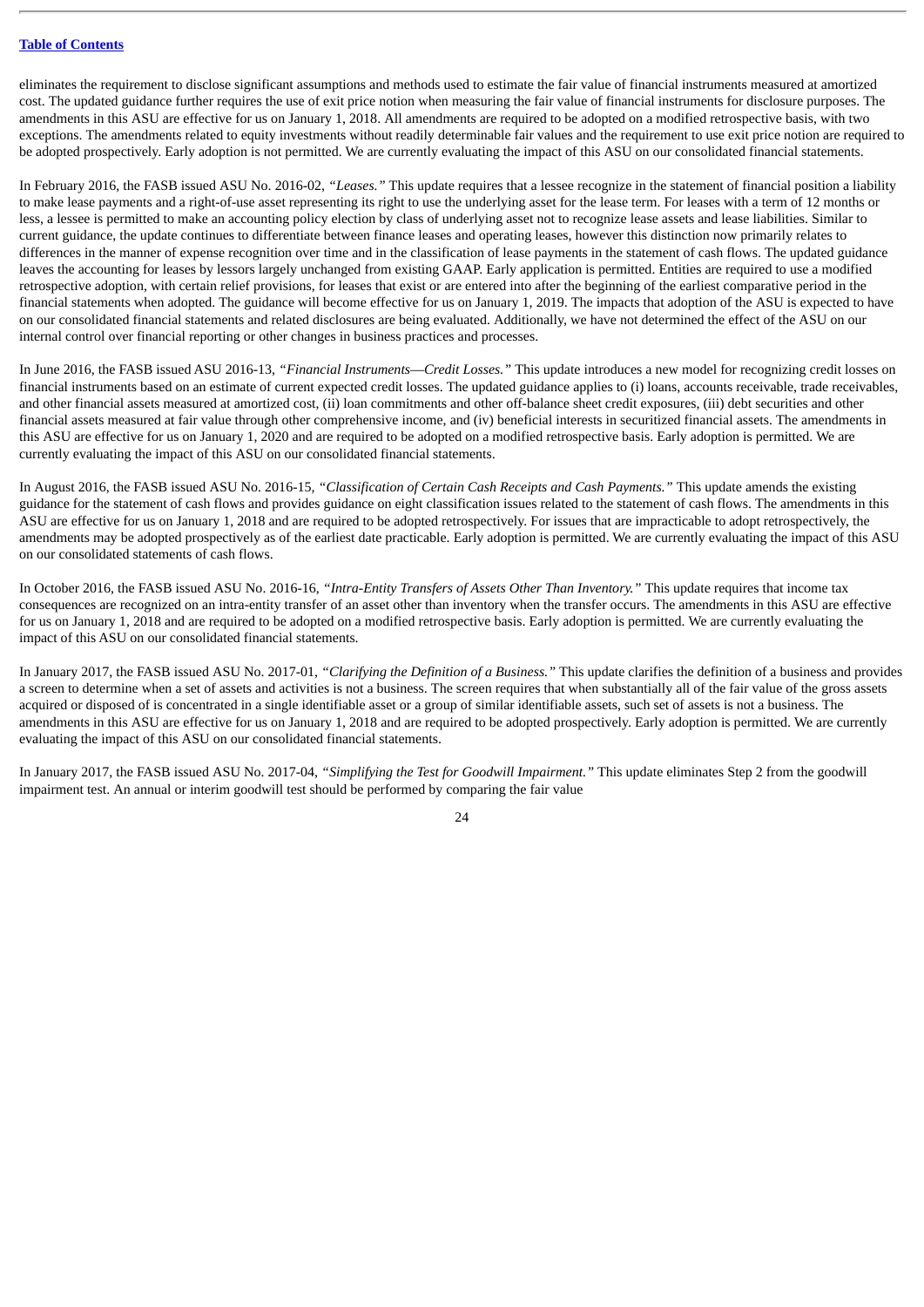of a reporting unit with its carrying amount. Income tax effects from any tax deductible goodwill on the carrying amount of the reporting unit should also be considered when measuring any applicable goodwill impairment loss. This updated guidance also eliminates the requirements for any reporting unit with a zero or negative carrying amount to perform a qualitative assessment and if it fails that qualitative assessment, to perform Step 2 of the goodwill impairment test. Any goodwill amount allocated to a reporting unit with a zero or negative carrying amount net of assets is required to be disclosed. The amendments in this ASU are effective for us January 1, 2020 and are required to be adopted prospectively. Early adoption is permitted. We are currently evaluating the impact of this ASU on our consolidated financial statements.

In February 2017, the FASB issued ASU 2017-05, "Clarifying the Scope of Asset Derecognition Guidance and Accounting for Partial Sales of Nonfinancial *Assets."* It defines an in-substance nonfinancial asset, unifies guidance related to partial sales of nonfinancial assets, eliminates rules specifically addressing the sale of real estate, removes exceptions to the financial asset derecognition model, and clarifies the accounting for contributions of nonfinancial assets to joint ventures. The amendments in this ASU are effective for us January 1, 2018 and are required to be adopted with either a full retrospective approach or a modified retrospective approach. We are currently evaluating the impact of this ASU on our consolidated financial statements.

In March 2017, the FASB issued ASU No. 2017-07, "Improving the Presentation of Net Periodic Pension Cost and Net Periodic Postretirement Benefit *Cost."* The update requires employers to disaggregate the service cost component from the other components of net benefit cost and disclose the amount of net benefit cost that is included in the income statement or capitalized in assets, by line item. The updated guidance requires employers to report the service cost component in the same line item(s) as other compensation costs and to report other pension-related costs (which include interest costs, amortization of pension-related costs from prior periods, and the gains or losses on plan assets) separately and exclude them from the subtotal of operating income. The updated guidance also allows only the service cost component to be eligible for capitalization when applicable. The amendments in this ASU are effective for us on January 1, 2018. Early adoption is permitted. The guidance requires adoption on a retrospective basis for the presentation of the service cost component and the other components of net periodic pension cost and net periodic post-retirement benefit cost in the income statement and on a prospective basis for the capitalization of the service cost component of net periodic pension cost and net periodic post-retirement benefit in assets. We are currently evaluating the impact of this ASU on our consolidated financial statements.

## **NOTE 5. EARNINGS (LOSS) PER SHARE**

A reconciliation of the number of shares used for the basic and diluted earnings (loss) per share calculation was as follows:

|                                                                                | <b>Three Months Ended</b><br>March 31. |                             |  |
|--------------------------------------------------------------------------------|----------------------------------------|-----------------------------|--|
| (In millions, except per share data)                                           | 2017                                   | 2016                        |  |
| Net income (loss) attributable to TechnipFMC plc                               | <b>As Restated</b><br>(18.7)<br>S.     | <b>As Restated</b><br>120.7 |  |
| After-tax interest expense related to dilutive shares                          |                                        | 0.4                         |  |
| Net income (loss) attributable to TechnipFMC plc adjusted for dilutive effects | (18.7)                                 | 121.1                       |  |
| Weighted average number of shares outstanding                                  | 466.6                                  | 118.2                       |  |
| Dilutive effect of stock options                                               |                                        |                             |  |
| Dilutive effect of performance shares                                          |                                        | 1.0                         |  |
| Dilutive effect of convertible bonds                                           |                                        | 5.2                         |  |
| Total shares and dilutive securities                                           | 466.6                                  | 124.4                       |  |
| Basic earnings (loss) per share attributable to TechnipFMC plc                 | (0.04)                                 | 1.02                        |  |
| Diluted earnings (loss) per share attributable to TechnipFMC plc               | (0.04)                                 | 0.97                        |  |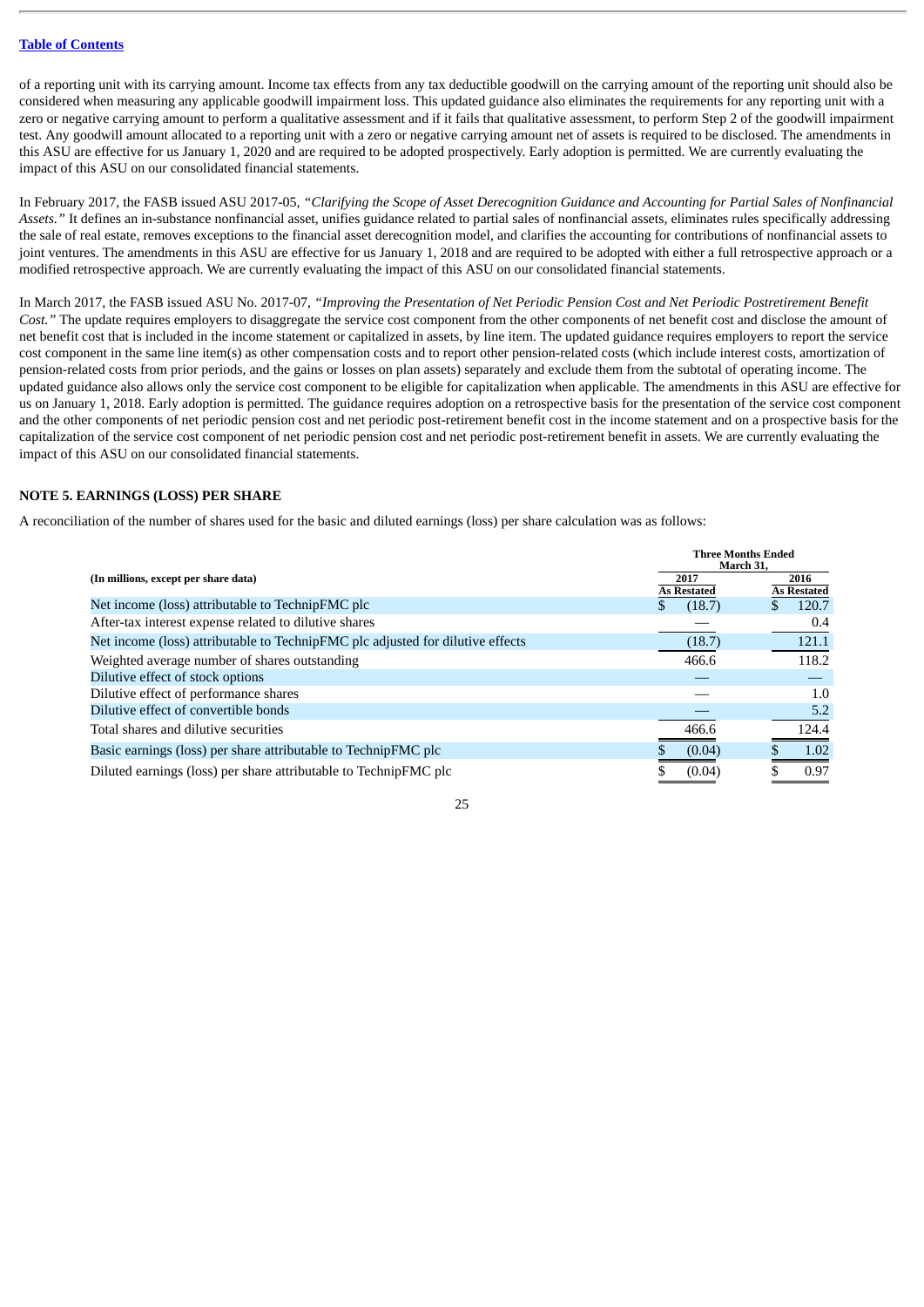## **NOTE 6. RESTRUCTURING AND IMPAIRMENT EXPENSE**

Restructuring and impairment expense was as follows:

|                                            | Three Months Ended March 31, |  |      |  |  |
|--------------------------------------------|------------------------------|--|------|--|--|
| (In millions)                              | 2017                         |  | 2016 |  |  |
| Subsea                                     | 6.7                          |  | 0.3  |  |  |
| Onshore/Offshore                           | (0.3)                        |  | 35.4 |  |  |
| Surface Technologies                       | 1.4                          |  |      |  |  |
| Corporate and other                        | 1.9                          |  |      |  |  |
| Total restructuring and impairment expense | 9.7                          |  | 35.7 |  |  |

*Restructuring*—As a result of the decline in crude oil prices and its effect on the demand for products and services in the oilfield services industry worldwide, we initiated a company-wide reduction in workforce and facility consolidation intended to reduce costs and better align our workforce with current and anticipated activity levels, which resulted in the continued recognition of severance costs relating to termination benefits and other restructuring charges.

*Asset impairments—*We conduct impairment tests on long-lived assets whenever events or changes in circumstances indicate the carrying value may not be recoverable. The carrying value of a long-lived asset is not recoverable if it exceeds the sum of the undiscounted cash flows expected to result from the use and eventual disposition over the asset's remaining useful life. Our review of recoverability of the carrying value of our assets considers several assumptions including the intended use and service potential of the asset.

## **NOTE 7. INVENTORIES**

Inventories consisted of the following:

| (In millions)                | March 31,<br>2017 | December 31,<br>2016 |
|------------------------------|-------------------|----------------------|
| Raw materials                | \$278.4           | 272.9                |
| Work in process              | 216.6             | 36.1                 |
| Finished goods               | 540.2             | 64.6                 |
|                              | 1,035.2           | 373.6                |
| <b>Valuation adjustments</b> | (51.7)            | (38.9)               |
| Inventories, net             | 983.5             | 334.7                |

## **NOTE 8. OTHER CURRENT ASSETS**

Other current assets consisted of the following:

| (In millions)               | March 31,<br>2017 | December 31,<br>2016 |
|-----------------------------|-------------------|----------------------|
| Value added tax receivables | \$432.3           | 319.4                |
| Other tax receivables       | 183.8             | 124.9                |
| Prepaid expenses            | 161.3             | 106.4                |
| Other                       | 313.0             | 248.5                |
| Other current assets        | \$1,090.4         | 799.2                |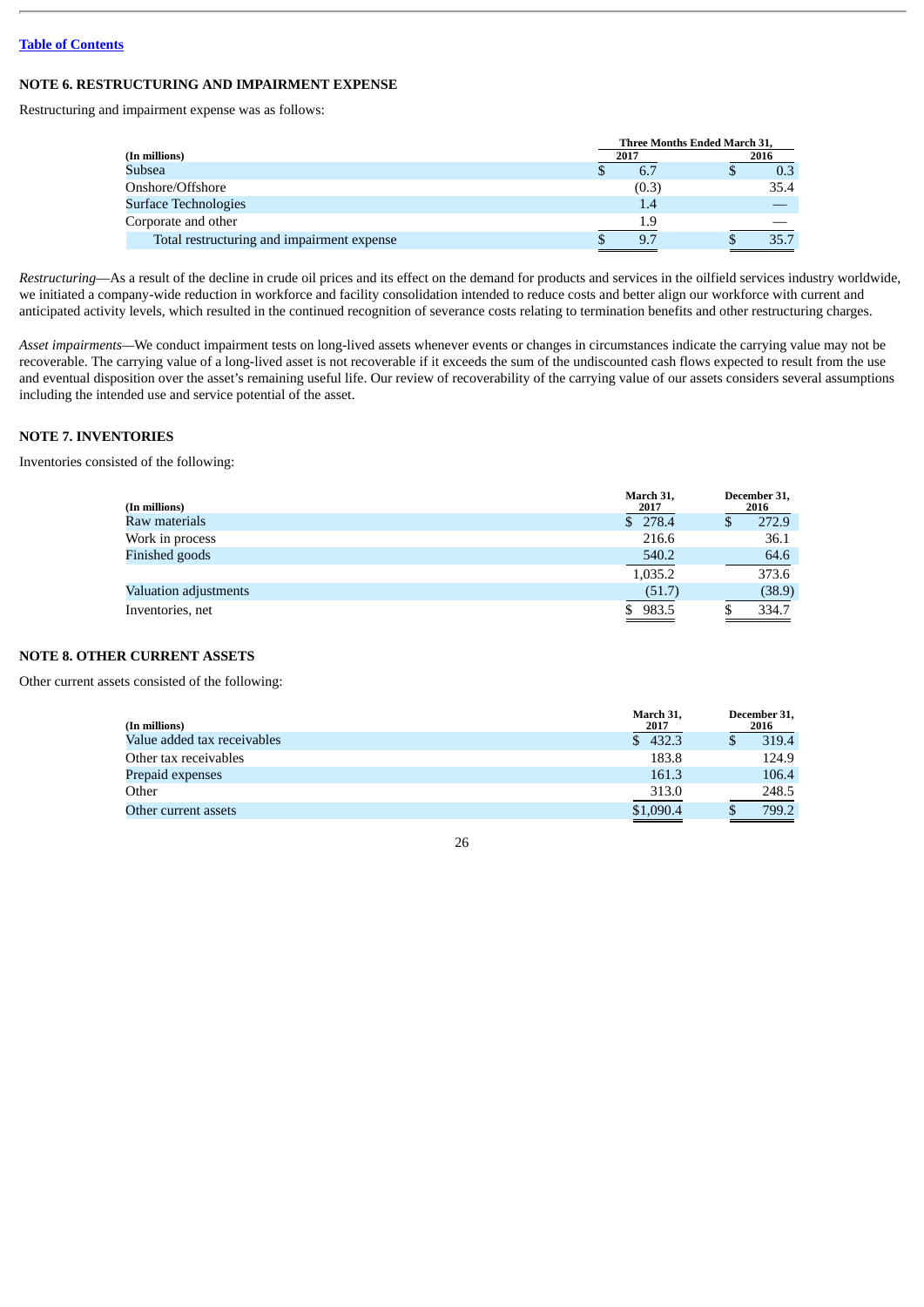## **NOTE 9. EQUITY METHOD INVESTMENTS**

Our income from equity affiliates included in each of our reporting segments was as follows:

|                               |                  | <b>Three Months Ended</b><br>March 31, |                |
|-------------------------------|------------------|----------------------------------------|----------------|
| (In millions)                 | 2017             |                                        | 2016           |
|                               |                  |                                        | As Restated(1) |
| Subsea                        | \$9.4            | \$                                     | 1.9            |
| Onshore/Offshore              |                  |                                        | 23.6           |
| <b>Surface Technologies</b>   |                  |                                        |                |
| Income from equity affiliates | $\frac{$9.4}{2}$ |                                        | 25.5           |

(1) Restated balances related to adjustments to equity interests due to the use of incorrect foreign exchange rates.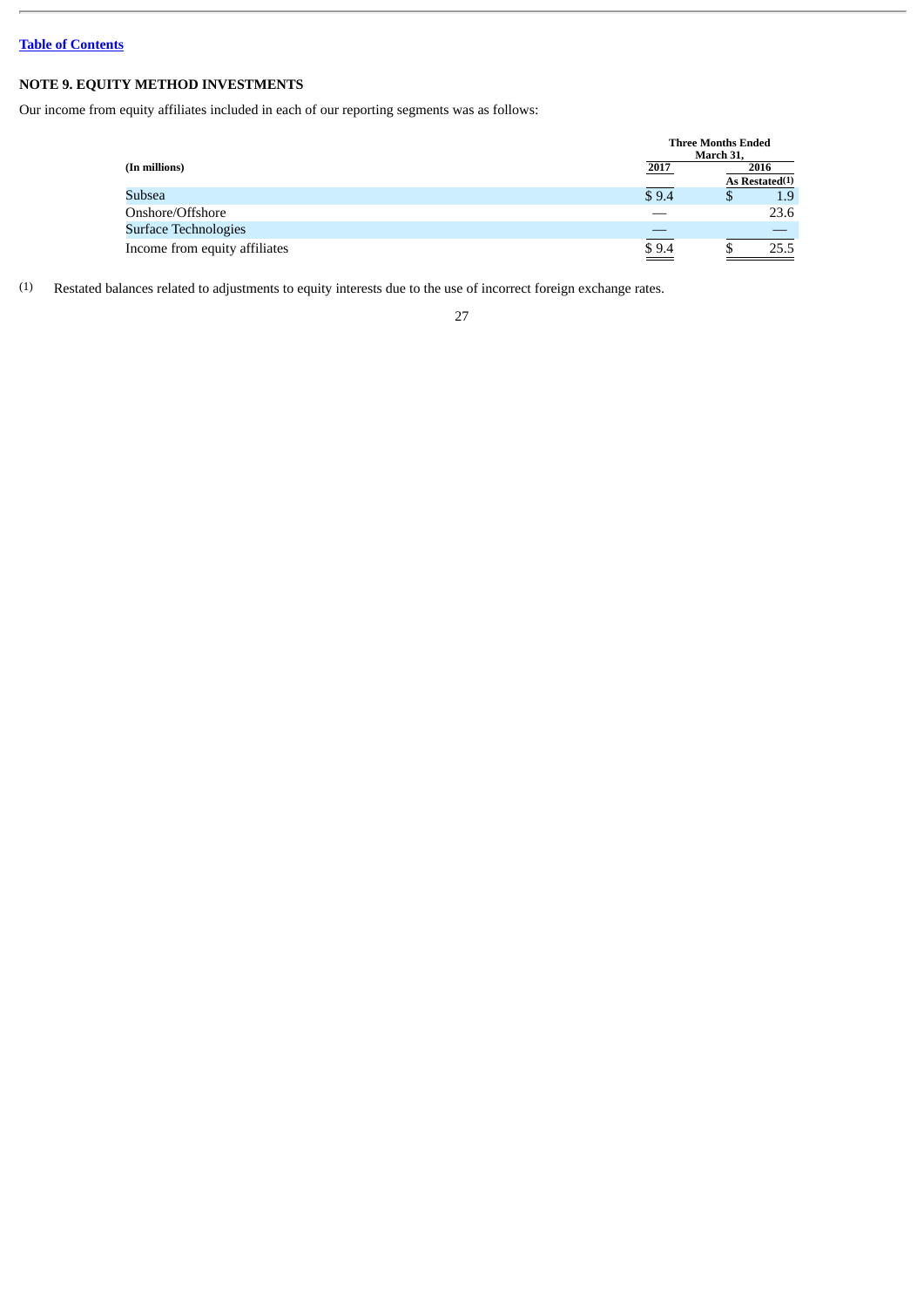## **NOTE 10. OTHER CURRENT LIABILITIES**

Other current liabilities consisted of the following:

| (In millions)                      | March 31,<br>2017 | December 31,<br>2016 |
|------------------------------------|-------------------|----------------------|
| Accruals on completed contracts    | \$304.8           | 271.9                |
| Deferred income on contracts       | 364.6             | 407.6                |
| Contingencies related to contracts | 390.9             | 370.1                |
| Other taxes payable                | 236.2             | 143.5                |
| Redeemable financial liability     | 88.2              | 33.7                 |
| Other                              | 805.6             | 598.5                |
| Total other current liabilities    | \$2,190.3         | 1,825.3              |

## **NOTE 11. DEBT**

Long-term debt consisted of the following:

| (In millions)                        | March 31,<br>2017 | December 31,<br>2016 |  |
|--------------------------------------|-------------------|----------------------|--|
| Revolving credit facility            | \$                | \$                   |  |
| Bilateral credit facilities          |                   |                      |  |
| Commercial paper                     | 870.3             | 210.8                |  |
| Synthetic bonds due 2021             | 441.5             | 428.0                |  |
| Convertible bonds due 2017           |                   | 524.5                |  |
| 2.00% Senior Notes due 2017          | 300.0             |                      |  |
| 3.45% Senior Notes due 2022          | 500.0             |                      |  |
| 5.00% Notes due 2020                 | 215.0             | 209.7                |  |
| 3.40% Notes due 2022                 | 161.9             | 158.0                |  |
| 3.15% Notes due 2023                 | 139.5             | 136.1                |  |
| 3.15% Notes due 2023                 | 134.8             | 131.4                |  |
| 4.00% Notes due 2027                 | 81.0              | 79.0                 |  |
| 4.00% Notes due 2032                 | 103.8             | 101.2                |  |
| 3.75% Notes due 2033                 | 104.4             | 101.8                |  |
| <b>Bank borrowings</b>               | 454.3             | 452.1                |  |
| Capital leases                       | 28.3              |                      |  |
| Other                                | 47.0              | 20.3                 |  |
| Total long-term debt                 | 3,581.8           | 2,552.9              |  |
| Less: current portion                | (499.0)           | (683.6)              |  |
| Long-term debt, less current portion | \$3,082.8         | \$<br>1,869.3        |  |

*Revolving credit facility*—On January 17, 2017, we acceded to a new \$2.5 billion senior unsecured revolving credit facility agreement ("facility agreement") between FMC Technologies, Inc. and Technip Eurocash SNC (the "Borrowers") with JPMorgan Chase Bank, National Association, as agent and an arranger, SG Americas Securities LLC as an arranger, and the lenders party thereto.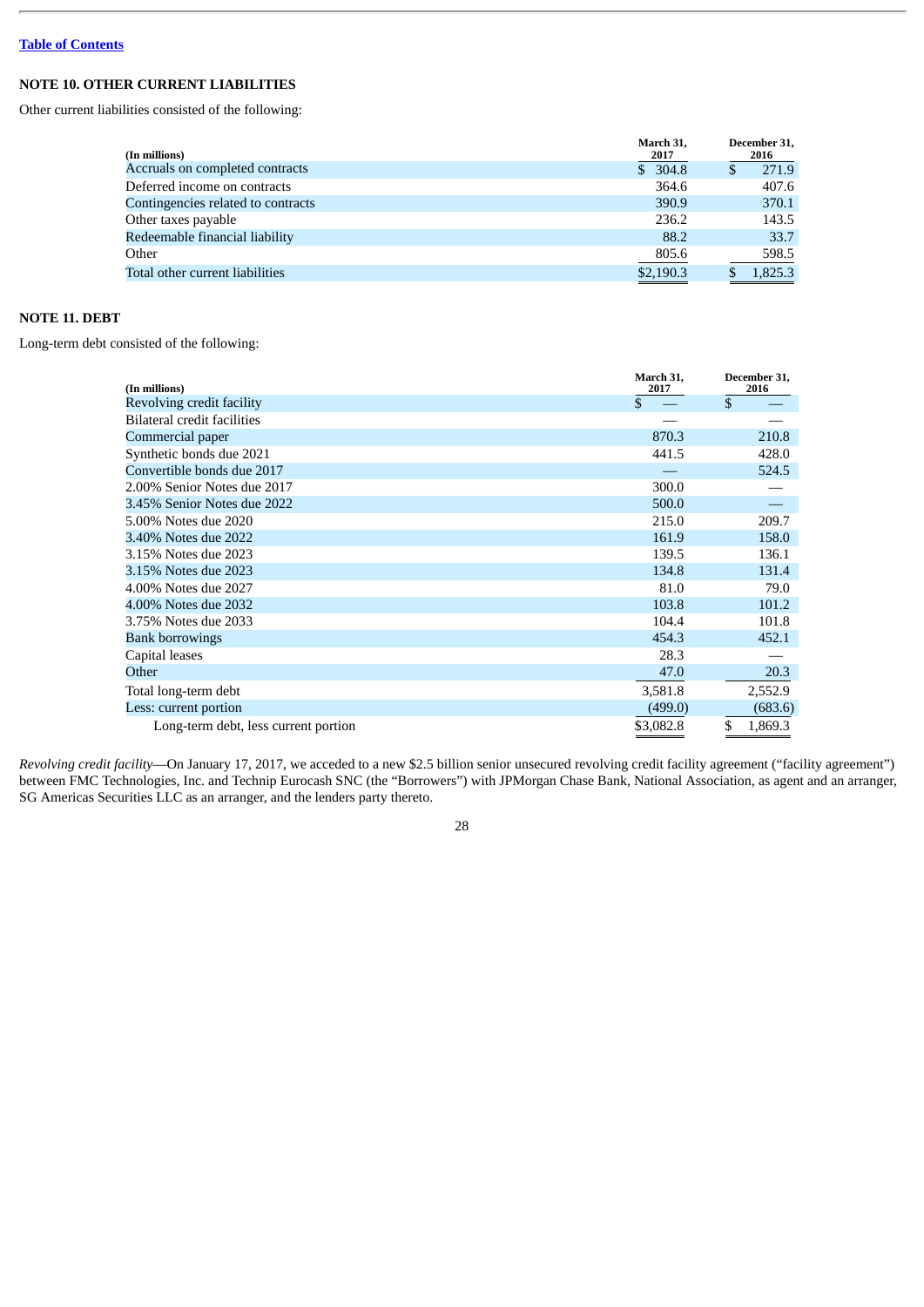The facility agreement provides for the establishment of a multicurrency, revolving credit facility, which includes a \$1.5 billion letter of credit subfacility. Subject to certain conditions, the Borrowers may request the aggregate commitments under the facility agreement be increased by an additional \$500.0 million. The facility expires in January 2022.

Borrowings under the facility agreement bear interest at the following rates, plus an applicable margin, depending on currency:

- U.S. dollar-denominated loans bear interest, at the Borrowers' option, at a base rate or an adjusted rate linked to the London interbank offered rate ("Adjusted LIBOR");
- sterling-denominated loans bear interest at Adjusted LIBOR; and
- euro-denominated loans bear interest at the Euro interbank offered rate ("EURIBOR").

Depending on the credit rating of TechnipFMC, the applicable margin for revolving loans varies (i) in the case of Adjusted LIBOR and EURIBOR loans, from 0.820% to 1.300% and (ii) in the case of base rate loans, from 0.000% to 0.300%. The "base rate" is the highest of (a) the prime rate announced by JPMorgan, (b) the greater of the Federal Funds Rate and the Overnight Bank Funding Rate plus 0.5% or (c) one-month Adjusted LIBOR plus 1.0%.

The facility agreement contains usual and customary covenants, representations and warranties and events of default for credit facilities of this type, including financial covenants.

*Bilateral credit facilities*—We have access to four bilateral credit facilities in the aggregate of €340.0 million. The bilateral credit facilities consist of:

- two credit facilities of €80.0 million each expiring in May 2019;
- a credit facility of €80.0 million expiring in June 2019; and
- a credit facility of €100.0 million expiring in May 2021.

Each bilateral credit facility contains usual and customary covenants, representations and warranties and events of default for credit facilities of this type.

*Commercial paper*—Under our commercial paper program, we have the ability to access \$1.0 billion and  $\epsilon$ 1.0 billion of short-term financing through our commercial paper dealers, subject to the limit of unused capacity of our facility agreement. As we have both the ability and intent to refinance these obligations on a long-term basis, our commercial paper borrowings were classified as long-term in the condensed consolidated balance sheets as of March 31, 2017 and December 31, 2016. Commercial paper borrowings are issued at market interest rates. As of March 31, 2017, our commercial paper borrowings had a weighted average interest rate of 1.30% on the U.S. dollar denominated borrowings and (0.22)% on the euro denominated borrowings.

*Synthetic bonds*—On January 25, 2016, we issued €375.0 million principal amount of 0.875% convertible bonds with a maturity date of January 25, 2021 and a redemption at par of the bonds which have not been converted. On March 3, 2016, we issued additional convertible bonds for a principal amount of €75.0 million issued on the same terms, fully fungible with and assimilated to the bonds issued on January 25, 2016. The issuance of these non-dilutive cashsettled convertible bonds ("Synthetic Bonds"), which are linked to our ordinary shares were backed simultaneously by the purchase of cash-settled equity call options in order to hedge our economic exposure to the potential exercise of the conversion rights embedded in the Synthetic Bonds. As the Synthetic Bonds will only be cash settled, they will not result in the issuance of new ordinary shares or the delivery of existing ordinary shares upon conversion. Interest on the Synthetic Bonds is payable semi-annually in arrears on January 25 and July 25 of each year, beginning July 26, 2016. Net proceeds from the Synthetic Bonds were used for general corporate purposes and to finance the purchase of the call options. The Synthetic Bonds are our unsecured obligations. The Synthetic Bonds will rank equally in right of payment with all of our existing and future unsubordinated debt.

The Synthetic Bonds issued on January 25, 2016 were issued at par. The Synthetic Bonds issued on March 3, 2016 were issued at a premium of 112.43802% resulting from an adjustment over the 3-day trading period following the issuance resulting in a share reference price of €48.8355.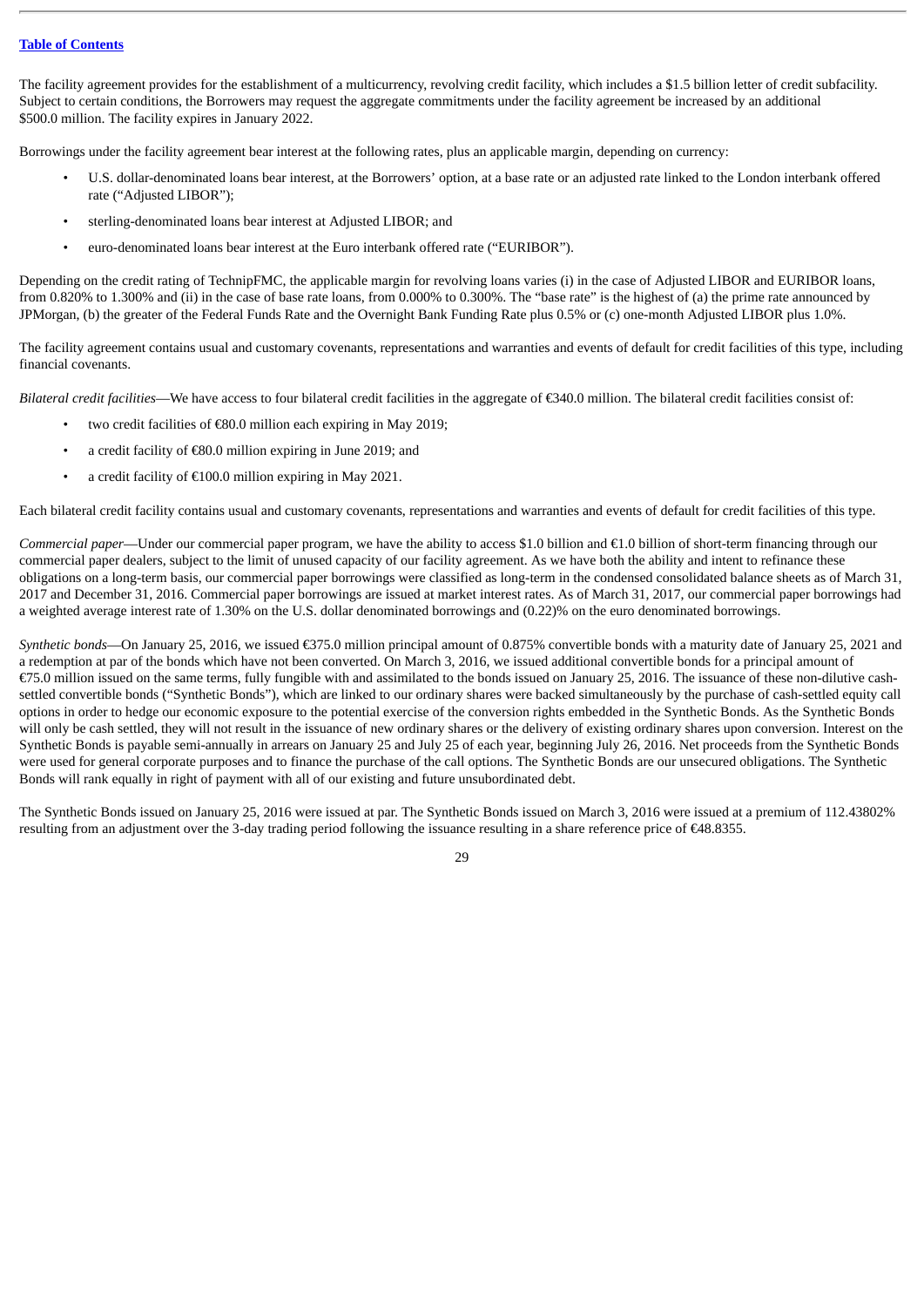A 40.0% conversion premium was applied to the share reference price of  $\epsilon$ 40.7940. The share reference price was computed using the average of the daily volume weighted average price of our ordinary shares on the Euronext Paris market over the 10 consecutive trading days from January 21 to February 3, 2016. The initial conversion price of the bonds was then fixed at  $E$ 57.1116.

The Synthetic Bonds each have a nominal value of €100.0 thousand with a conversion ratio of 3,558.2757 and a conversion price of €28.1035. Any bondholder may, at its sole option, request the conversion in cash of all or part of the bonds it owns, beginning November 15, 2020 to the 38th business day before the maturity date.

*Convertible bonds*—On December 15, 2011, we issued 5,178,455 bonds convertible (the "2011-2017 Convertible Bonds") into and/or exchangeable for new or existing shares ("OCEANE") for approximately €497.6 million with a maturity date of January 1, 2017. Net proceeds from the issuance was used to partially restore our cash balance position following the acquisition of Global Industries, Ltd. in December 2011 for a cash consideration of \$936.4 million.

At maturity, all outstanding amounts under the 2011-2017 Convertible Bonds were repaid.

*Senior Notes*—On February 28, 2017, we commenced offers to exchange any and all outstanding notes issued by FMC Technologies for up to \$800.0 million aggregate principal amount of new notes issued by TechnipFMC and cash. In conjunction with the offers to exchange, FMC Technologies solicited consents to adopt certain proposed amendments to each of the indentures governing the previously issued notes to eliminate certain covenants, restrictive provisions and events of defaults from such indentures.

On March 29, 2017, we settled the offers to exchange and consent solicitations (the "Exchange Offers") for (i) any and all 2.00% senior notes due October 1, 2017 (the "2017 FMC Notes") issued by FMC Technologies for up to an aggregate principal amount of \$300.0 million of new 2.00% senior notes due October 1, 2017 (the "2017 Senior Notes') issued by TechnipFMC and cash, and (ii) any and all 3.45% senior notes due October 1, 2022 (the "2022 FMC Notes") issued by FMC Technologies for up to an aggregate principal amount of \$500.0 million in new 3.45% senior notes due October 1, 2022 (the "2022 Senior Notes") issued by TechnipFMC with registration rights and cash. Pursuant to the Exchange Offers, we issued approximately \$215.4 million in aggregate principal amount of 2017 Senior Notes and \$459.8 million in aggregate principal amount of 2022 Senior Notes (collectively the "Senior Notes"). Interest on the 2017 Senior Notes is payable on October 1, 2017. Interest on the 2022 Senior Notes is payable semi-annually in arrears on April 1 and October 1 of each year, beginning October 1, 2017.

The terms of the Senior Notes are governed by the indenture, dated as of March 29, 2017 between TechnipFMC and U.S. Bank National Association, as trustee (the "Trustee"), as amended and supplemented by the First Supplemental Indenture between TechnipFMC and the Trustee (the "First Supplemental Indenture") relating to the issuance of the 2017 Notes and the Second Supplemental Indenture between TechnipFMC and the Trustee (the "Second Supplemental Indenture") relating to the issuance of the 2022 Notes.

At any time prior to their maturity in the case of the 2017 Notes, and at any time prior to July 1, 2022, in the case of the 2022 Notes, we may redeem some or all of the Senior Notes at the redemption prices specified in the First Supplemental Indenture and Second Supplemental Indenture, respectively. At any time on or after July 1, 2022, we may redeem the 2022 Notes at the redemption price equal to 100% of the principal amount of the 2022 Notes redeemed. The Senior Notes are our senior unsecured obligations. The Senior Notes will rank equally in right of payment with all of our existing and future unsubordinated debt, and will rank senior in right of payment to all of our future subordinated debt.

*Private Placement Notes*—On July 27, 2010, we completed the private placement of €200.0 million aggregate principal amount of 5.0% notes due July 2020 (the "2020 Notes"). Interest on the 2020 Notes is payable annually in arrears on July 27 of each year, beginning July 27, 2011. Net proceeds of the 2020 Notes were used to partially finance the 2004-2011 bond issue, which was repaid at its maturity date on May 26, 2011. The 2020 Notes contain contains usual and customary covenants and events of default for notes of this type. In the event of a change of control resulting in a downgrade in the rating of the notes below BBB-, the 2020 Notes may be redeemed early by any bondholder, at its sole discretion. The 2020 Notes are our unsecured obligations. The 2020 Notes will rank equally in right of payment with all of our existing and future unsubordinated debt.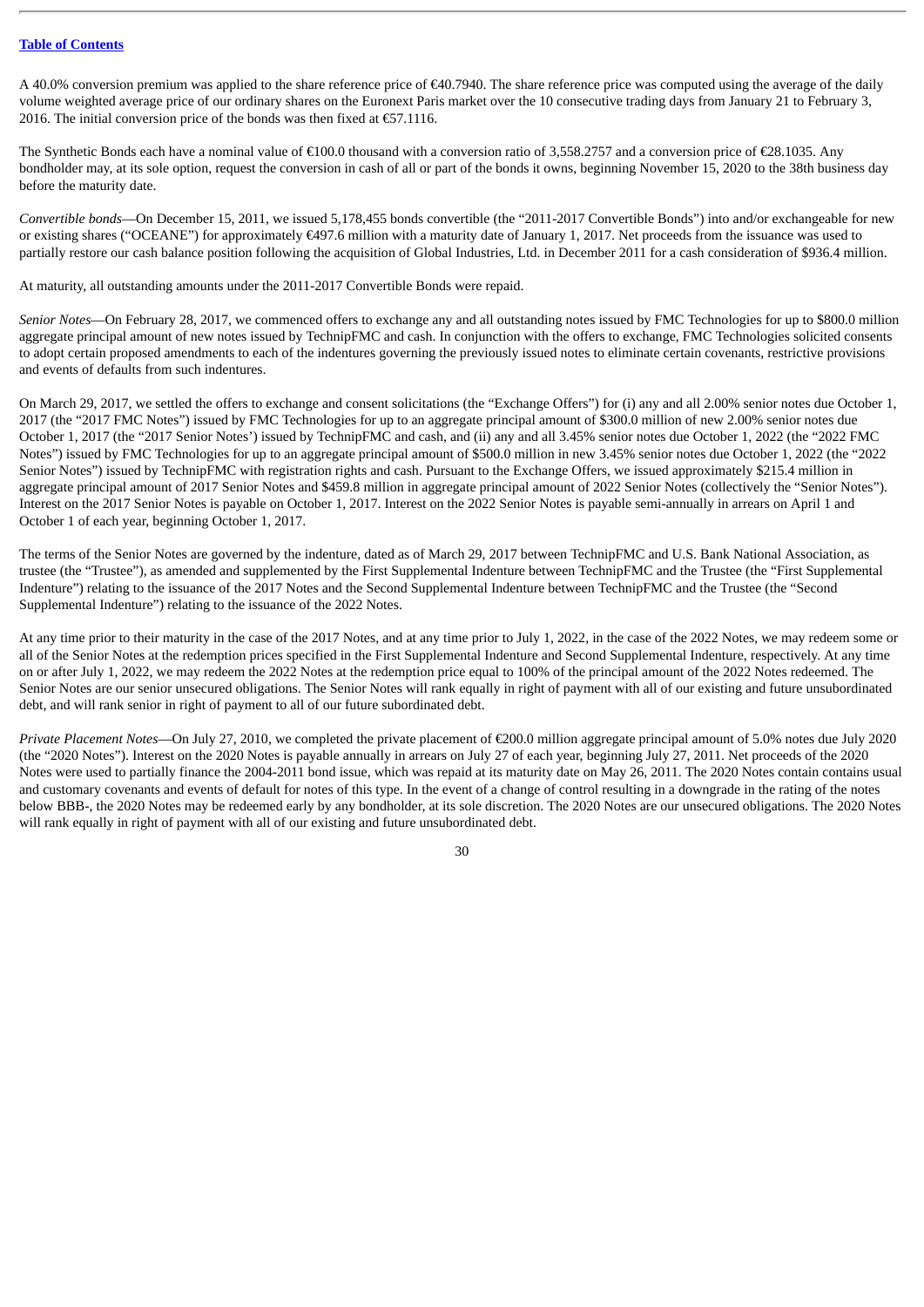In June 2012, we completed the private placement of €325.0 million aggregate principal amount of notes. The notes were issued in three tranches with €150.0 million bearing interest at 3.40% and due June 2022 (the "Tranche A 2022 Notes"), €75.0 million bearing interest of 4.0% and due June 2027 (the "Tranche B 2027 Notes") and  $\epsilon$ 100.0 million bearing interest of 4.0% and due June 2032 (the "Tranche C 2032 Notes" and, collectively with the "Tranche A 2022 Notes and the "Tranche B 2027 Notes", the "2012 Private Placement Notes"). Interest on the Tranche A 2022 Notes and the Tranche C 2032 Notes is payable annually in arrears on June 14 of each year beginning June 14, 2013. Interest on the Tranche B 2027 Notes is payable annually in arrears on June 15 of each year, beginning June 15, 2013. Net proceeds of the 2012 Private Placement Notes were used for general corporate purposes. The 2012 Private Placement Notes contain usual and customary covenants and events of default for notes of this type. In the event of a change of control resulting in a downgrade in the rating of the notes below BBB-, the 2012 Private Placement Notes may be redeemed early by any bondholder, at its sole discretion. The 2012 Private Placement Notes are our unsecured obligations. The 2012 Private Placement Notes will rank equally in right of payment with all of our existing and future unsubordinated debt.

In October 2013, we completed the private placement of €355.0 million aggregate principal amount of senior notes. The notes were issued in three tranches with €100.0 million bearing interest at 3.75% and due October 2033 (the "Tranche A 2033 Notes"), €130.0 million bearing interest of 3.15% and due October 2023 (the "Tranche B 2023 Notes) and €125.0 million bearing interest of 3.15% and due October 2023 (the "Tranche C 2023 Notes" and, collectively with the "Tranche A 2033 Notes and the "Tranche B 2023 Notes", the "2013 Private Placement Notes"). Interest on the Tranche A 2033 Notes is payable annually in arrears on October 7 each year, beginning October 7, 2014. Interest on the Tranche B 2023 Notes is payable annually in arrears on October 16 of each year beginning October 16, 2014. Interest on the Tranche C 2023 Notes is payable annually in arrears on October 18 of each year, beginning October 18, 2014. Net proceeds of the 2013 Private Placement Notes were used for general corporate purposes. The 2013 Private Placement Notes contain contains usual and customary covenants and events of default for notes of this type. In the event of a change of control resulting in a downgrade in the rating of the notes below BBB-, the 2013 Private Placement Notes may be redeemed early by any bondholder, at its sole discretion. The 2013 Private Placement Notes are our unsecured obligations. The 2013 Private Placement Notes will rank equally in right of payment with all of our existing and future unsubordinated debt.

*Term loan*—In December 2016, we entered into a £160.0 million term loan agreement to finance the Deep Explorer, a diving support vessel ("DSV"), maturing December 2028. Under the loan agreement, interest accrues at an annual rate of 2.813%. This loan agreement contains usual and customary covenants and events of default for loans of this type.

*Foreign committed credit*—We have committed credit lines at many of our international subsidiaries for immaterial amounts. We utilize these facilities for asset financing and to provide a more efficient daily source of liquidity. The effective interest rates depend upon the local national market.

#### **NOTE 12. OTHER LIABILITIES**

During the three months ended December 31, 2016, we obtained voting control interests in legal onshore/offshore contract entities which own and account for the design, engineering and construction of the Yamal LNG plant. Prior to the amendments of the contractual terms that provided us with voting interest control, we accounted for these entities under the equity method of accounting based on our previously held interests in each of these entities. Since nearly all substantive processes to perform and execute the obligations of the underlying contract are conducted by TechnipFMC and the noncontrolling interest holders, we accounted for these entities as an asset acquisition upon our obtaining control. In the condensed consolidated financial statements included in the Original Filing we recognized a net gain of \$72.6 million during 2016. However, in connection with the restatement, it was determined that because the fair value of the voting control interests was computed using incorrect foreign currency rates, it was overstated by \$64.9 million. As a result, we now recognize a net gain of \$7.7 million during 2016. As of December 31, 2016, total assets, liabilities and equity related to these entities were consolidated onto our balance sheet and our results of operations for the three months ended March 31, 2017 reflect the consolidated results of operations related to these entities.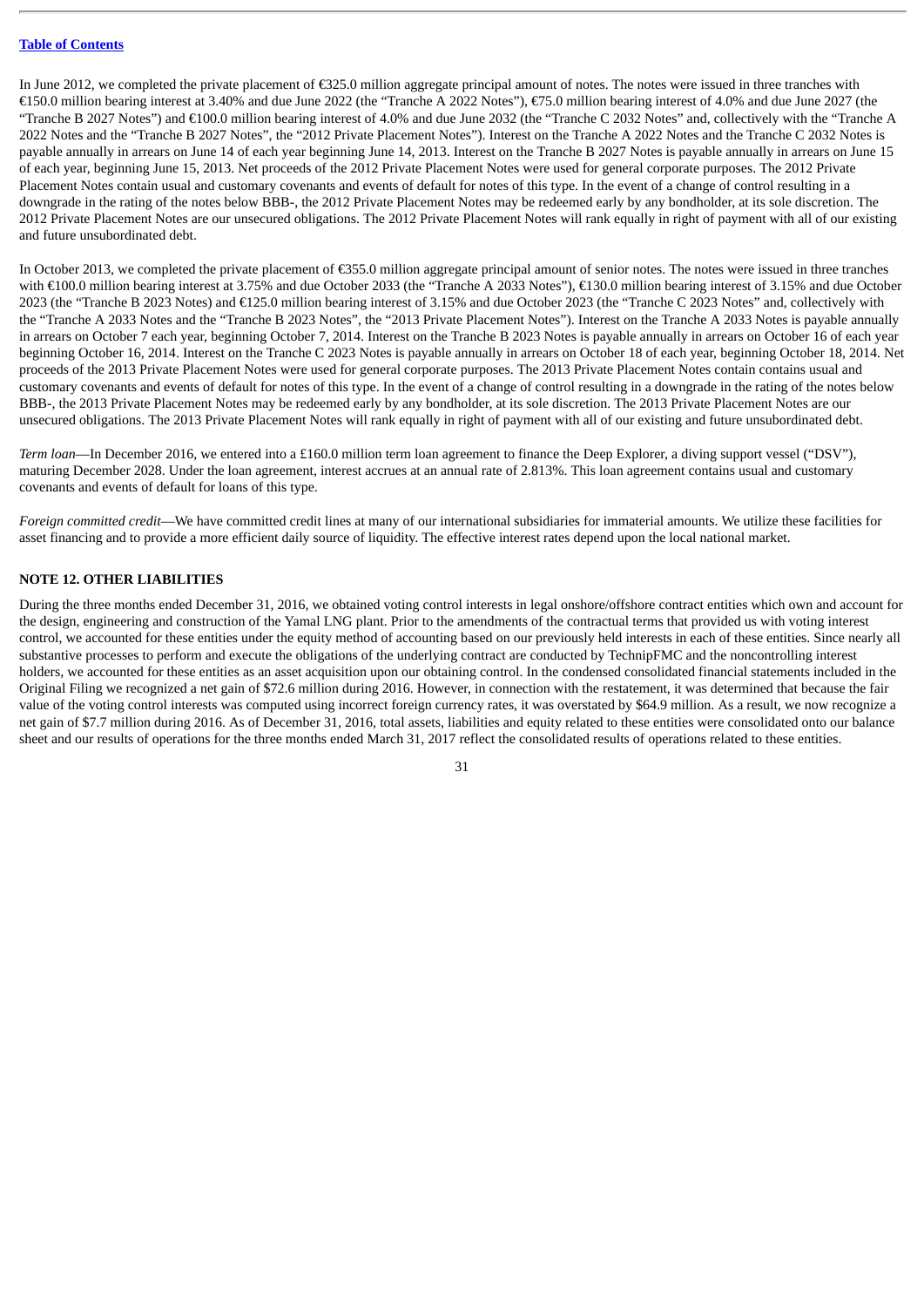In addition to the recognition of an intangible asset related to the acquired asset in the underlying entities, a mandatorily redeemable financial liability of \$174.8 million (as restated) was recognized as of December 31, 2016 to account for the fair value of the non-controlling interests, for which \$33.7 million was recorded as other current liabilities. Refer to Note 10 for further information regarding our other current liabilities. Changes in the fair value of the financial liability are recorded as interest expense on the condensed consolidated statements of income. Refer to Note 19 for further information regarding the fair value measurement assumptions of the mandatorily redeemable financial liability and related changes in its fair value.

#### **NOTE 13. COMMITMENTS AND CONTINGENT LIABILITIES**

*Contingent liabilities associated with guarantees—*In the ordinary course of business, we enter into standby letters of credit, performance bonds, surety bonds and other guarantees with financial institutions for the benefit of our customers, vendors and other parties. The majority of these financial instruments expire within four years. Management does not expect any of these financial instruments to result in losses that, if incurred, would have a material adverse effect on our consolidated financial position, results of operations or cash flows.

Guarantees consisted of the following:

| (In millions)                           | <b>March 31, 2017</b> |
|-----------------------------------------|-----------------------|
| Financial guarantees $(1)$              | 827.7                 |
| Performance guarantees (2)              | 3.952.1               |
| Maximum potential undiscounted payments | 4.779.8               |

- (1) Financial guarantees represent contracts that contingently require a guarantor to make payments to a guaranteed party based on changes in an underlying agreement that is related to an asset, a liability, or an equity security of the guaranteed party. These tend to be drawn down only if the Company fails to fulfill its financial obligations.
- (2) Performance guarantees represent contracts that contingently require a guarantor to make payments to a guaranteed party based on another entity's failure to perform under a nonfinancial obligating agreement. Events that trigger payment are performance related, such as failure to ship a product or provide a service.

*Contingent liabilities associated with legal matters—*On March 29, 2016, Dong Energy ("Dong") terminated, on the grounds of an alleged material breach, a contract signed on February 27, 2012 with a consortium of Technip France and Daewoo Shipping & Marine Engineering Co., Ltd. This contract covered engineering, procurement, fabrication, hook-up and commissioning assistance for a fixed wellhead and process platform and associated facilities for the Hejre field offshore Denmark. Dong announced that it will not complete and does not intend to take possession of the platform. The parties are currently in arbitration to resolve contract disputes related to the performance and cessation of work under the contract.

We are involved in various pending or potential legal actions or disputes in the ordinary course of our business. Management is unable to predict the ultimate outcome of these actions because of their inherent uncertainty. However, management believes that the most probable, ultimate resolution of these matters will not have a material adverse effect on our consolidated financial position, results of operations or cash flows.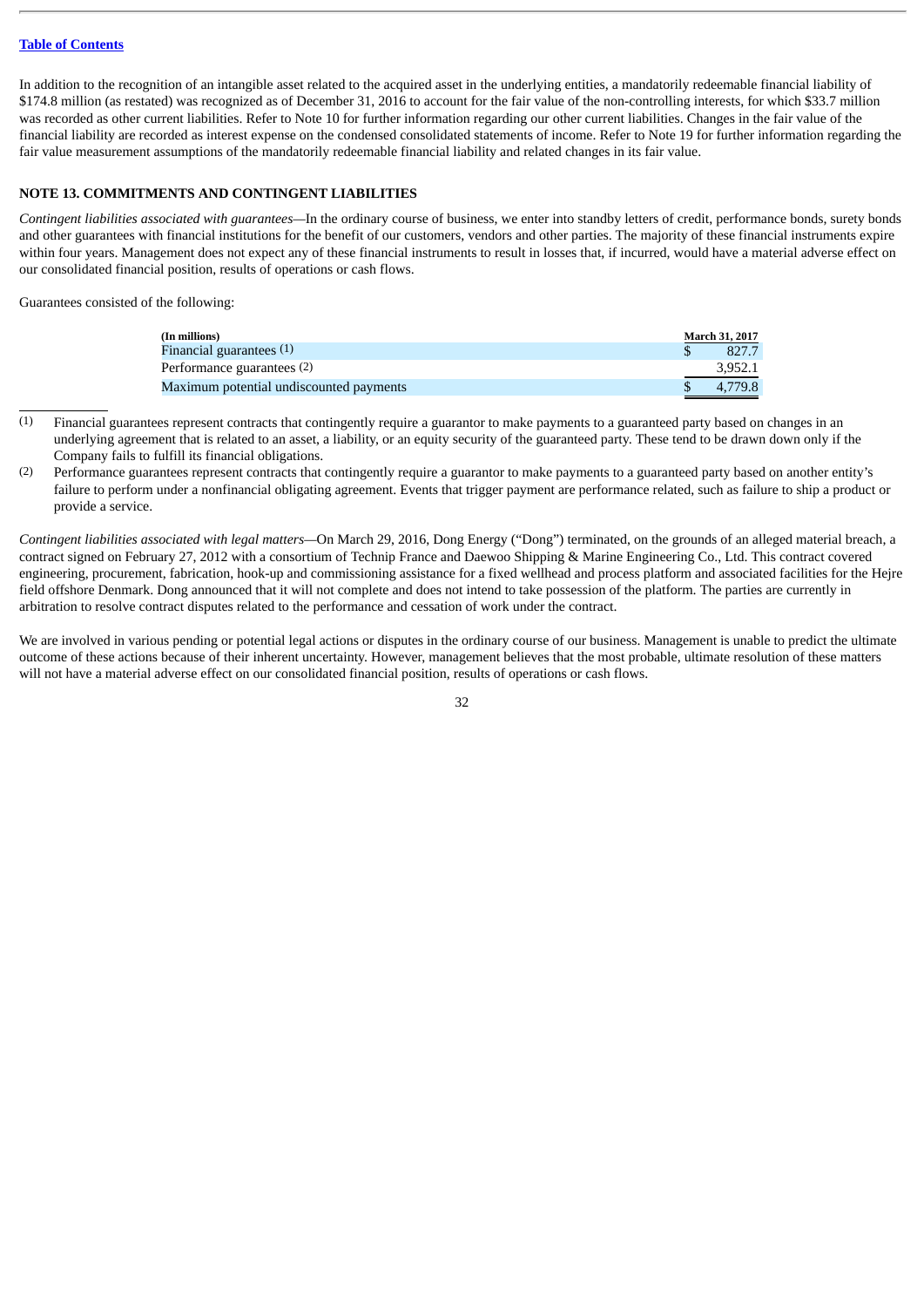## **NOTE 14. STOCKHOLDERS' EQUITY**

There were no cash dividends declared during the three months ended March 31, 2017 and 2016.

The following is a summary of our capital stock activity for the three months ended March 31, 2017 and 2016:

|                                                                               |                                  | <b>Ordinary Shares</b><br>Held in       |                       |
|-------------------------------------------------------------------------------|----------------------------------|-----------------------------------------|-----------------------|
| (Number of shares in millions)                                                | Ordinary<br><b>Shares Issued</b> | <b>Employee</b><br><b>Benefit Trust</b> | <b>Treasury Stock</b> |
| Balance as of December 31, 2015                                               | 119.0                            |                                         | 0.8                   |
| Net stock purchased for (sold from) pursuant to liquidity contract            |                                  |                                         | (0.1)                 |
| Balance as of March 31, 2016                                                  | 119.0                            |                                         | 0.7                   |
| Balance as of December 31, 2016                                               | 119.2                            |                                         | 0.3                   |
| Net capital increases due to the Merger of FMC Technologies and Technip       | 347.4                            |                                         |                       |
| Treasury stock cancellation due to the Merger of FMC Technologies and Technip |                                  |                                         | (0.3)                 |
| Net stock purchased for (sold from) employee benefit trust                    |                                  | 0.1                                     |                       |
| Balance as of March 31, 2017                                                  | 466.6                            | 0.1                                     |                       |

Accumulated other comprehensive loss consisted of the following:

|         |                                                                     |     | <b>Hedging</b>                           |   |        |                                                                                                 | <b>Accumulated</b><br>Other<br>Comprehensive<br>Loss<br><b>As Restated</b> |
|---------|---------------------------------------------------------------------|-----|------------------------------------------|---|--------|-------------------------------------------------------------------------------------------------|----------------------------------------------------------------------------|
| (849.8) |                                                                     |     | \$(126.9)                                | D | (80.7) |                                                                                                 | (1,057.4)                                                                  |
|         |                                                                     |     |                                          |   |        |                                                                                                 |                                                                            |
| 6.6     |                                                                     | 0.8 | 24.7                                     |   |        |                                                                                                 | 32.1                                                                       |
|         |                                                                     |     |                                          |   |        |                                                                                                 |                                                                            |
|         |                                                                     |     | 34.4                                     |   | 0.5    |                                                                                                 | 34.9                                                                       |
| 6.6     |                                                                     | 0.8 | 59.1                                     |   | 0.5    |                                                                                                 | 67.0                                                                       |
| (843.2) |                                                                     | 0.8 | \$ (67.8)                                |   | (80.2) |                                                                                                 | (990.4)                                                                    |
|         | <b>Foreign Currency</b><br><b>Translation</b><br><b>As Restated</b> |     | Available-For-<br><b>Sale Securities</b> |   |        | <b>Defined Pension</b><br>and Other<br>Post-retirement<br><b>Benefits</b><br><b>As Restated</b> |                                                                            |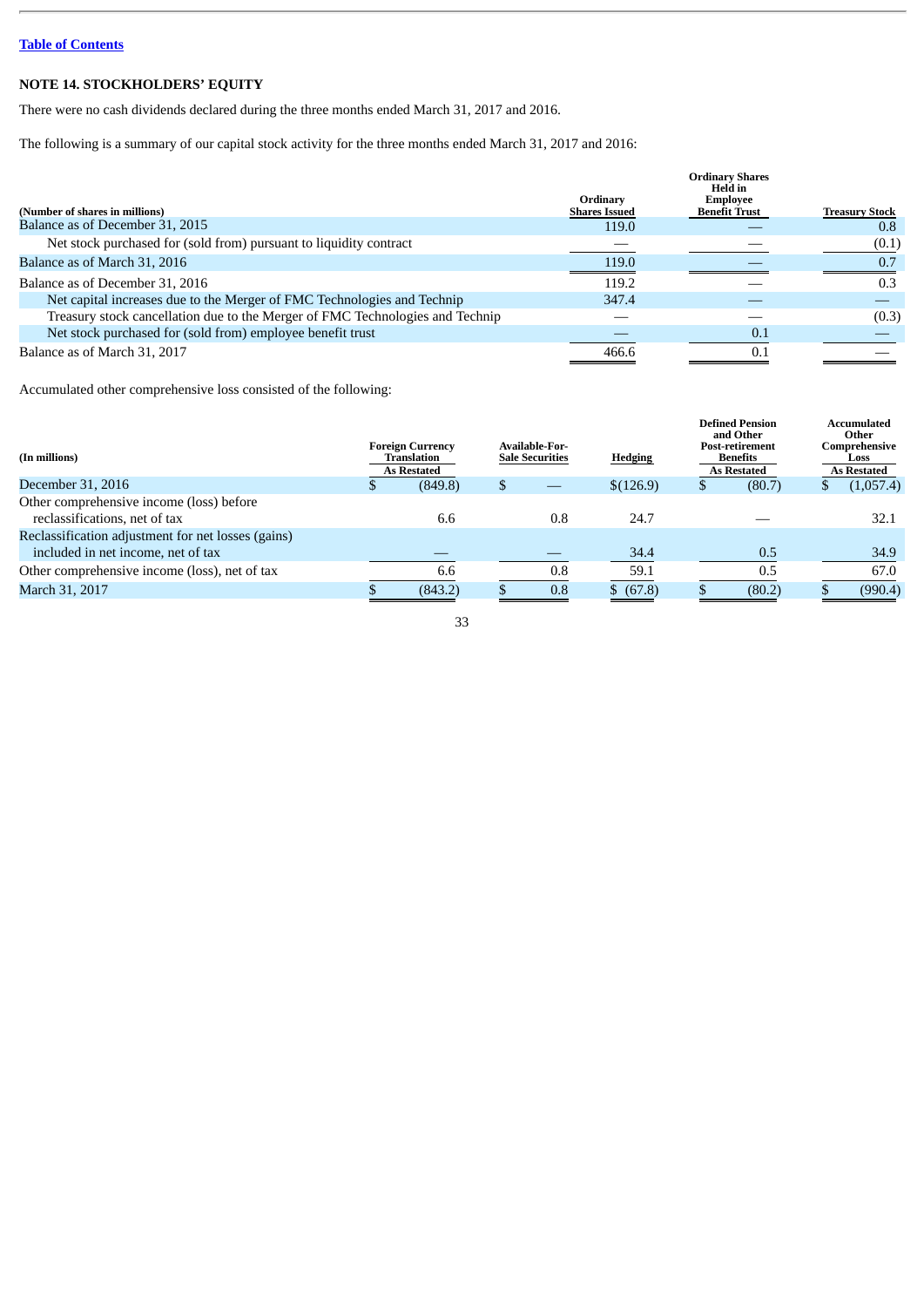Reclassifications out of accumulated other comprehensive loss consisted of the following:

|                                                                                                 |              | <b>Three Months Ended</b><br>March 31, |               | March 31,         |                                                                                 |
|-------------------------------------------------------------------------------------------------|--------------|----------------------------------------|---------------|-------------------|---------------------------------------------------------------------------------|
| (In millions)<br><b>Details about Accumulated Other Comprehensive Loss</b><br><b>Components</b> |              | 2017                                   |               | 2016              | Affected Line Item in the Condensed Consolidated<br><b>Statements of Income</b> |
| Gains (losses) on available-for-sale securities                                                 |              |                                        |               |                   | Other expense, net                                                              |
| Gains (losses) on hedging instruments                                                           |              |                                        |               |                   |                                                                                 |
| Foreign exchange contracts:                                                                     | <sup>S</sup> | (14.6)                                 | <sup>\$</sup> |                   | Revenue                                                                         |
|                                                                                                 |              | (0.1)                                  |               |                   | Cost of sales                                                                   |
|                                                                                                 |              | (0.1)                                  |               | $\qquad \qquad -$ | Research and development expense                                                |
|                                                                                                 |              | (28.4)                                 |               | (63.5)            | Other (expense), net                                                            |
|                                                                                                 |              |                                        |               |                   |                                                                                 |
|                                                                                                 |              | (43.2)                                 |               | (63.5)            | Income before income taxes                                                      |
|                                                                                                 |              | (8.8)                                  |               | (20.7)            | Provision (benefit) for income taxes                                            |
|                                                                                                 |              | (34.4)                                 | S.            | (42.8)            | Net income                                                                      |
| Defined pension and other post-retirement benefits                                              |              |                                        |               |                   |                                                                                 |
| Amortization of actuarial gain (loss)                                                           | \$.          | (0.5)                                  | \$            | (0.1)             | (a)                                                                             |
| Amortization of prior service credit (cost)                                                     |              | (0.2)                                  |               | (0.1)             | (a)                                                                             |
|                                                                                                 |              | (0.7)                                  |               | (0.2)             | Income before income taxes                                                      |
|                                                                                                 |              | (0.2)                                  |               | (0.1)             | Provision (benefit) for income taxes                                            |
|                                                                                                 |              | (0.5)                                  | S.            | (0.1)             | Net income                                                                      |

(a) These accumulated other comprehensive income components are included in the computation of net periodic pension cost (see Note 16 for additional details).

### **NOTE 15. INCOME TAXES**

As a result of the Merger described in Note 3, TechnipFMC plc is a public limited company incorporated under the laws of England and Wales. Therefore, our earnings are subject to the United Kingdom statutory rate of 19.3% beginning on the effective date of the Merger. Previously these earnings were subject to the French statutory rate of 34.4%. Our consolidated effective income tax rate information has been presented accordingly. The Merger transaction was generally a non-taxable event for the significant jurisdictions in which we operate.

Our income tax provision (benefit) for the three months ended March 31, 2017 and 2016, reflected effective tax rates of 141.5% (as restated) and 27.6% (as restated), respectively. The year-over-year increase in the effective tax rate was primarily due to a change in the forecasted country mix of earnings and valuation allowances due to additional losses generated for which no tax benefit is expected to be realized. In addition, individual tax items, combined with lower profitability in the current period, had a greater impact on the effective rate in the three months ended March 31, 2017 as a result of lower earnings as compared to the same period in 2016.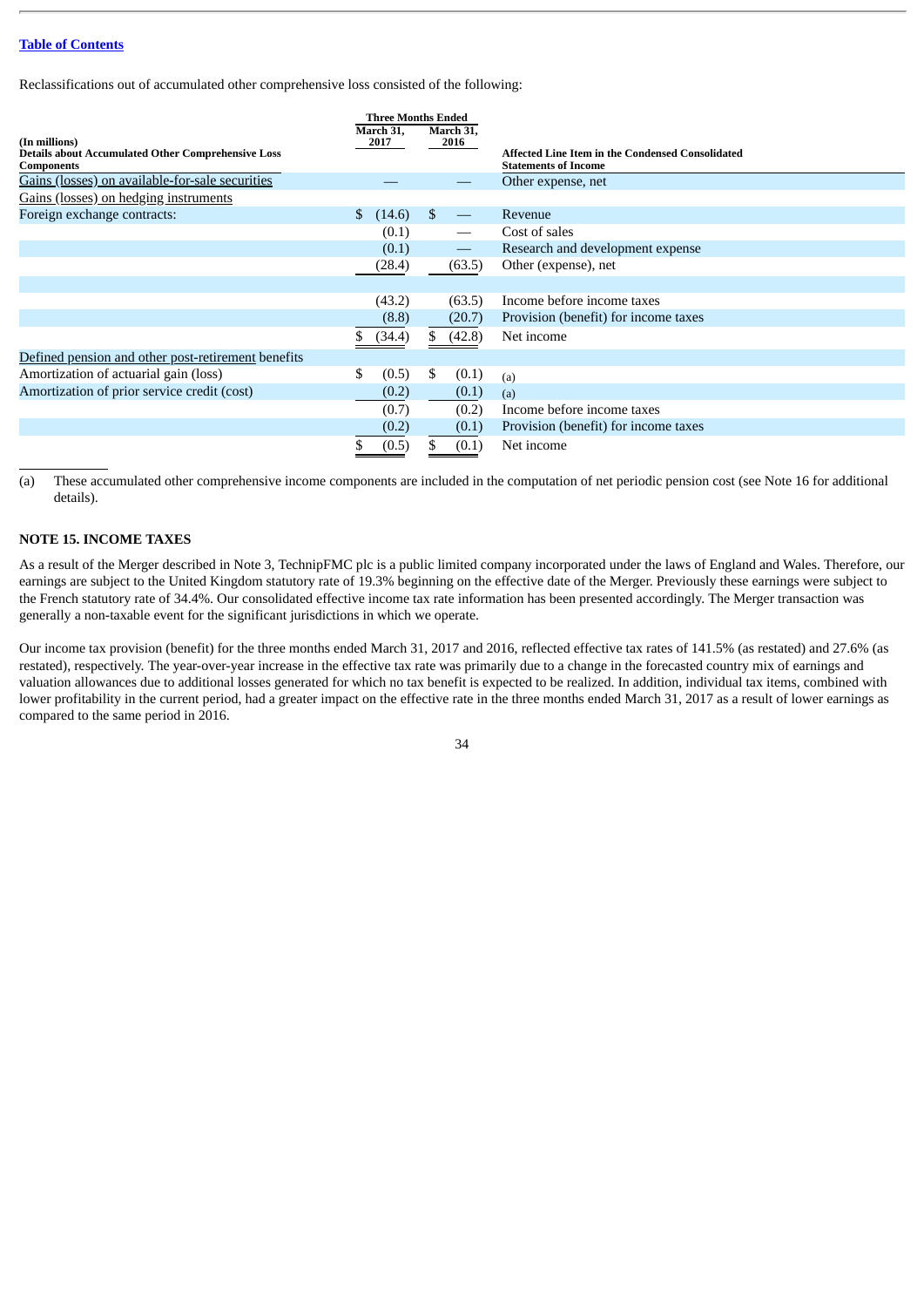The effective income tax rate was different from the statutory income tax rate due to the following:

|                                                 |                            | <b>Three Months Ended March 31.</b> |
|-------------------------------------------------|----------------------------|-------------------------------------|
| (In millions)                                   | 2017<br><b>As Restated</b> | 2016<br><b>As Restated</b>          |
| Statutory income tax rate                       | 19.3%                      | 34.4%                               |
| Net difference resulting from:                  |                            |                                     |
| Foreign earnings subject to different tax rates | 14.8%                      | $(11.7)\%$                          |
| Branch profits tax                              | 8.5%                       | $-$ %                               |
| Deemed dividends                                | $9.6\%$                    | $-$ %                               |
| State, local and provincial taxes               | 23.2%                      | 2.6%                                |
| Return to provision                             | 10.4%                      | (4.9)%                              |
| Valuation allowance                             | 51.4%                      | 12.0%                               |
| Other                                           | 4.5%                       | (4.8)%                              |
| Effective tax rate                              | 141.5%                     | 27.6%                               |

## **NOTE 16. PENSION AND OTHER POST-RETIREMENT BENEFITS**

The components of net periodic benefit cost were as follows:

|                                             |         | <b>Pension Benefits</b><br><b>Three Months Ended March 31.</b> |             |                                 |  |
|---------------------------------------------|---------|----------------------------------------------------------------|-------------|---------------------------------|--|
|                                             |         |                                                                |             |                                 |  |
|                                             |         | 2017                                                           |             |                                 |  |
| (In millions)                               | U.S.    | Int'l                                                          | <b>U.S.</b> |                                 |  |
| Service cost                                | \$2.2   | \$4.6                                                          |             | $\frac{\text{Int}^2}{\$ \ 2.8}$ |  |
| Interest cost                               | 5.8     | 4.3                                                            |             | 2.6                             |  |
| Expected return on plan assets              | (10.5)  | (7.7)                                                          |             | (2.0)                           |  |
| Amortization of prior service cost (credit) |         | 0.2                                                            |             | 0.1                             |  |
| Amortization of actuarial loss (gain), net  |         | 0.5                                                            |             | 0.1                             |  |
| Settlement cost                             |         | 0.2                                                            |             |                                 |  |
| Net periodic benefit cost                   | \$(2.5) | \$2.1                                                          |             | \$3.6                           |  |
|                                             |         |                                                                |             |                                 |  |

During the three months ended March 31, 2017, we contributed \$0.6 million to our U.S. pension benefit plans and \$12.6 million to our international pension benefit plans.

#### **NOTE 17. STOCK-BASED COMPENSATION**

On January 11, 2017, we adopted the TechnipFMC plc Incentive Award Plan (the "Plan"). The Plan provides certain incentives and awards to officers, employees, non-employee directors and consultants of TechnipFMC and its subsidiaries. The Plan allows our Board of Directors to make various types of awards to non-employee directors and the Compensation Committee (the "Committee") of the Board of Directors to make various types of awards to other eligible individuals. Awards may include stock options, stock appreciation rights, performance units, restricted stock units, restricted stock or other awards authorized under the Plan. All awards are subject to the Plan's provisions, including all stock-based grants previously issued by FMC Technologies and Technip prior to consummation of the Merger. Under the Plan, 24.1 million ordinary shares were authorized for awards.

We recognize compensation expense and the corresponding tax benefits for awards under the Plan. Stock-based compensation expense for nonvested stock units was \$11.4 million and \$6.0 million for the three months ended March 31, 2017 and 2016, respectively.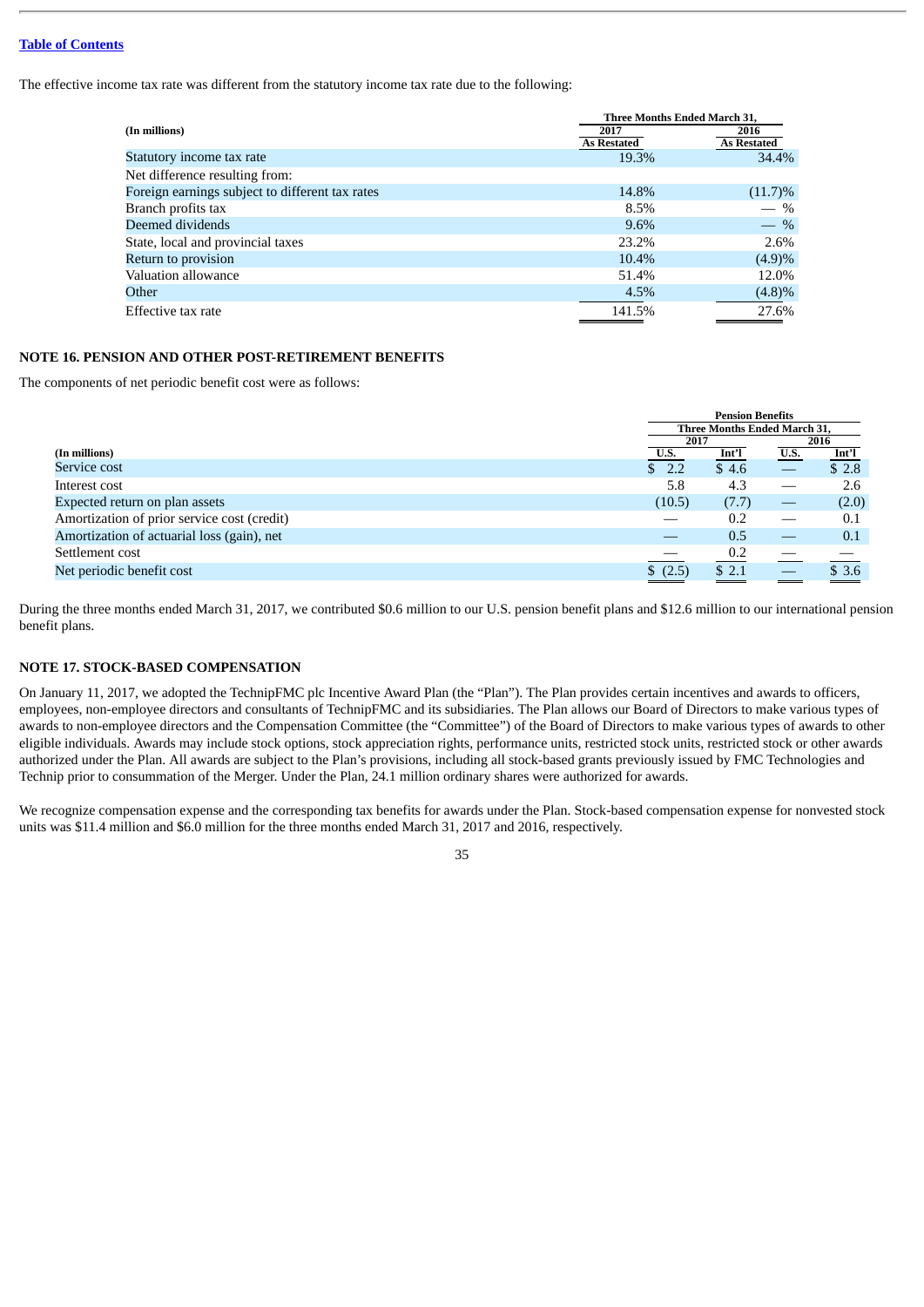# **NOTE 18. DERIVATIVE FINANCIAL INSTRUMENTS**

For purposes of mitigating the effect of changes in exchange rates, we hold derivative financial instruments to hedge the risks of certain identifiable and anticipated transactions and recorded assets and liabilities in our consolidated balance sheets. The types of risks hedged are those relating to the variability of future earnings and cash flows caused by movements in foreign currency exchange rates. Our policy is to hold derivatives only for the purpose of hedging risks associated with anticipated foreign currency purchases and sales created in the normal course of business and not for trading purposes where the objective is solely to generate profit.

Generally, we enter into hedging relationships such that changes in the fair values or cash flows of the transactions being hedged are expected to be offset by corresponding changes in the fair value of the derivatives. For derivative instruments that qualify as a cash flow hedge, the effective portion of the gain or loss of the derivative, which does not include the time value component of a forward currency rate, is reported as a component of other comprehensive income ("OCI") and reclassified into earnings in the same period or periods during which the hedged transaction affects earnings. For derivative instruments not designated as hedging instruments, any change in the fair value of those instruments are reflected in earnings in the period such change occurs.

We hold the following types of derivative instruments:

Foreign exchange rate forward contracts—The purpose of these instruments is to hedge the risk of changes in future cash flows of anticipated purchase or sale commitments denominated in foreign currencies and recorded assets and liabilities in our consolidated balance sheets. At March 31, 2017, we held the following material net positions:

|                   |           | <b>Net Notional Amount</b><br><b>Bought (Sold)</b> |
|-------------------|-----------|----------------------------------------------------|
| (In millions)     |           | <b>USD Equivalent</b>                              |
| Australian dollar | 236.6     | 180.3                                              |
| Brazilian real    | 571.9     | 179.8                                              |
| British pound     | 219.4     | 273.7                                              |
| Canadian dollar   | (172.7)   | (129.8)                                            |
| Euro              | 895.0     | 966.2                                              |
| Malaysian ringgit | 233.2     | 52.7                                               |
| Nigerian naira    | (5,341.3) | (17.2)                                             |
| Norwegian krone   | 919.9     | 107.7                                              |
| Singapore dollar  | 129.0     | 92.3                                               |
| U.S. dollar       | (1,741.0) | (1,741.0)                                          |

Foreign exchange rate instruments embedded in purchase and sale contracts—The purpose of these instruments is to match offsetting currency payments and receipts for particular projects, or comply with government restrictions on the currency used to purchase goods in certain countries. At March 31, 2017, our portfolio of these instruments included the following material net positions:

|                 |         | <b>Net Notional Amount</b><br><b>Bought (Sold)</b> |  |  |  |
|-----------------|---------|----------------------------------------------------|--|--|--|
| (In millions)   |         | <b>USD Equivalent</b>                              |  |  |  |
| Brazilian real  | (54.4)  | (17.1)                                             |  |  |  |
| Euro            | (23.7)  | (25.4)                                             |  |  |  |
| Norwegian krone | (240.2) | (27.9)                                             |  |  |  |
| U.S. dollar     | 68.7    | 68.7                                               |  |  |  |

Fair value amounts for all outstanding derivative instruments have been determined using available market information and commonly accepted valuation methodologies. Refer to Note 19 to these consolidated financial statements for further disclosures related to the fair value measurement process. Accordingly, the estimates presented may not be indicative of the amounts that we would realize in a current market exchange and may not be indicative of the gains or losses we may ultimately incur when these contracts are settled.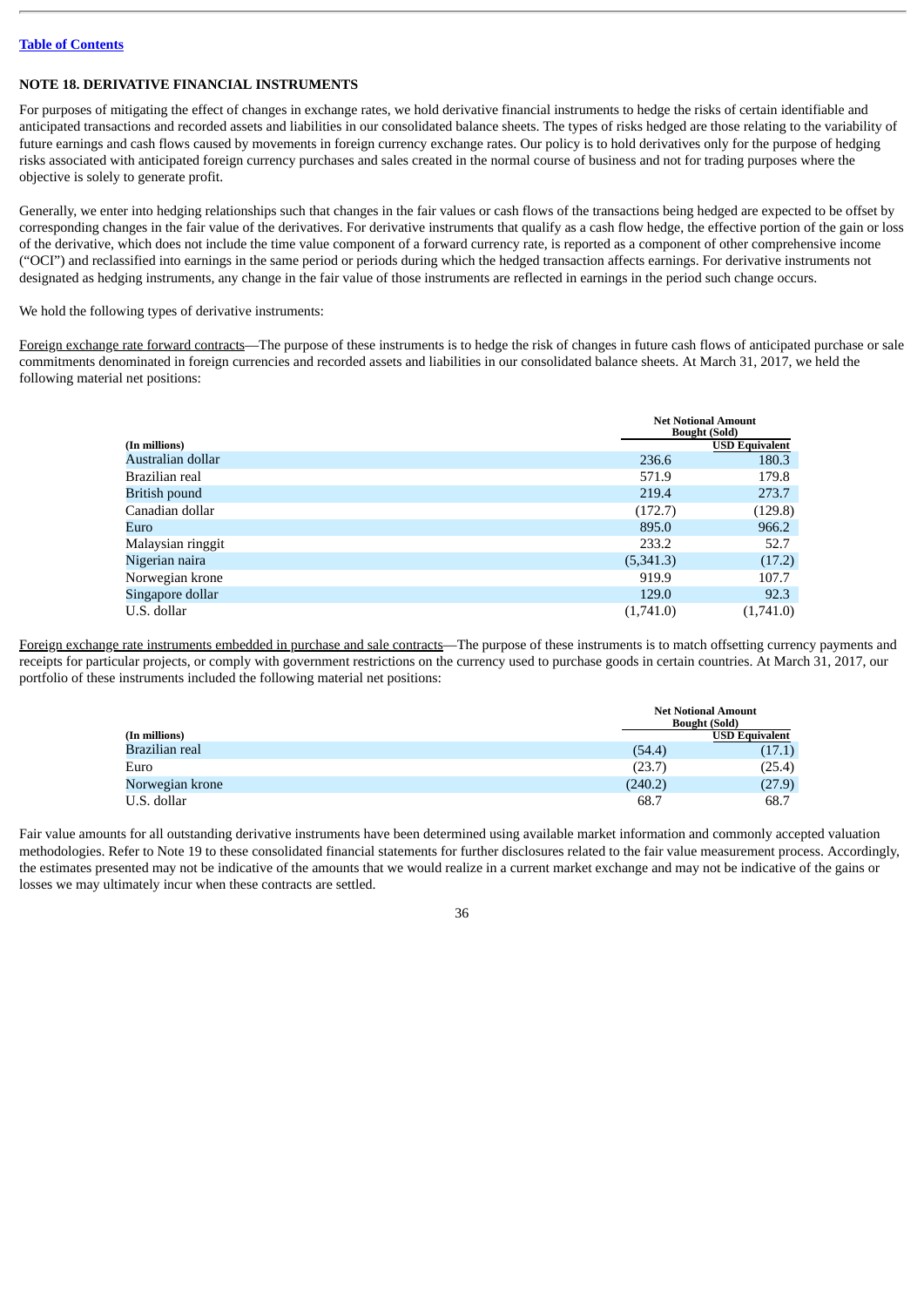The following table presents the location and fair value amounts of derivative instruments reported in the consolidated balance sheets.

|                                                         |               | March 31, 2017     | <b>December 31, 2016</b> |                        |  |
|---------------------------------------------------------|---------------|--------------------|--------------------------|------------------------|--|
| (In millions)                                           | <b>Assets</b> | <b>Liabilities</b> | <b>Assets</b>            | Liabilities            |  |
| Derivatives designated as hedging instruments:          |               |                    |                          |                        |  |
| Foreign exchange contracts:                             |               |                    |                          |                        |  |
| Current – Derivative financial instruments              | \$67.4        | \$154.6            | \$47.2                   | 183.0<br>$\mathcal{S}$ |  |
| Long-term – Derivative financial instruments            | 17.3          | 38.6               | 10.7                     | 47.6                   |  |
| Total derivatives designated as hedging instruments     | 84.7          | 193.2              | 57.9                     | 230.6                  |  |
| Derivatives not designated as hedging instruments:      |               |                    |                          |                        |  |
| Foreign exchange contracts:                             |               |                    |                          |                        |  |
| Current – Derivative financial instruments              | 17.2          | 25.9               |                          |                        |  |
| Long-term – Derivative financial instruments            | 3.0           | 11.7               |                          |                        |  |
| Total derivatives not designated as hedging instruments | 20.2          | 37.6               |                          |                        |  |
| Long-term – Derivative financial instruments            |               |                    |                          |                        |  |
| - Synthetic Bonds - Call Option Premium                 | 108.4         |                    | 180.1                    |                        |  |
| Long-term - Derivative financial instruments            |               |                    |                          |                        |  |
| - Synthetic Bonds - Embedded Derivatives                |               | 108.4              |                          | 180.1                  |  |
| <b>Total derivatives</b>                                | \$213.3       | \$339.2            | \$238.0                  | 410.7                  |  |

We recognized a loss of \$2.7 million and a gain of \$10.6 million for the three months ended March 31, 2017 and 2016, respectively, due to hedge ineffectiveness as it was probable that the original forecasted transaction would not occur. Cash flow derivative hedges of forecasted transactions, net of tax, which qualify for hedge accounting, resulted in an accumulated other comprehensive loss of \$67.8 million and \$126.9 million at March 31, 2017, and December 31, 2016, respectively. We expect to transfer an approximate \$65.4 million loss from accumulated OCI to earnings during the next 12 months when the anticipated transactions actually occur. All anticipated transactions currently being hedged are expected to occur by the first half of 2020.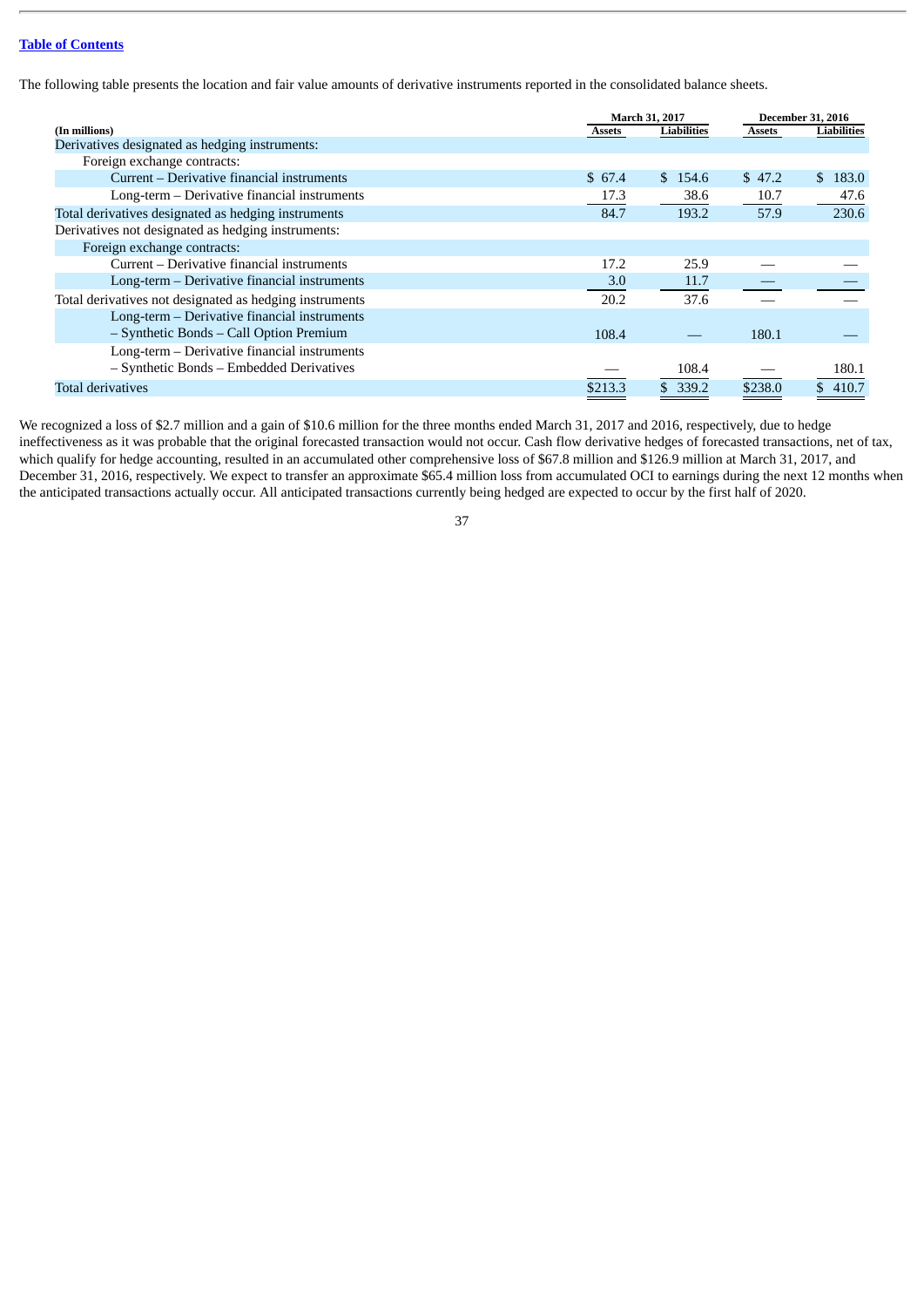The following table presents the location of gains (losses) on the consolidated statements of income related to derivative instruments designated as fair value hedges.

|                                                                      |      | Gain (Loss) Recognized in    |        |  |  |  |  |  |  |
|----------------------------------------------------------------------|------|------------------------------|--------|--|--|--|--|--|--|
| <b>Location of Fair Value Hedge Gain (Loss) Recognized in Income</b> |      | Income                       |        |  |  |  |  |  |  |
|                                                                      |      | Three Months Ended March 31. |        |  |  |  |  |  |  |
| (In millions)                                                        | 2017 | 2016                         |        |  |  |  |  |  |  |
| Other income (expense), net                                          | 20.8 |                              | (16.2) |  |  |  |  |  |  |

The following tables present the location of gains (losses) on the consolidated statements of other comprehensive income and/or the consolidated statements of income related to derivative instruments designated as cash flow hedges.

|                                                                                                                                                        | <b>Gain (Loss) Recognized in</b><br><b>OCI</b> (Effective Portion)                                                     |                                                          |                                                                                   |        |  |
|--------------------------------------------------------------------------------------------------------------------------------------------------------|------------------------------------------------------------------------------------------------------------------------|----------------------------------------------------------|-----------------------------------------------------------------------------------|--------|--|
|                                                                                                                                                        |                                                                                                                        |                                                          | Three Months Ended March 31,                                                      |        |  |
| (In millions)                                                                                                                                          |                                                                                                                        | 2017                                                     |                                                                                   | 2016   |  |
| Foreign exchange contracts                                                                                                                             | \$                                                                                                                     | 34.5                                                     | \$                                                                                | (45.5) |  |
| <b>Location of Cash Flow Hedge Gain (Loss) Reclassified from</b><br><b>Accumulated OCI into Income</b><br>(In millions)<br>Foreign exchange contracts: |                                                                                                                        | <b>Gain (Loss) Reclassified from Accumulated</b><br>2017 | <b>OCI</b> into Income (Effective Portion)<br><b>Three Months Ended March 31.</b> | 2016   |  |
| Revenue                                                                                                                                                | \$                                                                                                                     | (14.6)                                                   | \$                                                                                |        |  |
| Cost of sales                                                                                                                                          |                                                                                                                        | (0.1)                                                    |                                                                                   |        |  |
| Research and development expense                                                                                                                       |                                                                                                                        | (0.1)                                                    |                                                                                   |        |  |
| Other (expense), net                                                                                                                                   |                                                                                                                        | (28.4)                                                   |                                                                                   | (63.5) |  |
| Total                                                                                                                                                  | \$                                                                                                                     | (43.2)                                                   | \$                                                                                | (63.5) |  |
| <b>Location of Cash Flow Hedge Gain (Loss) Recognized in Income</b>                                                                                    | Gain (Loss) Recognized in Income<br>(Ineffective Portion<br>and Amount Excluded from Effectiveness<br><b>Testing</b> ) |                                                          |                                                                                   |        |  |
|                                                                                                                                                        |                                                                                                                        | 2017                                                     | <b>Three Months Ended March 31.</b>                                               | 2016   |  |
| (In millions)<br>Foreign exchange contracts:                                                                                                           |                                                                                                                        |                                                          |                                                                                   |        |  |
|                                                                                                                                                        |                                                                                                                        |                                                          |                                                                                   |        |  |
| Revenue                                                                                                                                                | \$                                                                                                                     | 1.8                                                      | \$                                                                                |        |  |
| Cost of sales                                                                                                                                          |                                                                                                                        | (1.2)                                                    |                                                                                   |        |  |
| Other income (expense), net                                                                                                                            |                                                                                                                        | (3.1)                                                    |                                                                                   | 9.8    |  |
| Total                                                                                                                                                  | \$                                                                                                                     | (2.5)                                                    | \$                                                                                | 9.8    |  |

The following table presents the location of gains (losses) on the consolidated statements of income related to derivative instruments not designated as hedging instruments.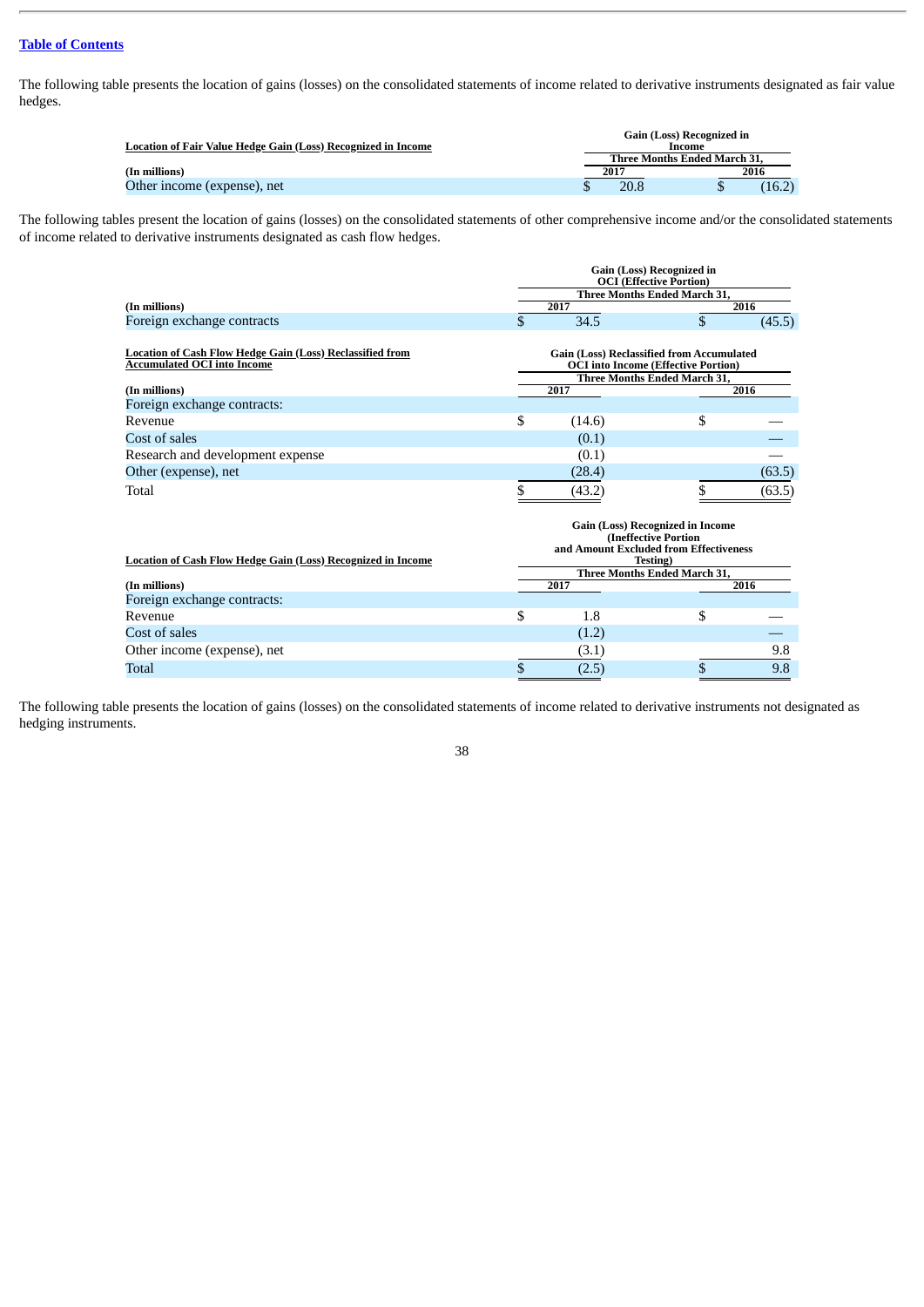| <b>Location of Gain (Loss) Recognized in Income</b> | <b>Gain (Loss) Recognized in Income on Derivatives</b><br>(Instruments Not Designated as Hedging)<br>Instruments) |       |                              |      |  |  |
|-----------------------------------------------------|-------------------------------------------------------------------------------------------------------------------|-------|------------------------------|------|--|--|
|                                                     |                                                                                                                   |       | Three Months Ended March 31, |      |  |  |
| (In millions)                                       |                                                                                                                   | 2017  |                              | 2016 |  |  |
| Foreign exchange contracts:                         |                                                                                                                   |       |                              |      |  |  |
| Revenue                                             |                                                                                                                   | 0.3   |                              |      |  |  |
| Cost of sales                                       |                                                                                                                   | (0.5) |                              |      |  |  |
| Other income, net                                   |                                                                                                                   | 28.0  |                              | 1.6  |  |  |
| Total                                               |                                                                                                                   | 27.8  |                              | 1.6  |  |  |

Balance Sheet Offsetting—We execute derivative contracts only with counterparties that consent to a master netting agreement, which permits net settlement of the gross derivative assets against gross derivative liabilities. Each instrument is accounted for individually and assets and liabilities are not offset. As of March 31, 2017 and December 31, 2016, we had no collateralized derivative contracts. The following tables present both gross information and net information of recognized derivative instruments:

| (In millions)          | March 31, 2017<br><b>Gross Amounts</b><br><b>Not Offset</b><br>Permitted<br><b>Under Master</b><br><b>Netting</b><br><b>Gross Amount</b><br>Recognized<br><b>Net Amount</b><br>Agreements |                        |    |                                                                                                               |    | <b>Gross Amount</b><br>Recognized | <b>December 31, 2016</b><br><b>Gross Amounts</b><br><b>Not Offset</b><br>Permitted<br><b>Under Master</b><br><b>Netting</b><br>Agreements |                                                                                                                         | <b>Net Amount</b> |                   |
|------------------------|-------------------------------------------------------------------------------------------------------------------------------------------------------------------------------------------|------------------------|----|---------------------------------------------------------------------------------------------------------------|----|-----------------------------------|-------------------------------------------------------------------------------------------------------------------------------------------|-------------------------------------------------------------------------------------------------------------------------|-------------------|-------------------|
| Derivative assets      | ЭD.                                                                                                                                                                                       | 213.3                  | \$ | (81.5)                                                                                                        | S. | 131.8                             | \$<br>238.0                                                                                                                               | (57.9)                                                                                                                  | \$.               | 180.1             |
|                        |                                                                                                                                                                                           | <b>Gross</b><br>Amount |    | March 31, 2017<br>Gross<br>Amounts<br><b>Not Offset</b><br>Permitted<br><b>Under Master</b><br><b>Netting</b> |    |                                   | <b>Gross Amount</b>                                                                                                                       | <b>December 31, 2016</b><br>Gross<br>Amounts<br><b>Not Offset</b><br>Permitted<br><b>Under Master</b><br><b>Netting</b> |                   |                   |
| (In millions)          |                                                                                                                                                                                           | Recognized             |    | Agreements                                                                                                    |    | <b>Net Amount</b>                 | Recognized                                                                                                                                | Agreements                                                                                                              |                   | <b>Net Amount</b> |
| Derivative liabilities |                                                                                                                                                                                           | 339.2                  | \$ | (81.5)                                                                                                        |    | 257.7                             | \$<br>410.7                                                                                                                               | (57.9)                                                                                                                  | \$                | 352.8             |

# **NOTE 19. FAIR VALUE MEASUREMENTS**

Assets and liabilities measured at fair value on a recurring basis were as follows: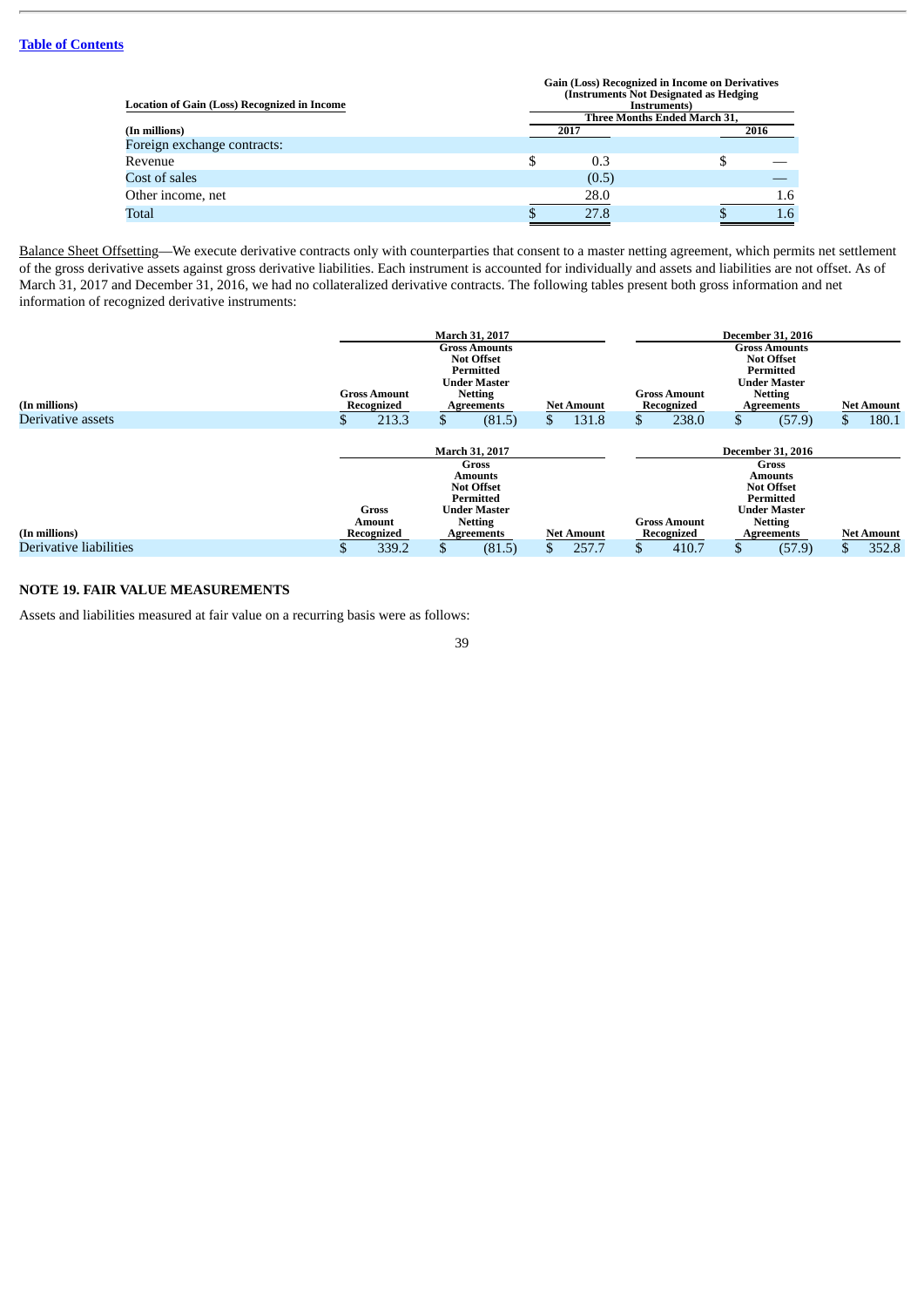|                                        |                                       |         | March 31, 2017 |                                         |                                       |         | <b>December 31, 2016</b> |                                         |
|----------------------------------------|---------------------------------------|---------|----------------|-----------------------------------------|---------------------------------------|---------|--------------------------|-----------------------------------------|
| (In millions)                          | <b>Total</b><br>As<br><b>Restated</b> | Level 1 | <b>Level 2</b> | <b>Level 3</b><br>As<br><b>Restated</b> | <b>Total</b><br>As<br><b>Restated</b> | Level 1 | <b>Level 2</b>           | <b>Level 3</b><br>As<br><b>Restated</b> |
| <b>Assets</b>                          |                                       |         |                |                                         |                                       |         |                          |                                         |
| Investments:                           |                                       |         |                |                                         |                                       |         |                          |                                         |
| Nonqualified Plan:                     |                                       |         |                |                                         |                                       |         |                          |                                         |
| Traded securities (1)                  | 26.2<br>\$.                           | \$26.2  | S              |                                         | \$                                    |         | \$                       |                                         |
| Money market fund                      | 1.7                                   |         | 1.7            |                                         |                                       |         |                          |                                         |
| Stable value fund (2)                  | 0.8                                   |         |                |                                         |                                       |         |                          |                                         |
| Available-for-sale securities          | 29.5                                  | 29.5    |                |                                         | 27.9                                  | 27.9    |                          |                                         |
| Derivative financial instruments:      |                                       |         |                |                                         |                                       |         |                          |                                         |
| Synthetic bonds - call option premium  | 108.4                                 |         | 108.4          |                                         | 180.1                                 |         | 180.1                    |                                         |
| Foreign exchange contracts             | 104.9                                 |         | 104.9          |                                         | 57.9                                  |         | 57.9                     |                                         |
| Total assets                           | \$271.5                               | \$55.7  | \$215.0        |                                         | \$265.9                               | \$27.9  | \$238.0                  |                                         |
| Liabilities                            |                                       |         |                |                                         |                                       |         |                          |                                         |
| Redeemable financial liability         | \$242.9                               |         | \$.            | \$242.9                                 | \$174.8                               | \$.     | $s =$                    | \$174.8                                 |
| Derivative financial instruments:      |                                       |         |                |                                         |                                       |         |                          |                                         |
| Synthetic bonds - embedded derivatives | 108.4                                 |         | 108.4          |                                         | 180.1                                 |         | 180.1                    |                                         |
| Foreign exchange contracts             | 230.8                                 |         | 230.8          | $\hspace{0.05cm}$                       | 230.6                                 |         | 230.6                    |                                         |
| Total liabilities                      | \$582.1                               | $s =$   | \$339.2        | \$242.9                                 | \$585.5                               | $s =$   | \$410.7                  | \$174.8                                 |

(1) Includes equity securities, fixed income and other investments measured at fair value.

Certain investments that are measured at fair value using net asset value per share (or its equivalent) have not been classified in the fair value hierarchy.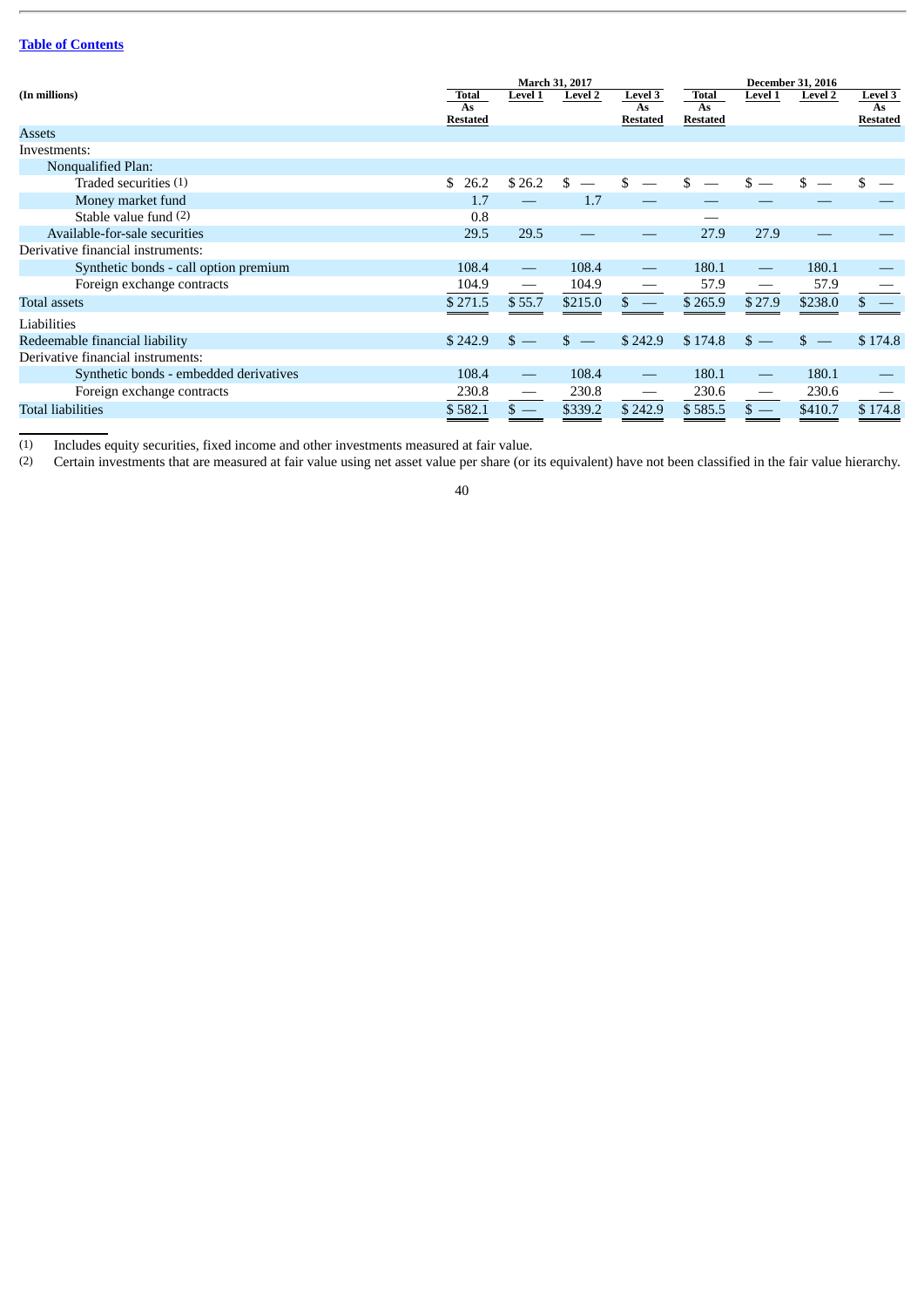*Non-qualified plan—*The fair value measurement of our traded securities is based on quoted prices that we have the ability to access in public markets. Our stable value fund and money market fund are valued at the net asset value of the shares held at the end of the quarter, which is based on the fair value of the underlying investments using information reported by our investment advisor at quarter-end.

*Available-for-sale investments—*The fair value measurement of our available-for-sale investments is based on quoted prices that we have the ability to access in public markets.

*Mandatorily redeemable financial liability—*We determined the fair value of the mandatorily redeemable financial liability using a discounted cash flow model. Refer to Note 12 for further information related to this liability. The key assumption used in applying the income approach is the expected dividends to be distributed in the future to the noncontrolling interest holders. Expected dividends to be distributed is based on the noncontrolling interests' share of the expected profitability of the underlying contract, the selected discount rate, and the overall timing of completion of the project. A decrease of one percentage point in the discount rate would have increased the liability by \$4.0 million (as restated) as of March 31, 2017. The fair value measurement is based upon significant unobservable inputs not observable in the market and is consequently classified as a Level 3 fair value measurement.

Changes in the fair value of our Level 3 mandatorily redeemable financial liability is presented below. Since the liability was created during the three months ended December 31, 2016, no changes in fair value are presented for the prior period.

| (In millions)                                 | <b>Three Months Ended</b><br><b>March 31, 2017</b><br><b>As Restated</b> |
|-----------------------------------------------|--------------------------------------------------------------------------|
| Balance at beginning of period                | 174.8                                                                    |
| Remeasurement adjustment included in earnings | 68.1                                                                     |
| <b>Settlements</b>                            |                                                                          |
| Balance at end of period                      | 242.9                                                                    |

*Derivative financial instruments—*We use the income approach as the valuation technique to measure the fair value of foreign currency derivative instruments on a recurring basis. This approach calculates the present value of the future cash flow by measuring the change from the derivative contract rate and the published market indicative currency rate, multiplied by the contract notional values. Credit risk is then incorporated by reducing the derivative's fair value in asset positions by the result of multiplying the present value of the portfolio by the counterparty's published credit spread. Portfolios in a liability position are adjusted by the same calculation; however, a spread representing our credit spread is used. Our credit spread, and the credit spread of other counterparties not publicly available are approximated by using the spread of similar companies in the same industry, of similar size and with the same credit rating.

At the present time, we have no credit-risk-related contingent features in our agreements with the financial institutions that would require us to post collateral for derivative positions in a liability position.

Refer to Note 18 for additional disclosure related to derivative financial instruments.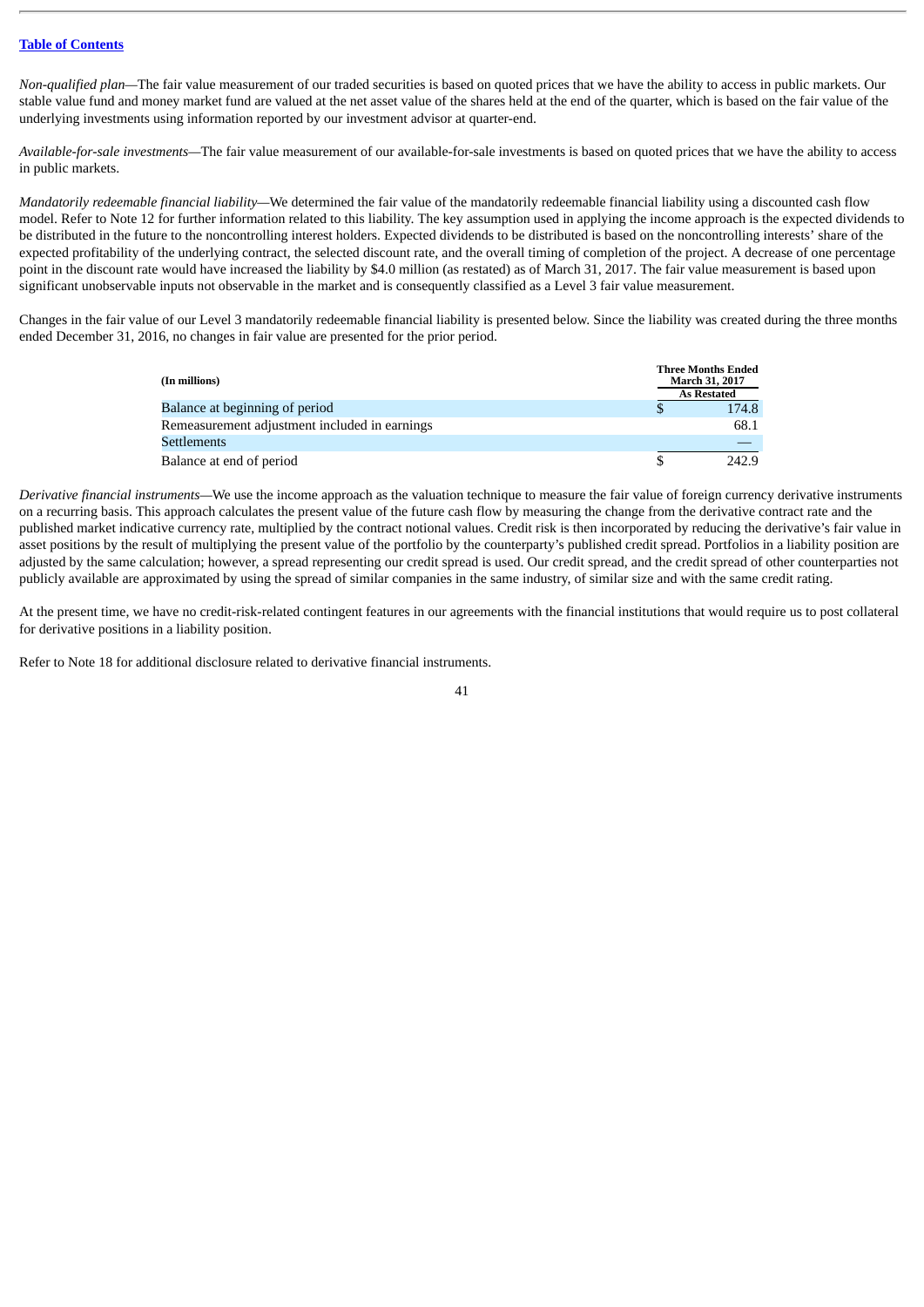### Other fair value disclosures:

*Fair value of debt*—The fair value of our Synthetic Bonds, Senior Notes and private placement notes are as follows:

|                             |                        | <b>March 31, 2017</b> | <b>December 31, 2016</b> |                   |
|-----------------------------|------------------------|-----------------------|--------------------------|-------------------|
| (In millions)               | Carrying<br>Amount (1) | Fair<br>Value (2)     | Carrying<br>Amount (1)   | Fair<br>Value (2) |
| Synthetic bonds due 2021    | \$.<br>441.5           | \$633.6               | 428.0<br>\$              | \$663.2           |
| 2.00% Senior Notes due 2017 | 300.0                  | 300.6                 |                          |                   |
| 3.45% Senior Notes due 2022 | 500.0                  | 506.8                 |                          |                   |
| 5.00% Notes due 2020        | 215.0                  | 240.8                 | 209.7                    | 237.7             |
| 3.40% Notes due 2022        | 161.9                  | 178.0                 | 158.0                    | 177.6             |
| 3.15% Notes due 2023(a)     | 139.5                  | 154.5                 | 136.1                    | 152.0             |
| 3.15% Notes due 2023        | 134.8                  | 146.5                 | 131.4                    | 142.5             |
| 4.00% Notes due 2027        | 81.0                   | 90.9                  | 79.0                     | 89.5              |
| 4.00% Notes due 2032        | 103.8                  | 123.3                 | 101.2                    | 122.1             |
| 3.75% Notes due 2033        | 104.4                  | 108.2                 | 101.8                    | 104.1             |

(1) Carrying amounts are shown net of unamortized debt discounts and premiums and unamortized debt issuance costs.<br>(2) Fair values are based on Level 1 quoted market rates, except for the 4 00% Notes due 2027 and 3 15% Not

Fair values are based on Level 1 quoted market rates, except for the 4.00% Notes due 2027 and 3.15% Notes Due 2023(a), which are based on Level 2, quoted market rates on similar liabilities with an appropriate credit spread applied.

*Other fair value disclosures—*The carrying amounts of cash and cash equivalents, trade receivables, accounts payable, short-term debt, commercial paper, debt associated with our bank borrowings, credit facilities, convertible bonds, as well as amounts included in other current assets and other current liabilities that meet the definition of financial instruments, approximate fair value.

*Credit risk—*By their nature, financial instruments involve risk, including credit risk, for non-performance by counterparties. Financial instruments that potentially subject us to credit risk primarily consist of trade receivables and derivative contracts. We manage the credit risk on financial instruments by transacting only with what management believes are financially secure counterparties, requiring credit approvals and credit limits, and monitoring counterparties' financial condition. Our maximum exposure to credit loss in the event of non-performance by the counterparty is limited to the amount drawn and outstanding on the financial instrument. Allowances for losses on trade receivables are established based on collectability assessments. We mitigate credit risk on derivative contracts by executing contracts only with counterparties that consent to a master netting agreement, which permits the net settlement of gross derivative assets against gross derivative liabilities.

# **NOTE 20. BUSINESS SEGMENTS**

Management's determination of our reporting segments was made on the basis of our strategic priorities within each segment and the differences in the products and services we provide, which corresponds to the manner in which our chief operating decision maker reviews and evaluates operating performance to make decisions about resources to be allocated to the segment.

Upon completion of the Merger of FMC Technologies and Technip, we reorganized our reporting structure and aligned our segments and the underlying businesses to execute the strategy of TechnipFMC. As a result, we report the results of operations in the following segments: Subsea, Onshore/Offshore and Surface Technologies.

Our reportable segments are:

• Subsea*—*manufactures and designs products and systems, performs engineering, procurement and project management and provides services used by oil and gas companies involved in deepwater exploration and production of crude oil and natural gas.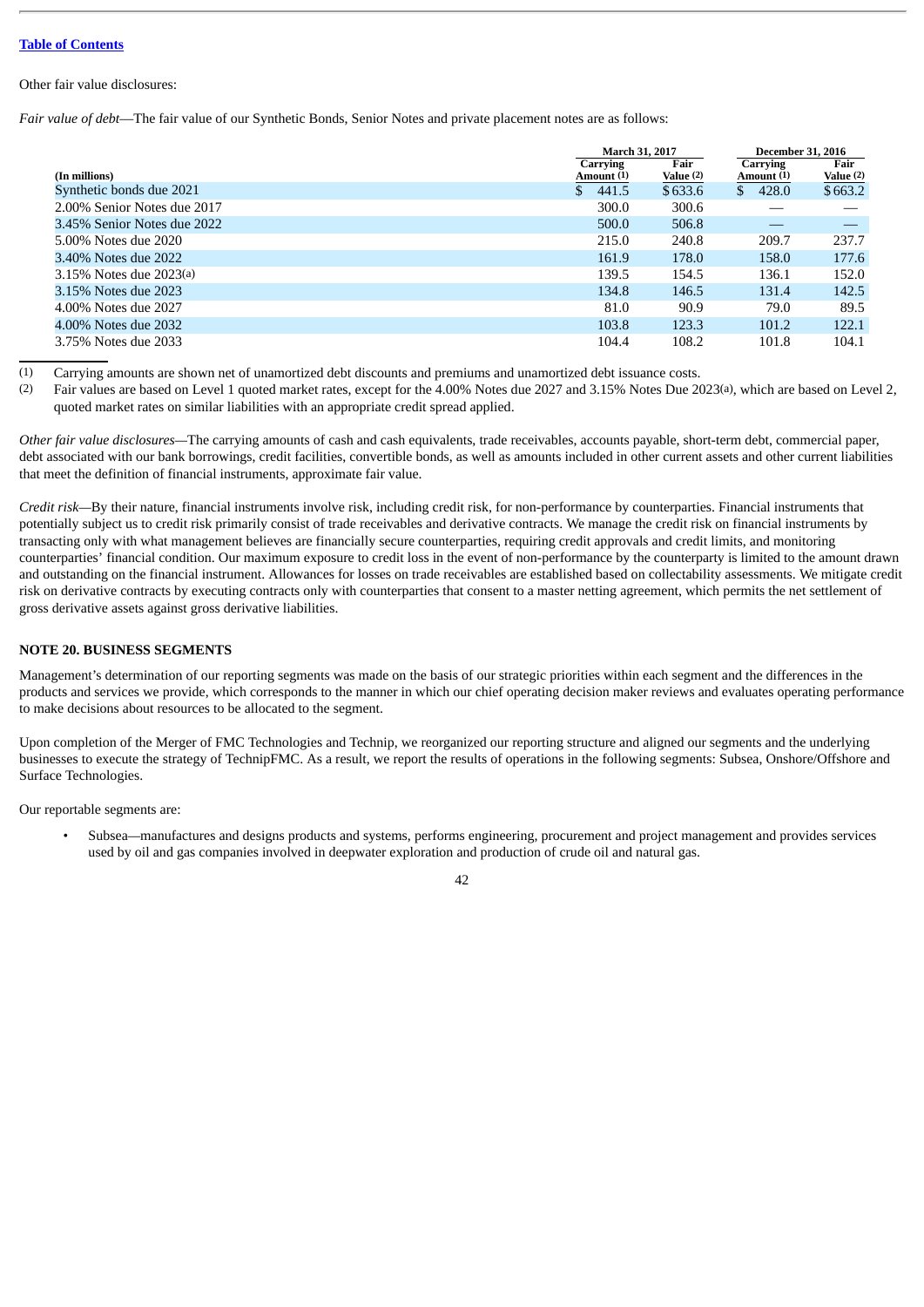- Onshore/Offshore*—*designs and builds onshore facilities related to the production, treatment and transportation of oil and gas; and designs, manufactures and installs fixed and floating platforms for the production and processing of oil and gas reserves for companies in the oil and gas industry.
- Surface Technologies*—*designs and manufactures systems and provides services used by oil and gas companies involved in land and offshore exploration and production of crude oil and natural gas; designs, manufactures and supplies technologically advanced high pressure valves and fittings for oilfield service companies; and also provides flowback and well testing services for exploration companies in the oil and gas industry.

Total revenue by segment includes intersegment sales, which are made at prices approximating those that the selling entity is able to obtain on external sales. Segment operating profit is defined as total segment revenue less segment operating expenses. Income (loss) from equity method investments are included in computing segment operating profit. Refer to Note 9 for additional information. The following items have been excluded in computing segment operating profit: corporate staff expense, net interest income (expense) associated with corporate debt facilities, income taxes, and other revenue and other expense, net.

Segment revenue and segment operating profit were as follows:

|                                             | <b>Three Months Ended March 31,</b> |                    |    |                            |  |  |
|---------------------------------------------|-------------------------------------|--------------------|----|----------------------------|--|--|
| (In millions)                               |                                     | 2017               |    | 2016<br><b>As Restated</b> |  |  |
| Segment revenue                             |                                     | <b>As Restated</b> |    |                            |  |  |
| Subsea                                      | \$                                  | 1,376.7            | \$ | 1,517.2                    |  |  |
| Onshore/Offshore                            |                                     | 1,764.0            |    | 888.5                      |  |  |
| Surface Technologies                        |                                     | 248.4              |    |                            |  |  |
| Other revenue and intercompany eliminations |                                     | (1.1)              |    |                            |  |  |
| Total revenue                               | \$                                  | 3,388.0            |    | 2,405.7                    |  |  |
| Income before income taxes:                 |                                     |                    |    |                            |  |  |
| <b>Segment operating profit (loss):</b>     |                                     |                    |    |                            |  |  |
| Subsea                                      | \$                                  | 54.2               | \$ | 196.4                      |  |  |
| Onshore/Offshore                            |                                     | 142.8              |    | 38.4                       |  |  |
| Surface Technologies                        |                                     | (18.6)             |    |                            |  |  |
| Total segment operating profit              |                                     | 178.4              |    | 234.8                      |  |  |
| Corporate items:                            |                                     |                    |    |                            |  |  |
| Corporate income (expense) (1)              |                                     | (59.7)             |    | (55.0)                     |  |  |
| Net interest expense                        |                                     | (82.1)             |    | (13.3)                     |  |  |
| Total corporate items                       |                                     | (141.8)            |    | (68.3)                     |  |  |
| Income before income taxes $(2)$            | \$                                  | 36.6               | \$ | 166.5                      |  |  |

(1) Corporate expense primarily includes corporate staff expenses, stock-based compensation expenses, other employee benefits, certain foreign exchange gains and losses, and merger-related transaction expenses.

(2) Includes amounts attributable to noncontrolling interests.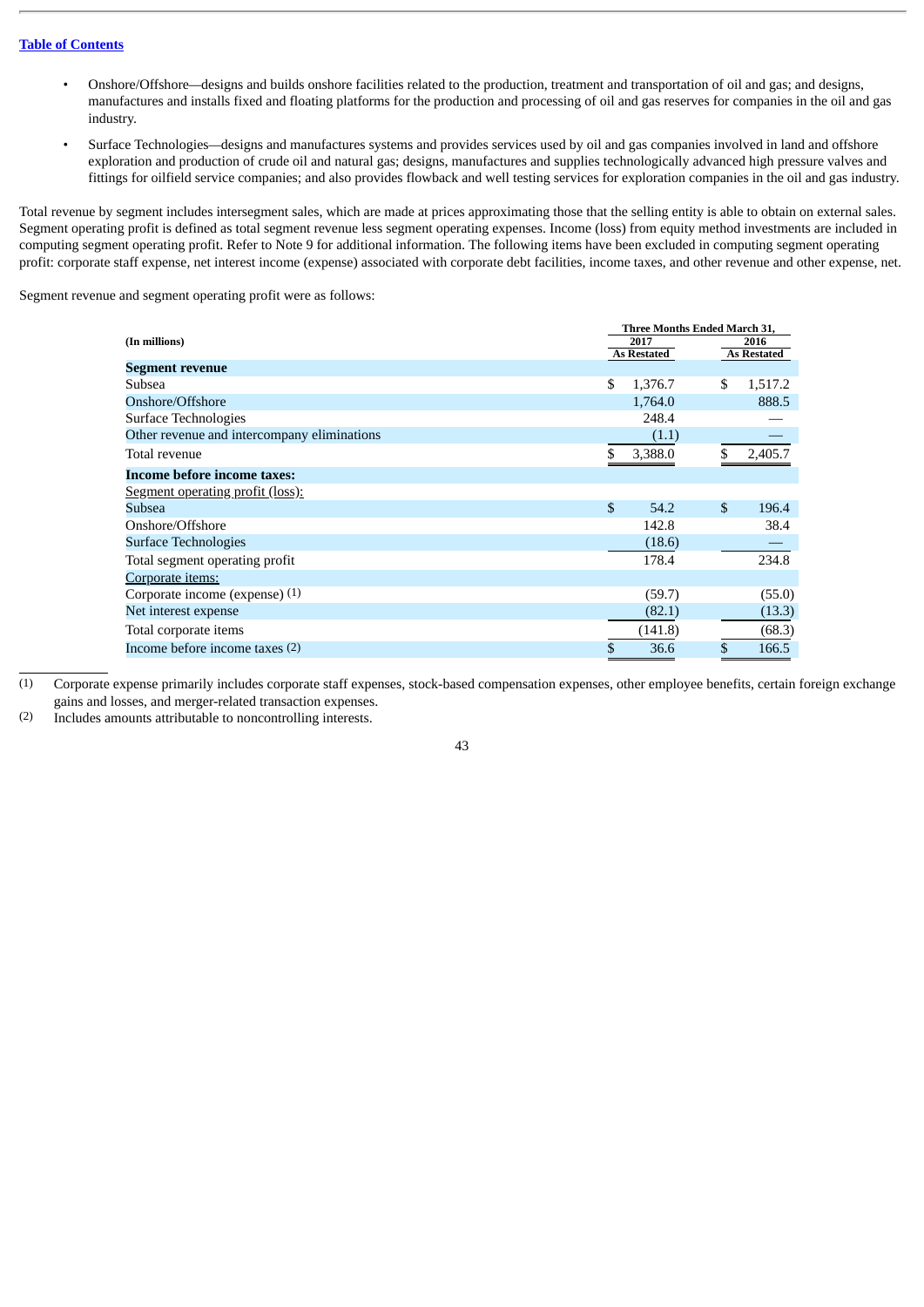Segment assets were as follows:

| (In millions)             | March 31, 2017<br><b>As Restated</b> | <b>December 31, 2016</b><br><b>As Restated</b> |
|---------------------------|--------------------------------------|------------------------------------------------|
| <b>Segment assets:</b>    |                                      |                                                |
| Subsea                    | \$<br>13.946.1                       | \$<br>7,823.1                                  |
| Onshore/Offshore          | 4,888.9                              | 3,229.3                                        |
| Surface Technologies      | 1,871.5                              |                                                |
| Intercompany eliminations | (20.7)                               |                                                |
| Total segment assets      | 20,685.8                             | 11,052.4                                       |
| Corporate $(1)$           | 8,930.1                              | 7,637.3                                        |
| Total assets              | 29,615.9                             | 18,689.7                                       |

(1) Corporate includes cash, LIFO adjustments, deferred income tax balances, property, plant and equipment not associated with a specific segment, pension assets and the fair value of derivative financial instruments.

# **NOTE 21. SUBSEQUENT EVENTS**

On April 26, 2017, we announced that our Board of Directors approved a capital allocation plan that includes the authorization of a share repurchase program of up to \$500.0 million of our ordinary shares to be completed by the end of 2018 and planning for a quarterly dividend following third quarter 2017 results. The implementation of this capital allocation program is subject to, among other things, completion of a U.K.-court approved reduction of capital and the availability of sufficient distributable reserves, which is expected to be completed in the third quarter of 2017.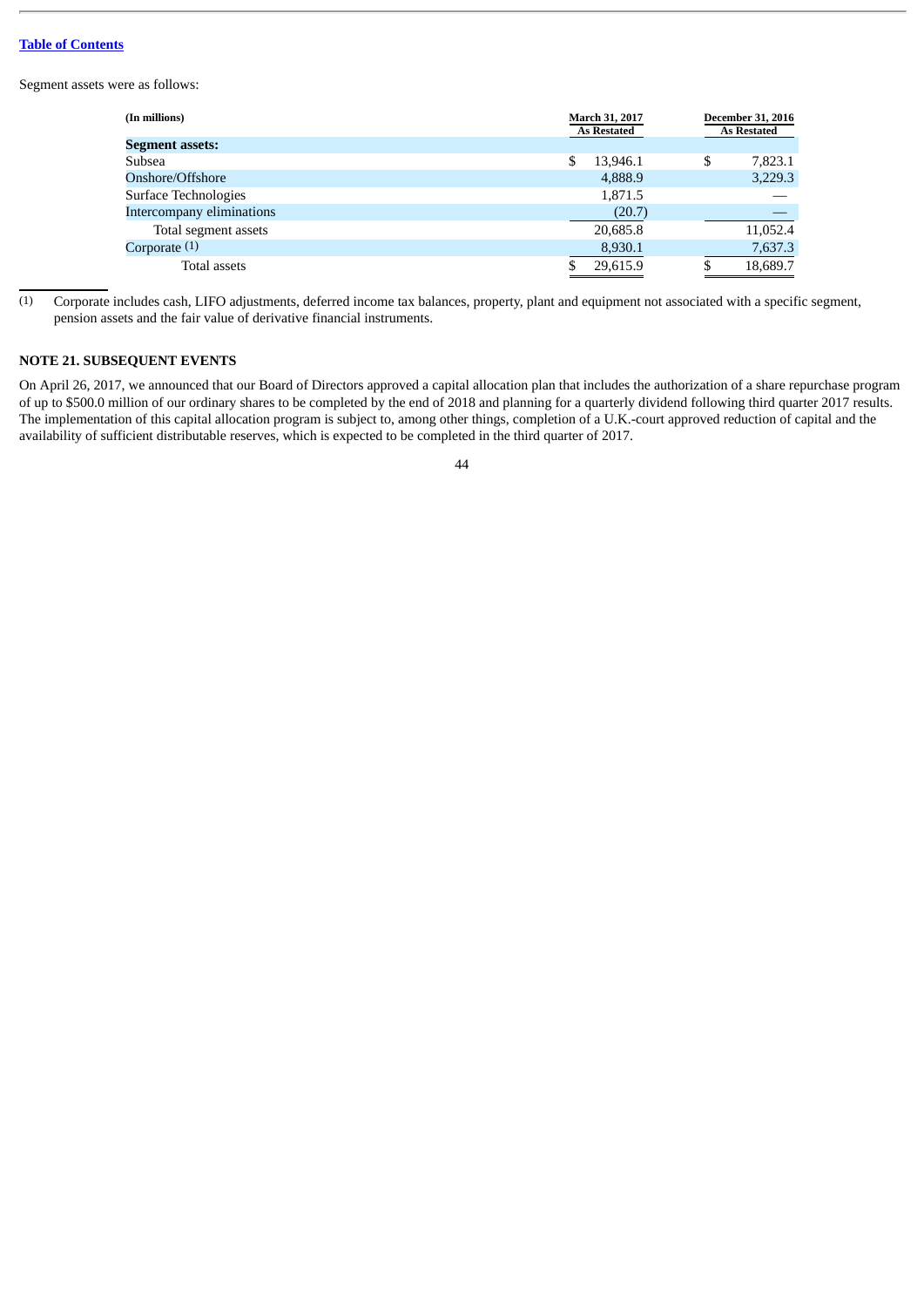### **ITEM 2. MANAGEMENT'S DISCUSSION AND ANALYSIS OF FINANCIAL CONDITION AND RESULTS OF OPERATIONS**

### **RESTATEMENT**

As discussed in Note 2 to our condensed consolidated financial statements included in Part I, Item I of this Form 10-Q/A, we have restated our previously reported results filed in our Quarterly Report on Form 10-Q for the three months ended March 31, 2017 and 2016, respectively. Accordingly, Management's Discussion and Analysis of Financial Condition and Results of Operations have been revised to reflect the effects of the restatement.

In the Original Filing, we recognized significant net foreign exchange gains. In July 2017, incremental reviews were performed on the gains and losses from foreign currency denominated transactions which operate as natural hedges on its projects. For each project, a currency rate is established at the time the project is awarded, and this "project rate" is used to measure foreign currency gains and losses throughout the life of the project for project performance purposes. Periodic remeasurement of foreign exchange gains and losses is required for financial statement reporting. During their review, management found that there were errors in the rates used for remeasurement and related foreign exchange adjustments. In late July 2017, management concluded that this deviation led to the misstatement of foreign exchange gains and losses in certain of our engineering and construction projects and the fair value measurement of certain related ownership interests for the periods presented in the Original Filing.

On July 24, 2017, the Audit Committee of the Board of Directors of the Company, after consideration of relevant facts and circumstances and after consultation with management and PricewaterhouseCoopers LLP, our independent registered public accounting firm, concluded that our unaudited interim condensed consolidated U.S. GAAP financial statements as of March 31, 2017 and for the three months ended March 31, 2017 and prior year periods included for comparison purposes in our Quarterly Report on Form 10-Q as previously filed with the SEC on May 4, 2017, should be restated, and that such financial statements previously filed with the SEC should no longer be relied upon because of errors in such financial statements.

These errors resulted in the restatement of the Company's financial statements for the periods presented in the Original Filing. Restatement adjustments were recorded for other income (expense), income from equity affiliates, net interest expense, provision for income taxes and billings in excess of costs as a result of the correction of foreign currency exchange rates used to initially measure these amounts. Restatement adjustments were also recorded for intangible assets, other assets and stockholders' equity to reflect corrections of exchange rates used in the calculation of the fair value of certain acquired assets. Certain assets acquired were adjusted to reflect the impact of using the correct foreign exchange rates. Adjustments were recorded to cost and expenses to reflect decreased amortization of intangible assets for the period due to the revalued intangible assets. For further discussion of the remediation process, see "Part I— Item 4. Controls and Procedures As Restated" herein.

### **BUSINESS OUTLOOK**

*Overall Outlook* —Although the price of crude oil recovered in 2016 when compared to the prior year, the oil and gas industry continues to experience the overall impacts of the low crude oil price environment and some lingering uncertainties in the crude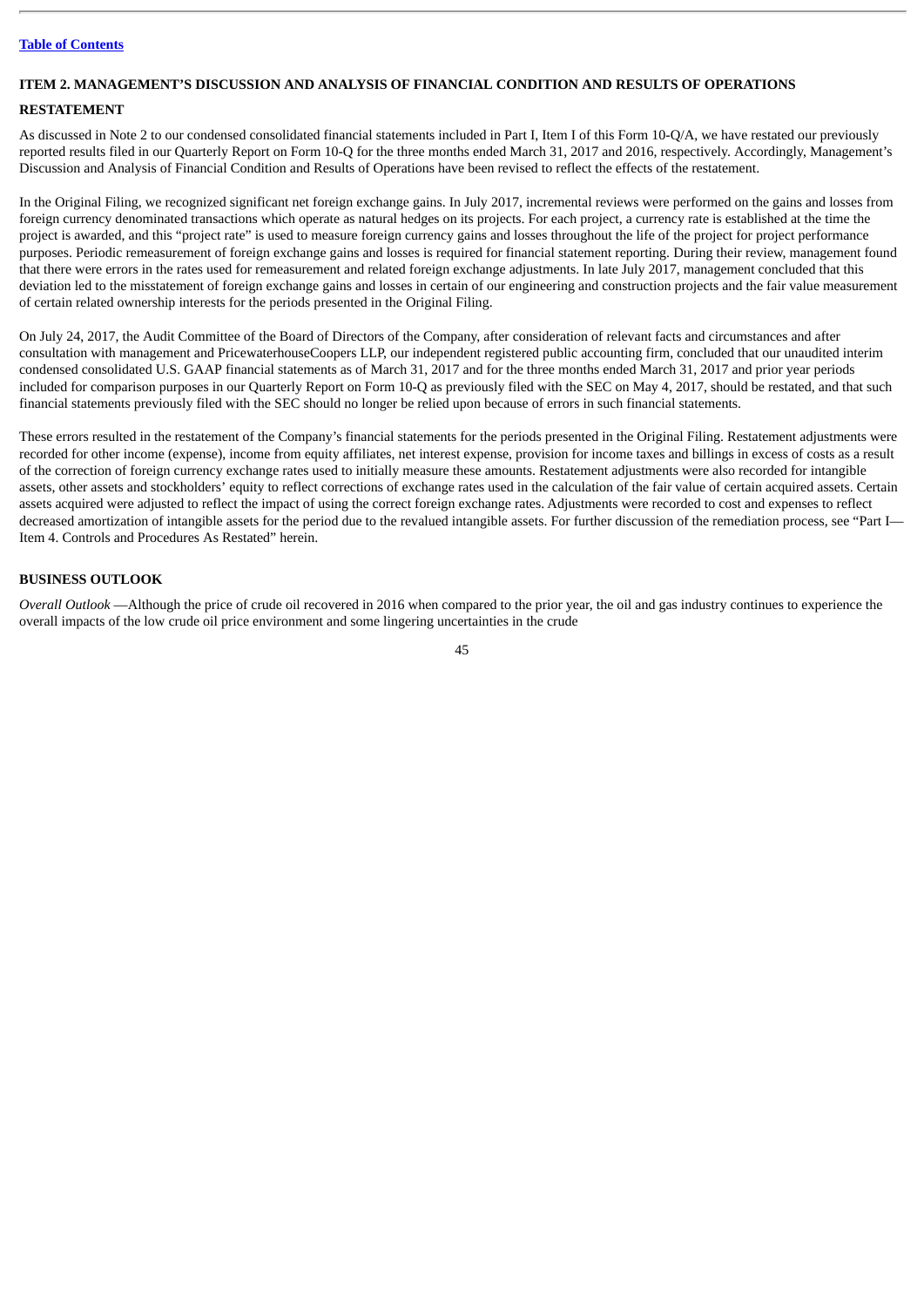oil price outlook. Despite OPEC's implementation of a cap on OPEC crude oil production in 2017, uncertainty in the crude oil price outlook remains as to the effectiveness and duration of both concurrent OPEC and non-OPEC production cuts. After experiencing slight improvements in crude prices and inventory levels early in 2017, there continues to be some continued uncertainty in the crude oil price outlook which is expected to have an ongoing negative effect on our businesses in 2017. The timing of any sustainable recovery of crude oil prices and business activity is dependent on a number of variables, but many analysts continue to believe the market corrections necessary to address the oversupply of crude oil are in place and will ultimately result in sustainable industry improvement. As long-term demand rises and production naturally declines, we believe commodity prices should continue to recover, improving the cash flows and confidence of our customers to increase their investments in new sources of oil production.

*Subsea*—The low crude oil price environment over the last two years led many of our customers to reduce their capital spending plans or defer new deepwater projects. We began to reduce our workforce to align our operations with the anticipated decreases in activity in 2016 due to delayed Subsea project inbound and to maintain operating margins. We have benefitted from these restructuring actions by attaining more cost-effective manufacturing as we exited 2016 and during the first quarter of 2017. Looking ahead, we expect Subsea revenue to decrease a third consecutive year in 2017. However, even with lower Subsea revenue expectations, we believe the operational improvements and cost reductions made in the prior year will protect operating margins and provide us with the capability to respond to the eventual market recovery. We also recognize the need to invest in our people to ensure that we preserve the core competencies and capabilities that delivered the strong results in the first quarter of 2017 and will be needed to respond to the market recovery. We believe the operational improvements made will help mitigate the anticipated decline in operating margins. We remain confident that we can deliver double digit operating margins for the full-year 2017. Our customers are taking aggressive actions to improve their project economics. Accordingly, we remain focused on ways to reduce costs to our customers by offering cost-effective approaches to our customers' project developments, including customer acceptance of integrated business models to help achieve the cost-reduction goals and accelerate achievement of first oil. In the long term, we continue to believe deepwater development will remain a significant part of our customers' portfolio.

*Onshore/Offshore*—The Offshore market faces many of the same constraints as the Subsea business due to industry challenges to improve project economics. In response, we are continuing our cost reduction efforts in this business to align capacity and capabilities with market demands. Meanwhile, Onshore market activity continues to provide a tangible set of opportunities, including natural gas, refining and petrochemical projects. Activity in both LNG and petrochemicals is fueled by the potential for sustained modest natural gas prices, representing an important opportunity set for our business. As Onshore market activity levels remain stable, it provides our business the opportunity to remain actively engaged in and pursuing front-end engineering studies which provide the platform for early engagement with clients which can significantly de-risk project execution. Market opportunities for downstream front-end engineering studies and full engineering, procurement and construction projects are most prevalent in the Middle East, Africa and Asia markets in both LNG and refining.

*Surface Technologies*—Our Surface Technologies segment continues to operate in a challenging environment as a result of lower activity and competitive pricing, particularly in the North America land market. While rig count and operating activity have been improving in certain oil and gas producing basins, in basins where excess supply has limited the ability to earn an acceptable return, we have temporarily suspended certain operations in our surface Americas business until additional market activity supports our profit and cash flow objectives. The market recovery began in late 2016 in North America and has continued through the first quarter of 2017. Our restructuring actions taken in 2016 have reduced costs, and we expect our rationalized operating structure to provide us with flexibility to respond to the recovery. Our international surface business experienced competitive pricing pressure throughout 2016 in all of the markets we serve, and we expect this competitive pricing environment to continue and to negatively impact operating margins throughout 2017.

#### *Pro Forma Results of Operations*

Unaudited supplemental pro forma results of operations for the three months ended March 31, 2016 present consolidated information as if (i) the merger of FMC Technologies and Technip (the "Merger") and (ii) the consolidation of legal onshore/offshore contract entities which own and account for the design, engineering and construction of the Yamal LNG plant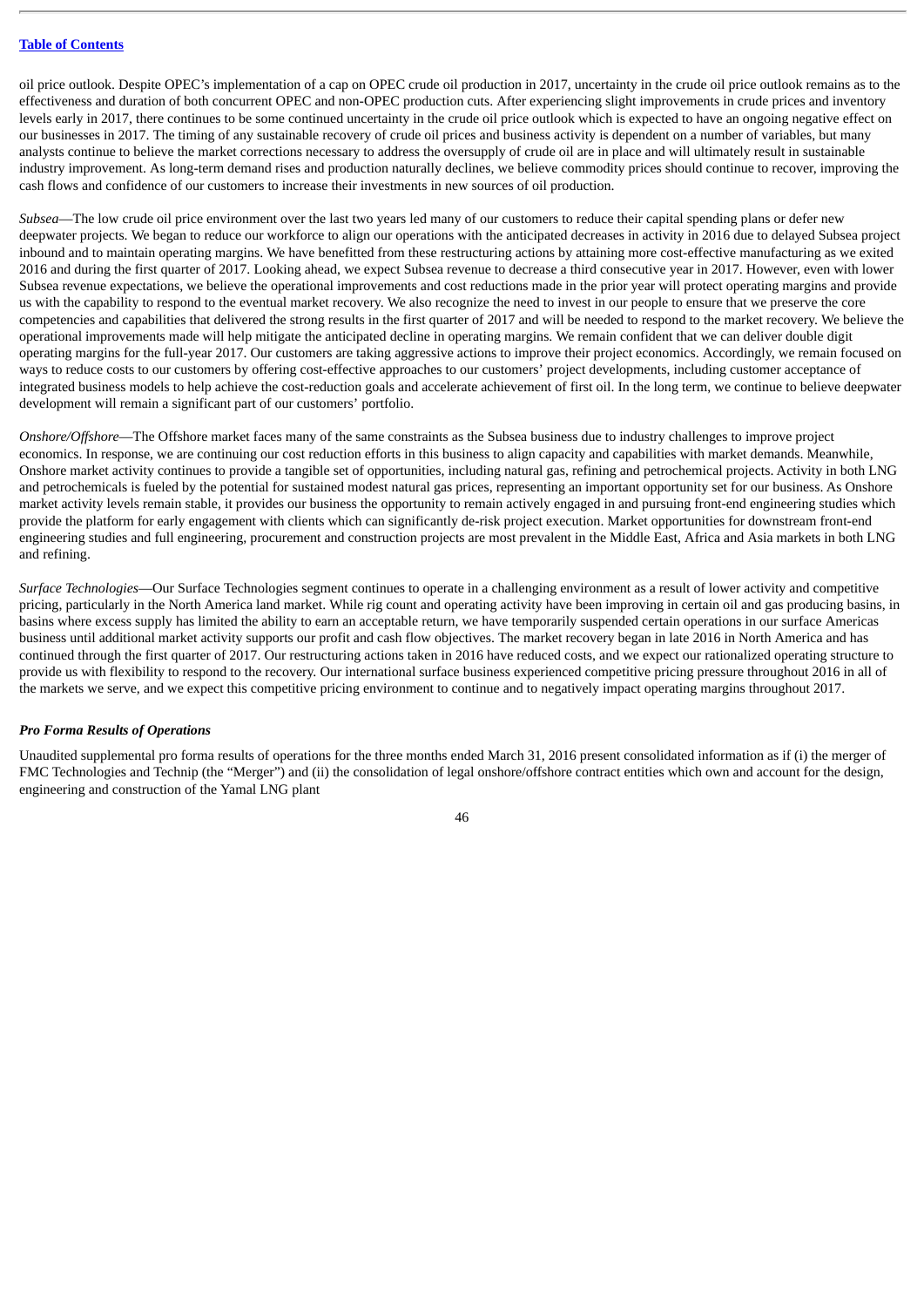("Yamal") had been completed as of January 1, 2016. The pro forma results do not include any potential synergies, cost savings or other expected benefits of these transactions. Accordingly, the pro forma results should not be considered indicative of the results that would have occurred if the transactions had been consummated as of January 1, 2016, nor are they indicative of future results. In order to provide comparability to the prior year pro forma results, the impact of purchase price accounting adjustments have been reflected on an equal basis.

Refer to Note 3 for further information related to the Merger of FMC Technologies and Technip and refer to Note 12 for further information related to Yamal.

Due to the size of the aforementioned transactions relative to the size of historical results of operations and for purposes of comparability, management's discussion of the consolidated and segment results of operations are provided on the basis of comparing actual results of operations for the three months ended March 31, 2017 to pro forma results of operations for the three months ended March 31, 2016.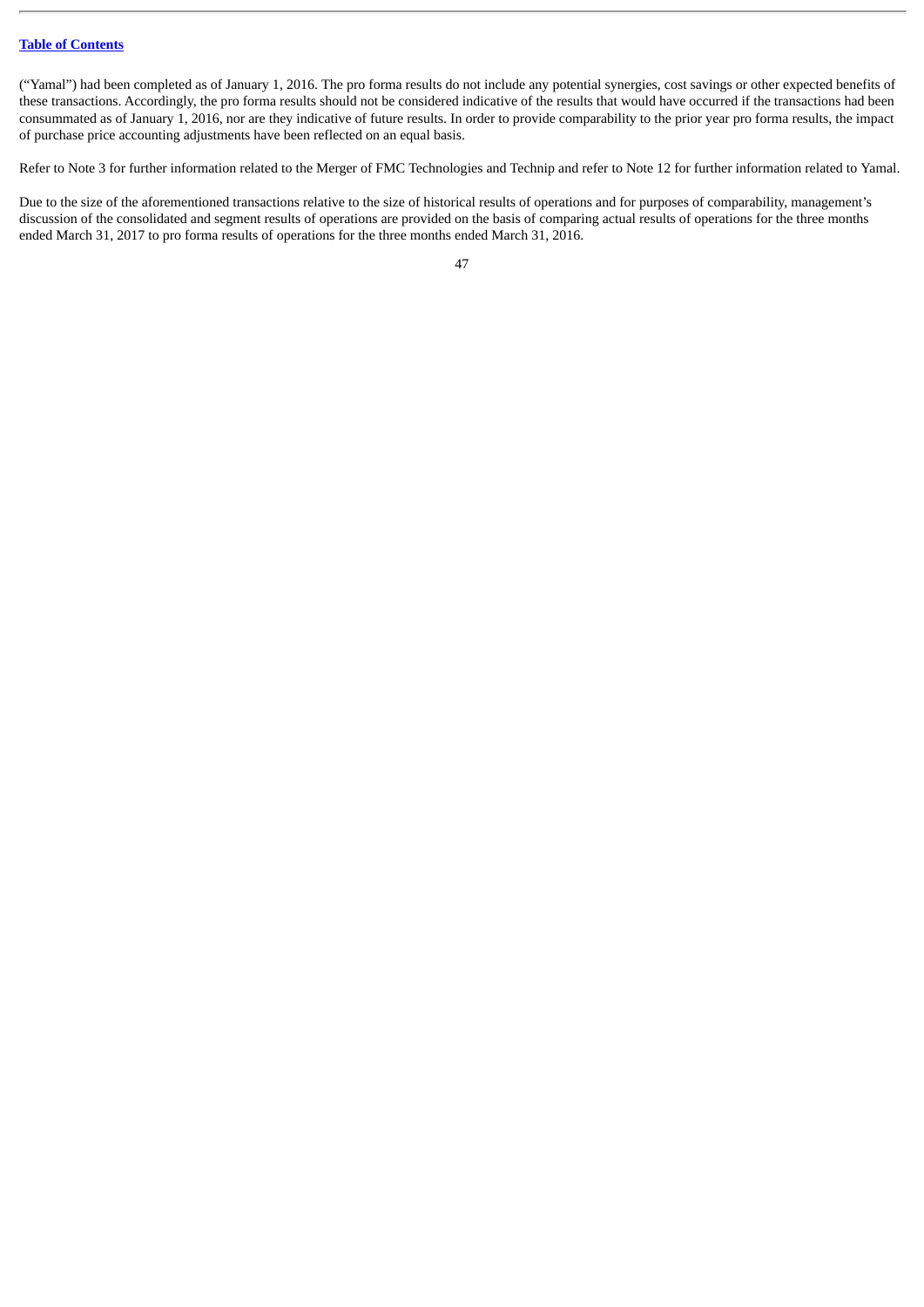# **CONSOLIDATED RESULTS OF OPERATIONS THREE MONTHS ENDED MARCH 31, 2017 AND 2016**

|                                                            |                                      |                                   |                            | <b>Change</b>      |                           |
|------------------------------------------------------------|--------------------------------------|-----------------------------------|----------------------------|--------------------|---------------------------|
|                                                            | Three Months Ended March 31,<br>2016 |                                   |                            |                    | (2017 vs. 2016 Pro Forma) |
| (In millions, except %)                                    | 2017<br><b>As Restated</b>           | Pro Forma**<br><b>As Restated</b> | 2016<br><b>As Restated</b> | <b>As Restated</b> | %<br><b>As Restated</b>   |
| Revenue                                                    | \$3,388.0                            | $\mathbb{S}^-$<br>4,691.6         | \$2,405.7                  | (1,303.6)          | (27.8)                    |
| Costs and expenses:                                        |                                      |                                   |                            |                    |                           |
| Cost of sales                                              | 2,980.3                              | 4,094.1                           | 2,005.7                    | (1, 113.8)         | (27.2)                    |
| Selling, general and administrative expense                | 254.1                                | 310.8                             | 147.6                      | (56.7)             | (18.2)                    |
| Research and development expense                           | 43.4                                 | 53.9                              | 20.3                       | (10.5)             | (19.5)                    |
| Restructuring and impairment expense                       | 9.7                                  | 76.0                              | 35.7                       | (66.3)             | (87.2)                    |
| Merger transaction and integration costs                   | 54.7                                 |                                   |                            | 54.7               |                           |
| Total costs and expenses                                   | 3,342.2                              | 4,534.8                           | 2,209.3                    | (1, 192.6)         | (26.3)                    |
| Other income (expense), net                                | 63.5                                 | (16.6)                            | (42.1)                     | 80.0               | 482.5                     |
| Net interest expense                                       | (82.1)                               | (13.6)                            | (13.3)                     | (68.5)             | (503.7)                   |
| Income (loss) from equity affiliates                       | 9.4                                  | (5.0)                             | 25.5                       | 14.4               | 288.0                     |
| Income before income taxes                                 | 36.6                                 | 121.6                             | 166.5                      | (85.0)             | (69.9)                    |
| Provision for income taxes                                 | 51.8                                 | 25.1                              | 45.9                       | 26.7               | 106.4                     |
| Net income (loss)                                          | (15.2)                               | 96.5                              | 120.6                      | (111.7)            | (115.8)                   |
| Net (income) loss attributable to noncontrolling interests | (3.5)                                | 0.1                               | 0.1                        | (3.6)              |                           |
| Net income (loss) attributable to TechnipFMC plc           | (18.7)<br>S                          | 96.6<br>S                         | \$.<br>120.7               | (115.3)            | (119.3)                   |

Not meaningful

\*\* Refer to "Pro Forma Results of Operations" above for further information related to the presentation of and transactions included in pro forma results for the three months ended March 31, 2016.

### Revenue

Revenue decreased \$1,303.6 million in the first quarter of 2017 compared to the prior-year quarter on a pro forma basis, primarily resulting from a sharp decline in Subsea activities in the Europe and Africa region due to lower order activity during 2015 and 2016, leading to a lower backlog of business coming into the current year. Partially offsetting were increased project execution activities in the Asia Pacific region, which continues to benefit from a larger portfolio of projects in backlog. Revenue also decreased across all Onshore/Offshore businesses year-over-year on a pro forma basis, primarily driven by lower levels of project backlog coming into the year impacting our Middle East, North America and South America businesses.

# Gross profit

Gross profit (revenue less cost of sales) decreased as a percentage of sales to 12.0% in the first quarter of 2017, from 12.7% in the prior-year quarter on a pro forma basis. The decline in gross profit as a percentage of sales was primarily due to impact on the Subsea and Surface Technologies segments from the lower activity levels and project margin mix.

#### Selling, general and administrative expense

Selling, general and administrative expense decreased \$56.7 million year-over-year on a pro forma basis, resulting from lower headcount across all reporting segments and decreased sales commissions.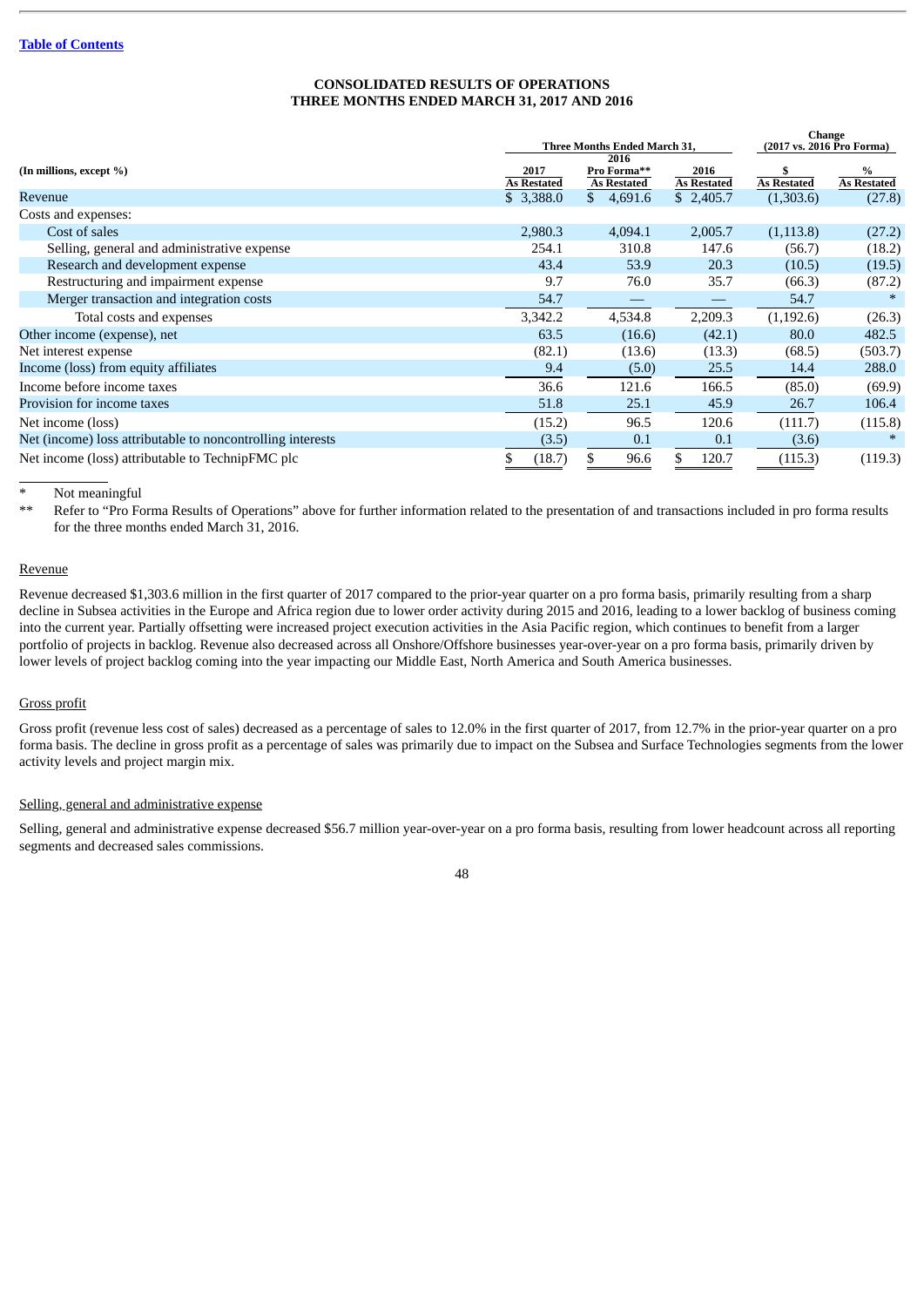#### Restructuring and impairment expense

Restructuring and impairment expense decreased by \$66.3 million year-over-year on a pro forma basis. Additionally, we recorded restructuring and impairment expenses of \$9.7 million during 2017 as a result of our company-wide reduction in workforce and facility consolidation efforts.

#### Merger transaction and integration costs

Merger transaction and integration costs of \$54.7 million were incurred in the first quarter of 2017 due to the completion of the Merger of FMC Technologies and Technip. A significant portion of the expenses recorded in the period are related to transaction fees, with a substantially lower portion related to integration activities pertaining to combining the two legacy companies. Refer to Note 3 to our condensed consolidated financial statements included in Part I, Item 1 of this Quarterly Report on Form 10-Q/A.

#### Other income (expense), net

Other income (expense), net, primarily reflects foreign currency gains and losses, including gains and losses associated with the remeasurement of net cash positions. In the consolidated financial statements included in the Original Filing, in the first quarter of 2017 we recognized \$306.9 million of net foreign exchange gains, largely due to the unhedged position of the Russian ruble versus the U.S. dollar, However, based on a review of calculations used to compute foreign currency gains and losses, it was concluded that the \$306.9 million of net foreign exchange gains we recognized was overstated by \$263.9 million because those calculations were done using the incorrect foreign currency rates.

#### Provision for income taxes

Our income tax provision (benefit) for the three months ended March 31, 2017 and 2016, reflected effective tax rates of 141.5% and 27.6%, respectively. The year-over-year increase in the effective tax rate was primarily due to a change in the forecasted country mix of earnings and valuation allowances due to additional losses generated during the year for which no tax benefit is expected to be realized. In addition, individual tax items, combined with lower profitability in the current period, had a greater impact on the effective rate in the three months ended March 31, 2017 as compared to the same period in 2016.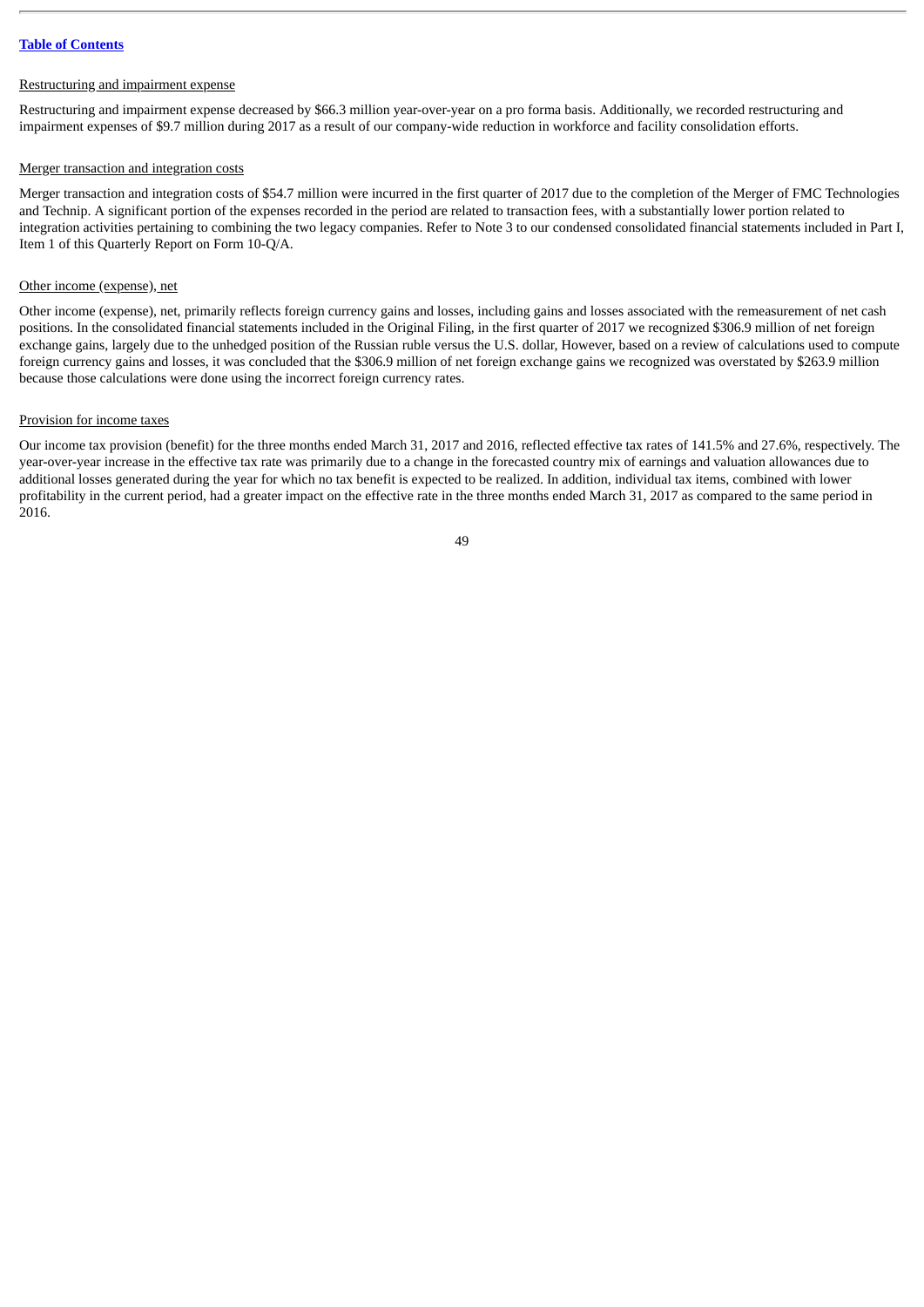# **SEGMENT RESULTS OF OPERATIONS THREE MONTHS ENDED MARCH 31, 2017 AND 2016**

Segment operating profit is defined as total segment revenue less segment operating expenses. Certain items have been excluded in computing segment operating profit and are included in corporate items. Refer to Note 20 to our condensed consolidated financial statements included in Part I, Item 1 of this Quarterly Report on Form 10-Q/A for further information.

#### *Subsea*

|                                             |           | <b>Three Months Ended March 31.</b> |           |           | Favorable/(Unfavorable) |
|---------------------------------------------|-----------|-------------------------------------|-----------|-----------|-------------------------|
|                                             |           | 2016                                |           |           |                         |
| (In millions, except %)                     | 2017(1)   | Pro Forma                           | 2016      |           | $\frac{9}{6}$           |
| Revenue                                     | \$1,376.7 | \$2,378.0                           | \$1,517.2 | (1,001.3) | (42.1)                  |
| Operating profit                            | 54.2      | 216.9                               | 196.4     | (162.7)   | (75.0)                  |
| Operating profit as a percentage of revenue | 3.9%      | 9.1%                                | 12.9%     |           | $(5.2)$ pts.            |

(1) Due to the Merger of FMC Technologies and Technip, there were 2.5 months included in the first quarter of 2017 for legacy FMC Technologies, compared with three months in the first quarter of 2016. Refer to Note 3 to our condensed consolidated financial statements included in Part I, Item 1 of this Quarterly Report on Form 10-Q/A.

Subsea revenue decreased \$1,001.3 million year-over-year on a pro forma basis, primarily due to lower project activity in the Europe and Africa region and lower activity in our Subsea services business, partially offset by increased project activity in the Asia Pacific region. The lower activity was substantially due to the reduced backlog levels at the beginning of the period as a result of slower project awards in 2015 and 2016. Additionally, the decrease in revenue was attributable to lower vessel utilization year-over-year on a pro forma basis, primarily due to high vessel campaigns in Africa and Asia in the prior year.

Subsea operating profit for the first quarter of 2017 included \$6.7 million in restructuring and other severance charges compared to \$3.9 million in the prior year on a pro forma basis. Operating profit for the first quarter of 2016 included \$3.9 million in restructuring and other severance charges.

#### *Onshore/Offshore*

|                                             |                            | <b>Three Months Ended March 31.</b>     | Favorable/(Unfavorable)    |                    |                    |
|---------------------------------------------|----------------------------|-----------------------------------------|----------------------------|--------------------|--------------------|
| (In millions, except %)                     | 2017<br><b>As Restated</b> | 2016<br>Pro Forma<br><b>As Restated</b> | 2016<br><b>As Restated</b> | <b>As Restated</b> | <b>As Restated</b> |
| Revenue                                     | \$1,764.0                  | \$1.968.9                               | 888.5                      | (204.9)            | (10.4)             |
| Operating profit                            | 142.8                      | 58.4                                    | 38.4                       | 84.4               | 144.5              |
| Operating profit as a percentage of revenue | 8.1%                       | $3.0\%$                                 | 4.3%                       |                    | 5.1pts.            |

Onshore/Offshore revenue decreased \$204.9 million year-over-year on a pro forma basis. In December 2016, we increased our stake in the Yamal joint venture and became the controlling shareholder, resulting in full consolidation of the joint venture into the consolidated financial statements. Absent the change due to consolidation, revenues were lower due to reduced project activity across all geographical regions. Additionally, the decrease in revenue was attributable to lower activity in the Middle East, North America and South America due to the delivery of several projects in 2016.

Onshore/Offshore operating profit as a percentage of revenue for the first quarter of 2017 increased to 8.1% due to a favorable mix of project margins. In addition, quarter-over-quarter profitability was also favorably impacted by the non-recurrence of a 2016 quarterly charge of \$35.4 million related to impairment, restructuring and other severance charges.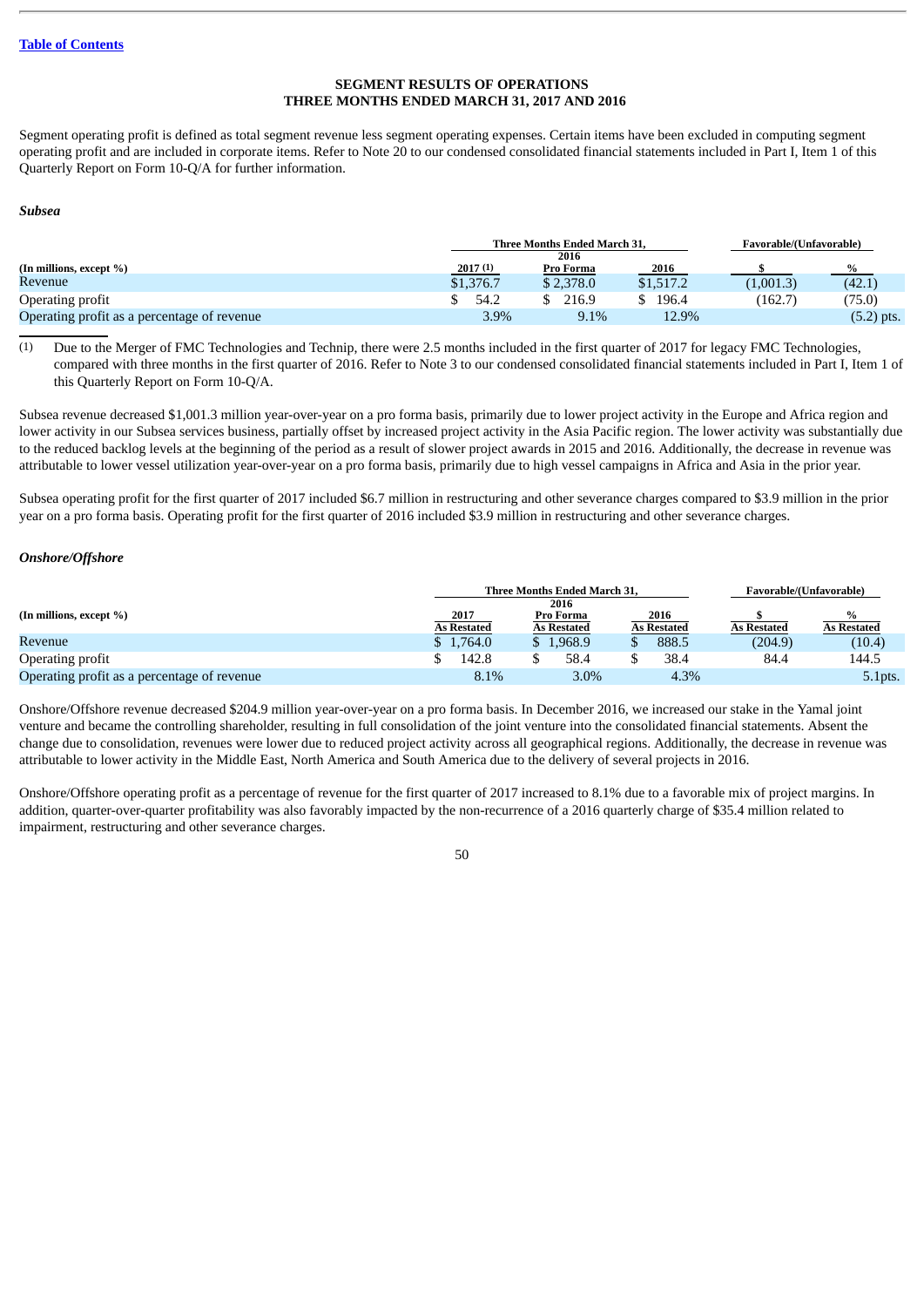### *Surface Technologies*

| <b>Three Months Ended March 31.</b> |           |         |            |           | Favorable/(Unfavorable) |           |
|-------------------------------------|-----------|---------|------------|-----------|-------------------------|-----------|
| 2016                                |           |         |            |           |                         |           |
|                                     |           |         |            |           |                         | %         |
|                                     | 248.4     |         | 349.6      |           | (101.2)                 | (28.9)    |
|                                     | (18.6)    |         | 175.1      |           | 56.5                    | ∗         |
|                                     | $(7.5)\%$ |         | $(21.5)\%$ |           |                         | 14.0 pts. |
|                                     |           | 2017(1) |            | Pro Forma | 2016                    |           |

**\*** Not meaningful

Due to the Merger of FMC Technologies and Technip, there were 2.5 months included in the first quarter of 2017 for legacy FMC Technologies, compared with three months in the first quarter of 2016. Refer to Note 3 to our condensed consolidated financial statements included in Part I, Item 1 of this Quarterly Report on Form 10-Q/A.

Surface Technologies revenue decreased \$101.2 million year-over-year on a pro forma basis. Revenue decreased in all of our Surface Technologies businesses year-over-year on a pro forma basis, driven primarily by the flow-through of more competitive pricing in international markets and lower activity in our loading systems businesses.

Surface Technologies operating loss as a percent of revenue decreased year-over-year on a pro forma basis and was driven primarily by a \$38.6 million decrease in impairment, restructuring and other severance charges.

Operating loss in the first quarter of 2017 included \$1.4 million of impairment, restructuring and other severance charges compared to \$40.0 million in 2016 on a pro forma basis.

#### *Corporate Items*

|                         |             | <b>Three Months Ended March 31.</b> |             | f avorable/(Unfavorable) |             |  |
|-------------------------|-------------|-------------------------------------|-------------|--------------------------|-------------|--|
|                         |             | 2016                                |             |                          |             |  |
| (In millions, except %) | 2017        | Pro Forma                           | 2016        |                          |             |  |
|                         | As Restated | As Restated                         | As Restated | <b>As Restated</b>       | As Restated |  |
| Corporate items         | (59.7)      | (65.0)                              | (55.0)      | ں ، ب                    |             |  |

The favorable change year over year in Corporate items predominately reflects foreign currency gains and losses, including gains and losses associated with the remeasurement of net cash positions, partially offset by a \$52.3 million charge related to business combination transaction and integration costs related to the Merger of FMC Technologies and Technip.

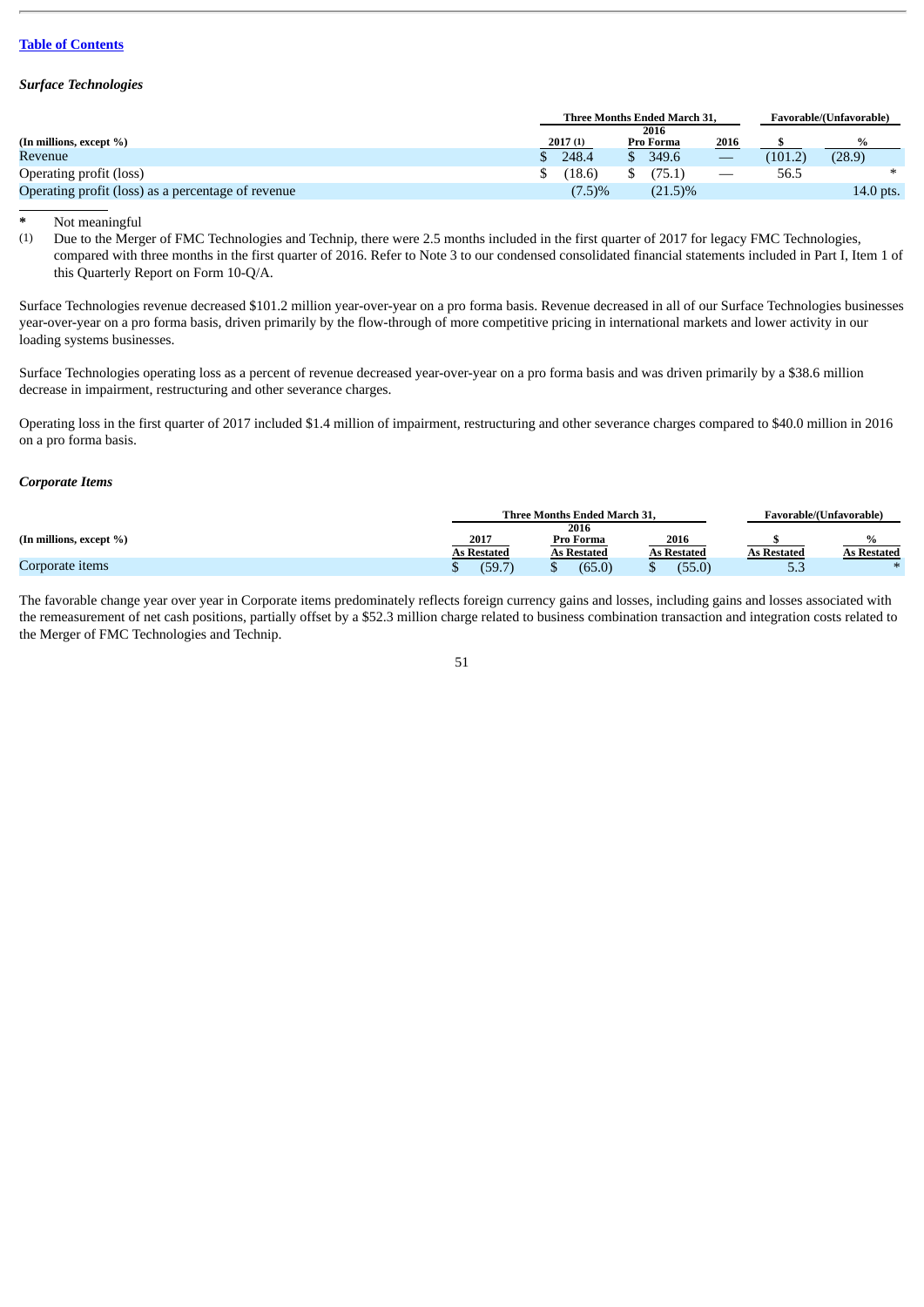# **INBOUND ORDERS AND ORDER BACKLOG**

*Inbound orders—*Inbound orders represent the estimated sales value of confirmed customer orders received during the reporting period.

|                      |                              | <b>Inbound Orders</b> |         |  |  |  |  |  |
|----------------------|------------------------------|-----------------------|---------|--|--|--|--|--|
|                      | Three Months Ended March 31, |                       |         |  |  |  |  |  |
| (In millions)        | 2017                         |                       | 2016    |  |  |  |  |  |
| Subsea               | 666.0                        |                       | 490.4   |  |  |  |  |  |
| Onshore/Offshore     | 682.0                        |                       | 530.7   |  |  |  |  |  |
| Surface Technologies | 241.5                        |                       |         |  |  |  |  |  |
| Total inbound orders | 1.589.5                      |                       | 1.021.1 |  |  |  |  |  |

*Order backlog—*Order backlog is calculated as the estimated sales value of unfilled, confirmed customer orders at the reporting date.

|                      | <b>Order Backlog</b> |                          |         |  |                       |  |  |  |  |
|----------------------|----------------------|--------------------------|---------|--|-----------------------|--|--|--|--|
| (In millions)        | March 31, 2017       | <b>December 31, 2016</b> |         |  | <b>March 31, 2016</b> |  |  |  |  |
| Subsea               | 6.558.2              | Φ                        | 4.909.0 |  | 6.978.8               |  |  |  |  |
| Onshore/Offshore     | 9.066.0              | 11.834.9                 |         |  | 9.401.7               |  |  |  |  |
| Surface Technologies | 432.0                |                          |         |  |                       |  |  |  |  |
| Total order backlog  | 16.056.2             | 16,743.9                 |         |  | 16.380.5              |  |  |  |  |

*Subsea.* Order backlog for Subsea at March 31, 2017, increased by \$1,649.2 million compared to December 31, 2016. Subsea backlog of \$6.6 billion at March 31, 2017, was composed of various subsea projects, including Total's Kaombo; Petrobras' pipelay support vessel and pre-salt tree awards; Mellitah's Bahr Essalam; Shell's Appomattox; PDVSA's Mariscal Sucre Dragon; Woodside's Greater Enfield; and BP's Shah Deniz.

*Onshore/Offshore.* Onshore/Offshore order backlog at March 31, 2017, decreased by \$2.8 billion compared to December 31, 2016, primarily due to foreign exchange adjustments related to revenue generated on Yamal. Onshore/Offshore backlog of \$9.1 billion was composed of various projects, including Yamal LNG; Enoc's Jebel Ali refinery expansion; Sibur's Zapsib-2; Total's Martin Linge; Adma Opco's Umm Lulu Phase 2; and Eni's Ghana onshore receiving gas terminal.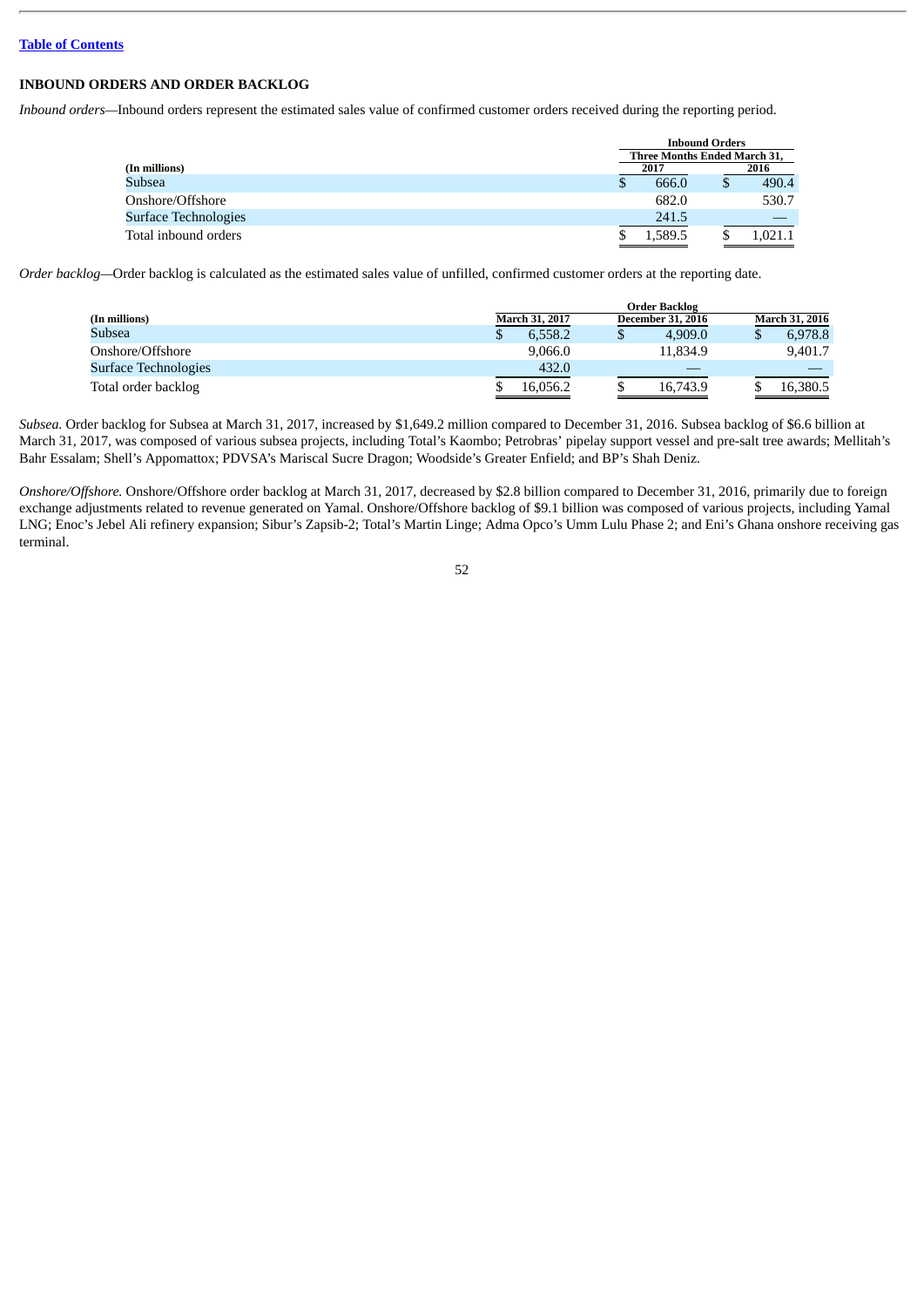# **LIQUIDITY AND CAPITAL RESOURCES**

Most of our cash is held in the treasury centralizing companies of TechnipFMC and in foreign jurisdictions to best meet the liquidity needs of our global operations. Cash held by subsidiaries of our U.S. domiciled companies could be repatriated to the United States, but under current law, any such repatriation would be subject to U.S. federal income tax, as adjusted for applicable foreign tax credits. We have provided for U.S. federal income taxes on earnings not distributed to the U.S. parent companies where we have determined that such earnings are not indefinitely reinvested.

We expect to meet the continuing funding requirements of our global operations with cash generated by such operations, cash from earnings of operations that are not indefinitely reinvested in the jurisdictions where generated and our existing revolving credit facility. We would make a provision for additional U.S. tax due to repatriated cash required to fund U.S. operations not previously provided, which may be material to our cash flows and results of operations.

*Net (Debt) Cash*—Net (debt) cash, is a non-GAAP financial measure reflecting cash and cash equivalents, net of debt. Management uses this non-GAAP financial measure to evaluate our capital structure and financial leverage. We believe net debt, or net cash, is a meaningful financial measure that may assist investors in understanding our financial condition and recognizing underlying trends in our capital structure. Net (debt) cash should not be considered an alternative to, or more meaningful than, cash and cash equivalents as determined in accordance with GAAP or as an indicator of our operating performance or liquidity.

The following table provides a reconciliation of our cash and cash equivalents to net (debt) cash, utilizing details of classifications from our condensed consolidated balance sheets.

| (In millions)                                               | March 31, 2017 | <b>December 31, 2016</b> |
|-------------------------------------------------------------|----------------|--------------------------|
| Cash and cash equivalents                                   | 7.041.7        | 6,269.3                  |
| Less: Short-term debt and current portion of long-term debt | 499.0          | 683.6                    |
| Less: Long-term debt, less current portion                  | 3,082.8        | 1,869.3                  |
| Net (debt) cash                                             | 3.459.9        | 3.716.4                  |

The gross change in the debt and cash components of our net (debt) cash position was primarily due to the Merger of FMC Technologies and Technip. Refer to Note 3 to our condensed consolidated financial statements included in Part I, Item 1 of this Quarterly Report on Form 10-Q/A.

# *Cash Flows*

We generated \$151.0 million and \$160.4 million in cash from operating activities during the three months ended March 31, 2017 and 2016, respectively. The decrease in cash provided by operating activities was due to the payment of account payable and the decrease in advance payments and billing in excess of costs, leading to an improvement in our working capital position. Our working capital balances can vary significantly depending on the payment and delivery terms on key contracts in our portfolio of projects.

Investing activities provided \$1,442.9 million and used \$25.0 million in cash during the three months ended March 31, 2017 and 2016, respectively. The increase in cash provided by investing activities was due to the Merger of FMC Technologies and Technip. Refer to Note 3 to our condensed consolidated financial statements included in Part I, Item 1 of this Quarterly Report on Form 10-Q/A.

Financing activities used \$865.5 million and \$269.2 million in cash flows during the three months ended March 31, 2017 and 2016, respectively. The decrease in cash flows from financing activities was due to the repayment of long-term debt and a decrease in our commercial paper position during the three months ended March 31, 2017.

# *Debt and Liquidity*

Refer to Note 11 to our condensed consolidated financial statements included in Part I, Item 1 of this Quarterly Report on Form 10-Q/A.

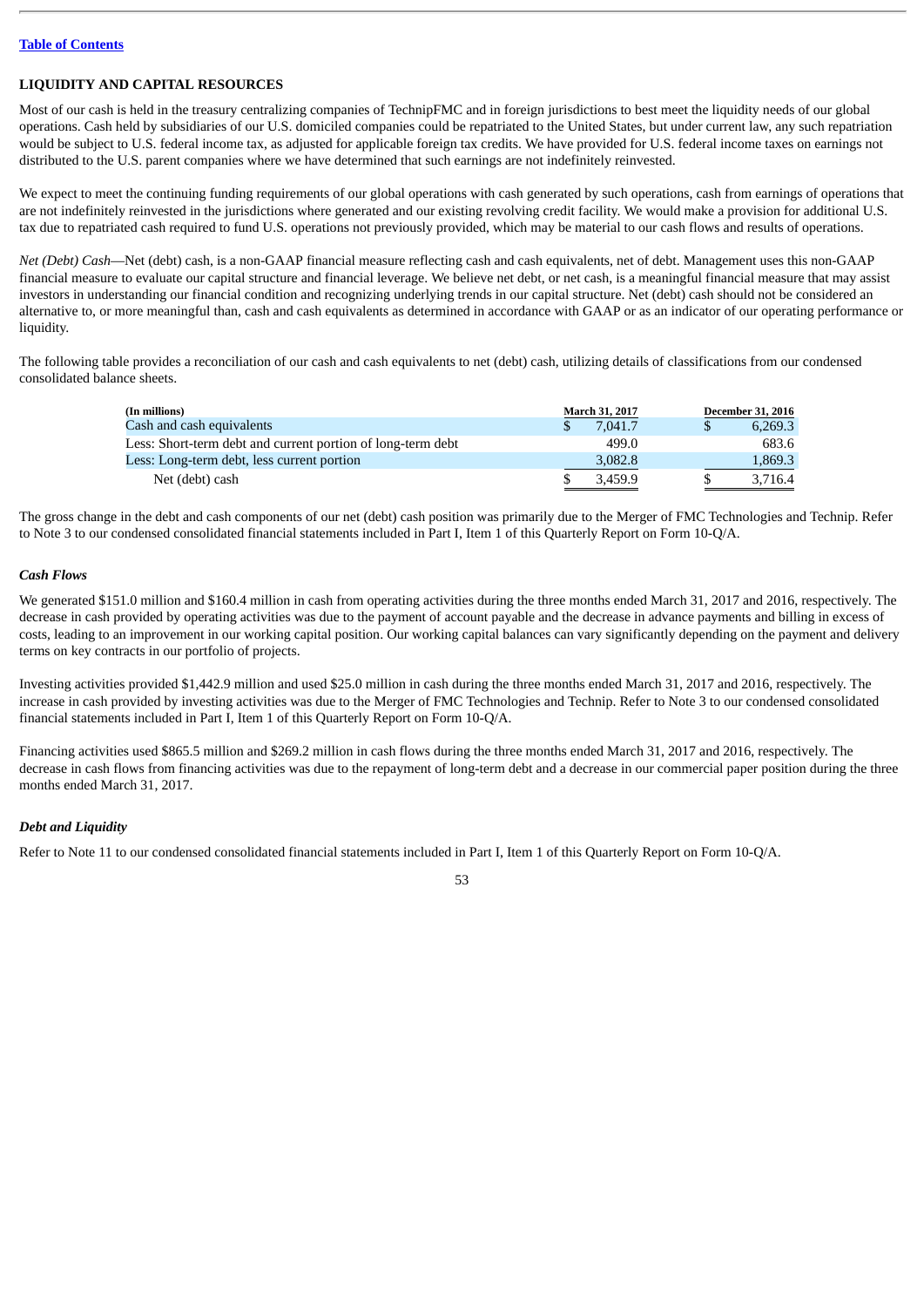*Credit Facility*—The following is a summary of our revolving credit facility at March 31, 2017:

| (In millions)<br><b>Description</b> | Amount  | <b>Debt</b><br>Outstanding | Commercial<br>Paper<br>Outstanding (a) | Letters<br>Credit | <b><i><u>Jnused</u></i></b><br>Capacity | <b>Maturity</b> |
|-------------------------------------|---------|----------------------------|----------------------------------------|-------------------|-----------------------------------------|-----------------|
|                                     |         |                            |                                        |                   |                                         |                 |
| Five-year revolving credit facility | 2.500.0 |                            | 870.3                                  |                   | 1.629.7                                 | January 2020    |

(a) Under our commercial paper program, we have the ability to access up to \$1.0 billion and  $\epsilon$ 1.0 billion of financing through our commercial paper dealers. Our available capacity under our revolving credit facility is reduced by any outstanding commercial paper.

Committed credit available under our revolving credit facility provides the ability to issue our commercial paper obligations on a long-term basis. We had \$870.3 million of commercial paper issued under our facility at March 31, 2017. As we had both the ability and intent to refinance these obligations on a long-term basis, our commercial paper borrowings were classified as long-term debt in the accompanying condensed consolidated balance sheets at March 31, 2017.

As of March 31, 2017, we were in compliance with all restrictive covenants under our revolving credit facility.

Refer to Note 11 to our condensed consolidated financial statements included in Part I, Item 1 of this Quarterly Report on Form 10-Q/A for further information related to our credit facility.

### *Credit Risk Analysis*

Valuations of derivative assets and liabilities reflect the value of the instruments, including the values associated with counterparty risk. These values must also take into account our credit standing, thus including in the valuation of the derivative instrument the value of the net credit differential between the counterparties to the derivative contract. Our methodology includes the impact of both counterparty and our own credit standing. Adjustments to our derivative assets and liabilities related to credit risk were not material for any period presented.

Additional information about credit risk is incorporated herein by reference to Note 19 to our condensed consolidated financial statements included in Part I, Item 1 of this Quarterly Report on Form 10-Q/A.

### *Outlook*

Historically, we have generated our liquidity and capital resources primarily through operations and, when needed, through our credit facility. We have \$1,629.7 million of capacity available under our revolving credit facility that we expect to utilize if working capital needs temporarily increase. The volatility in credit, equity and commodity markets creates some uncertainty for our businesses. However, management believes, based on our current financial condition, existing backlog levels and current expectations for future market conditions, that we will continue to meet our short- and long-term liquidity needs with a combination of cash on hand, cash generated from operations and access to capital markets. While we will continue to reach payment milestones on our projects, we expect our consolidated operating cash flow in 2017 to slightly decrease as a result of the negative impact the decline in commodity prices and the corresponding impact the industry downturn is having on our overall business in terms of the number of new projects awarded and the payment terms and conditions of such project awards. Given the protracted downturn in the oilfield services industry, some key customers have requested the possibility of deferred payments. Additionally, our primary customer in Brazil has requested some re-scheduling of backlog deliveries in order to better match equipment deliveries with their operating schedule requirements and to better align cash flow capabilities. Consequently, any payment deferrals, discounts on pricing, or material product delivery delays that may ultimately be mutually agreed to with our key customers may adversely affect our results of operations and cash flows.

We project spending approximately \$300 million in 2017 for capital expenditures, largely towards maintenance expenditures in our subsea service business. However, projected capital expenditures for 2017 do not include any contingent capital that may be needed to respond to a contract award.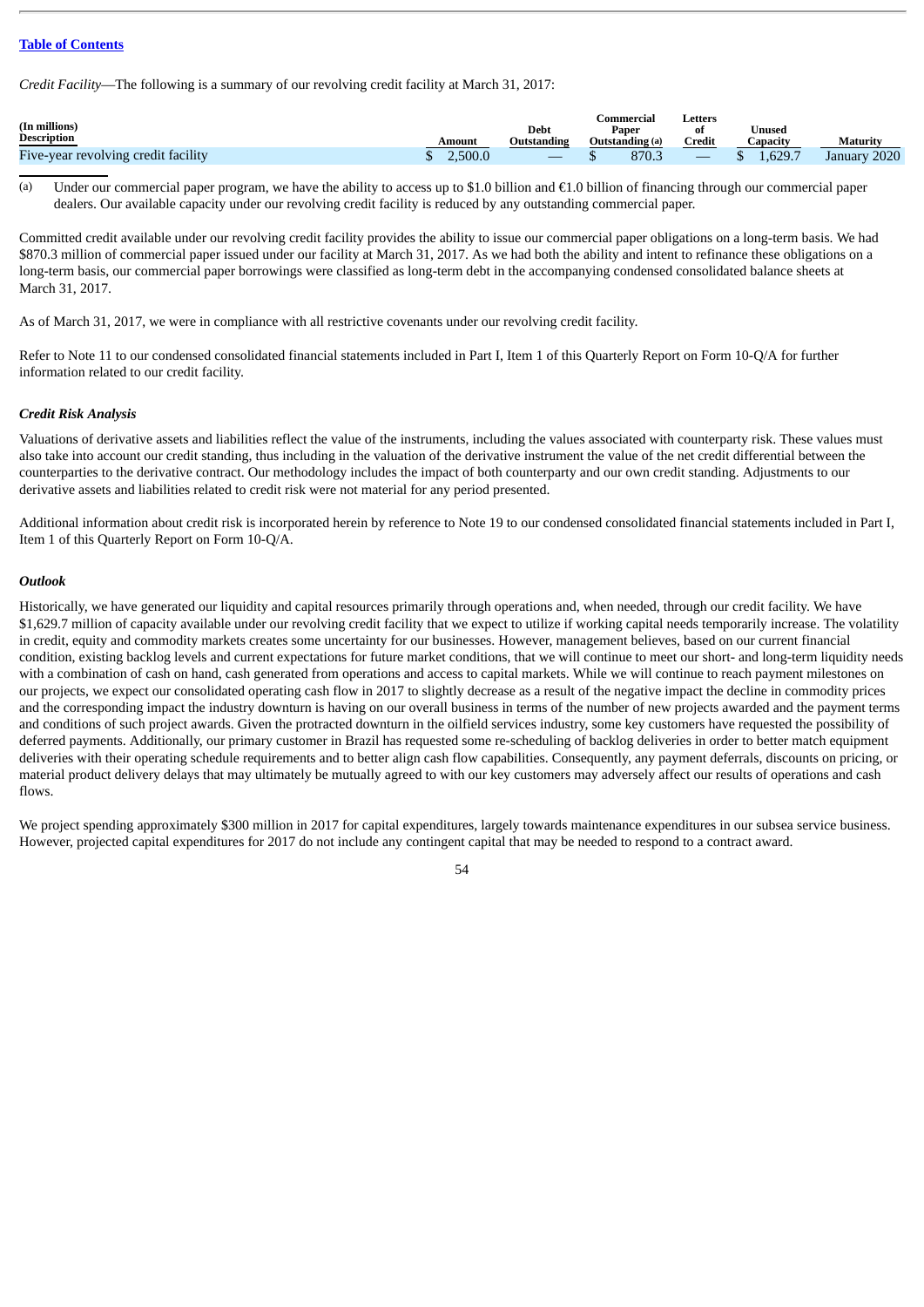Our board of directors has authorized \$500 million for repurchase of shares to be executed over the remainder of 2017 and 2018. Also, we intend to distribute quarterly dividends beginning after our third quarter at a rate to be determined. Both actions are subject to regulatory approval in the United Kingdom where we are domiciled.

During the remainder of 2017, we expect to make contributions of approximately \$10.4 million to our international pension plans. Actual contribution amounts are dependent upon plan investment returns, changes in pension obligations, regulatory environments and other economic factors. We update our pension estimates annually during the fourth quarter or more frequently upon the occurrence of significant events. Additionally, we expect to make payments of approximately \$2.4 million to our U.S. Non-Qualified Defined Benefit Pension Plan during the remainder of 2017.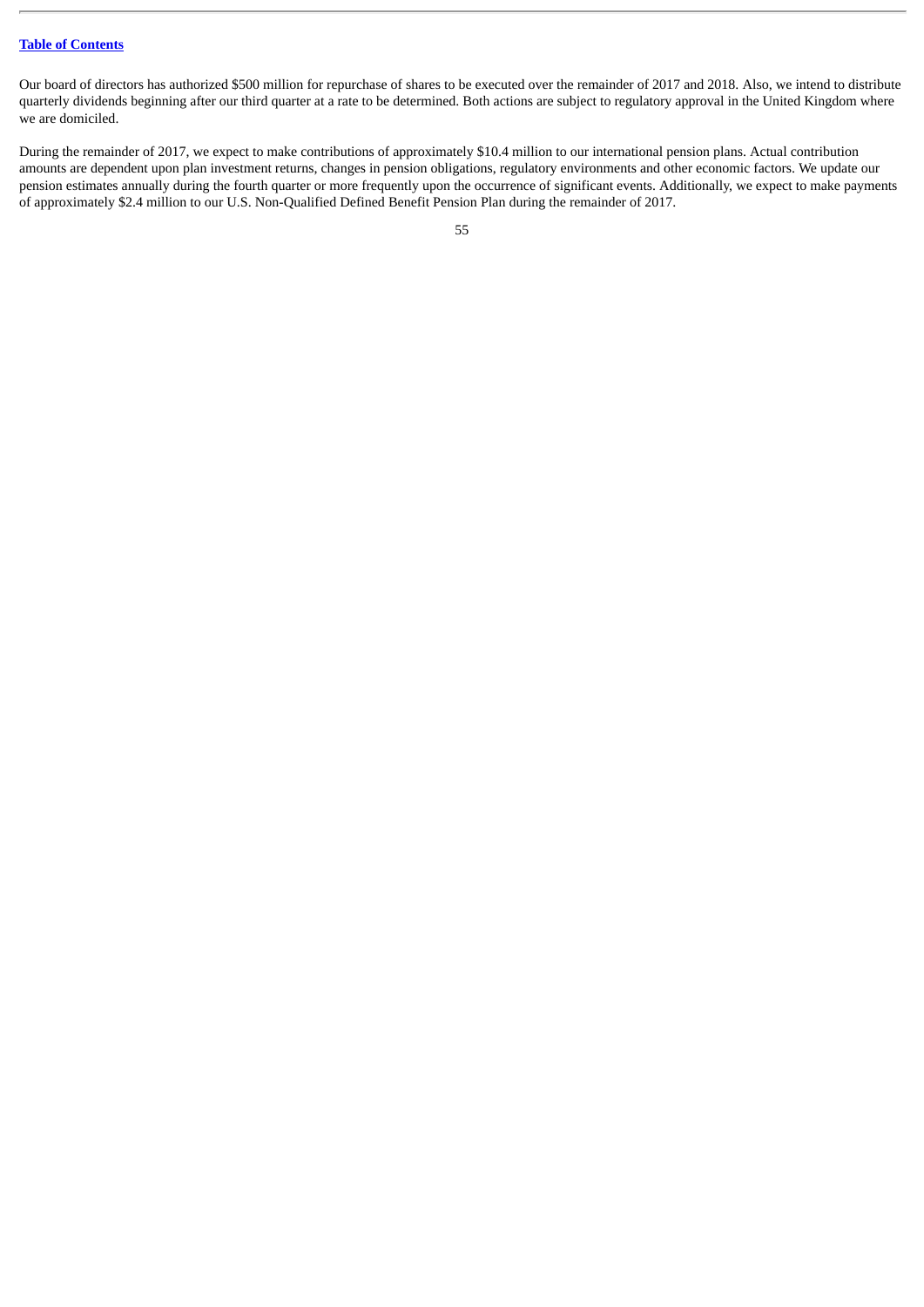# **CRITICAL ACCOUNTING ESTIMATES**

The preparation of financial statements in conformity with U.S. generally accepted accounting principles requires management to make certain estimates, judgments and assumptions about future events that affect the reported amounts of assets and liabilities at the date of the financial statements, the reported amounts of revenue and expenses during the periods presented and the related disclosures in the accompanying notes to the financial statements. Management has reviewed these critical accounting estimates with the Audit Committee of our Board of Directors. We believe the following critical accounting estimates used in preparing our financial statements address all important accounting areas where the nature of the estimates or assumptions is material due to the levels of subjectivity and judgment necessary to account for highly uncertain matters or the susceptibility of such matters to change. See Note 1 to our consolidated financial statements included in Part I, Item I of this Quarterly Report on Form 10-Q/A for a description of our significant accounting policies.

# *Percentage of Completion Method of Accounting*

We recognize revenue on construction-type manufacturing projects using the percentage of completion method of accounting whereby revenue is recognized as work progresses on each contract. There are several acceptable methods under GAAP of measuring progress toward completion. Most frequently, we use the ratio of costs incurred to date to total estimated contract costs at completion to measure progress toward completion.

We execute contracts with our customers that clearly describe the equipment, systems and/or services that we will provide and the amount of consideration we will receive. After analyzing the drawings and specifications of the contract requirements, our project engineers estimate total contract costs based on their experience with similar projects and then adjust these estimates for specific risks associated with each project, such as technical risks associated with a new design. Costs associated with specific risks are estimated by assessing the probability that conditions arising from these specific risks will affect our total cost to complete the project. After work on a project begins, assumptions that form the basis for our calculation of total project cost are examined on a regular basis and our estimates are updated to reflect the most current information and management's best judgment.

A significant portion of our total revenue recognized under the percentage of completion method of accounting relates to our Subsea segment, primarily for subsea exploration and production equipment projects that involve the design, engineering, manufacturing and assembly of complex, customer-specific systems. The systems are not entirely built from standard bills of material and typically require extended periods of time to design and construct.

Total estimated contract cost affects both the revenue recognized in a period as well as the reported profit or loss on a project. The determination of profit or loss on a contract requires consideration of contract revenue, change orders and claims, less costs incurred to date and estimated costs to complete. Profits are recognized based on the estimated project profit multiplied by the percentage complete. Adjustments to estimates of contract revenue, total contract cost, or extent of progress toward completion are often required as work progresses under the contract and as experience is gained, even though the scope of work required under the contract may not change. The nature of accounting for contracts under the percentage of completion method of accounting is such that refinements of the estimating process for changing conditions and new developments are continuous and characteristic of the process. Consequently, the amount of revenue recognized using the percentage of completion method of accounting is sensitive to changes in our estimates of total contract costs.

The total estimated contract cost in the percentage of completion method of accounting is a critical accounting estimate because it can materially affect revenue and profit and requires us to make judgments about matters that are uncertain. There are many factors, including, but not limited to, the ability to properly execute the engineering and design phases consistent with our customers' expectations, the availability and costs of labor and material resources, productivity and weather, that can affect the accuracy of our cost estimates, and ultimately, our future profitability.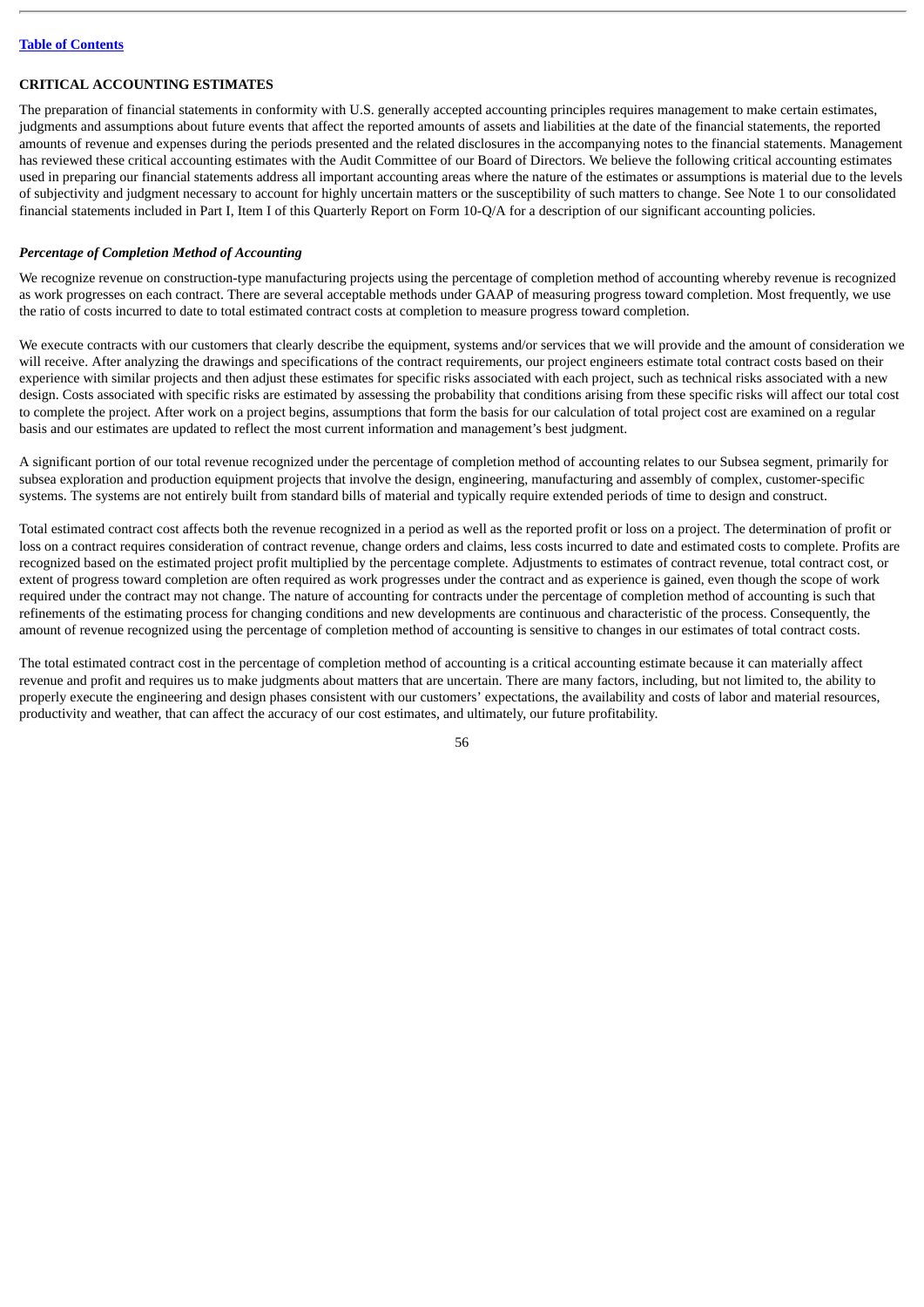#### *Accounting for Income Taxes*

Our income tax expense, deferred tax assets and liabilities, and reserves for uncertain tax positions reflect management's best assessment of estimated future taxes to be paid. We are subject to income taxes in the United Kingdom and numerous foreign jurisdictions. Significant judgments and estimates are required in determining our consolidated income tax expense.

In determining our current income tax provision, we assess temporary differences resulting from differing treatments of items for tax and accounting purposes. These differences result in deferred tax assets and liabilities, which are recorded in our consolidated balance sheets. When we maintain deferred tax assets, we must assess the likelihood that these assets will be recovered through adjustments to future taxable income. To the extent we believe recovery is not likely, we establish a valuation allowance. We record an allowance reducing the asset to a value we believe will be recoverable based on our expectation of future taxable income. We believe the accounting estimate related to the valuation allowance is a critical accounting estimate because it is highly susceptible to change from period to period, requires management to make assumptions about our future income over the lives of the deferred tax assets, and finally, the impact of increasing or decreasing the valuation allowance is potentially material to our results of operations.

Forecasting future income requires us to use a significant amount of judgment. In estimating future income, we use our internal operating budgets and longrange planning projections. We develop our budgets and long-range projections based on recent results, trends, economic and industry forecasts influencing our segments' performance, our backlog, planned timing of new product launches and customer sales commitments. Significant changes in the expected realizability of a deferred tax asset would require that we adjust the valuation allowance applied against the gross value of our total deferred tax assets, resulting in a change to net income.

As of March 31, 2017, we believe that it is not more likely than not that we will generate future taxable income in certain jurisdictions in which we have cumulative net operating losses and, therefore, we have provided a valuation allowance against the related deferred tax assets. As of March 31, 2017, we believe that it is more likely than not that we will have future taxable income in the United States to utilize our deferred tax assets. Therefore, we have not provided a valuation allowance against the cumulative net operating loss.

The calculation of our income tax expense involves dealing with uncertainties in the application of complex tax laws and regulations in numerous jurisdictions in which we operate. We recognize tax benefits related to uncertain tax positions when, in our judgment, it is more likely than not that such positions will be sustained on examination, including resolutions of any related appeals or litigation, based on the technical merits. We adjust our liabilities for uncertain tax positions when our judgment changes as a result of new information previously unavailable. Due to the complexity of some of these uncertainties, their ultimate resolution may result in payments that are materially different from our current estimates. Any such differences will be reflected as adjustments to income tax expense in the periods in which they are determined.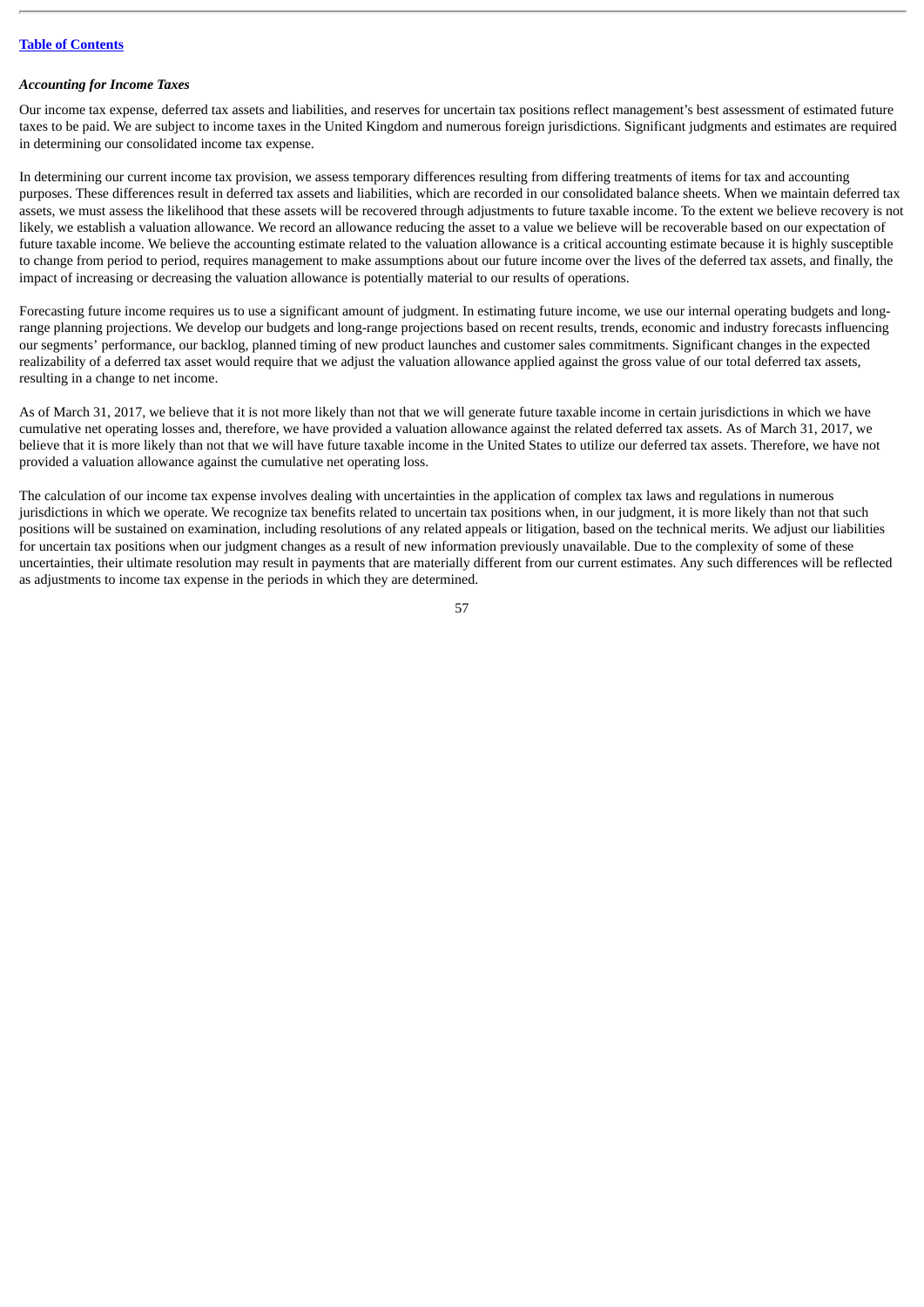#### *Accounting for Pension and Other Post-retirement Benefit Plans*

Our pension and other post-retirement (health care and life insurance) obligations are described in Note 16 to our consolidated financial statements included in Part I, Item I of this Quarterly Report on Form 10-Q/A.

The determination of the projected benefit obligations of our pension and other post-retirement benefit plans are important to the recorded amounts of such obligations on our consolidated balance sheet and to the amount of pension expense in our consolidated statements of income. In order to measure the obligations and expense associated with our pension benefits, management must make a variety of estimates, including discount rates used to value certain liabilities, expected return on plan assets set aside to fund these costs, rate of compensation increase, employee turnover rates, retirement rates, mortality rates and other factors. We update these estimates on an annual basis or more frequently upon the occurrence of significant events. These accounting estimates bear the risk of change due to the uncertainty and difficulty in estimating these measures. Different estimates used by management could result in our recognition of different amounts of expense over different periods of time.

Due to the specialized and statistical nature of these calculations which attempt to anticipate future events, we engage third-party specialists to assist management in evaluating our assumptions as well as appropriately measuring the costs and obligations associated with these pension benefits. The discount rate and expected long-term rate of return on plan assets are primarily based on investment yields available and the historical performance of our plan assets, respectively. These measures are critical accounting estimates because they are subject to management's judgment and can materially affect net income.

The discount rate affects the interest cost component of net periodic pension cost and the calculation of the projected benefit obligation. The discount rate is based on rates at which the pension benefit obligation could be effectively settled on a present value basis. Discount rates are derived by identifying a theoretical settlement portfolio of long-term, high quality ("AA" rated) corporate bonds at our determination date that is sufficient to provide for the projected pension benefit payments. A single discount rate is determined that results in a discounted value of the pension benefit payments that equate to the market value of the selected bonds. The resulting discount rate is reflective of both the current interest rate environment and the pension's distinct liability characteristics. Significant changes in the discount rate, such as those caused by changes in the yield curve, the mix of bonds available in the market, the duration of selected bonds and the timing of expected benefit payments, may result in volatility in our pension expense and pension liabilities.

The expected long-term rate of return on plan assets is a component of net periodic pension cost. Our estimate of the expected long-term rate of return on plan assets is primarily based on the historical performance of plan assets, current market conditions, our asset allocation and long-term growth expectations. The difference between the expected return and the actual return on plan assets is amortized over the expected remaining service life of employees, resulting in a lag time between the market's performance and its impact on plan results.

Holding other assumptions constant, the following table illustrates the sensitivity of changes in the discount rate and expected long-term return on plan assets on pension expense and the projected benefit obligation:

| (In millions, except basis points)                                          | Increase<br>(Decrease) in<br><b>2016 Pension</b><br><b>Expense Before</b><br><b>Income Taxes</b> | Increase<br>(Decrease) in<br><b>Projected Benefit</b><br>Obligation at<br><b>December 31, 2016</b> |        |
|-----------------------------------------------------------------------------|--------------------------------------------------------------------------------------------------|----------------------------------------------------------------------------------------------------|--------|
| 50 basis point decrease in discount rate                                    | 0.3                                                                                              |                                                                                                    | 29.4   |
| 50 basis point increase in discount rate                                    | (0.2)                                                                                            |                                                                                                    | (27.0) |
| 50 basis point decrease in expected long-term rate of return on plan assets |                                                                                                  |                                                                                                    |        |
| 50 basis point increase in expected long-term rate of return on plan assets |                                                                                                  |                                                                                                    |        |

The actuarial assumptions and estimates made by management in determining our pension benefit obligations may materially differ from actual results as a result of changing market and economic conditions and changes in plan participant assumptions. While we believe the assumptions and estimates used are appropriate, differences in actual experience or changes in plan participant assumptions may materially affect our financial position or results of operations.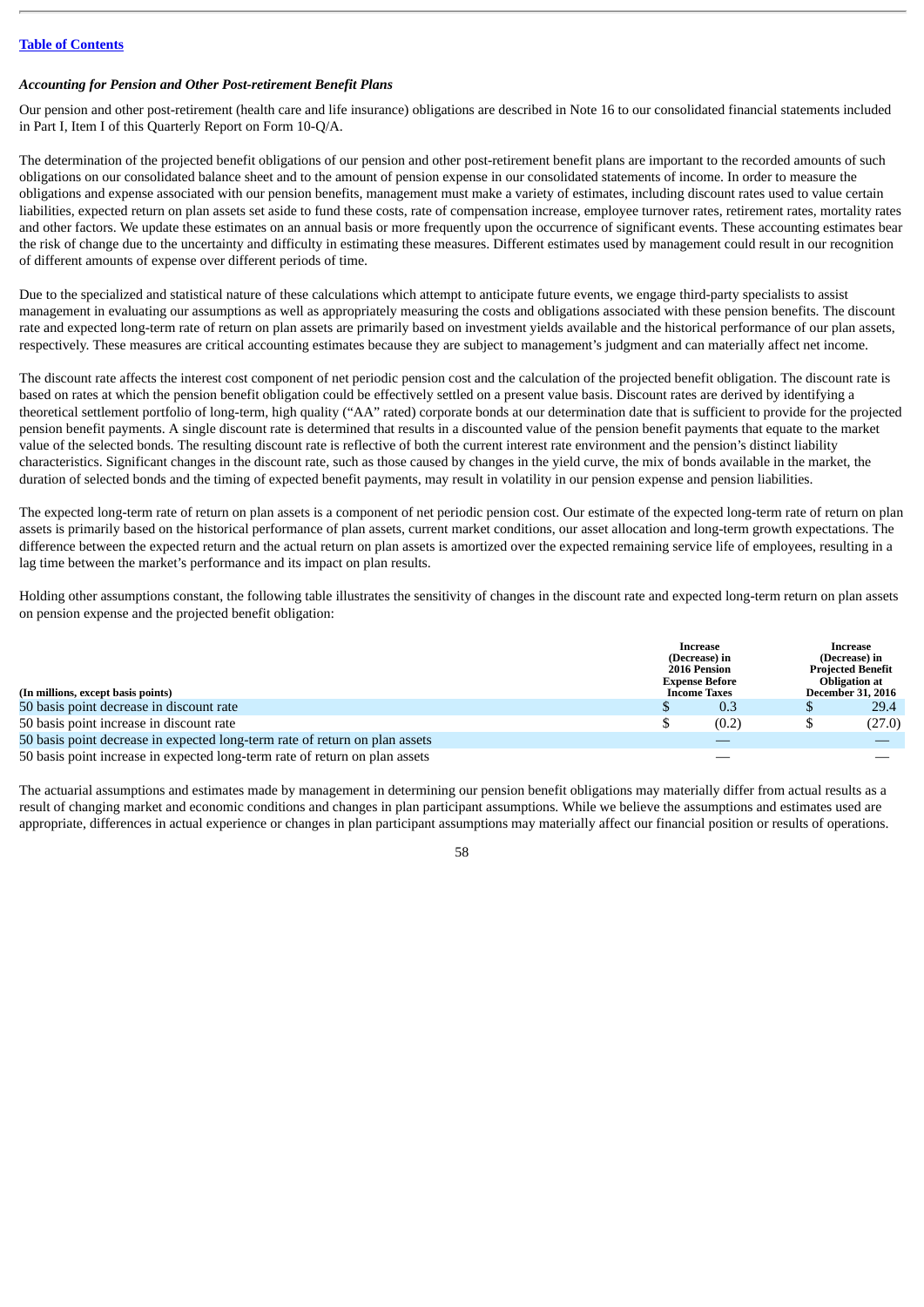#### *Impairment of Goodwill*

Goodwill is not subject to amortization but is tested for impairment on an annual basis, or more frequently if impairment indicators arise. We have established October 31 as the date of our annual test for impairment of goodwill. Reporting units with goodwill are tested for impairment by first assessing qualitative factors to determine whether the existence of events or circumstances leads to a determination that it is more likely than not that the fair value of the reporting unit is less than its carrying amount. If after assessing the totality of events or circumstances, or based on management's judgment, we determine it is more likely than not that the fair value of a reporting unit is less than its carrying amount, a two-step quantitative impairment test is performed.

When using the two-step quantitative impairment test, determining the fair value of a reporting unit is judgmental in nature and involves the use of significant estimates and assumptions. We estimate the fair value of our reporting units using a discounted future cash flow model. The majority of the estimates and assumptions used in a discounted future cash flow model involve unobservable inputs reflecting management's own assumptions about the assumptions market participants would use in estimating the fair value of a business. These estimates and assumptions include revenue growth rates and operating margins used to calculate projected future cash flows, discount rates and future economic and market conditions. Our estimates are based upon assumptions believed to be reasonable, but which are inherently uncertain and unpredictable and do not reflect unanticipated events and circumstances that may occur.

A lower fair value estimate in the future for any of our reporting units could result in goodwill impairments. Factors that could trigger a lower fair value estimate include sustained price declines of the reporting unit's products and services, cost increases, regulatory or political environment changes, changes in customer demand, and other changes in market conditions, which may affect certain market participant assumptions used in the discounted future cash flow model.

#### *Determination of Fair Value in Business Combinations*

Accounting for the acquisition of a business requires the allocation of the purchase price to the various assets acquired and liabilities assumed at their respective fair values. The determination of fair value requires the use of significant estimates and assumptions, and in making these determinations, management uses all available information. If necessary, we have up to one year after the acquisition closing date to finalize these fair value determinations. For tangible and identifiable intangible assets acquired in a business combination, the determination of fair value utilizes several valuation methodologies including discounted cash flows which has assumptions with respect to the timing and amount of future revenue and expenses associated with an asset. The assumptions made in performing these valuations include, but are not limited to, discount rates, future revenues and operating costs, projections of capital costs, and other assumptions believed to be consistent with those used by principal market participants. Due to the specialized nature of these calculations, we engage third-party specialists to assist management in evaluating our assumptions as well as appropriately measuring the fair value of assets acquired and liabilities assumed. Any significant change in key assumptions may cause the acquisition accounting to be revised. Business combinations are described in Note 3 to our consolidated financial statements included in Part I, Item I of this Quarterly Report on Form 10-Q/A.

# **OFF-BALANCE SHEET ARRANGEMENTS**

Information related to guarantees is incorporated herein by reference from Note 13 to our condensed consolidated financial statements included in Part I, Item 1 of this Quarterly Report on Form 10-Q/A.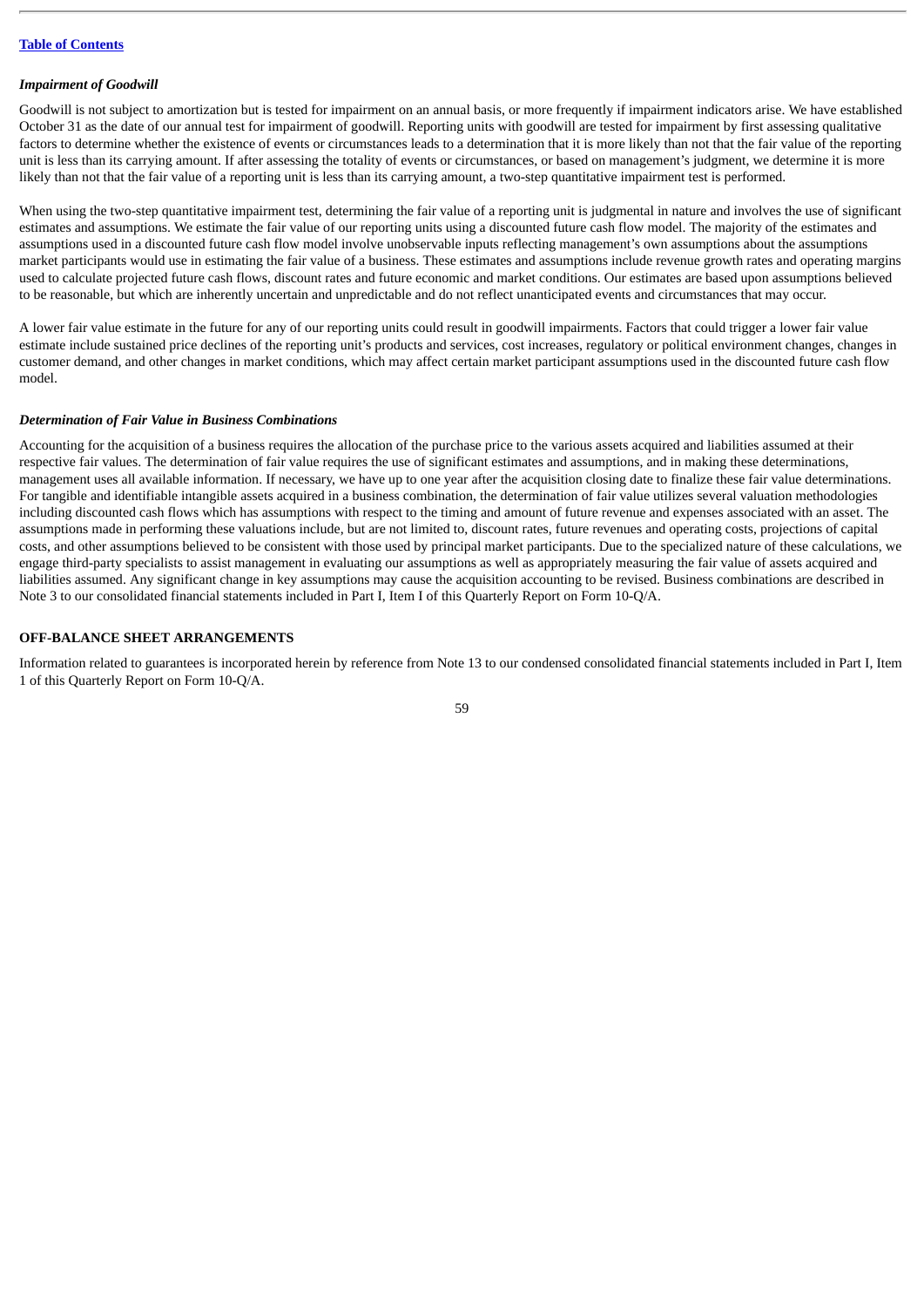## **OTHER MATTERS**

On March 28, 2016, FMC Technologies received an inquiry from the U.S. Department of Justice ("DOJ") related to the DOJ's investigation of whether certain services Unaoil S.A.M. provided to its clients, including FMC Technologies, violated the Foreign Corrupt Practices Act. We are cooperating with the DOJ's and U.S. Securities and Exchange Commission's inquiries and are conducting our own internal investigation. On March 29, 2016 Technip S.A. also received an inquiry from the DOJ related to Unaoil. We are cooperating with the DOJ's inquiry and are conducting our own internal investigation.

In late 2016, Technip S.A. was contacted by the DOJ, regarding offshore platform projects awarded between 2003 and 2007, performed in Brazil by a joint venture company in which Technip S.A. was a minority participant. We are cooperating with the DOJ in its inquiry into potential improper payments.

We are involved in various pending or potential legal actions or disputes in the ordinary course of our business, and management is unable to predict the ultimate outcome of these actions because of their inherent uncertainty. However, management believes that the most probable, ultimate resolution of these matters will not have a material adverse effect on our consolidation financial position, results of operations or cash flows.

# **RECENTLY ISSUED ACCOUNTING STANDARDS**

Refer to Note 4 to our condensed consolidated financial statements included in Part I, Item 1 of this Quarterly Report on Form 10-Q/A.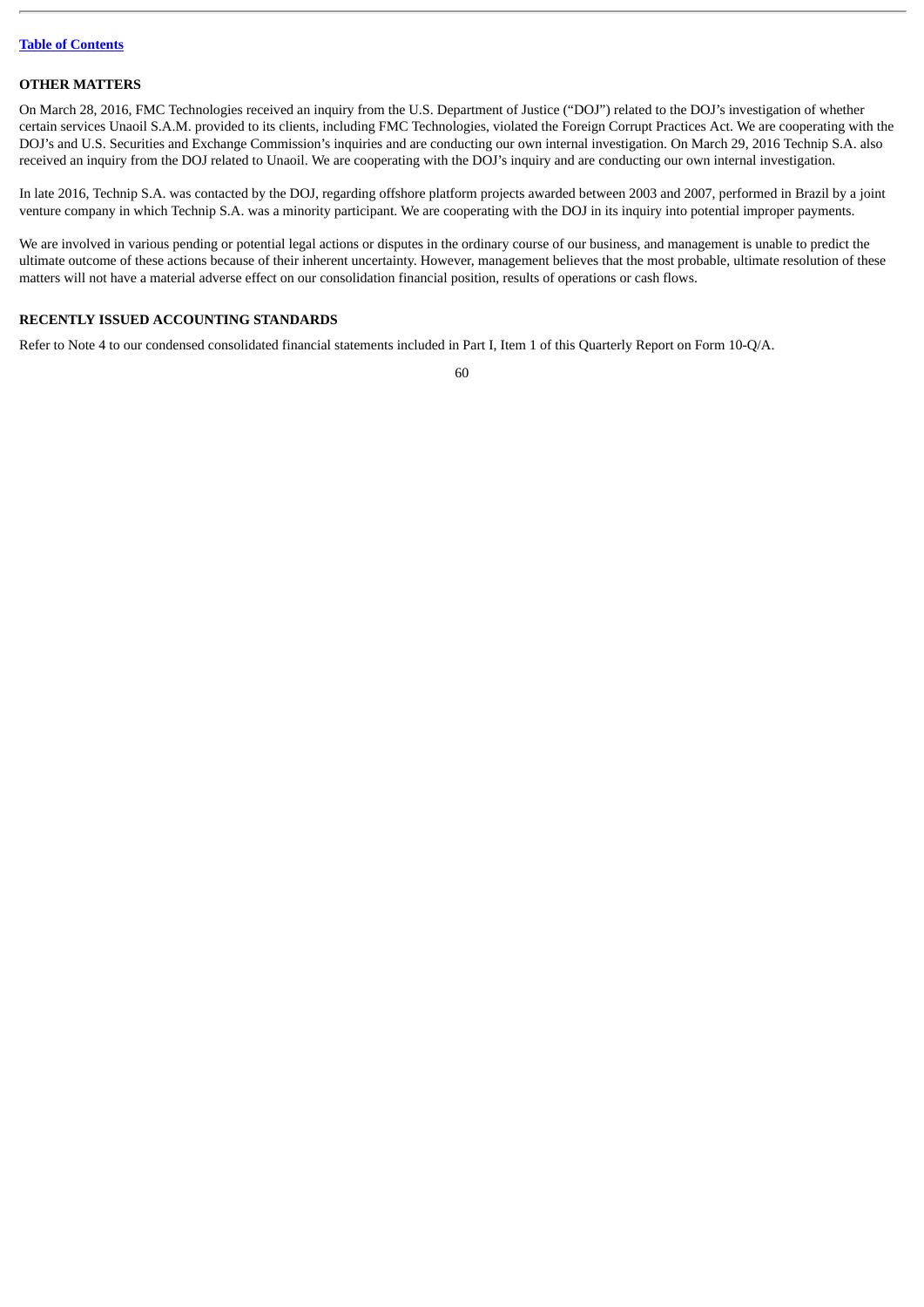## **ITEM 3. QUANTITATIVE AND QUALITATIVE DISCLOSURES ABOUT MARKET RISK**

We are subject to financial market risks, including fluctuations in foreign currency exchange rates and interest rates. In order to manage and mitigate our exposure to these risks, we may use derivative financial instruments in accordance with established policies and procedures. We do not use derivative financial instruments where the objective is to generate profits solely from trading activities. At March 31, 2017 and December 31, 2016, substantially all of our derivative holdings consisted of foreign currency forward contracts and foreign currency instruments embedded in purchase and sale contracts.

These forward-looking disclosures only address potential impacts from market risks as they affect our financial instruments and do not include other potential effects that could impact our business as a result of changes in foreign currency exchange rates, interest rates, commodity prices or equity prices.

#### *Foreign Currency Exchange Rate Risk*

We conduct operations around the world in a number of different currencies. Many of our significant foreign subsidiaries have designated the local currency as their functional currency. Our earnings are therefore subject to change due to fluctuations in foreign currency exchange rates when the earnings in foreign currencies are translated into U.S. dollars. We do not hedge this translation impact on earnings. A 10% increase or decrease in the average exchange rates of all foreign currencies at March 31, 2017, would have changed our revenue and income before income taxes attributable to TechnipFMC by approximately 4% and 2%, respectively.

When transactions are denominated in currencies other than our subsidiaries' respective functional currencies, we manage these exposures through the use of derivative instruments. We primarily use foreign currency forward contracts to hedge the foreign currency fluctuation associated with firmly committed and forecasted foreign currency denominated payments and receipts. The derivative instruments associated with these anticipated transactions are usually designated and qualify as cash flow hedges, and as such the gains and losses associated with these instruments are recorded in other comprehensive income until such time that the underlying transactions are recognized. Unless these cash flow contracts are deemed to be ineffective or are not designated as cash flow hedges at inception, changes in the derivative fair value will not have an immediate impact on our results of operations since the gains and losses associated with these instruments are recorded in other comprehensive income. When the anticipated transactions occur, these changes in value of derivative instrument positions will be offset against changes in the value of the underlying transaction. When an anticipated transaction in a currency other than the functional currency of an entity is recognized as an asset or liability on the balance sheet, we also hedge the foreign currency fluctuation of these assets and liabilities with derivative instruments after netting our exposures worldwide. These derivative instruments do not qualify as cash flow hedges.

Occasionally, we enter into contracts or other arrangements containing terms and conditions that qualify as embedded derivative instruments and are subject to fluctuations in foreign exchange rates. In those situations, we enter into derivative foreign exchange contracts that hedge the price or cost fluctuations due to movements in the foreign exchange rates. These derivative instruments are not designated as cash flow hedges.

## *Interest Rate Risk*

We assess effectiveness of forward foreign currency contracts designated as cash flow hedges based on changes in fair value attributable to changes in spot rates. We exclude the impact attributable to changes in the difference between the spot rate and the forward rate for the assessment of hedge effectiveness and recognize the change in fair value of this component immediately in earnings. Considering that the difference between the spot rate and the forward rate is proportional to the differences in the interest rates of the countries of the currencies being traded, we have exposure in the unrealized valuation of our forward foreign currency contracts to relative changes in interest rates between countries in our results of operations. Based on our portfolio as of March 31, 2017, we have material positions with exposure to interest rates in the United States, Canada, Australia, Brazil, the United Kingdom, Singapore, the European Community and Norway.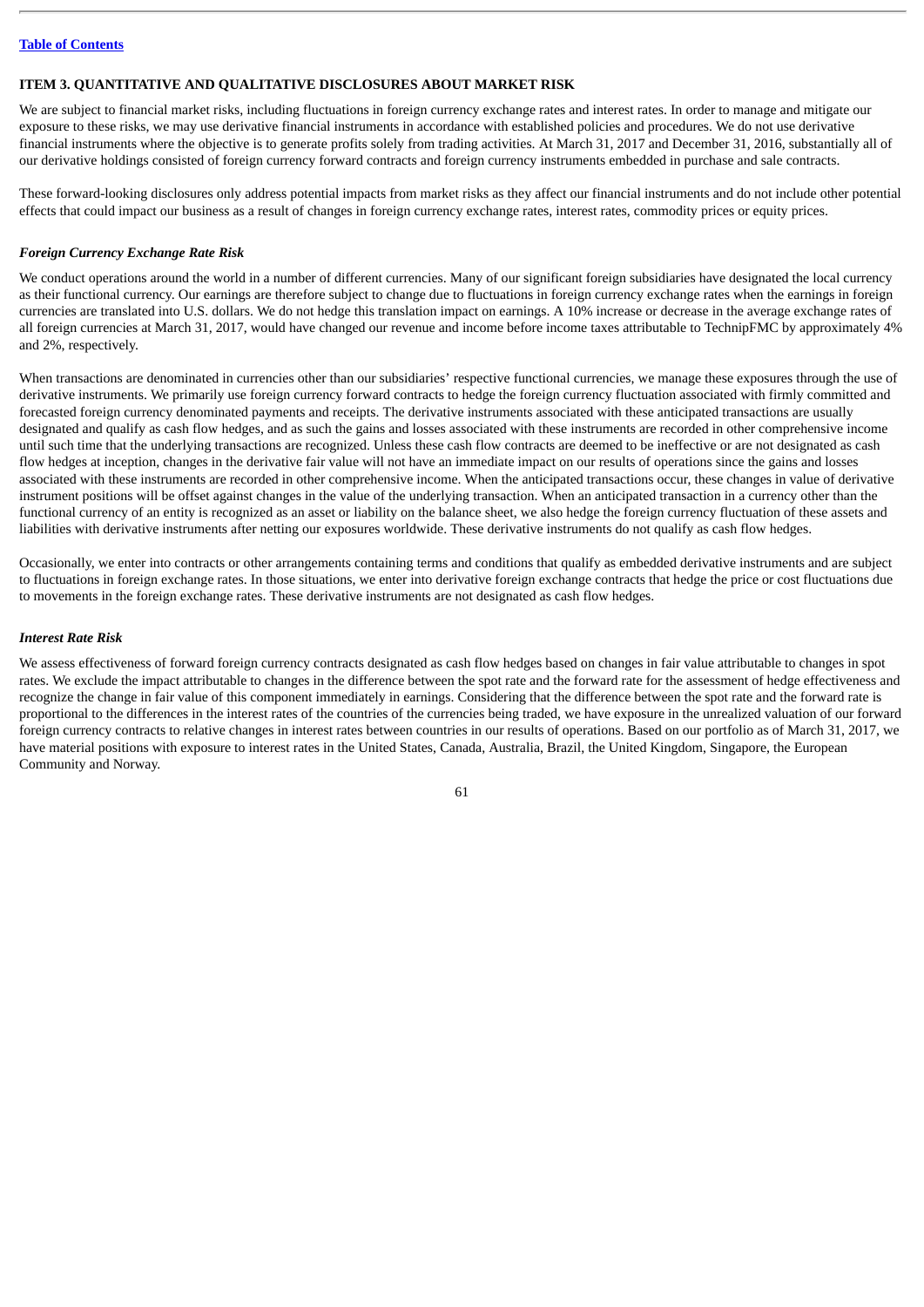# **ITEM 4. CONTROLS AND PROCEDURES**

# **Evaluation of Disclosure Controls and Procedures**

The Company maintains disclosure controls and procedures that are designed to ensure that information required to be disclosed in its Exchange Act reports is recorded, processed, summarized and reported within the time periods specified in the SEC's rules and forms, and that such information is accumulated and communicated to management, including the chief executive officer and chief financial officer, as appropriate, to allow timely decisions regarding required disclosure.

Our Disclosure Committee, consisting of certain members of management, assists in this evaluation. The Disclosure Committee meets on a quarterly basis and more often if necessary.

Management, with the participation of the Company's chief executive officer and chief financial officer, evaluated the effectiveness of the Company's disclosure controls and procedures (as defined in Rules 13a-15(e) and 15d-15(e) promulgated under the Exchange Act) as of the end of the period. At the time that our Quarterly Report on Form 10-Q for the three month period ended March 31, 2017 was filed, our chief executive officer and chief financial officer concluded that our disclosure controls and procedures were effective as of March 31, 2017.

Subsequent to that evaluation, our chief executive officer and chief financial officer concluded that our disclosure controls and procedures were not effective as of March 31, 2017 because of the material weakness in our internal control over financial reporting described below.

### **Material Weakness in Internal Control over Financial Reporting**

A material weakness is a deficiency, or a combination of deficiencies, in internal control over financial reporting, such that there is a reasonable possibility that a material misstatement of the company's annual or interim financial statements will not be prevented or detected on a timely basis.

In the Original Filing, we recognized significant net foreign exchange gains. In July 2017, in connection with a normal course review of the ongoing impact of that gain (and the timing through project completion of the unwinding of the natural hedge that gave rise to the gain) after the end of the quarter ended March 31, 2017, management reviewed the internal procedures in place for recording temporary gains and losses from natural hedges on its projects. As a result of this review, management determined that the Company did not maintain effective controls relating to the calculation of temporary gains and losses from natural hedges on certain of its projects and related foreign exchange adjustments, resulting in errors due to a deviation between the currency rate selected at project inception versus the current rate applicable over time. In late July 2017, management concluded that this deviation led to the misstatement of foreign exchange gains and losses in certain of our engineering and construction projects and the fair value measurement of certain related ownership interests for the periods presented in the Original Filing. The incorrect evaluation of the remeasurement of foreign currency transactions resulted in the misstatements for the periods reported. Additionally, this control deficiency could result in misstatements of the consolidated financial statements that would result in a material misstatement that would not be prevented or detected.

Management determined that this control deficiency, which resulted in the restatement of the Company's financial statements for the periods reported, constituted a material weakness in the Company's internal control over financial reporting. As a result of this material weakness, management has concluded that our internal control over financial reporting was not effective as of March 31, 2017.

# **Management's Plan for Remediation**

Management took immediate action to address the material weakness described above. Management performed additional analysis and other post-closing procedures designed to ensure that the consolidated financial statements were prepared in accordance with generally accepted accounting principles. They analyzed the control deficiency and promptly implemented corrective actions to ensure proper control and accurate reporting for the June 30, 2017 financial reporting. These actions included the implementation of controls to ensure the accurate remeasurement of gains and losses due to foreign currency

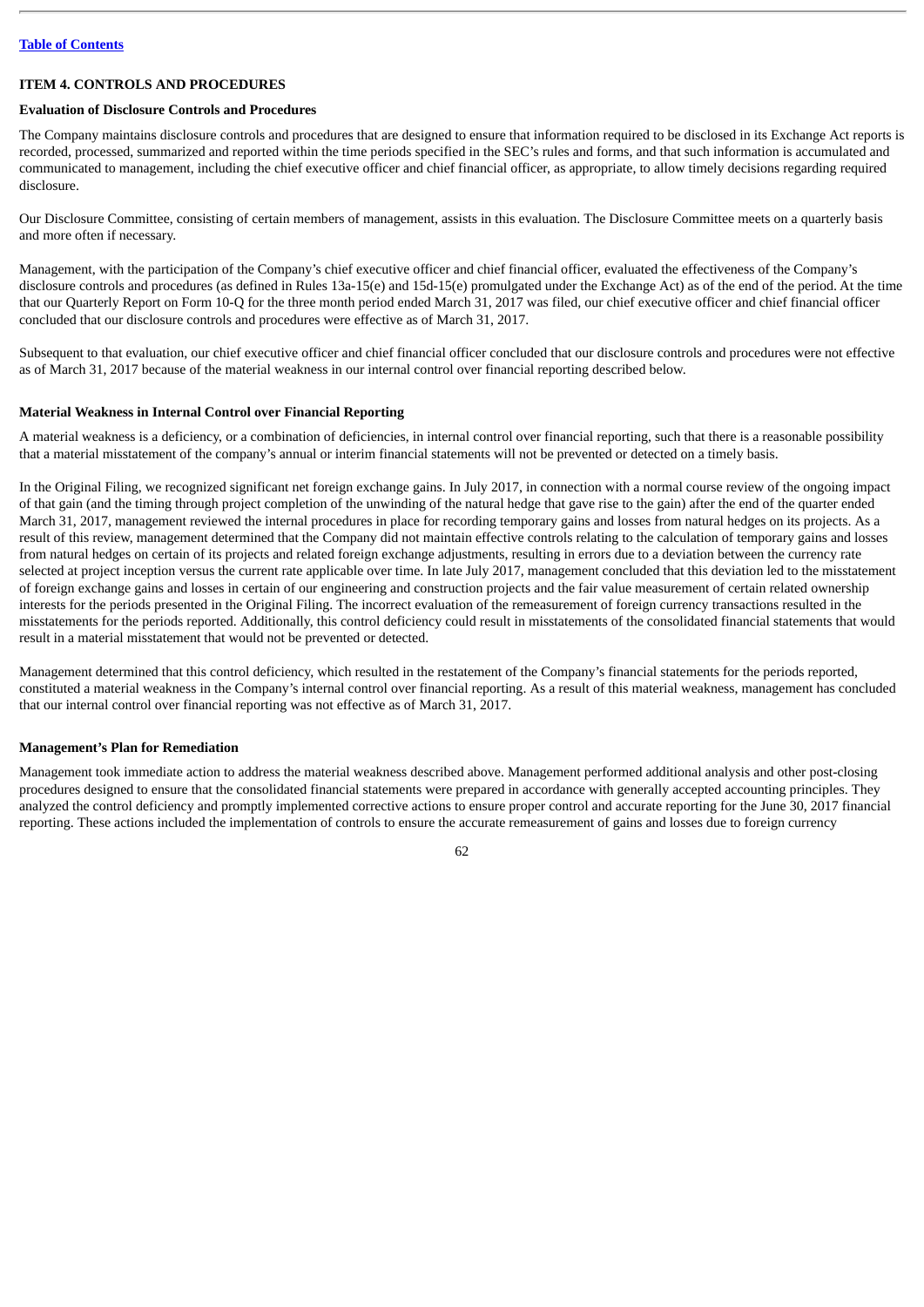impact for the purpose of external reporting. Management has also revised the internal system for recording and tracking foreign currency gains and losses and for recording asset/liability project positions to ensure that proper remeasurement procedures are performed. With successful operation of these modifications, the Company expects to test these modifications to determine timing of full remediation in subsequent quarters. The Company believes that these additional procedures provide reasonable assurance that the financial statements and other financial information for the three and six month periods ending June 30, 2017 fairly present in all material respects the Company's financial condition, results of operations and cash flows as of, and for, such periods.

## **Other Changes in Internal Control over Financial Reporting**

In addition to the changes in the Company's internal control over financial reporting implemented after March 31, 2017 to address the material weakness noted above, there were also changes in our internal control over financial reporting during the three months ended March 31, 2017 as a result of the Merger, which were intended to enhance overall internal control over financial reporting and disclosure controls and procedures, as defined in Rules 13a-15(f) and 15d-15(f) under the Exchange Act for the quarter ended March 31, 2017.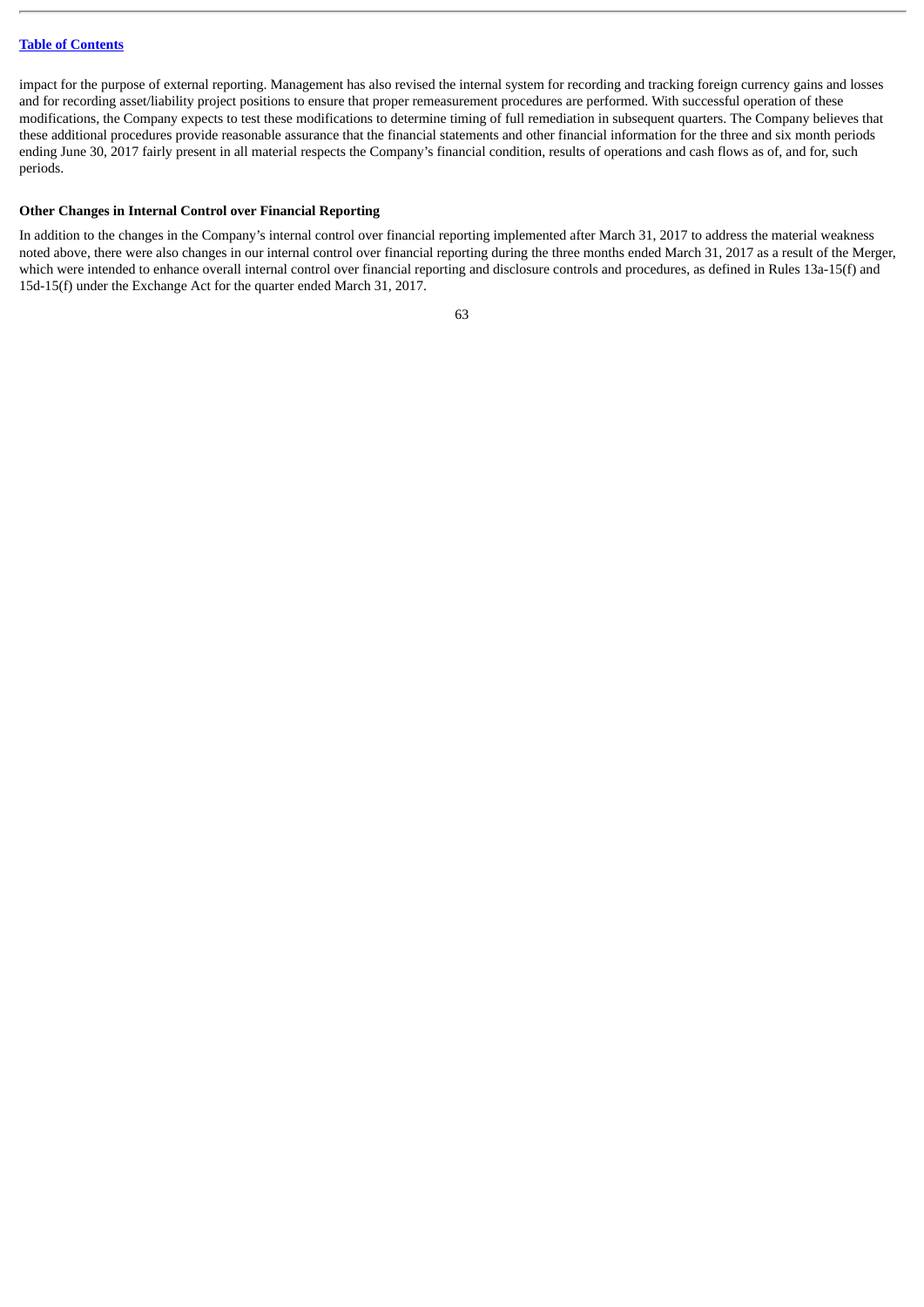## **PART II—OTHER INFORMATION**

# **ITEM 1. LEGAL PROCEEDINGS**

On March 29, 2016, Dong Energy ("Dong") terminated, on the grounds of an alleged material breach, a contract signed on February 27, 2012 with a consortium of Technip France and Daewoo Shipping & Marine Engineering Co., Ltd. This contract covered engineering, procurement, fabrication, hook-up and commissioning assistance for a fixed wellhead and process platform and associated facilities for the Hejre field offshore Denmark. Dong announced that it will not complete and does not intend to take possession of the platform. The parties are currently in arbitration to resolve contract disputes related to the performance and cessation of work under the contract.

We are involved in other various pending or potential legal actions or disputes in the ordinary course of our business. Management is unable to predict the ultimate outcome of these actions because of their inherent uncertainty. However, management believes that the most probable, ultimate resolution of these matters will not have a material adverse effect on our consolidated financial position, results of operations or cash flows.

# **ITEM 1A. RISK FACTORS**

The Company has identified a material weakness in its disclosure controls and procedures and internal control over financial reportina. If our remedial measures are insufficient to address the material weakness, or if one or more additional material weaknesses or significant deficiencies in our disclosure controls and procedures or internal control over financial reporting are discovered or occur in the future, our consolidated financial statements may contain material misstatements and we could be required to further restate our financial results, which could have a material adverse effect on our *financial condition, results of operations and cash flows.*

Management identified a material weakness in the Company's disclosure controls and procedures and internal control over financial reporting as of March 31, 2017 relating to the rates used in calculations of foreign currency effects on certain of the Company's engineering and construction projects and related ownership interests. We did not have sufficient controls in place to provide reasonable assurance that a material error would be prevented or detected related to the rates used in calculations of foreign currency effects on certain of the Company's engineering and construction projects and related foreign exchange adjustments. This deficiency in the design of our controls resulted in a material error in our financial statements.

A material weakness is a deficiency, or combination of deficiencies in internal control over financial reporting, such that there is a reasonable possibility that a material misstatement of the annual or interim financial statements will not be prevented or detected on a timely basis. As a result of this material weakness, our chief executive officer and chief financial officer have concluded that, as of March 31, 2017, our disclosure controls and procedures were not effective at a reasonable assurance level. As a result of the material weakness, management has concluded that our internal control over financial reporting was ineffective as of March 31, 2017.

The Company has reviewed the process to calculate the foreign currency remeasurement effect and has implemented revisions and additional controls designed to ensure that similar computational errors will not recur. To remediate the material weakness in our internal control over financial reporting, the Company will establish policies and procedures for the review, approval and application of generally accepted accounting principles to, and disclosure with respect to, calculations of foreign currency effects.

If our remedial measures are insufficient to address the material weakness, or if one or more additional material weaknesses or significant deficiencies in our disclosure controls and procedures or internal control over financial reporting are discovered or occur in the future, our consolidated financial statements may contain material misstatements and we could be required to further restate our financial results, which could have a material adverse effect on our financial condition, results of operations and cash flows, restrict our ability to access the capital markets, require significant resources to correct the weaknesses or deficiencies, subject us to fines, penalties or judgments, harm the our reputation or otherwise cause a decline in investor confidence and cause a decline in the market price of our stock.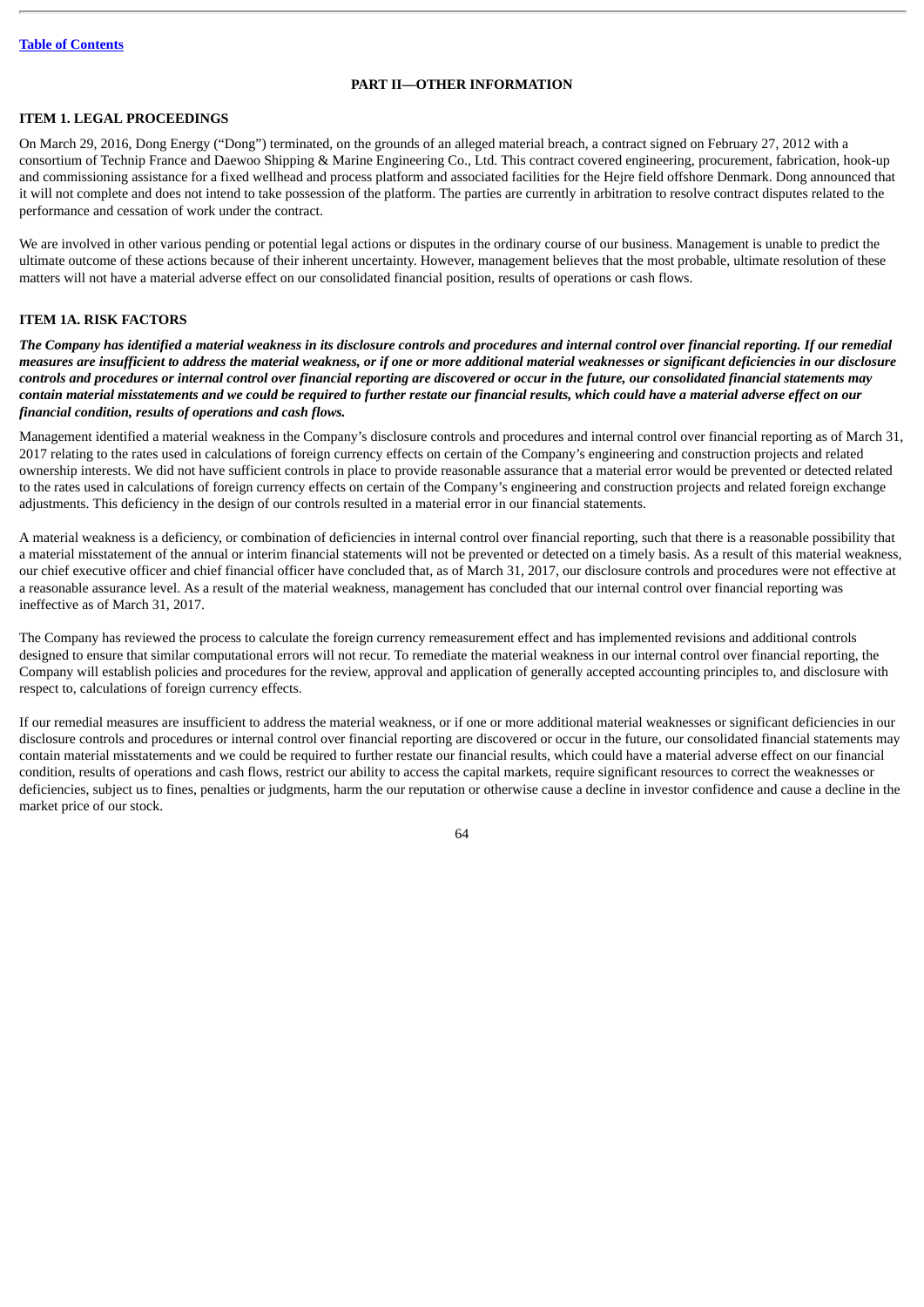We cannot provide absolute assurance that additional material weaknesses or significant deficiencies in our disclosure controls and procedures or internal control over financial reporting will not be identified in the future. Any failure to maintain or implement required new or improved controls, or any difficulties we encounter in their implementation, could result in additional significant deficiencies or material weaknesses, cause us to fail to meet our periodic reporting obligations or result in material misstatements in our financial statements. Any such failure could also adversely affect the results of periodic management evaluations and annual auditor attestation reports regarding the effectiveness of our internal control over financial reporting required under Section 404 of the Sarbanes-Oxley Act of 2002 and the rules promulgated under Section 404. The existence of a material weakness could result in errors in our financial statements that could result in a restatement of financial statements, cause us to fail to meet our reporting obligations and cause investors to lose confidence in our reported financial information, leading to a decline in our stock price.

#### Unanticipated changes relating to competitive factors in our industry, including ongoing industry consolidation, may impact our results of operations.

Our industry, including our customers and competitors, has experienced unanticipated changes in recent years. Moreover, the industry is undergoing consolidation, which may affect demand for our products and services as a result of price concessions or decreased customer capital spending. This consolidation activity could have a significant negative impact on our results of operations, financial condition or cash flows. We are unable to predict what effect consolidations and other competitive factors in the industry may have on prices, capital spending by our customers, our selling strategies, our competitive position, our ability to retain customers or our ability to negotiate favorable agreements with our customers.

# Demand for our products and services depends on oil and gas industry activity and expenditure levels, which are directly affected by trends in the demand *for and price of crude oil and natural gas.*

We are substantially dependent on conditions in the oil and gas industry, including (i) the level of exploration, development and production activity, (ii) capital spending, and (iii) the processing of oil and natural gas in refining units, petrochemical sites and natural gas liquefaction plants by energy companies. Any substantial or extended decline in these expenditures may result in the reduced pace of discovery and development of new reserves of oil and gas and the reduced exploration of existing wells, which could adversely affect demand for our products and services and, in certain instances, result in the cancellation, modification, or re-scheduling of existing orders in our backlog. These factors could have an adverse effect on our revenue and profitability. The level of exploration, development and production activity is directly affected by trends in oil and natural gas prices, which historically have been volatile.

Factors affecting the prices of oil and natural gas include, but are not limited to, the following:

- demand for hydrocarbons, which is affected by worldwide population growth, economic growth rates and general economic and business conditions;
- costs of exploring for, producing and delivering oil and natural gas;
- political and economic uncertainty and socio-political unrest;
- available excess production capacity within the Organization of Petroleum Exporting Countries ("OPEC") and the level of oil production by non-OPEC countries;
- oil refining capacity and shifts in end-customer preferences toward fuel efficiency and the use of natural gas;
- technological advances affecting energy consumption;
- potential acceleration of the development of alternative fuels;
- access to capital and credit markets, which may affect our customers' activity levels and spending for our products and services; and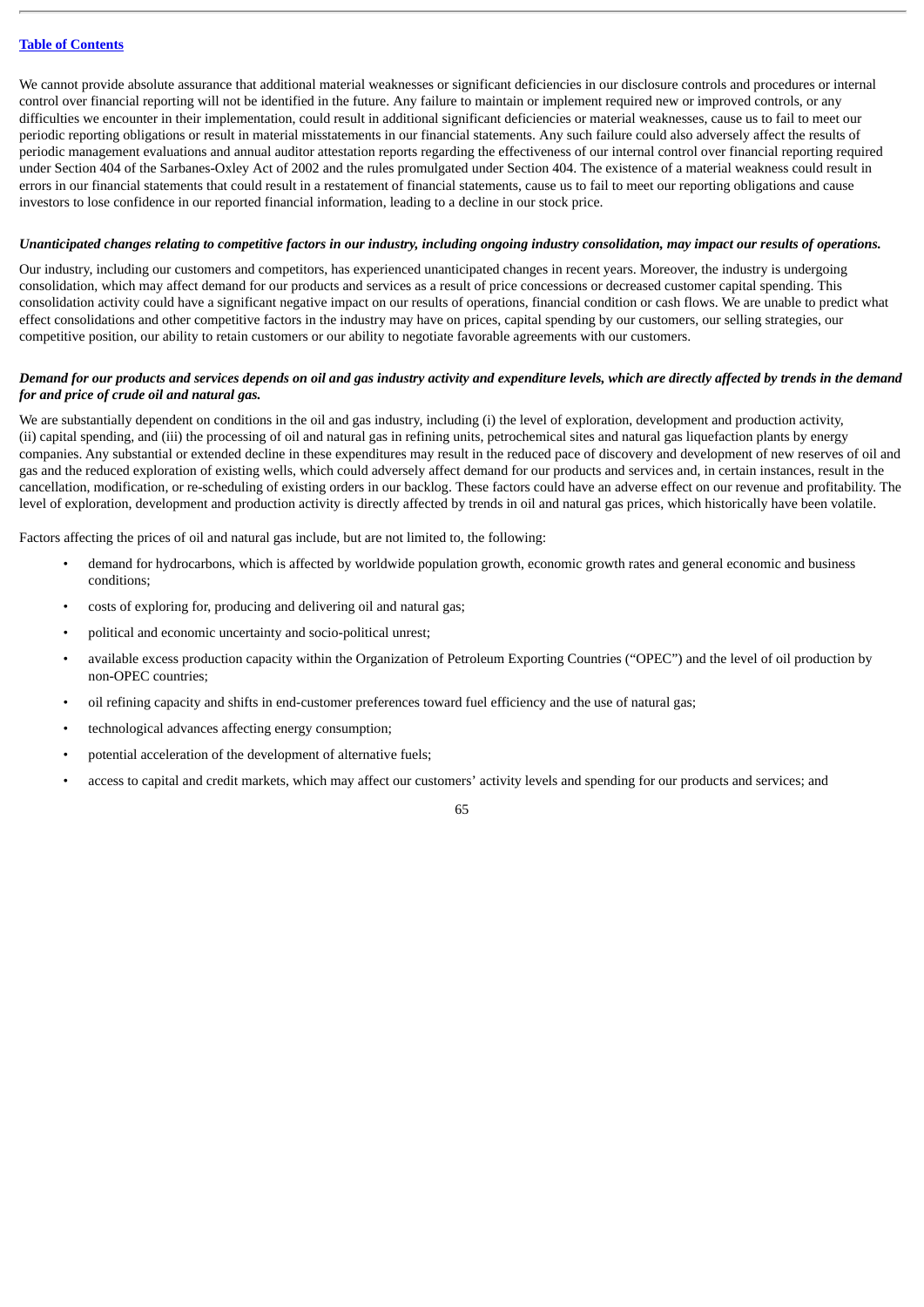• natural disasters.

The oil and gas industry has historically experienced periodic downturns, which have been characterized by diminished demand for oilfield services and downward pressure on the prices we charge. The current downturn in the oil and gas industry has resulted in a reduction in demand for oilfield services and could further adversely affect our financial condition, results of operations or cash flows.

### *Our success depends on our ability to implement new technologies and services.*

Our success depends on the ongoing development and implementation of new product designs, including the processes used by us to produce or market our products, and on our ability to protect and maintain critical intellectual property assets related to these developments. If we are not able to obtain patent or other protection of our intellectual property rights, we may not be able to continue to develop our services, products and related technologies to meet evolving industry requirements, and if so, at prices acceptable to our customers.

# The industries in which we operate or have operated expose us to potential liabilities, including the installation or use of our products.

We are subject to potential liabilities arising from equipment malfunctions, equipment misuse, personal injuries and natural disasters, the occurrence of which may result in uncontrollable flows of gas or well fluids, fires and explosions. Although we have obtained insurance against many of these risks, our insurance may not be adequate to cover our liabilities. Further, the insurance may not generally be available in the future or, if available, premiums may not be commercially justifiable. If we incur substantial liability and the damages are not covered by insurance or are in excess of policy limits, or if we were to incur liability at a time when we are not able to obtain liability insurance, such potential liabilities could have a material adverse effect on our business, results of operations, financial condition or cash flows.

### *We may lose money on fixed-price contracts.*

As customary for the types of businesses in which we operate, we often agree to provide products and services under fixed-price contracts. We are subject to material risks in connection with such fixed-price contracts. Actual expenses incurred in executing a fixed-price contract can vary substantially from those originally anticipated for several reasons including, but not limited to, the following:

- unforeseen additional costs related to the purchase of substantial equipment necessary for contract fulfillment;
- mechanical failure of our production equipment and machinery;
- delays caused by local weather conditions and/or natural disasters (including earthquakes and floods); and
- a failure of suppliers or subcontractors to perform their contractual obligations.

The realization of any material risks and unforeseen circumstances could also lead to delays in the execution schedule of a project. We may be held liable to a customer should we fail to meet project milestones or deadlines or to comply with other contractual provisions. Additionally, delays in certain projects could lead to delays in subsequent projects for which production equipment and machinery currently being utilized on a project were intended.

Pursuant to the terms of fixed-price contracts, we are not always able to increase the price of the contract to reflect factors that were unforeseen at the time its bid was submitted. As a result, it is not possible to estimate with complete certainty the final cost or margin of a project at the time of bidding or during the early phases of its execution. Depending on the size of a project, variations from estimated contract performance could have a significant impact on our financial condition, results of operations or cash flows.

New capital asset construction projects for vessels and plants are subject to risks, including delays and cost overruns, which could have a material adverse *effect on our financial condition or results of operations.*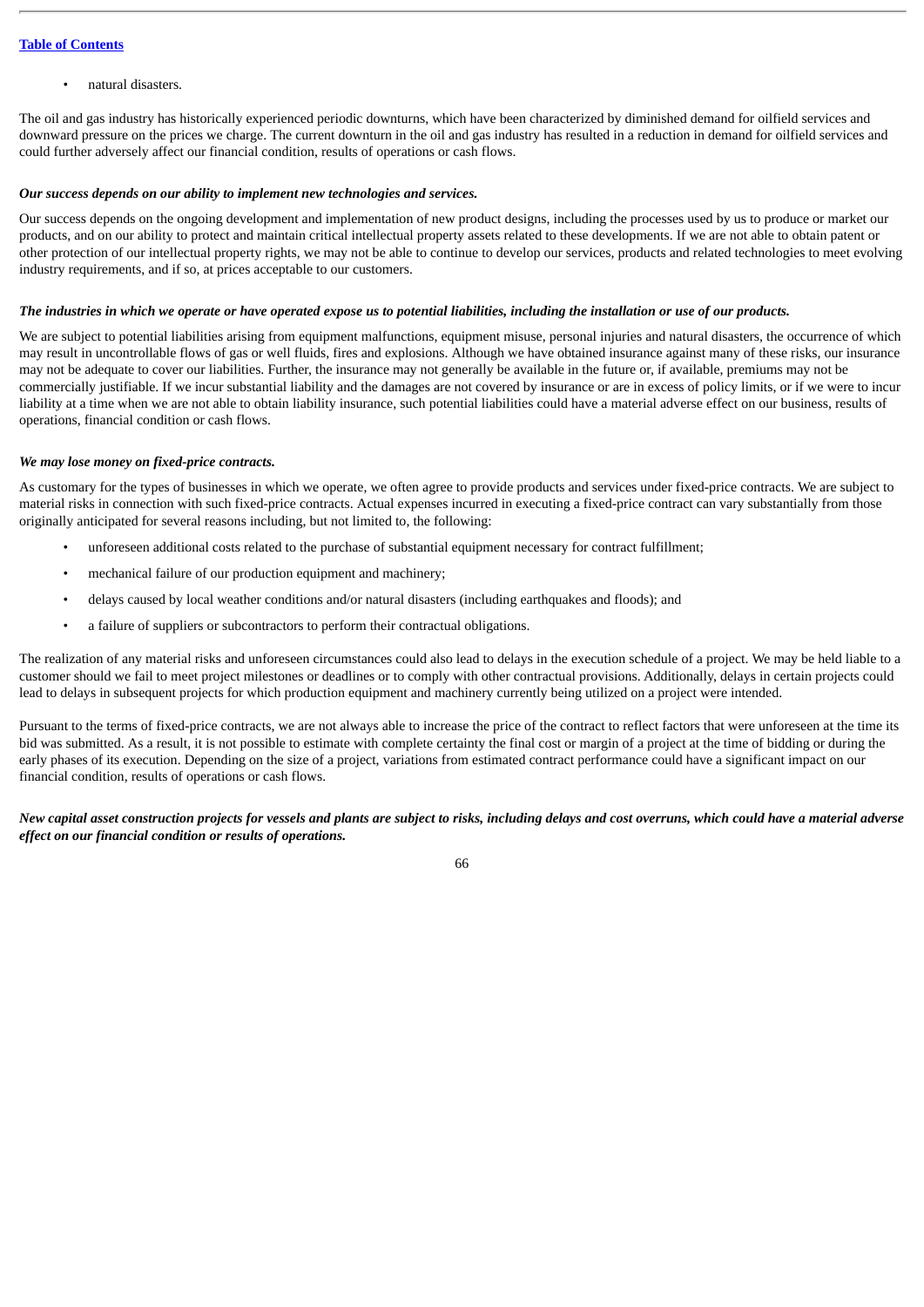We seek to continuously upgrade and develop our asset base. Such projects are subject to risks of delay and cost overruns which are inherent to any large construction project and which are the result of numerous factors including, but not limited to, the following:

- shortages of key equipment, materials or skilled labor;
- unscheduled delays in the delivery or ordered materials and equipment;
- issues regarding the design and engineering; and
- shipyard delays and performance issues.

Failure to complete construction in time, or the inability to complete construction in accordance with its design specifications, may result in loss of revenue. Additionally, capital expenditures for construction projects could materially exceed the initially planned investments or can result in delays in putting such assets into operation.

# Disruptions in the timely delivery of our backlog could affect our future sales, profitability, and our relationships with our customers.

Many of the contracts we enter into with our customers require long manufacturing lead times due to complex technical and logistical requirements. These contracts may contain clauses related to liquidated damages or financial incentives regarding on-time delivery, and a failure by us to deliver in accordance with customer expectations could subject us to liquidated damages or loss of financial incentives, reduce our margins on these contracts or result in damage to existing customer relationships. The ability to meet customer delivery schedules for this backlog is dependent on a number of factors, including, but not limited to, access to the raw materials required for production, an adequately trained and capable workforce, subcontractor performance, project engineering expertise and execution, sufficient manufacturing plant capacity and appropriate planning and scheduling of manufacturing resources. Failure to deliver backlog in accordance with expectations could negatively impact our financial performance, particularly in light of the current industry environment where customers may seek to improve their returns or cash flows.

## *We face risks relating to subcontractors, suppliers and our joint venture partners.*

We generally rely on subcontractors, suppliers and our joint venture partners for the performance of our contracts. Although we are not dependent upon any single supplier, certain geographic areas of our business or a project or group of projects may heavily depend on certain suppliers for raw materials or semifinished goods. Any difficulty faced by us in hiring suitable subcontractors or acquiring equipment and materials could compromise our ability to generate a significant margin on a project or to complete such project within the allocated timeframe.

Any delay on the part of subcontractors, suppliers or joint venture partners in the completion of work, any failure on the part of a subcontractor, supplier or joint venture partner to meet its obligations, or any other event attributable to a subcontractor, supplier or joint venture partner that is beyond our control or not foreseeable by us could lead to delays in the overall progress of the project and/or generate significant extra costs. We are exposed to risks presented by the activities of our subcontractors, suppliers and joint venture partners in connection with the performance of their obligations for a project. If subcontractors, suppliers or joint venture partners refuse to adhere to their contractual obligations with us or are unable to do so due to a deterioration of their financial condition, we may be unable to find a suitable replacement at a comparable price, or at all.

Based on these potential issues, we could be required to compensate our customers. Moreover, the failure of one of our joint venture partners to perform their obligations in a timely and satisfactory manner could lead to additional obligations and costs being imposed on us as we would be potentially obligated to assume our defaulting partner's obligations, Even if we were entitled to make a claim for these extra costs against the defaulting supplier, subcontractor or joint venture partner, we could be unable to recover the entirety of these costs and this could materially adversely affect our business, financial condition or results of operations.

67

#### *Our businesses are dependent on the continuing services of certain of our key managers and employees.*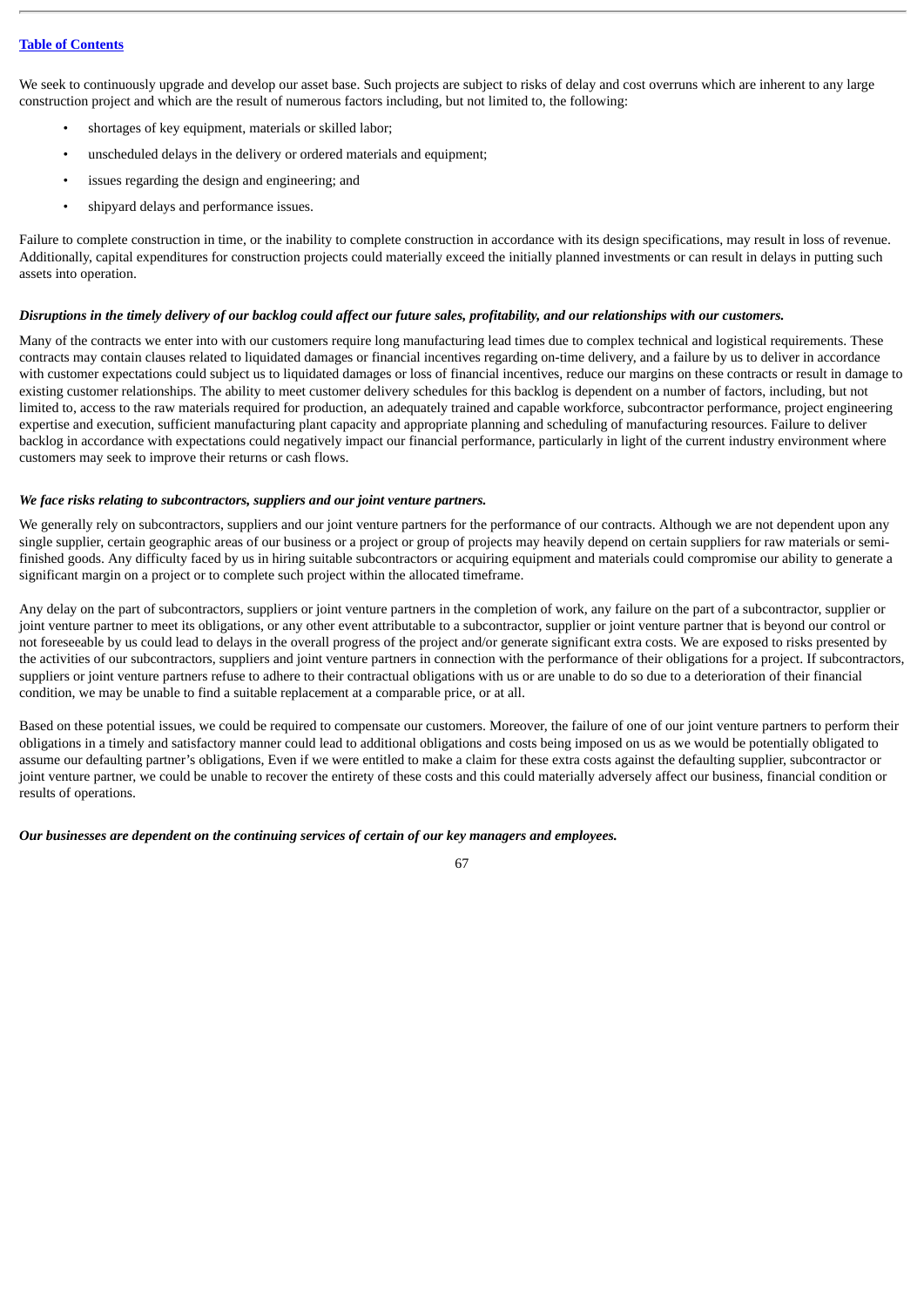We depend on key personnel. The loss of any key personnel could adversely impact our business if we are unable to implement key strategies or transactions in their absence. The loss of qualified employees or an inability to retain and motivate additional highly-skilled employees required for the operation and expansion of our business could hinder our ability to successfully conduct research activities and develop marketable products and services.

### *Pirates endanger our maritime employees and assets.*

We face material piracy risks in the Gulf of Guinea, the Somali Basin and the Gulf of Aden, and, to a lesser extent, in Southeast Asia, Malacca and the Singapore Straits. Piracy represents a risk for both our projects and our vessels which operate and transmit through sensitive maritime areas. Such risks have the potential to significant harm crews and to negatively impact the execution schedule for our projects. If our maritime employees or assets are endangered, additional time may be required to find an alternative solution, which may delay project realization and negatively impact our business, financial condition or results of operations.

## Due to the types of contracts we enter into and the markets in which we operate, the cumulative loss of several major contracts, customers or alliances *may have an adverse effect on our results of operations.*

We often enter into large, long-term contracts that, collectively, represent a significant portion of our revenue. These agreements, if terminated or breached, may have a larger impact on our operating results or our financial condition that shorter-term contracts due to the value at risk. Moreover, the global market for the production, transportation and transformation of hydrocarbons and by-products, as well as the other industrial markets in which we operate, is dominated by a small number of companies. As a result, our business relies on a limited number of customers. If we were to lose several key contracts, customers or alliances over a relative short period of time, we could experience a significant adverse impact on our financial condition, results of operations or cash flows.

# Our operations require us to comply with numerous regulations, violations of which could have a material adverse effect on our financial condition, *results of operations or cash flows.*

Our operations and manufacturing activities are governed by international, regional transnational and national laws and regulations in every place where we operate relating to matters such as environmental, health and safety, labor and employment, import/export control, currency exchange, bribery and corruption and taxation. These laws and regulations are complex, frequently change and have tended to become more stringent over time. In the event the scope of these laws and regulations expand in the future, the incremental cost of compliance could adversely impact our financial condition, results of operations or cash flows.

Our international operations are subject to anti-corruption laws and regulations, such as the U.S. Foreign Corrupt Practices Act of 1977 (the "FCPA"), the U.K. Bribery Act of 2010 (the "Bribery Act"), the Brazilian Anti-Bribery Act (also known as the Brazilian Clean Company Act) and economic and trade sanctions, including those administered by the United Nations, the European Union, the Office of Foreign Assets Control of the U.S. Department of the Treasury ("OFAC") and the U.S. Department of State. The FCPA prohibits providing anything of value to foreign officials for the purposes of obtaining or retaining business or securing any improper business advantage. We may deal with both governments and state-owned business enterprises, the employees of which are considered foreign officials for purposes of the FCPA. The provisions of the Bribery Act extend beyond bribery of foreign public officials and are more onerous than the FCPA in a number of other respects, including jurisdiction, non-exemption of facilitation payments and penalties. Economic and trade sanctions restrict our transactions or dealings with certain sanctioned countries, territories and designated persons.

As a result of doing business in foreign countries, including through partners and agents, we will be exposed to a risk of violating anti-corruption laws and sanctions regulations. Some of the international locations in which we will operate have developing legal systems and may have higher levels of corruption than more developed nations. Our continued expansion and worldwide operations, including in developing countries, our development of joint venture relationships worldwide and the employment of local agents in the countries in which we operate increases the risk of violations of anti-corruption laws and economic and trade sanctions. Violations of anti-corruption laws and economic and trade sanctions are punishable by civil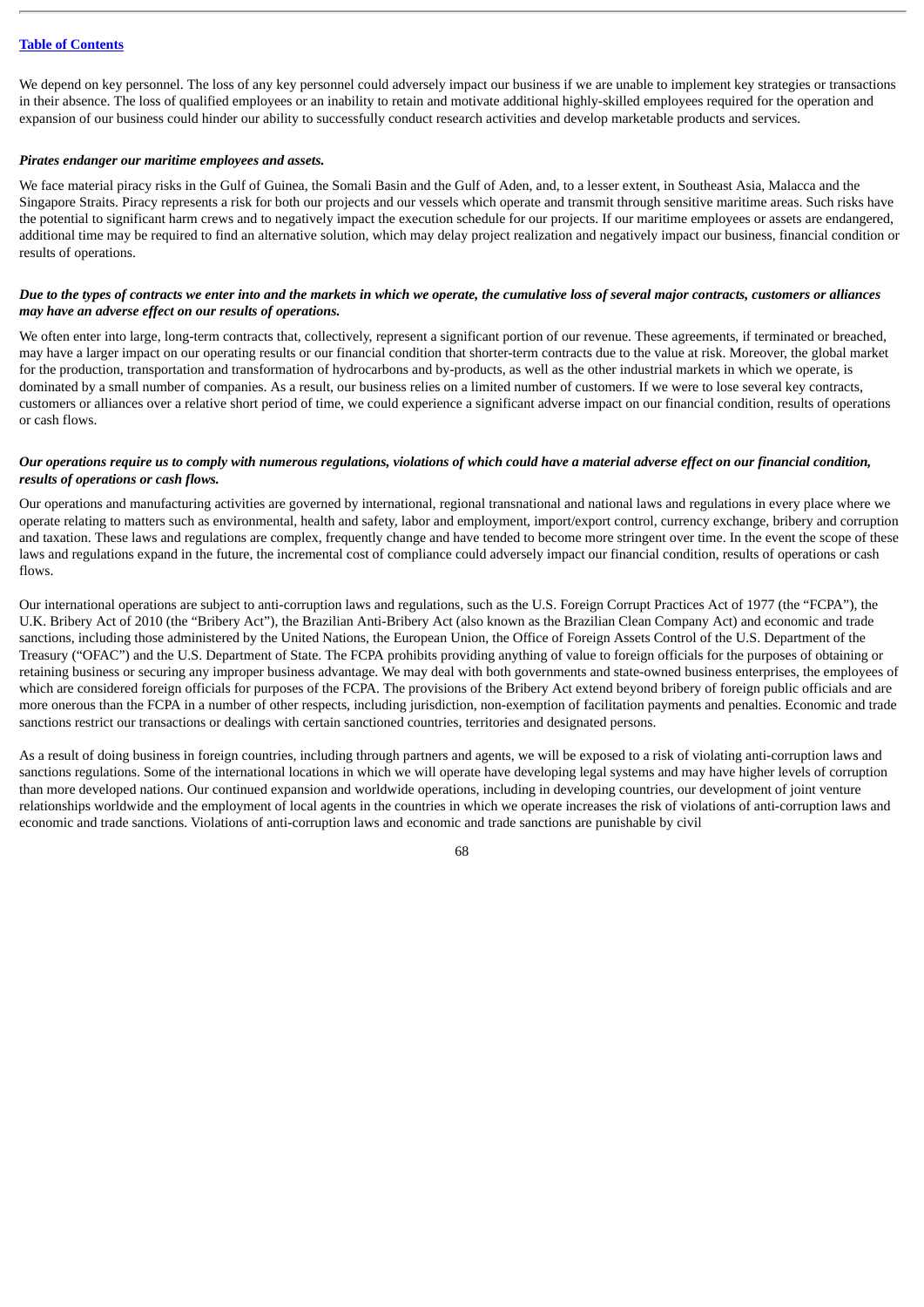penalties, including fines, denial of export privileges, injunctions, asset seizures, debarment from government contracts (and termination of existing contracts) and revocations or restrictions of licenses, as well as criminal fines and imprisonment. In addition, any major violations could have a significant impact on our reputation and consequently on our ability to win future business.

While we believe we have a strong compliance program, including procedures to minimize and detect fraud in a timely manner, and continue efforts to improve our systems of internal controls, we can provide no assurance that the policies and procedures will be followed at all times or will effectively detect and prevent violations of the applicable laws by one or more of our employees, consultants, agents or partners, and, as a result, we could be subject to penalties and material adverse consequences on our business, financial condition or results of operations.

### *Compliance with environmental laws and regulations may adversely affect our business and results of operations.*

Environmental laws and regulations in various countries affect the equipment, systems and services we design, market and sell, as well as the facilities where we manufacture our equipment and systems. We are required to invest financial and managerial resources to comply with environmental laws and regulations and believe that we will continue to be required to do so in the future. Failure to comply with these laws and regulations may result in the assessment of administrative, civil and criminal penalties, the imposition of remedial obligations, or the issuance of orders enjoining operations. These laws and regulations, as well as the adoption of new legal requirements or other laws and regulations affecting exploration and development of drilling for crude oil and natural gas, could adversely affect our business and operating results by increasing our costs, limiting the demand for our products and services or restricting our operations.

### Disruptions in the political, regulatory, economic and social conditions of the countries in which we conduct business could adversely affect our business *or results of operations.*

We operate in various countries across the world. Instability and unforeseen changes in any of the markets in which we conduct business, including economically and politically volatile areas such as North Africa, West Africa, the Middle East, and the Commonwealth of Independent States, could have an adverse effect on the demand for our services and products, our financial condition or our results of operations. These factors include, but are not limited to, the following:

- nationalization and expropriation;
- potentially burdensome taxation;
- inflationary and recessionary markets, including capital and equity markets;
- civil unrest, labor issues, political instability, terrorist attacks, cyber-terrorism, military activity and wars;
- supply disruptions in key oil producing countries;
- ability of OPEC to set and maintain production levels and pricing;
- trade restrictions, trade protection measures or price controls;
- foreign ownership restrictions;
- import or export licensing requirements;
- restrictions on operations, trade practices, trade partners and investment decisions resulting from domestic and foreign laws and regulations;
- changes in, and the administration of, laws and regulations;
- inability to repatriate income or capital;
- reductions in the availability of qualified personnel;
- foreign currency fluctuations or currency restrictions; and
- fluctuations in the interest rate component of forward foreign currency rates.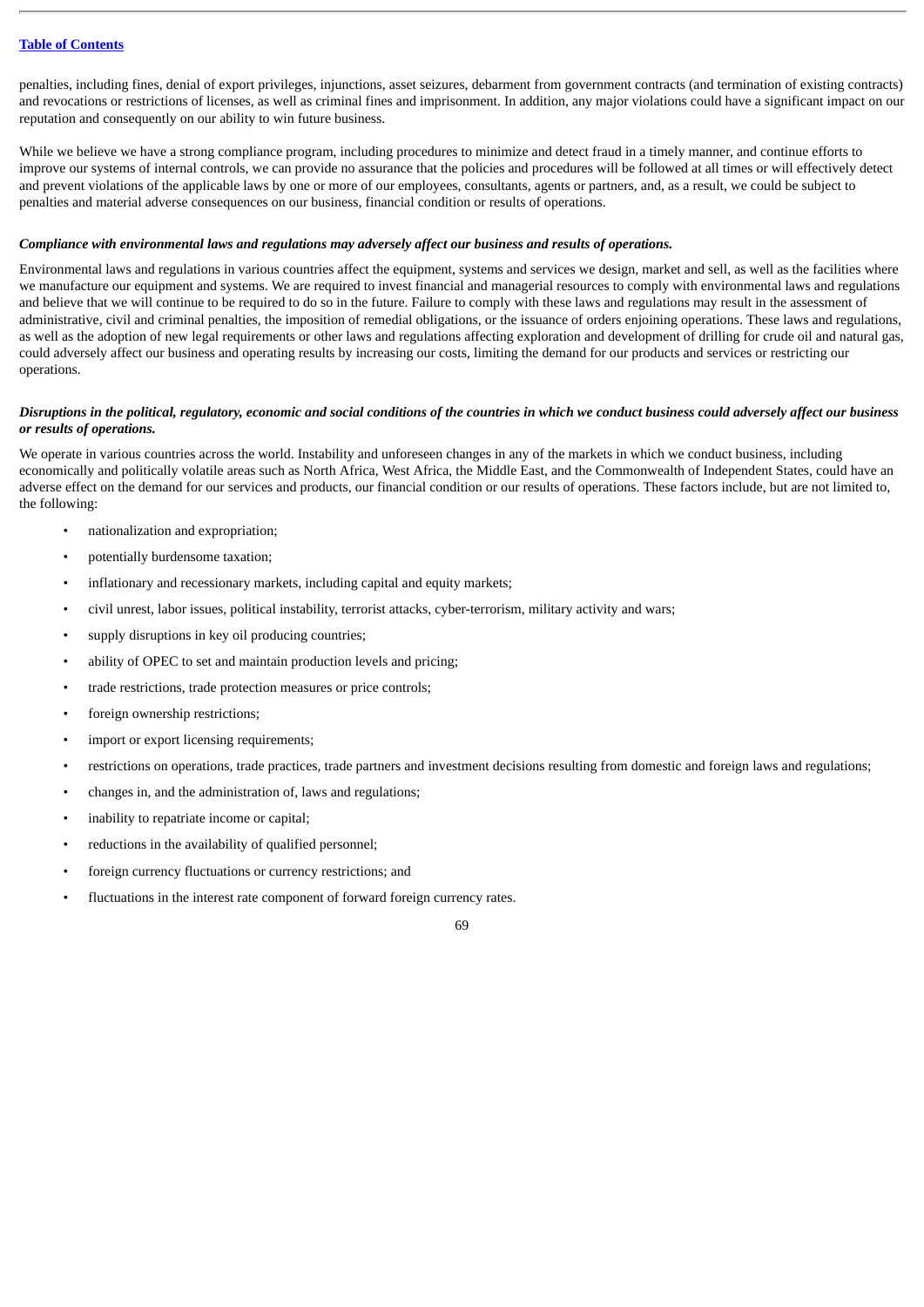### *DTC and Euroclear Paris may cease to act as depository and clearing agencies for our shares.*

Our shares were issued into the facilities of The Depository Trust Company ("DTC") with respect to shares listed on the New York Stock Exchange ("NYSE") and Euroclear with respect to shares listed on Euronext Paris (DTC and Euroclear being referred to as the "Clearance Services"). The Clearance Services are widely used mechanisms that allow for rapid electronic transfers of securities between the participants in their respective systems, which include many large banks and brokerage firms. The Clearance Services have general discretion to cease to act as a depository and clearing agencies for our shares. If the Clearance Services determine at any time that our shares are not eligible for continued deposit and clearance within their facilities, then we believe that our shares would not be eligible for continued listing on the NYSE or Euronext Paris and trading in our shares would be disrupted. While we would pursue alternative arrangements to preserve the listing and maintain trading, any such disruption could have a material adverse effect on the trading price of our shares.

# The results of the United Kingdom's referendum on withdrawal from the European Union may have a negative effect on global economic conditions, *financial markets and our business.*

We are based in the United Kingdom and have operational headquarters in Paris, France; Houston, Texas, USA; and in London, United Kingdom, with worldwide operations, including material business operations in Europe. In June 2016, a majority of voters in the United Kingdom elected to withdraw from the European Union in a national referendum ("Brexit"). The referendum was advisory, and the terms of any withdrawal are subject to a negotiation period that could last at least two years after the government of the United Kingdom formally initiated its withdrawal process in the first quarter of 2017. Nevertheless, Brexit has created significant uncertainty about the future relationship between the United Kingdom and the European Union and has given rise to calls for certain regions within the United Kingdom to preserve their place in the European Union by separating from the United Kingdom as well as for the governments of other E.U. member states to consider withdrawal.

These developments, or the perception that any of them could occur, could have a material adverse effect on global economic conditions and the stability of the global financial markets and could significantly reduce global market liquidity and restrict the ability of key market participants to operate in certain financial markets. Asset valuations, currency exchange rates and credit ratings may be especially subject to increased market volatility. Lack of clarity about applicable future laws, regulations or treaties as the United Kingdom negotiates the terms of a withdrawal, as well as the operation of any such rules pursuant to any withdrawal terms, including financial laws and regulations, tax and free trade agreements, intellectual property rights, supply chain logistics, environmental, health and safety laws and regulations, immigration laws, employment laws and other rules that would apply to us and our subsidiaries, could increase our costs, restrict our access to capital within the United Kingdom and the European Union, depress economic activity and decrease foreign direct investment in the United Kingdom. For example, withdrawal from the European Union could, depending on the negotiated terms of withdrawal, eliminate the benefit of certain tax-related E.U. directives currently applicable to U.K. companies such as us, including the Parent-Subsidiary Directive and the Interest and Royalties Directive, which could, subject to any relief under an available tax treaty, raise our tax costs.

If the United Kingdom and the European Union are unable to negotiate acceptable withdrawal terms or if other E.U. member states pursue withdrawal, barrier-free access between the United Kingdom and other E.U. member states or among the European Economic Area overall could be diminished or eliminated. Any of these factors could have a material adverse effect on our business, financial condition and results of operations.

# As an English public limited company, certain capital structure decisions may require stockholder approval which may limit our flexibility to manage our *capital structure.*

English law provides that a board of directors may only allot shares or rights to subscribe for, or convert any securities into, shares (other than shares or rights to subscribe for, or convert any securities into, shares in pursuance of an employees' share scheme) with the prior authorization of stockholders, such authorization being subject to a maximum nominal amount of shares and a maximum period of time (which must not be more than five years), each as specified in the articles of association or relevant stockholder resolution. This authorization would need to be renewed by our stockholders upon its expiration (i.e., at least every five years). At the time of the merger, our articles of association authorized the allotment of additional shares for a period of five years from the date of adoption up to an aggregate nominal amount representing 20% of the number of shares in

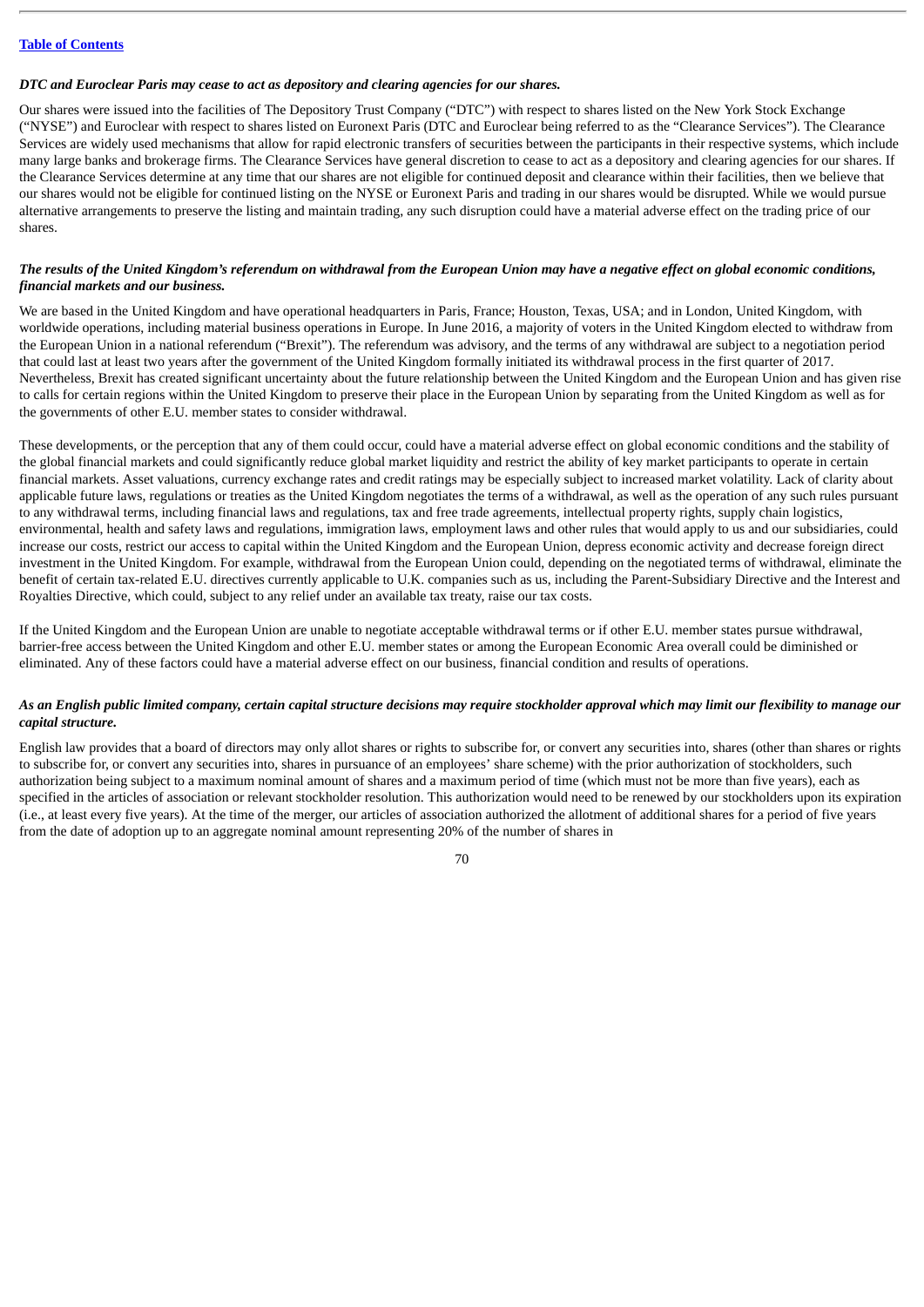the capital of the TechnipFMC as of the date of the adoption of the articles of association and post merger, which authorization will need to be renewed upon expiration but may be sought more frequently for additional five-year terms (or any shorter period).

English law also generally provides stockholders with pre-emptive rights when new shares are issued for cash. However, it is possible for articles of association, or stockholders in general meeting, to exclude or disapply pre-emptive rights for a maximum period of five years as specified in the articles of association or relevant stockholder resolution. This exclusion or disapplication would need to be renewed by our stockholders upon its expiration (i.e., at least once every five years). Our articles of association disapply pre-emptive rights in relation to an allotment of shares for cash pursuant to the authority referred to above for a period of five years following the date of adoption, as permitted under English law, which disapplication will need to be renewed upon expiration to remain effective, but may be sought more frequently for additional five-year terms (or any shorter period).

There can be no assurance that circumstances will not arise that would cause renewals of the foregoing stockholder approvals not to be obtained, which would deprive our stockholders of substantial capital management benefits.

#### English law requires that we meet certain additional financial requirements before we may declare dividends or repurchase shares.

Under English law, we will only be able to declare dividends, make distributions or repurchase shares (other than out of the proceeds of a new issuance of shares for that purpose) out of "distributable profits." Distributable profits are a company's accumulated, realized profits, to the extent that they have not been previously utilized by distribution or capitalization, less its accumulated, realized losses, to the extent that they have not been previously written off in a reduction or reorganization of capital duly made. In addition, as a public limited company organized under the laws of England and Wales, we may only make a distribution if the amount of our net assets is not less than the aggregate of our called-up share capital and undistributable reserves and if, to the extent that, the distribution does not reduce the amount of those assets to less that that aggregate.

Following the merger, we capitalized our reserves arising out of the merger by the allotment by TechnipFMC of a bonus share, which was paid up using such reserves, such that the amount of such reserves so applied, less the nominal value of the bonus share, would be applied as share premium and accrue to our share premium account. We are implementing a court-approved reduction of our capital in order to create distributable profits to support the payment of possible future dividends or future share repurchases. There can be no assurance that court approval will be obtained in respect of our reducing our capital in order to create distributable profits. Neither the capitalization nor the reduction will impact our stockholders' relative interest in our capital. Our articles of association permit us by ordinary resolution of the stockholders to declare dividends, provided that the directors have made a recommendation as to its amount. The dividend shall not exceed the amount recommended by the directors. The directors may also decide to pay interim dividends if it appears to them that the profits available for distribution justify the payment. When recommending or declaring payment of a dividend, the directors are required under English law to comply with their duties, including considering our future financial requirements.

# Our existing and future debt may limit cash flow available to invest in the ongoing needs of our business and could prevent us from fulfilling our *obligations under our outstanding debt.*

We have substantial existing debt. As of March 31, 2017, after giving effect to the Merger, our total debt would have been \$3.6 billion. We also have the capacity under our \$2.5 billion credit facility and bilateral facilities to incur substantial additional debt. Our level of debt could have important consequences. For example, it could:

- make it more difficult for us to make payments on our debt;
- require us to dedicate a substantial portion of our cash flow from operations to the payment of debt service, reducing the availability of our cash flow to fund working capital, capital expenditures, acquisitions, distributions and other general partnership purposes;
- increase our vulnerability to adverse economic or industry conditions;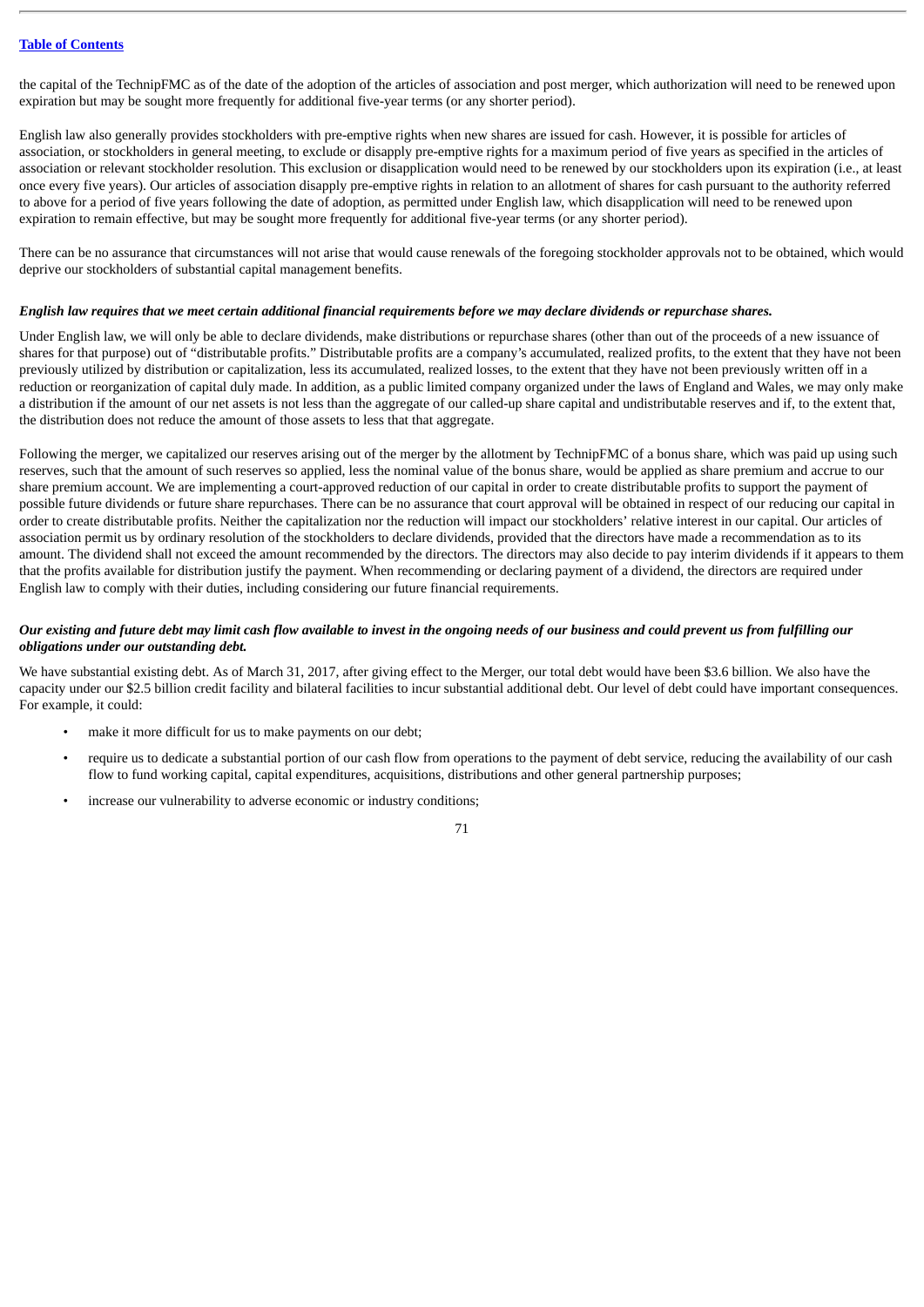- limit our ability to obtain additional financing to enable us to react to changes in our business; or
- place us at a competitive disadvantage compared to businesses in our industry that have less debt.

Additionally, any failure to meet required payments on our debt, or failure to comply with any covenants in the instruments governing our debt, could result in an event of default under the terms of those instruments. In the event of such default, the holders of such debt could elect to declare all the amounts outstanding under such instruments to be due and payable.

#### *A downgrade in our debt rating could restrict our ability to access the capital markets.*

The terms of our financing are, in part, dependent on the credit ratings assigned to our debt by independent credit rating agencies. We cannot provide assurance that any of our current credit ratings will remain in effect for any given period of time or that a rating will not be lowered or withdrawn entirely by a rating agency. Factors that may impact our credit ratings include debt levels, capital structure, planned asset purchases or sales, near- and long-term production growth opportunities, market position, liquidity, asset quality, cost structure, product mix, customer and geographic diversification and commodity price levels. A downgrade in our credit ratings, particularly to non-investment grade levels, could limit our ability to access the debt capital markets, refinance our existing debt or cause us to refinance or issue debt with less favorable terms and conditions. Moreover, our revolving credit agreement includes an increase in interest rates if the ratings for our debt are downgraded, which could have an adverse effect on our results of operations. An increase in the level of our indebtedness and related interest costs may increase our vulnerability to adverse general economic and industry conditions and may affect our ability to obtain additional financing.

#### Uninsured claims and litigation against us, including intellectual property litigation, could adversely impact our financial condition, results of operations *or cash flows.*

We could be impacted by the outcome of pending litigation, as well as unexpected litigation or proceedings. We have insurance coverage against operating hazards, including product liability claims and personal injury claims related to our products or operating environments in which our employees operate, to the extent deemed prudent by our management and to the extent insurance is available. However, no assurance can be given that the nature and amount of that insurance will be sufficient to fully indemnify us against liabilities arising out of pending and future claims and litigation. Additionally, in individual circumstances, certain proceedings or cases may also lead to our formal or informal exclusion from tenders or the revocation or loss of business licenses or permits. Our financial condition, results of operations or cash flows could be adversely affected by unexpected claims not covered by insurance.

In addition, the tools, techniques, methodologies, programs and components we use to provide our services may infringe upon the intellectual property rights of others. Infringement claims generally result in significant legal and other costs. Royalty payments under licenses from third parties, if available, would increase our costs. If a license were not available, we might not be able to continue providing a particular service or product, which could adversely affect our financial condition, results of operations or cash flows. Additionally, developing non-infringing technologies would increase our costs.

## Currency exchange rate fluctuations could adversely affect our financial condition, results of operations or cash flows.

We conduct operations around the world in a number of different currencies. Because a significant portion of our revenue is denominated in currencies other than our reporting currency, the U.S. dollar, changes in exchange rates will produce fluctuations in our revenue, costs and earnings and may also affect the book value of our assets and liabilities and related equity. We do not hedge translation impacts on earnings, and our efforts to engage in hedging transactions to minimize our current exchange rate exposure for transaction impacts may not be successful. Moreover, certain currencies, specifically currencies in countries such as Angola and Nigeria, do not actively trade in the global foreign exchange markets and may subject us to increased foreign currency exposures. As a result, fluctuations in foreign currency exchange rates may adversely affect our financial condition, results of operations or cash flows.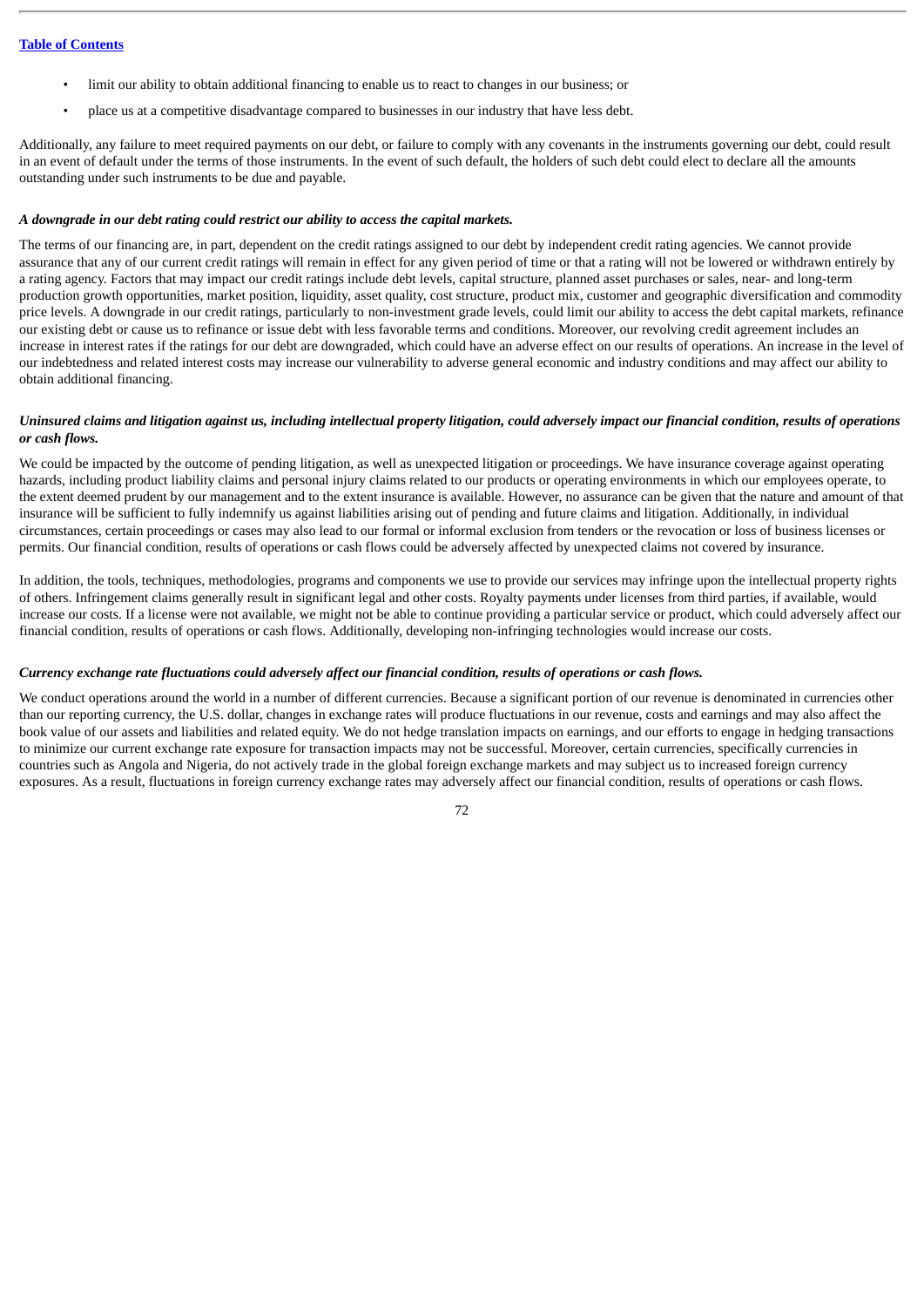#### We may not realize the cost savings, synergies and other benefits expected from the merger of FMC Technologies and Technip.

The combination of two independent companies is a complex, costly and time-consuming process. As a result, we will be required to devote significant management attention and resources to integrating the business practices and operations of Technip and FMC Technologies. The integration process may disrupt our businesses and, if ineffectively implemented, could preclude realization of the full benefits expected from the merger. Our failure to meet the challenges involved in successfully integrating the operations of Technip and FMC Technologies or otherwise to realize the anticipated benefits of the merger could cause an interruption of our operations and could seriously harm our results of operations. In addition, the overall integration of Technip and FMC Technologies may result in material unanticipated problems, expenses, liabilities, competitive responses, loss of client relationships and diversion of management's attention, and may cause our stock prices to decline. The difficulties of combining the operations of Technip and FMC Technologies include, but is not limited to, the following:

- managing a significantly larger company;
- coordinating geographically separate organizations;
- the potential diversion of management focus and resources from other strategic opportunities and from operational matters;
- aligning and executing our strategy;
- retaining existing customers and attracting new customers;
- maintaining employee morale and retaining key management and other employees;
- integrating two unique business cultures, which may prove to be incompatible;
- the possibility of faulty assumptions underlying expectations regarding the integration process;
- consolidating corporate and administrative infrastructures and eliminating duplicative operations;
- coordinating distribution and marketing efforts;
- integrating IT, communications and other systems;
- changes in applicable laws and regulations;
- managing tax costs or inefficiencies associated with integrating our operations;
- unforeseen expenses or delays associated with the merger; and
- taking actions that may be required in connection with obtaining regulatory approvals.

Many of these factors will be outside our control and any one of them could result in increased costs, decreased revenue and diversion of management's time and energy, which could materially impact our business, financial condition and results of operations. In addition, even if the operations of Technip and FMC Technologies are successfully integrated, we may not realize the full benefits of the merger, including the synergies, cost savings or sales or growth opportunities that we expect. These benefits may not be achieved within the anticipated time frame, or at all. As a result, we cannot assure that the combination of Technip and FMC Technologies will result in the realization of the full benefits expected from the merger.

## *We may incur significant merger-related costs.*

We have incurred and expect to incur a number of non-recurring direct and indirect costs associated with the merger. In addition to the cost and expenses associated with the consummation of the merger, there are also processes, policies, procedures, operations, technologies and systems that must be integrated in connection with the merger and the integration of Technip and FMC Technologies. While both Technip and FMC Technologies have assumed that a certain level of expenses would be incurred in connection with the merger and continue to assess the magnitude of these costs, there are many factors beyond our control that could affect the total amount or the timing of the integration and implementation expenses. There may also be additional unanticipated significant costs in connection with the merger that we may not recoup. These costs and expenses

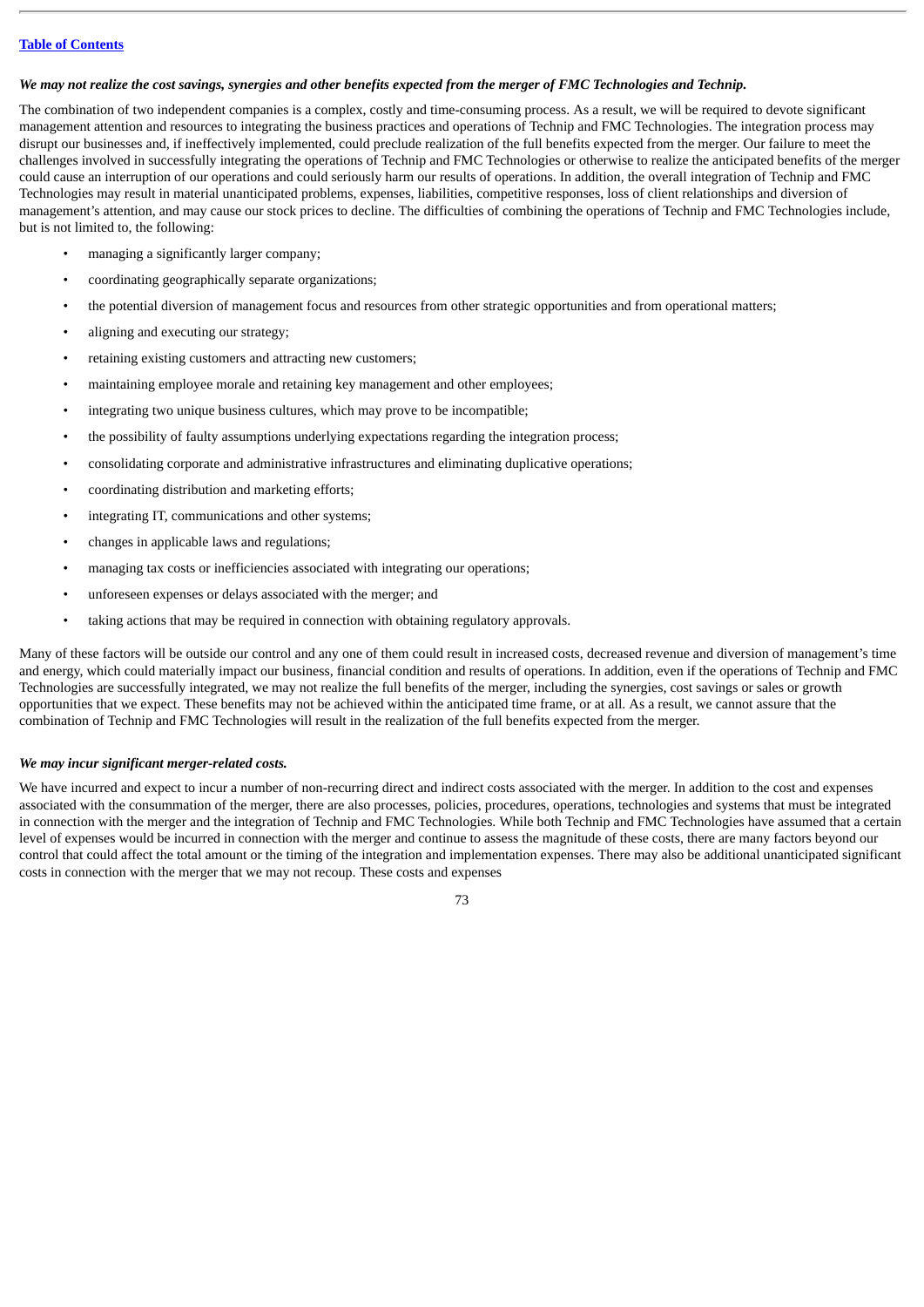could reduce the realization of efficiencies and strategic benefits we expect to achieve from the merger. Although we expect that these benefits will offset the transaction expenses and implementation costs over time, this net benefit may not be achieved in the near term or at all.

### *A failure of our IT infrastructure could adversely impact our business and results of operations.*

The efficient operation of our business is dependent on our IT systems. Accordingly, we rely upon the capacity, reliability and security of our IT hardware and software infrastructure and our ability to expand and update this infrastructure in response to changing needs. Despite our implementation of security measures, our systems are vulnerable to damages from computer viruses, natural disasters, incursions by intruders or hackers, failures in hardware or software, power fluctuations, cyber terrorists and other similar disruptions. Additionally, we rely on third parties to support the operation of our IT hardware and software infrastructure, and in certain instances, utilize web-based applications. Although no such material incidents have occurred to date, the failure of our IT systems or those of our vendors to perform as anticipated for any reason or any significant breach of security could disrupt our business and result in numerous adverse consequences, including reduced effectiveness and efficiency of operations, inappropriate disclosure of confidential and proprietary information, reputational harm, increased overhead costs and loss of important information, which could have a material adverse effect on our business and results of operations. In addition, we may be required to incur significant costs to protect against damage caused by these disruptions or security breaches in the future.

## The IRS may not agree that we should be treated as a foreian corporation for U.S. federal tax purposes and may seek to impose an excise tax on gains *recognized by certain individuals.*

Although we are incorporated in the United Kingdom, the U.S. Internal revenue Service (the "IRS") may assert that we should be treated as a U.S. "domestic" corporation (and, therefore, a U.S. tax resident) for U.S. federal income tax purposes pursuant to Section 7874 of the U.S. Internal Revenue Code of 1986, as amended (the "Code"). For U.S. federal income tax purposes, a corporation is generally considered a U.S. "domestic" corporation (or U.S. tax resident) if it is organized in the United States, and a corporation is generally considered a "foreign" corporation (or non-U.S. tax resident) if it is not a U.S. domestic corporation. Because we are an entity incorporated in England and Wales, we would generally be classified as a foreign corporation (or non-U.S. tax resident) under these rules. Section 7874 provides an exception under which a foreign incorporated entity may, in certain circumstances, be treated as a U.S. domestic corporation for U.S. federal income tax purposes.

Unless we have satisfied the substantial business activities exception, as defined in Section 7874 and described in more detail below (the "Substantial Business Activities Exception"), we will be treated as a U.S. domestic corporation (that is, as a U.S. tax resident) for U.S. federal income tax purposes under Section 7874 if the percentage (by vote or value) of our shares considered to be held by former holders of FMCTI Shares after the merger by reason of holding FMCTI Shares for purposes of Section 7874 (the "Section 7874 Percentage") is (i) 60% or more (if, as expected, the Third Country Rule (defined below) applies) or (ii) 80% or more (if the Third Country Rule does not apply). In order for us to satisfy the Substantial Business Exception, at least 25% of the employees (by headcount and compensation), real and tangible assets and gross income of our expanded affiliated group must be based, located and derived, respectively, in the United Kingdom. The Substantial Business Activities Exception is not expected to be satisfied. In addition, the IRS and the U.S. Department of the Treasury have issued a rule that generally provides that if (i) there is an acquisition of a domestic company by a foreign company in which the Section 7874 Percentage is at least 60%, and (ii) in a related acquisition, such foreign acquiring company acquires another foreign corporation and the foreign acquiring company is not subject to tax as a resident in the foreign country in which the acquired foreign corporation was subject to tax as a resident prior to the transactions, then the foreign acquiring company will be treated as a U.S. domestic company for U.S. federal income tax purposes (the "Third Country Rule"). Because we are a tax resident in the United Kingdom and not a tax resident in France as Technip was, we expect that we would be treated as a U.S. domestic corporation for U.S. federal income tax purposes under the Third Country Rule if the Section 7874 Percentage were at least 60%.

In addition, if the Section 7874 Percentage is calculated to be at least 60%, Section 7874 and the rules related thereto may impose an excise tax under Section 4985 of the Code (the "Section 4985 Excise Tax") on the gain recognized by certain "disqualified individuals" (including officers and directors of a U.S. company) on certain stock-based compensation held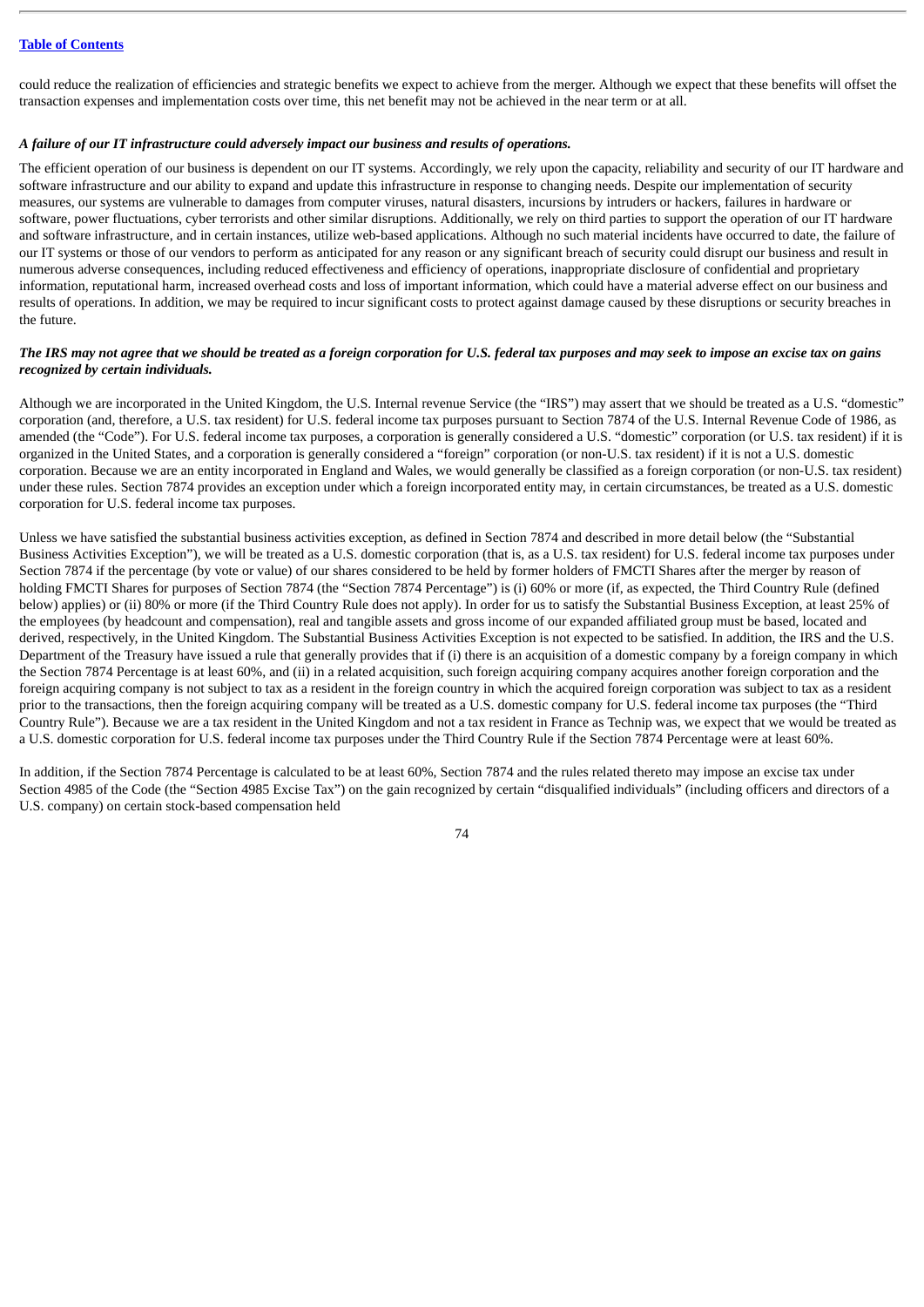thereby at a rate equal to 15%, even if the Third Country Rule were to apply such that we were treated as a U.S. domestic corporation for U.S. federal income tax purposes. We may, if we determine that it is appropriate, provide disqualified individuals with a payment with respect to the excise tax, so that, on a net after-tax basis, they would be in the same position as if no such excise tax had been applied.

We believe that the Section 7874 Percentage was less than 60% such that the Third Country Rule is not expected to apply to us and the Section 4985 Excise Tax is not expected to apply to any such "disqualified individuals." However, the calculation of the Section 7874 Percentage is complex and is subject to detailed Treasury regulations (the application of which is uncertain in various respects and would be impacted by changes in such Treasury regulations). In addition, there can be no assurance that there will not be a change in law, including with retroactive effect, which might cause us to be treated as a U.S. domestic corporation for U.S. federal income tax purposes. Accordingly, we cannot assure you that the IRS will agree with our position and/or would not successfully challenge our status as a foreign corporation.

#### U.S. tax laws and/or IRS guidance could affect our ability to engage in certain acquisition strategies and certain internal restructurings.

Even if we are treated as a foreign corporation for U.S. federal income tax purposes, Section 7874 and U.S. Treasury regulations promulgated thereunder may adversely affect our ability to engage in certain future acquisitions of U.S. businesses in exchange for our equity or to otherwise restructure the non-U.S. members of our group, which may affect the tax efficiencies that otherwise might be achieved in such potential future transactions or restructurings.

In addition, the IRS and the U.S. Treasury have issued final and temporary regulations providing that, even if we are treated as a foreign corporation for U.S. federal income tax purposes, certain intercompany debt instruments issued on or after April 4, 2016 will be treated as equity for U.S. federal income tax purposes, therefore limiting U.S. tax benefits and resulting in possible U.S. withholding taxes. These regulations may adversely affect our future effective tax rate and could also impact our ability to engage in future restructurings if such transactions cause an existing intercompany debt instrument to be treated as reissued for U.S. federal income tax purposes.

### We are subject to tax laws of numerous jurisdictions, and challenges to the interpretations of, or future changes to, such laws could adversely affect us.

We and our subsidiaries are subject to tax laws and regulations in the United Kingdom, the United States, France and numerous other jurisdictions in which we and our subsidiaries operate. These laws and regulations are inherently complex, and we will be obligated to make judgments and interpretations about the application of these laws and regulations to our operations and businesses. The interpretation and application of these laws and regulations could be challenged by the relevant governmental authorities, which could result in administrative or judicial procedures, actions or sanctions, which could be material.

In addition, the U.S. Congress, the U.K. Government, the Organization for Economic Co-operation and Development, and other government agencies in jurisdictions where we and our affiliates do business have had an extended focus on issues related to the taxation of multinational corporations. One example is in the area of "base erosion and profit shifting" where payments are made between affiliates from a jurisdiction with high tax rates to a jurisdiction with lower tax rates. Additionally, recent legislative proposals would treat us as a U.S. domestic corporation if our management and control of TechnipFMC and its affiliates were determined to be located primarily in the United States and/or would reduce the Section 7874 Percentage threshold at or above which we would be treated as a U.S. domestic corporation. Thus, the tax laws in the United States, the United Kingdom and other countries in which we and our affiliates do business could change on a retroactive basis and any such changes could adversely affect us. Furthermore, the interpretation and application of domestic or international tax laws made by us and by our subsidiaries could differ from that of the relevant governmental authority, which could result in administrative or judicial procedures, actions or sanctions, which could be material.

## We may not qualify for benefits under the tax treaties entered into between the United Kingdom and other countries.

We operate in a manner such that we believe we are eligible for benefits under the tax treaties between the United Kingdom and other countries, notably the United States. However, our ability to qualify for such benefits will depend on whether we are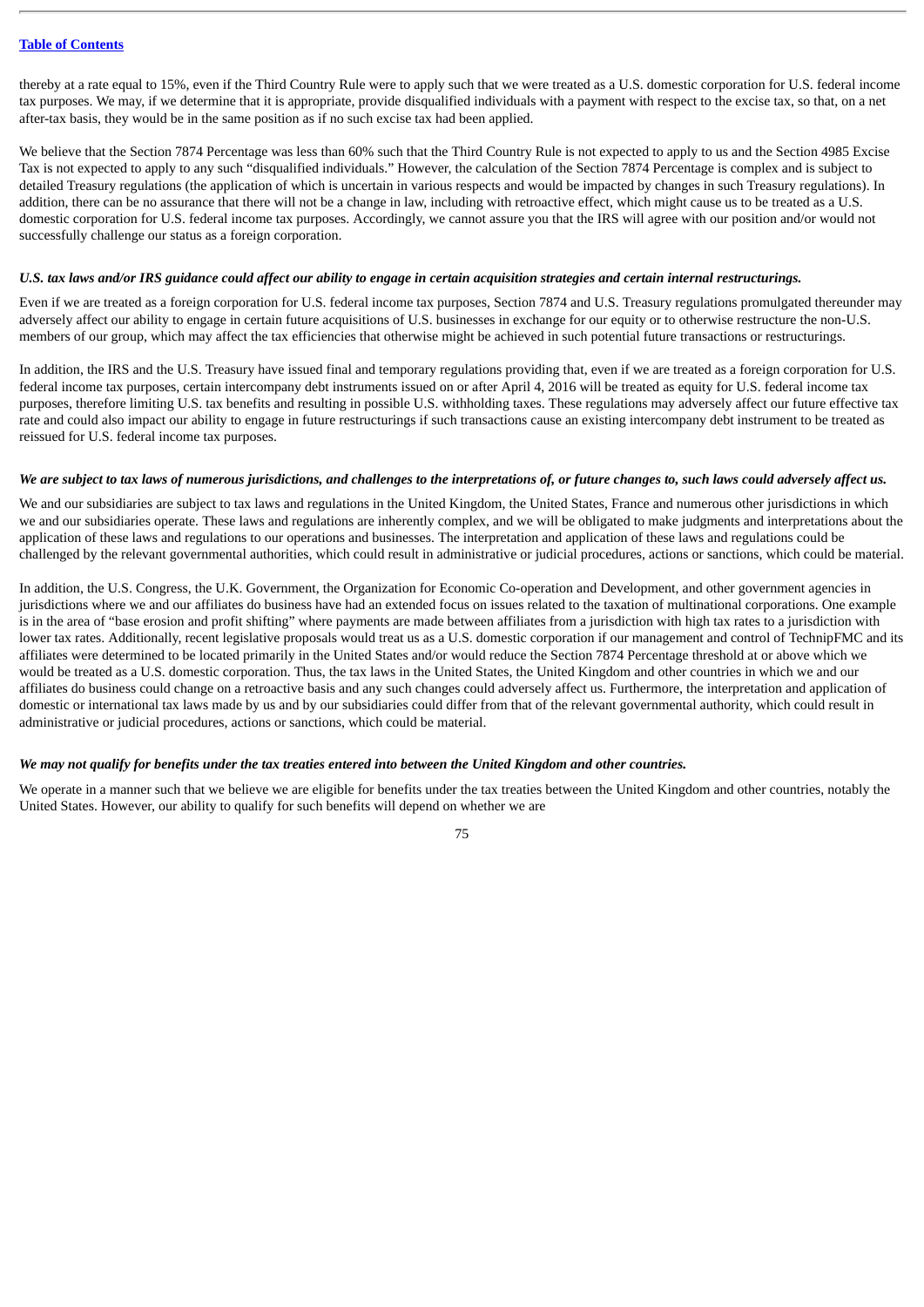treated as a U.K. tax resident and upon the requirements contained in each treaty and the applicable domestic laws, as the case may be, on the facts and circumstances surrounding our operations and management, and on the relevant interpretation of the tax authorities and courts. The failure by us or our subsidiaries to qualify for benefits under the tax treaties entered into between the United Kingdom and other countries could result in adverse tax consequences to us and could result in certain tax consequences of owning and disposing of our shares.

## We intend to operate so as to be treated exclusively as a resident of the United Kingdom for tax purposes, but French or other tax authorities may seek to *treat us as a tax resident of another jurisdiction.*

We are incorporated in England and Wales. English law currently provides that we will be regarded as being a U.K. resident for tax purposes from incorporation and shall remain so unless (i) we are concurrently a resident in another jurisdiction (applying the tax residence rules of that jurisdiction) that has a double tax treaty with the United Kingdom and (ii) there is a tiebreaker provision in that tax treaty which allocates exclusive residence to that other jurisdiction.

In this regard, we have a permanent establishment in France to satisfy certain French tax requirements imposed by the French Tax Code with respect to the Technip Merger. Although it is intended that we will be treated as having our exclusive place of tax residence in the United Kingdom, the French tax authorities may claim that we are a tax resident of France if we were to fail to maintain our "place of effective management" in the United Kingdom due to the French tax authorities having deemed that certain strategic decisions of TechnipFMC have been taken at the level of our French permanent establishment rather than in the United Kingdom. Any such claim would need to be settled between the French and the U.K. tax authorities pursuant to the mutual assistance procedure provided for by the tax treaty dated June 19, 2008 concluded between France and the U.K. (the "France-U.K. Treaty"), and there is no assurance that these authorities would reach an agreement that we will remain exclusively a U.K. tax resident, which could materially and adversely affect our business, financial condition, results of operations and future prospects. A failure to maintain exclusive tax residency in the United Kingdom could result in adverse tax consequences to us and our subsidiaries and could result in different tax consequences of owning and disposing of our shares.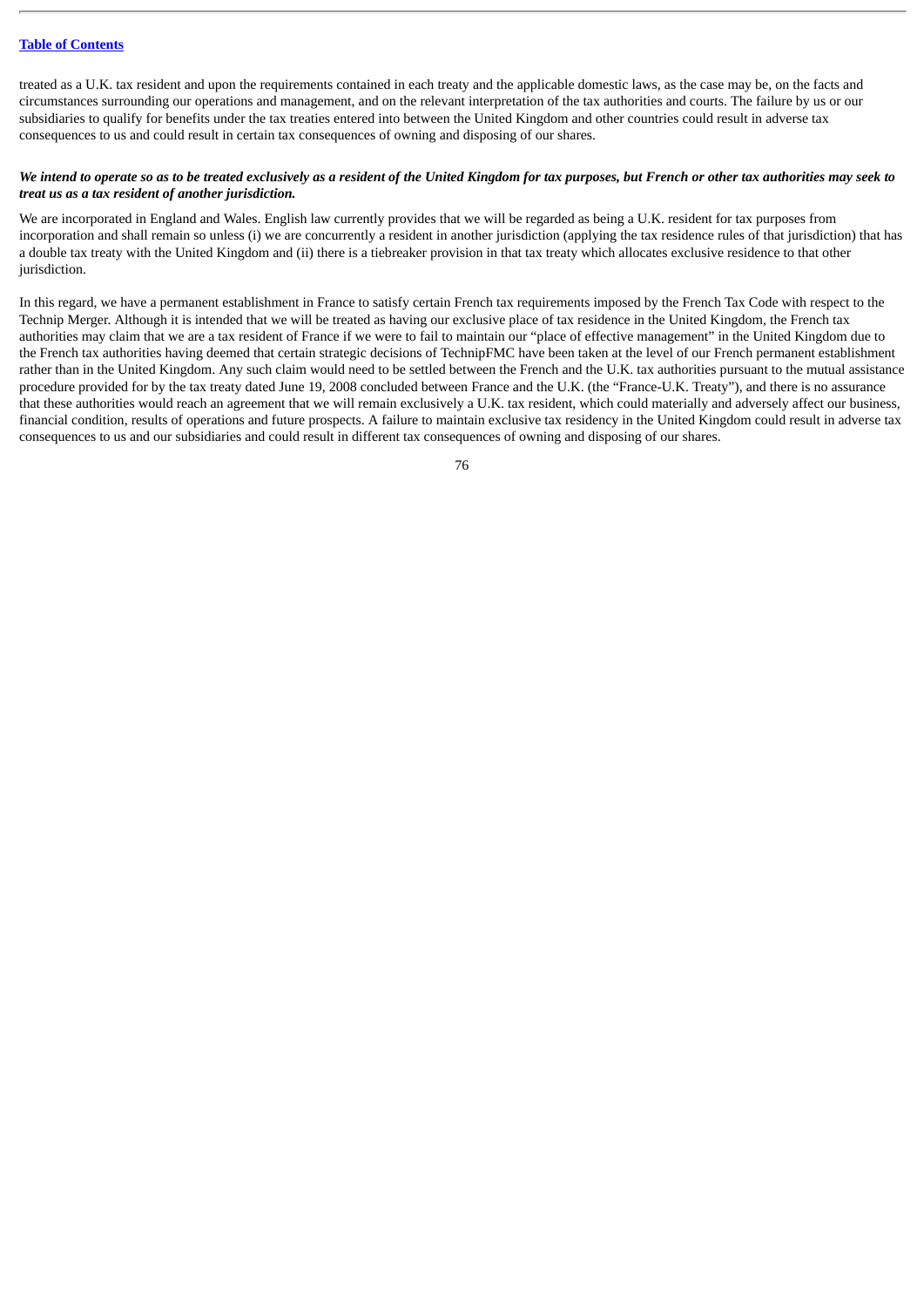#### **ITEM 2. UNREGISTERED SALES OF EQUITY SECURITIES AND USE OF PROCEEDS**

We had no unregistered sales of equity securities during the three months ended March 31, 2017.

The following table summarizes repurchases of our ordinary shares during the three months ended March 31, 2017.

## **ISSUER PURCHASES OF EQUITY SECURITIES**

| Period                             | <b>Total Number of</b><br><b>Shares</b><br>Purchased (a) | <b>Average Price</b><br>Paid per<br>Share |       | <b>Total Number of</b><br><b>Shares Purchased as</b><br><b>Part of Publicly</b><br><b>Announced Plans</b><br>0r<br>Programs | Maximum Number<br>of Shares That May<br><b>Yet Be Purchased</b><br>Under the Plans  or<br>Programs |
|------------------------------------|----------------------------------------------------------|-------------------------------------------|-------|-----------------------------------------------------------------------------------------------------------------------------|----------------------------------------------------------------------------------------------------|
| January 1, 2017—January 31, 2017   |                                                          |                                           |       |                                                                                                                             |                                                                                                    |
| February 1, 2017-February 28, 2017 | 220                                                      |                                           | 31.88 | _                                                                                                                           |                                                                                                    |
| March 1, 2017—March 31, 2017       | 3,670                                                    |                                           | 31.75 |                                                                                                                             |                                                                                                    |
| Total                              | 3,890                                                    |                                           |       |                                                                                                                             |                                                                                                    |

(a) Represents ordinary shares purchased and held in an employee benefit trust established for the FMC Technologies, Inc. Non-Qualified Savings and Investment Plan. In addition to these shares purchased on the open market, we sold 24,840 shares of registered ordinary shares held in this trust, as directed by the beneficiaries during the three months ended March 31, 2017.

## **ITEM 3. DEFAULTS UPON SENIOR SECURITIES**

None.

### **ITEM 4. MINE SAFETY DISCLOSURES**

Not applicable.

### **ITEM 5. OTHER INFORMATION**

Pursuant to section 13(r) of the Securities Exchange Act, two of our non-U.S. subsidiaries have contracts with entities in Iran. We are preparing a feasibility study related to improvements to an olefins plant in Iran that we expect to complete in the second quarter of 2017. We are also providing engineering and design services for the construction of an ethylene plant in Iran, which is expected to be completed over the next eighteen months. All activities were conducted, and will be conducted, outside the United States by non-U.S. entities in compliance with applicable law. We received no revenue under either contract for the three months ended March 31, 2017. The expected gross revenue from the olefins plant and the ethylene plant is 250,000 Euros and 8,000,000 Euros, respectively, which is less than 0.18% of our pro forma revenues for the fiscal year ended December 31, 2016. Net profit from the two contracts is unknown at this time.

# **ITEM 6. EXHIBITS**

Information required by this item is incorporated herein by reference from the section entitled "Index of Exhibits" of this Quarterly Report on Form 10-Q/A for the period ended March 31, 2017.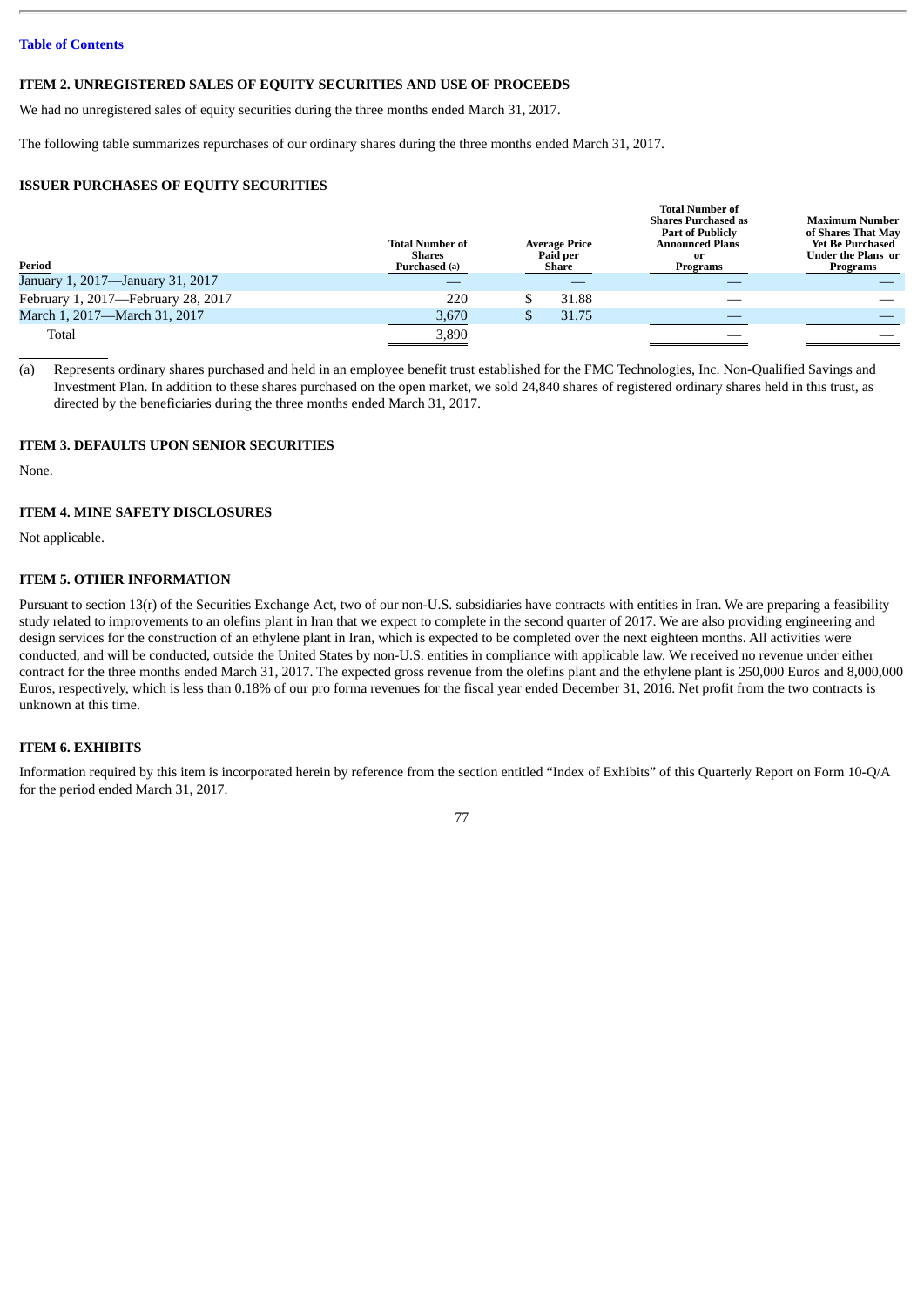# **SIGNATURE**

Pursuant to the requirements of the Securities Exchange Act of 1934, the registrant has duly caused this report to be signed on its behalf by the undersigned thereunto duly authorized.

TechnipFMC plc (Registrant)

/s/ Maryann T. Mannen

Maryann T. Mannen Executive Vice President and Chief Financial Officer (Principal Financial Officer and a Duly Authorized Officer)

Date: August 3, 2017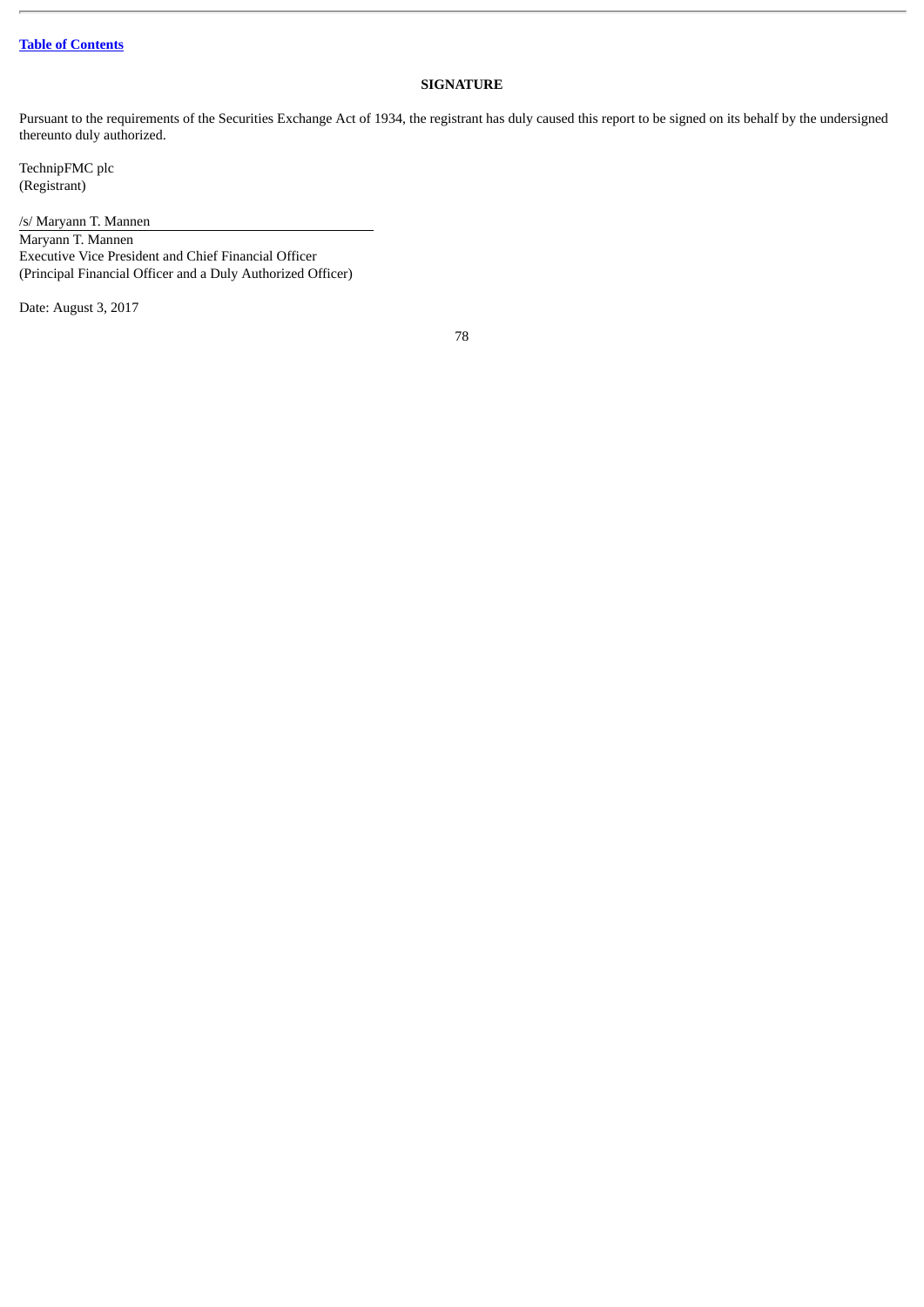## **INDEX OF EXHIBITS**

#### **Exhibit No. Exhibit Description**

- 2.1 Business Combination Agreement, dated as of June 14, 2016, by and among FMC Technologies, Inc., TechnipFMC plc (f/k/a FMC Technologies SIS Limited) and Technip S.A. (incorporated by reference from Annex A-1 to the Registration Statement on Form S-4, as amended, filed on October 21, 2016) (File No. 333-213067)
- 3.1 Articles of Association of TechnipFMC plc (incorporated by reference from Exhibit 3.1 to the Current Report on Form 8-K filed on January 17, 2017) (File No. 001-37983/Film No. 17529076)
- 4.1 Indenture, dated March 29, 2017, between TechnipFMC plc and U.S. Bank National Association (incorporated by reference from Exhibit 4.1 to the Current Report on Form 8-K filed on March 30, 2017) (File No. 001-37983)
- 4.2 First Supplemental Indenture, dated March 29, 2017, between TechnipFMC plc and U.S. Bank National Association, as trustee (including the form of 2.00% Senior Notes due 2017) (incorporated by reference from Exhibit 4.2 to the Current Report on Form 8-K filed on March 30, 2017) (File No. 001-37983)
- 4.3 Second Supplemental Indenture, dated March 29, 2017, between TechnipFMC plc and U.S. Bank National Association, as trustee (including the form of 3.45% Senior Notes due 2022) (incorporated by reference from Exhibit 4.3 to the Current Report on Form 8-K filed on March 30, 2017) (File No. 001-37983)
- 4.4 Registration Rights Agreement, dated March 29, 2017, between TechnipFMC plc, and each of Merrill Lynch, Pierce, Fenner & Smith Incorporated and Wells Fargo Securities, LLC, as dealer managers (incorporated by reference from Exhibit 4.4 to the Current Report on Form 8-K filed on March 30, 2017) (File No. 001-37983)
- 10.1 TechnipFMC plc Company Incentive Plan, adopted on January 11, 2017 (incorporated by reference from Exhibit 10.1 to the Current Report on Form 8-K filed on January 17, 2017) (File No. 001-37983/Film No. 17529076)
- 10.2 Sixth Amendment to the Amended and Restated FMC Technologies, Inc. Savings and Investment Plan, dated January 13, 2017 (incorporated by reference from Exhibit 4.1(f) to the Registration Statement on Form S-8 filed on February 27, 2017) (File No. 333-216284)
- 10.3 Form of Executive Director Appointment Letter (incorporated by reference from Exhibit 10.2 to the Current Report on Form 8-K filed on January 17, 2017) (File No. 001-37983/Film No. 17529076)
- 10.4 Form of Director Appointment Letter (incorporated by reference from Exhibit 10.3 to the Current Report on Form 8-K filed on January 17, 2017) (File No. 001-37983/Film No. 17529076)
- 10.5 Form of Deed of Indemnification (Directors) (incorporated by reference from Exhibit 10.2 to the Current Report on Form 8-K filed on January 17, 2017) (File No. 001-37983/Film No. 17529087)
- 10.6 Form of Deed of Indemnification (Executive Officers) (incorporated by reference from Exhibit 10.3 to the Current Report on Form 8-K filed on January 17, 2017) (File No. 001-37983/Film No. 17529087)
- 10.7 Form of Deed of Indemnification (Executive Directors) (incorporated by reference from Exhibit 10.4 to the Current Report on Form 8-K filed on January 17, 2017) (File No. 001-37983/Film No. 17529087)
- 10.8 \$2,500,000,000 Facility Agreement, dated as of January 12, 2017, by and among FMC Technologies, Inc. and Technip Eurocash SNC, as borrowers; JPMorgan Chase Bank, N.A. as agent and an arranger; SG Americas Securities LLC as an arranger; and the other lenders party thereto (incorporated by reference from Exhibit 10.1 to the Current Report on Form 8-K filed on January 17, 2017) (File No. 001-37983/Film No. 17529087)
- 31.1 Certification of Chief Executive Officer Pursuant to Rule 13a-14(a) and Rule 15d-14(a)
- 31.2 Certification of Chief Financial Officer Pursuant to Rule 13a-14(a) and Rule 15d-14(a)
- 32.1\* Certification of Chief Executive Officer Under Section 906 of the Sarbanes-Oxley Act of 2002, 18 U.S.C. 1350
- 32.2\* Certification of Chief Financial Officer Under Section 906 of the Sarbanes-Oxley Act of 2002, 18 U.S.C. 1350
- 101.INS XBRL Instance Document
- 101.SCH XBRL Schema Document
- 101.CAL XBRL Calculation Linkbase Document
- 101.DEF XBRL Definition Linkbase Document
- 101.LAB XBRL Label Linkbase Document
- 101.PRE XBRL Presentation Linkbase Document

\* Furnished with this Form 10-Q/A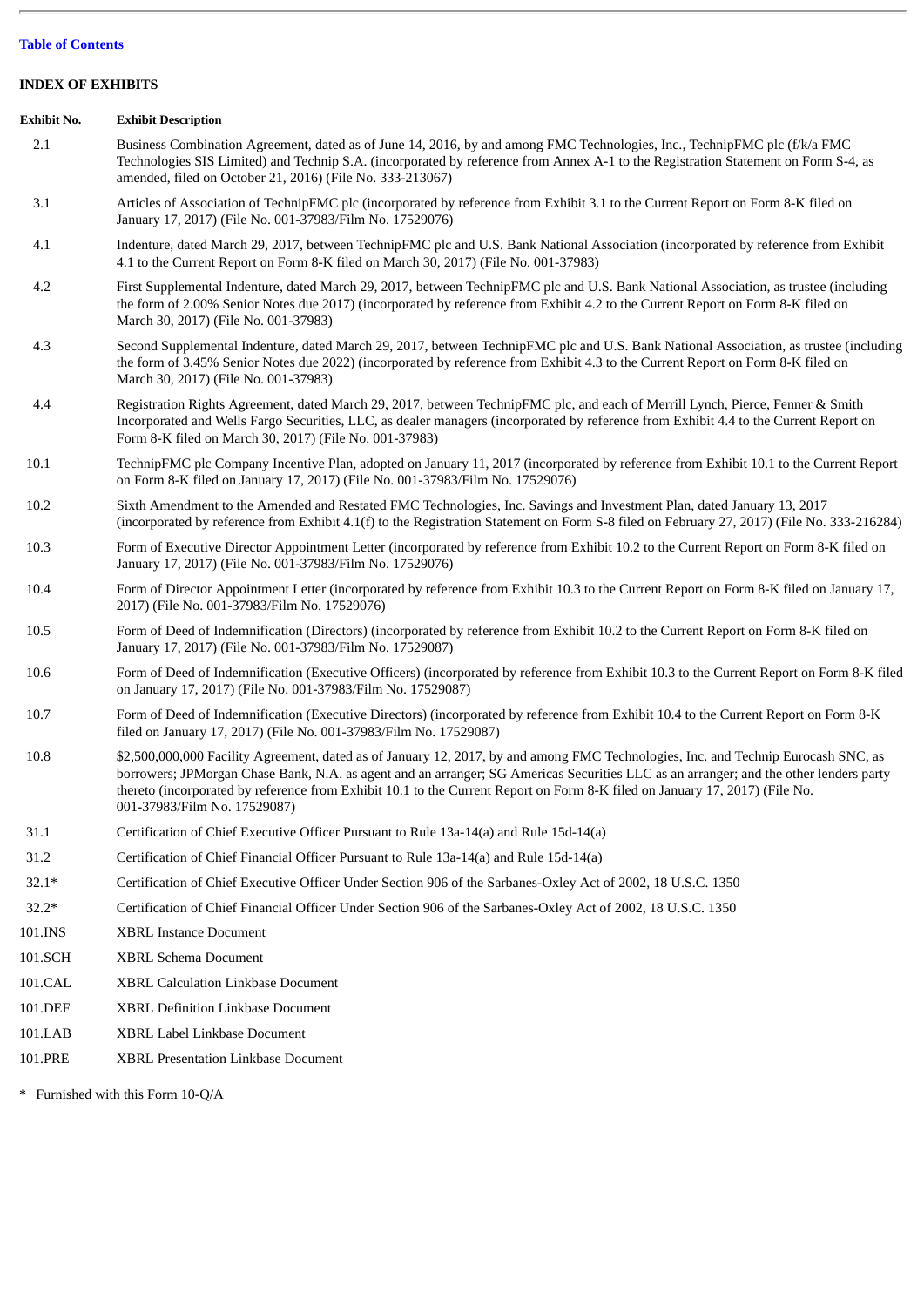## **CERTIFICATION OF CHIEF EXECUTIVE OFFICER PURSUANT TO RULE 13A-14(A) AND RULE 15D-14(A) OF THE SECURITIES EXCHANGE ACT OF 1934, AS AMENDED**

I, Douglas J. Pferdehirt, certify that:

- 1. I have reviewed this quarterly report on Form 10-Q/A of TechnipFMC plc (the "registrant");
- 2. Based on my knowledge, this report does not contain any untrue statement of a material fact or omit to state a material fact necessary to make the statements made, in light of the circumstances under which such statements were made, not misleading with respect to the period covered by this report;
- 3. Based on my knowledge, the financial statements, and other financial information included in this report, fairly present in all material respects the financial condition, results of operations and cash flows of the registrant as of, and for, the periods presented in this report;
- 4. The registrant's other certifying officer and I are responsible for establishing and maintaining disclosure controls and procedures (as defined in Exchange Act Rules 13a-15(e) and 15d-15(e)) and internal control over financial reporting (as defined in Exchange Act Rules 13a-15(f) and  $15d-15(f)$ ) for the registrant and have:
	- (a) Designed such disclosure controls and procedures, or caused such disclosure controls and procedures to be designed under our supervision, to ensure that material information relating to the registrant, including its consolidated subsidiaries, is made known to us by others within those entities, particularly during the period in which this report is being prepared;
	- (b) Designed such internal control over financial reporting, or caused such internal control over financial reporting to be designed under our supervision, to provide reasonable assurance regarding the reliability of financial reporting and the preparation of financial statements for external purposes in accordance with generally accepted accounting principles;
	- (c) Evaluated the effectiveness of the registrant's disclosure controls and procedures and presented in this report our conclusions about the effectiveness of the disclosure controls and procedures, as of the end of the period covered by this report based on such evaluation; and
	- (d) Disclosed in this report any change in the registrant's internal control over financial reporting that occurred during the registrant's most recent fiscal quarter (the registrant's fourth fiscal quarter in the case of an annual report) that has materially affected, or is reasonably likely to materially affect, the registrant's internal control over financial reporting; and
- 5. The registrant's other certifying officer and I have disclosed, based on our most recent evaluation of internal control over financial reporting, to the registrant's auditors and the audit committee of the registrant's board of directors (or persons performing the equivalent functions):
	- (a) All significant deficiencies and material weaknesses in the design or operation of internal control over financial reporting which are reasonably likely to adversely affect the registrant's ability to record, process, summarize and report financial information; and
	- (b) Any fraud, whether or not material, that involves management or other employees who have a significant role in the registrant's internal control over financial reporting.

Date: August 3, 2017

/s/ DOUGLAS J. PFERDEHIRT

Douglas J. Pferdehirt Chief Executive Officer (Principal Executive Officer)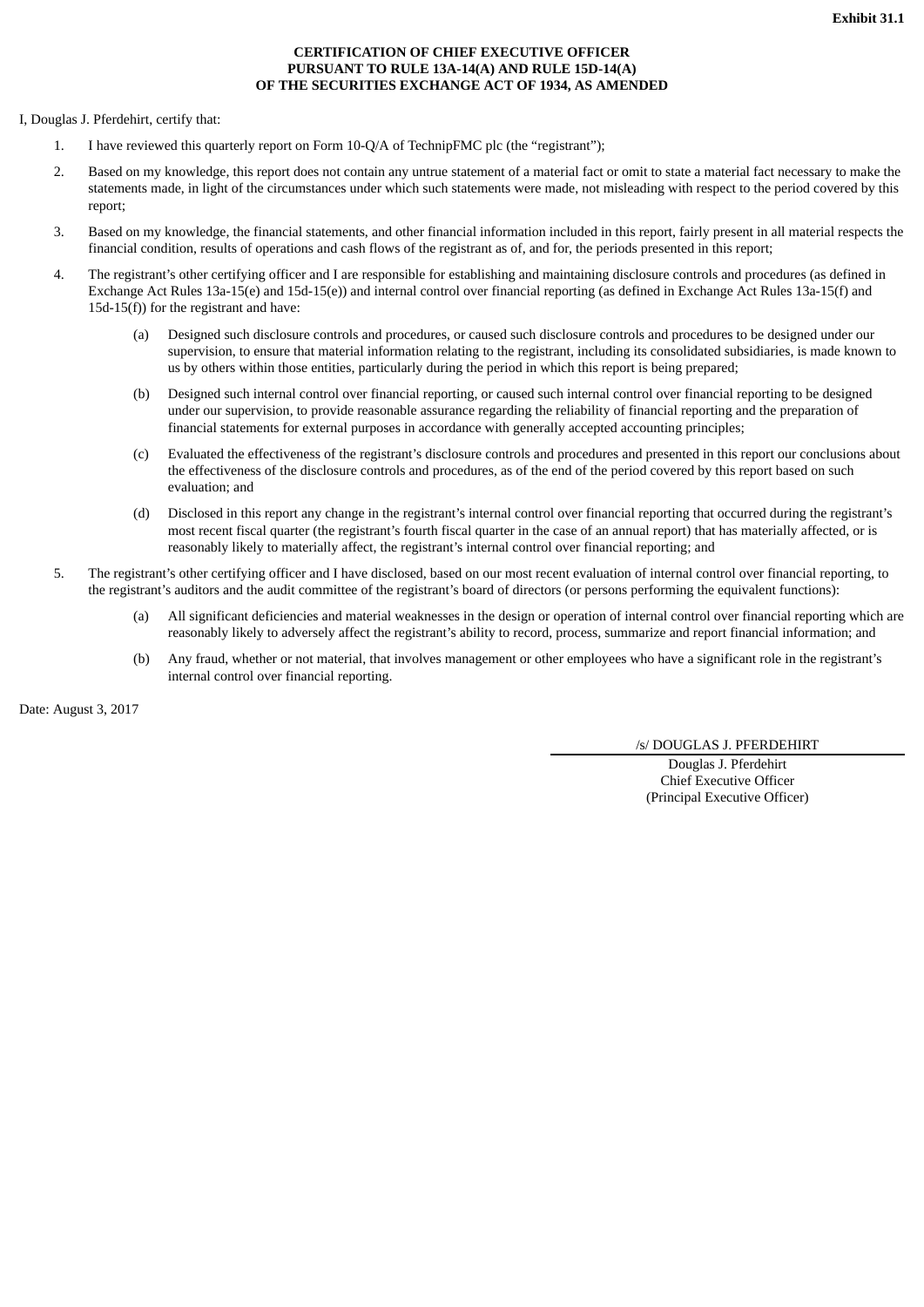## **CERTIFICATION OF CHIEF FINANCIAL OFFICER PURSUANT TO RULE 13A-14(A) AND RULE 15D-14(A) OF THE SECURITIES EXCHANGE ACT OF 1934, AS AMENDED**

I, Maryann T. Mannen, certify that:

- 1. I have reviewed this quarterly report on Form 10-Q/A of TechnipFMC plc (the "registrant");
- 2. Based on my knowledge, this report does not contain any untrue statement of a material fact or omit to state a material fact necessary to make the statements made, in light of the circumstances under which such statements were made, not misleading with respect to the period covered by this report;
- 3. Based on my knowledge, the financial statements, and other financial information included in this report, fairly present in all material respects the financial condition, results of operations and cash flows of the registrant as of, and for, the periods presented in this report;
- 4. The registrant's other certifying officer and I are responsible for establishing and maintaining disclosure controls and procedures (as defined in Exchange Act Rules 13a-15(e) and 15d-15(e)) and internal control over financial reporting (as defined in Exchange Act Rules 13a-15(f) and  $15d-15(f)$ ) for the registrant and have:
	- (a) Designed such disclosure controls and procedures, or caused such disclosure controls and procedures to be designed under our supervision, to ensure that material information relating to the registrant, including its consolidated subsidiaries, is made known to us by others within those entities, particularly during the period in which this report is being prepared;
	- (b) Designed such internal control over financial reporting, or caused such internal control over financial reporting to be designed under our supervision, to provide reasonable assurance regarding the reliability of financial reporting and the preparation of financial statements for external purposes in accordance with generally accepted accounting principles;
	- (c) Evaluated the effectiveness of the registrant's disclosure controls and procedures and presented in this report our conclusions about the effectiveness of the disclosure controls and procedures, as of the end of the period covered by this report based on such evaluation; and
	- (d) Disclosed in this report any change in the registrant's internal control over financial reporting that occurred during the registrant's most recent fiscal quarter (the registrant's fourth fiscal quarter in the case of an annual report) that has materially affected, or is reasonably likely to materially affect, the registrant's internal control over financial reporting; and
- 5. The registrant's other certifying officer and I have disclosed, based on our most recent evaluation of internal control over financial reporting, to the registrant's auditors and the audit committee of the registrant's board of directors (or persons performing the equivalent functions):
	- (a) All significant deficiencies and material weaknesses in the design or operation of internal control over financial reporting which are reasonably likely to adversely affect the registrant's ability to record, process, summarize and report financial information; and
	- (b) Any fraud, whether or not material, that involves management or other employees who have a significant role in the registrant's internal control over financial reporting.

Date: August 3, 2017

/s/ MARYANN T. MANNEN

Maryann T. Mannen Executive Vice President and Chief Financial Officer (Principal Financial Officer)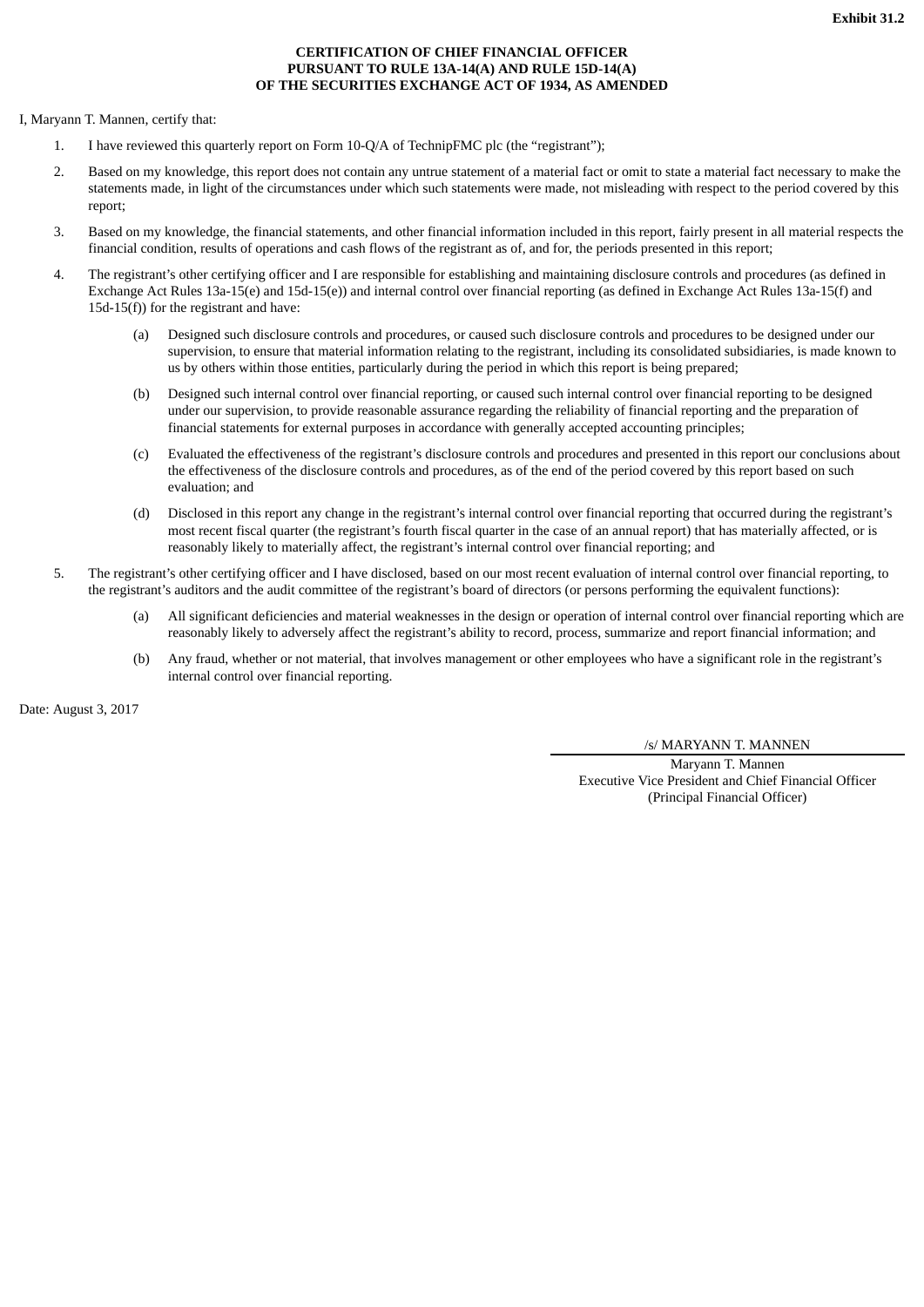## **CERTIFICATION OF CHIEF EXECUTIVE OFFICER UNDER SECTION 906 OF THE SARBANES-OXLEY ACT OF 2002, 18 U.S.C. SECTION 1350**

I, Douglas J. Pferdehirt, Chief Executive Officer of TechnipFMC plc (the "Company"), do hereby certify, pursuant to 18 U.S.C. Section 1350, as adopted pursuant to Section 906 of the Sarbanes-Oxley Act of 2002, that, to my knowledge:

(a) The Quarterly Report on Form 10-Q/A of the Company for the quarter ended March 31, 2017, as filed with the Securities and Exchange Commission (the "Report"), fully complies with the requirements of Section 13(a) or 15(d) of the Securities Exchange Act of 1934, as amended; and

(b) The information contained in the Report fairly presents, in all material respects, the financial condition and results of operations of the Company.

Date: August 3, 2017

/s/ DOUGLAS J. PFERDEHIRT

Douglas J. Pferdehirt Chief Executive Officer (Principal Executive Officer)